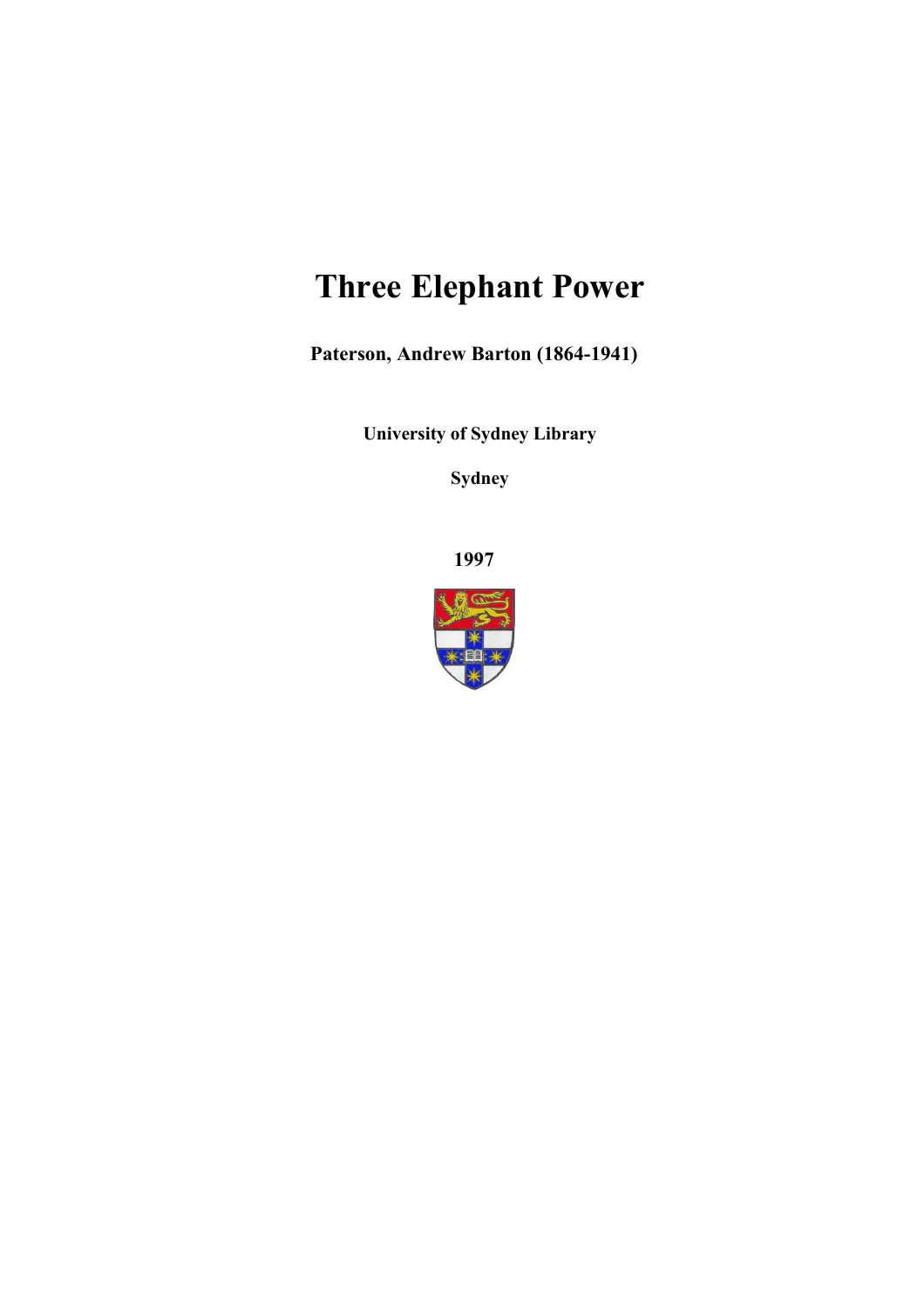#### **http://setis.library.usyd.edu.au/ozlit**

 © University of Sydney Library. The texts and Images are not to be used for commercial purposes without permission

#### **Source Text:**

 Prepared from the print edition published by Angus and Robertson, Sydney 1917

 Scanned text file available at Project Gutenberg, prepared by Alan R.Light. Encoding of the text file at was prepared against print version of 1917, including page references and other features of that work. The original Gutenberg text file is available from this site at http://setis.library.usyd.edu.au/texts/3elph10.txt All quotation marks retained as data All unambiguous end-of-line hyphens have been removed, and the trailing part of a word has been joined to the preceding line.

First Published: 1917

*Australian Etexts short stories 19190-1939 prose fiction*

#### **Three Elephant Power**

**Sydney** 

#### **Angus and Robertson**

**1917**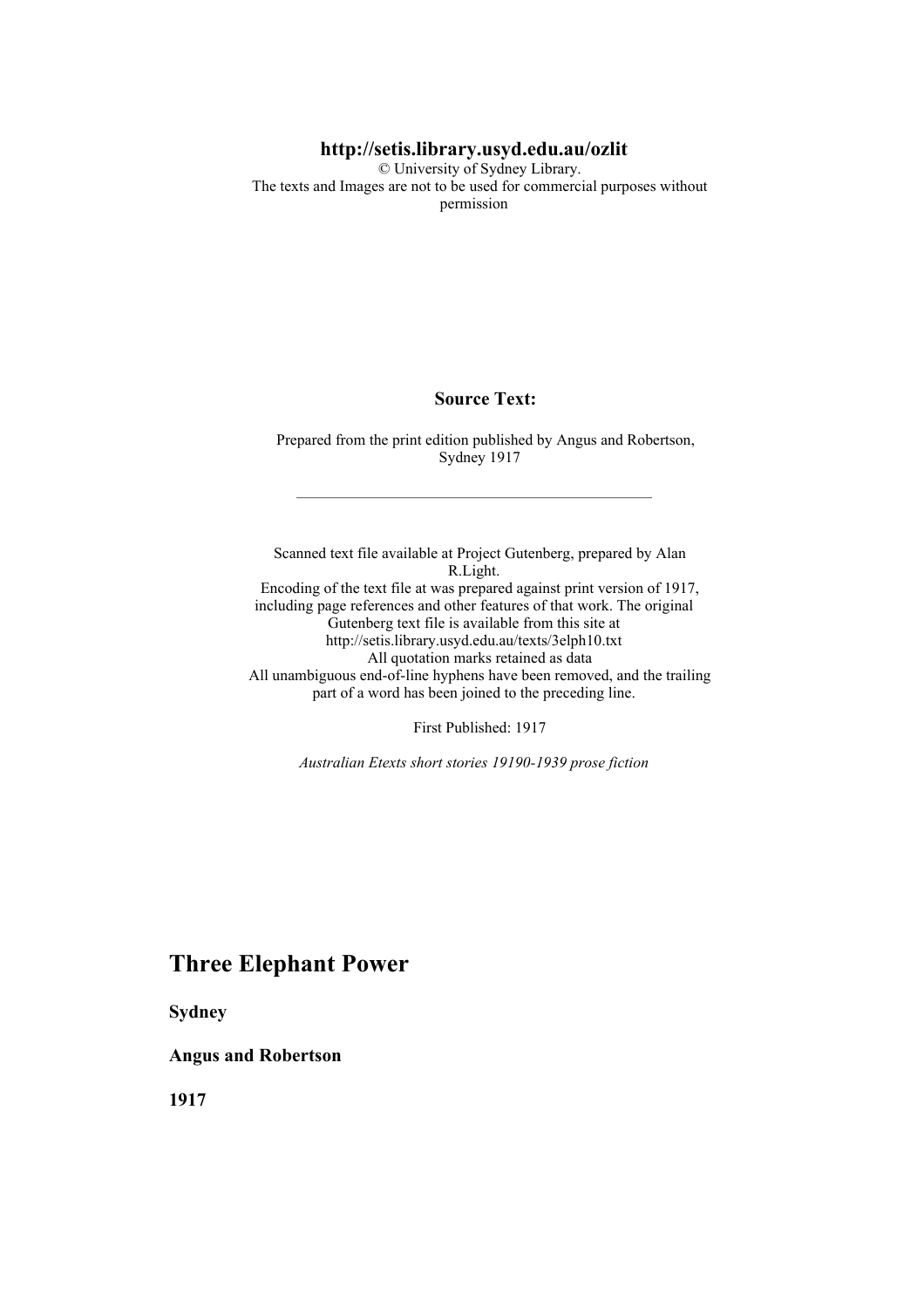## *Contents*

| THREE ELEPHANT POWER                        | 1                |
|---------------------------------------------|------------------|
| THE ORACLE                                  | $\ldots$ 12      |
| THE CAST-IRON CANVASSER  20                 |                  |
| THE MERINO SHEEP                            | . 34             |
| THE BULLOCK                                 | . 41             |
| WHITE-WHEN-HE'S-WANTED  49                  |                  |
| THE DOWNFALL OF MULLIGAN'S  . 59            |                  |
| THE AMATEUR GARDENER  . 65                  |                  |
| THIRSTY ISLAND                              | $\ldots$ 72      |
| DAN FITZGERALD EXPLAINS  78                 |                  |
| <b>THE CAT</b>                              | $\ldots$ 84      |
| SITTING IN JUDGMENT                         | $\ldots$ 89      |
| THE DOG                                     | $\ldots$ 97      |
| THE DOG — AS A SPORTSMAN $\qquad \dots 102$ |                  |
| <b>CONCERNING A STEEPLECHASE RIDER  106</b> |                  |
| VICTOR SECOND                               | $\therefore$ 113 |
| CONCERNING A DOG-FIGHT  117                 |                  |
| <b>HIS MASTERPIECE</b>                      | $\ldots$ 123     |
| DONE FOR THE DOUBLE                         | $\ldots$ 129     |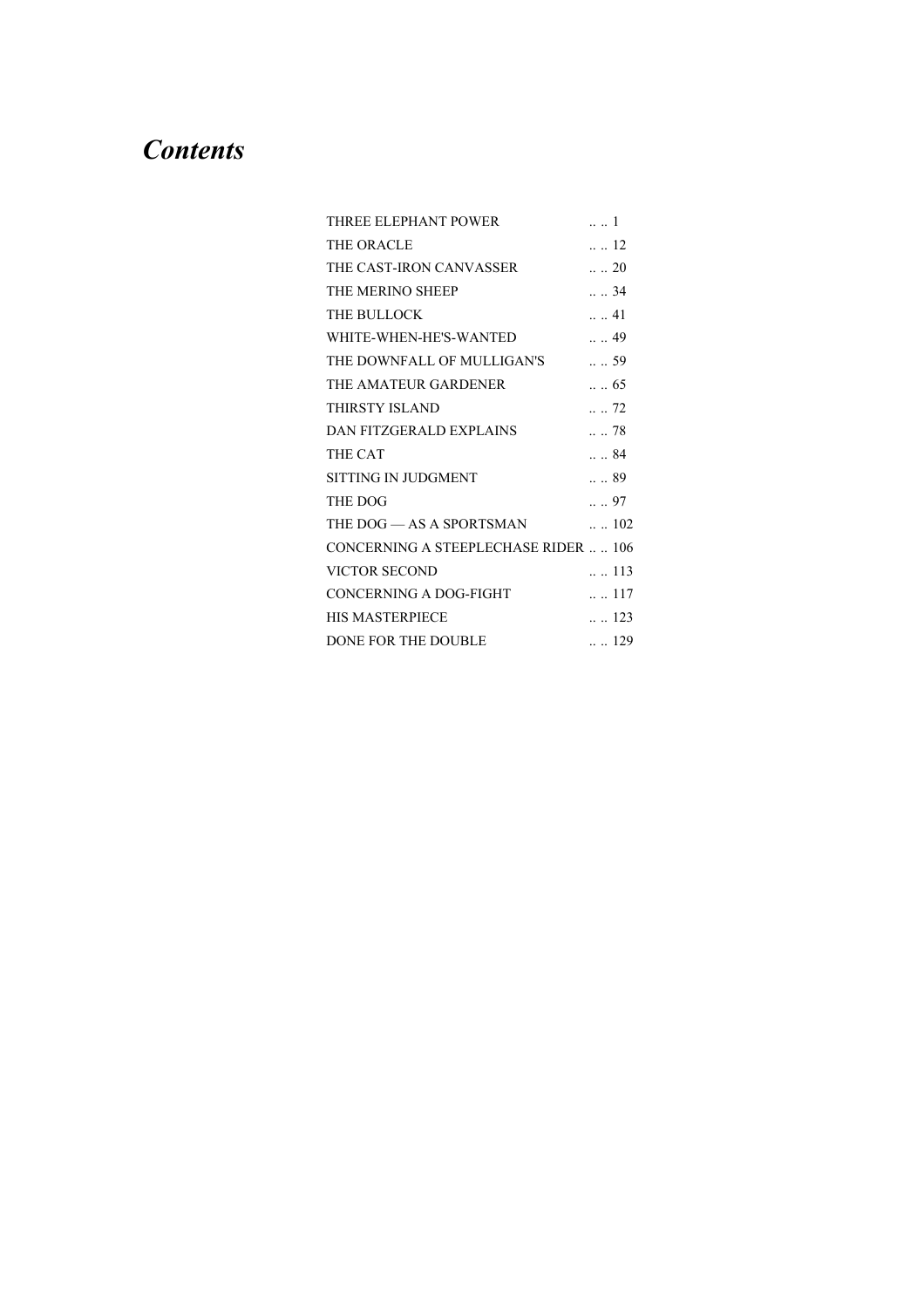# **THREE ELEPHANT POWER**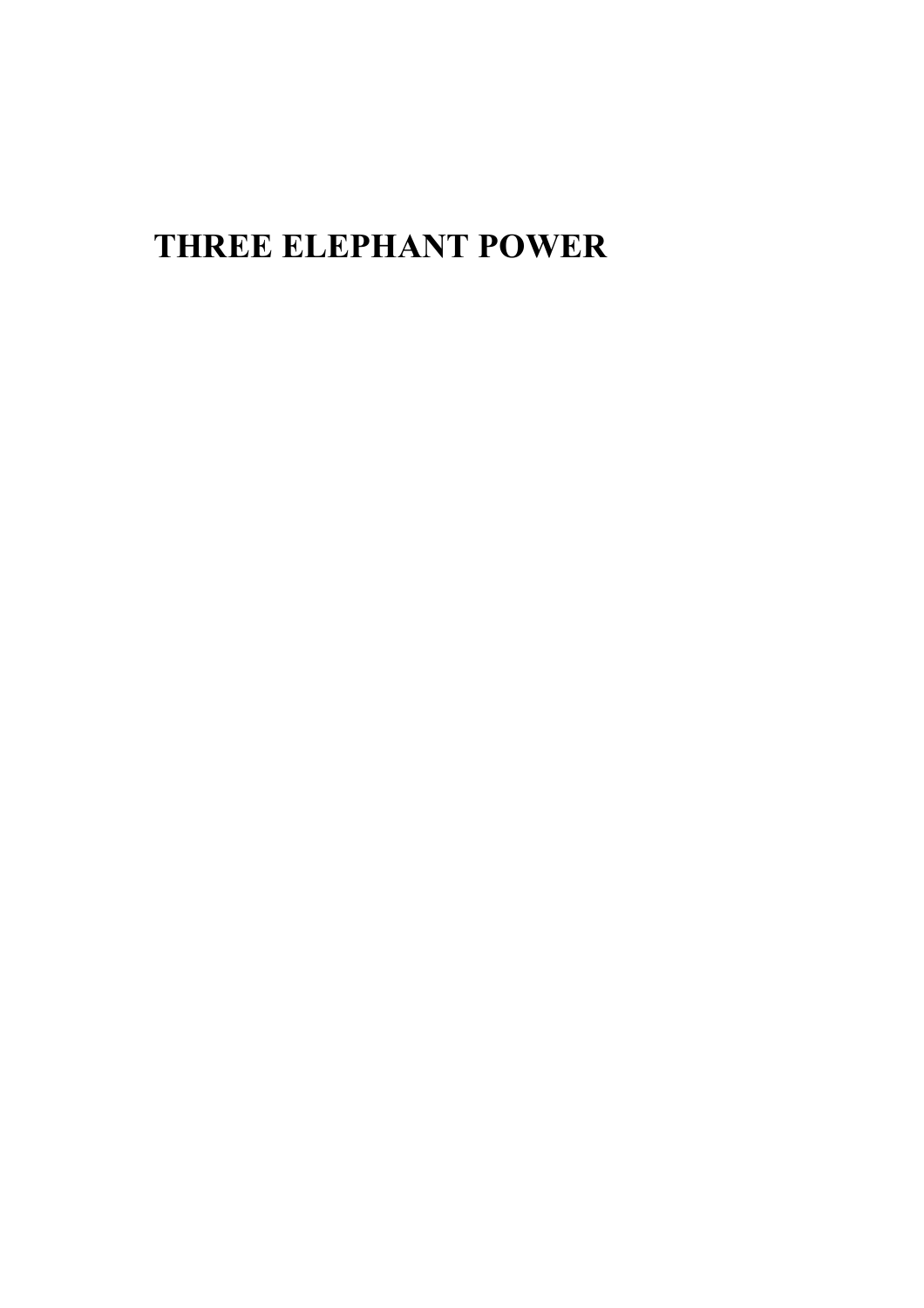## *Three Elephant Power*

 "Them things," said Alfred the chauffeur, tapping the speed indicator with his fingers, "them things are all right for the police. But, Lord, you can fix 'em up if you want to. Did you ever hear about Henery, that used to drive for old John Bull — about Henery and the elephant?"

 Alfred was chauffeur to a friend of mine who owned a very powerful car. Alfred was part of that car. Weirdly intelligent, of poor physique, he might have been any age from fifteen to eighty. His education had been somewhat hurried, but there was no doubt as to his mechanical ability. He took to a car like a young duck to water. He talked motor, thought motor, and would have accepted — I won't say with enthusiasm, for Alfred's motto was *'Nil admirari'* — but without hesitation, an offer to drive in the greatest race in the world. He could drive really well, too; as for belief in himself, after six months' apprenticeship in a garage he was prepared to vivisect a six-cylinder engine with the confidence of a diplomaed bachelor of engineering.

 Barring a tendency to flash driving, and a delight in persecuting slow cars by driving just in front of them and letting them come up and enjoy his dust, and then shooting away again, he was a respectable member of society. When his boss was in the car he cloaked the natural ferocity of his instincts; but this day, with only myself on board, and a clear Paterson: Three Elephant Power (Three Elephant Power) run of a hundred and twenty miles up to the station before him, he let her loose, confident that if any trouble occurred I would be held morally responsible.

 As we flew past a somnolent bush pub, Alfred, whistling softly, leant forward and turned on a little more oil.

 "You never heard about Henery and the elephant?" he said. "It was dead funny. Henery was a bushwacker, but clean mad on motorin'. He was wood and water joey at some squatter's place until he seen a motor-car go past one day, the first that ever they had in the districk.

"That's my game,' says Henery; 'no more wood and water joey for me.'

 "So he comes to town and gets a job off Miles that had that garage at the back of Allison's. An old cove that they called John Bull — I don't know his right name, he was a fat old cove — he used to come there to hire cars, and Henery used to drive him. And this old John Bull he had lots of stuff, so at last he reckons he's going to get a car for himself, and he promises Henery a job to drive it. A queer cove this Henery was — half mad, I think, but the best hand with a car ever I see."

While he had been talking we topped a hill, and opened up a new stretch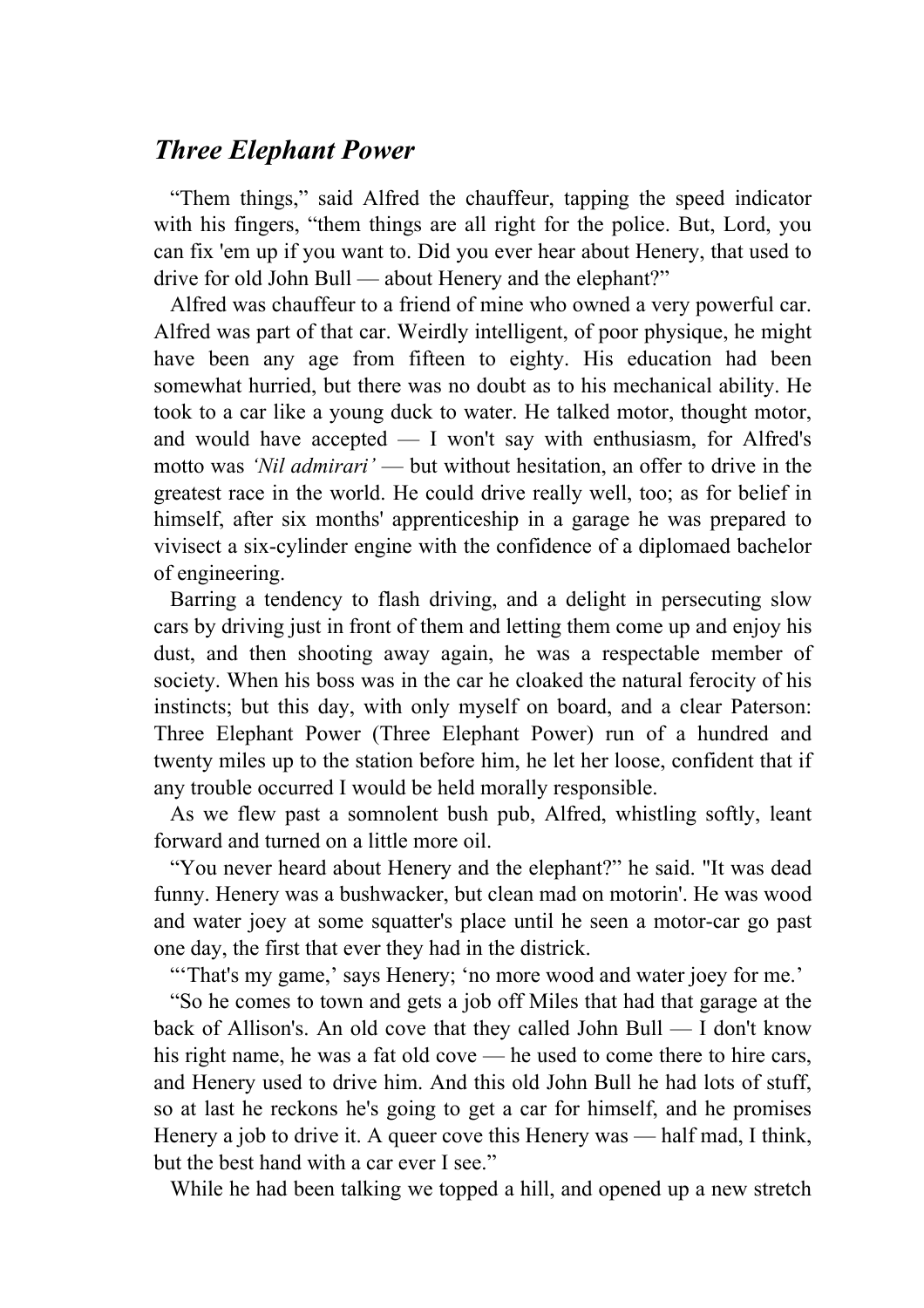of blue-grey granite-like road. Down at the foot of the hill was a teamster's waggon in camp; the horses in their harness munching at their nose-bags, while the teamster and a mate were boiling a billy a little off to the side of the road. There was a turn in the road just below the Paterson: Three Elephant Power (Three Elephant Power)waggon which looked a bit sharp, so of course Alfred bore down on it like a whirlwind. The big stupid teamhorses huddled together and pushed each other awkwardly as we passed. A dog that had been sleeping in the shade of the waggon sprang out right in front of the car, and was exterminated without ever knowing what struck him.

 There was just room to clear the tail of the waggon and negotiate the turn. Alfred, with the calm decision of a Napoleon, swung round the bend to find that the teamster's hack, fast asleep, was tied to the tail of the waggon. Nothing but a lightning-like twist of the steering-wheel prevented our scooping the old animal up, and taking him on board as a passenger. As it was, we carried off most of his tail as a trophy on the brass of the lamp. The old steed, thus rudely awakened, lashed out good and hard, but by that time we were gone, and he missed the car by a quarter of a mile.

 During this strenuous episode Alfred never relaxed his professional stolidity, and, when we were clear, went on with his story in the tone of a man who found life wanting in animation.

 "Well, at fust, the old man would only buy one of these little eight-horse rubby-dubbys that go strugglin' up 'ills with a death-rattle in its throat, and all the people in buggies passin' it. O' course that didn't suit Henery. He used to get that spiked when a car passed him, he'd nearly go mad. And one day he nearly got the sack for dodgin' about up a Paterson: Three Elephant Power (Three Elephant Power)steep 'ill in front of one o' them big twentyfour Darracqs, full of 'owlin' toffs, and not lettin' 'em get a chance to go past till they got to the top. But at last he persuaded old John Bull to let him go to England and buy a car for him. He was to do a year in the shops, and pick up all the wrinkles, and get a car for the old man. Bit better than wood and water joeying, wasn't it?"

 Our progress here was barred by our rounding a corner right on to a flock of sheep, that at once packed together into a solid mass in front of us, blocking the whole road from fence to fence.

 "Silly cows o' things, ain't they?" said Alfred, putting on his emergency brake, and skidding up till the car came softly to rest against the cushionlike mass — a much quicker stop than any horse-drawn vehicle could have made. A few sheep were crushed somewhat, but it is well known that a sheep is practically indestructible by violence. Whatever Alfred's faults were, he certainly could drive.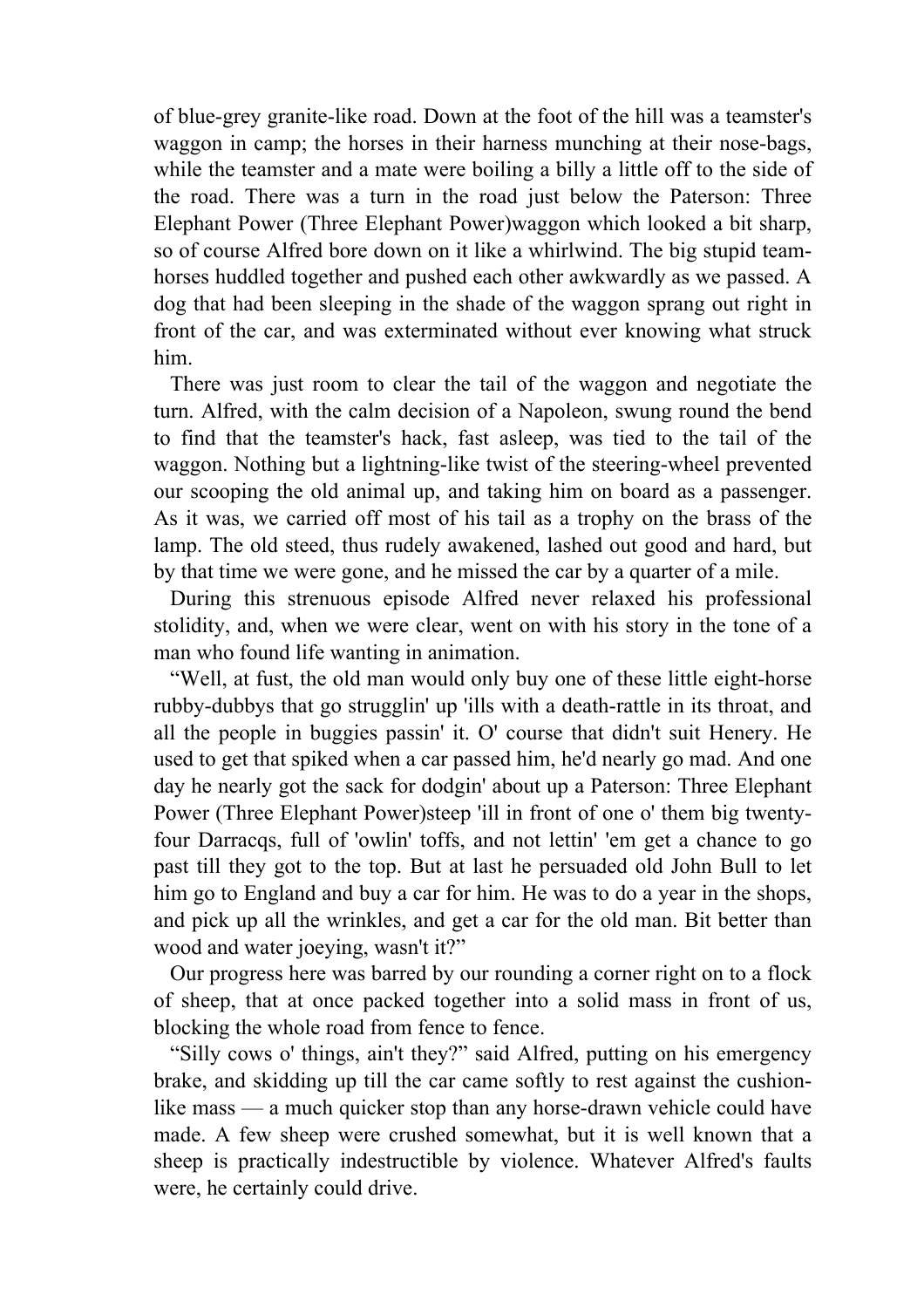"Well," he went on, lighting a cigarette, unheeding the growls of the drovers, who were trying to get the sheep to pass the car, "well, as I was sayin', Henery went to England, and he got a car. Do you know wot he got?"

"No, I don't."

 "'E got a ninety," said Alfred slowly, giving time for the words to soak in.

"A ninety! What do you mean?"

 "'E got a ninety — a ninety-horse-power racin' engine wot was made for some American millionaire and wasn't as fast Paterson: Three Elephant Power (Three Elephant Power)as wot some other millionaire had, so he sold it for the price of the iron, and Henery got it, and had a body built for it, and he comes out here and tells us all it's a twenty mongrel — you know, one of them cars that's made part in one place and part in another, the body here and the engine there, and the radiator another place. There's lots of cheap cars made like that.

 "So Henery he says that this is a twenty mongrel — only a four-cylinder engine; and nobody drops to what she is till Henery goes out one Sunday and waits for the big Napier that Scotty used to drive — it belonged to the same bloke wot owned that big racehorse wot won all the races. So Henery and Scotty they have a fair go round the park while both their bosses is at church, and Henery beat him out o' sight — fair lost him — and so Henery was reckoned the boss of the road. No one would take him on after that."

 A nasty creek-crossing here required Alfred's attention. A little girl, carrying a billy-can of water, stood by the stepping stones, and smiled shyly as we passed. Alfred waved her a salute quite as though he were an ordinary human being. I felt comforted. He had his moments of relaxation evidently, and his affections like other people.

 "What happened to Henry and the ninety-horse machine?" I asked. "And where does the elephant come in?"

Alfred smiled pityingly.

 "Ain't I tellin' yer," he said. "You wouldn't understand Paterson: Three Elephant Power (Three Elephant Power) if I didn't tell yer how he got the car and all that. So here's Henery," he went on, "with old John Bull goin' about in the fastest car in Australia, and old John, he's a quiet old geezer, that wouldn't drive faster than the regulations for anything, and that shortsighted he can't see to the side of the road. So what does Henery do? He fixes up the speed-indicator — puts a new face on it, so that when the car is doing thirty, the indicator only shows fifteen, and twenty for forty, and so on. So out they'd go, and if Henery knew there was a big car in front of him, he'd let out to forty-five, and the pace would very near blow the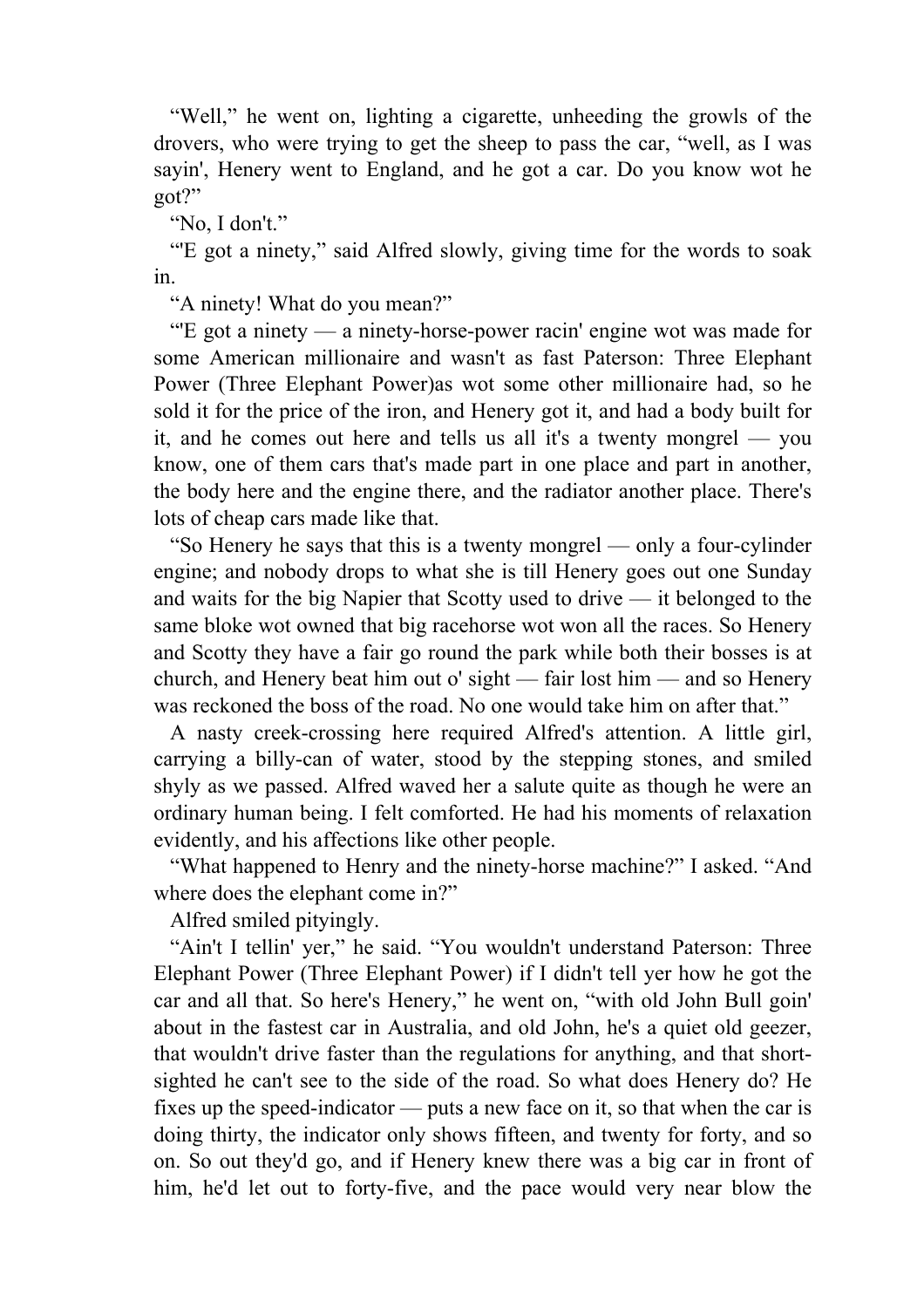whiskers off old John; and every now and again he'd look at the indicator, and it'd be showin' twenty-two and a half, and he'd say:

 "'Better be careful, Henery, you're slightly exceedin' the speed limit; twenty miles an hour, you know, Henery, should be fast enough for anybody, and you're doing over twenty-two.'

 "Well, one day, Henery told me, he was tryin' to catch up a big car that just came out from France, and it had a half-hour start of him, and he was just fairly flyin', and there was a lot of cars on the road, and he flies past 'em so fast the old man says, 'It's very strange, Henery,' he says, 'that all the cars that are out to-day are comin' this way,' he says. You see he was passin' 'em so fast he thought they were all comin' towards him.

 "And Henery sees a mate of his comin', so he lets out a notch or two, and the two cars flew by each other like chain Paterson: Three Elephant Power (Three Elephant Power)lightnin'. They were each doin' about forty, and the old man, he says, 'There's a driver must be travellin' a hundred miles an hour,' he says. 'I never see a car go by so fast in my life,' he says. 'If I could find out who he is, I'd report him,' he says. 'Did you know the car, Henery?' But of course Henery, he doesn't know, so on they goes.

 "The owner of the big French car thinks he has the fastest car in Australia, and when he sees Henery and the old man coming, he tells his driver to let her out a little; but Henery gives the ninety-horse the full of the lever, and whips up alongside in one jump. And then he keeps there just half a length ahead of him, tormentin' him like. And the owner of the French car he yells out to old John Bull, `You're going a nice pace for an old 'un,' he says. Old John has a blink down at the indicator. 'We're doing twenty-five,' he yells out. 'Twenty-five grandmothers,' says the bloke; but Henery he put on his accelerator, and left him. It wouldn't do to let the old man get wise to it, you know."

 We topped a big hill, and Alfred cut off the engine and let the car swoop, as swiftly and noiselessly as an eagle, down to the flat country below.

"You're a long while coming to the elephant, Alfred," I said.

 "Well, now, I'll tell you about the elephant," said Alfred, letting his clutch in again, and taking up the story to the accompaniment of the rhythmic throb of the engine.

 "One day Henery and the old man were going out a long Paterson: Three Elephant Power (Three Elephant Power)trip over the mountain, and down the Kangaroo Valley Road that's all cut out of the side of the 'ill. And after they's gone a mile or two, Henery sees a track in the road — the track of the biggest car he ever seen or 'eard of. An' the more he looks at it, the more he reckons he must ketch that car and see what she's made of. So he slows down passin' two yokels on the road, and he says, 'Did you see a big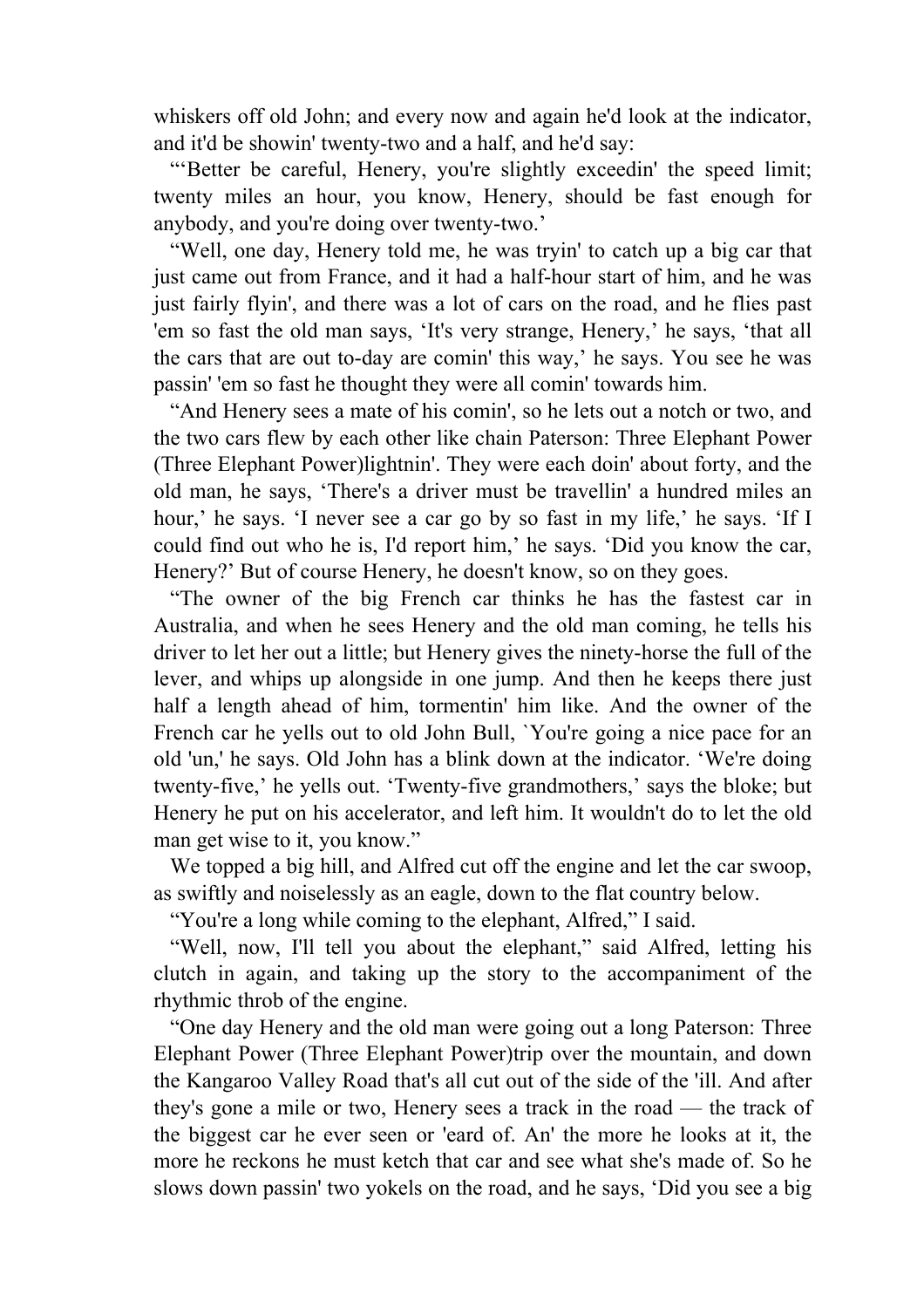car along 'ere?'

"Yes, we did,' they says.

"How big is she?' says Henery.

""Biggest car ever we see,' says the yokels, and they laughed that silly way these yokels always does.

"'How many horse-power do you think she was?' says Henery.

"Horse-power,' they says; 'elephant-power, you mean! She was three elephant-power,' they says; and they goes 'Haw, haw!' and Henery drops his clutch in, and off he goes after that car."

Alfred lit another cigarette as a preliminary to the climax.

 "So they run for miles, and all the time there's the track ahead of 'em, and Henery keeps lettin' her out, thinkin' that he'll never ketch that car. They went through a town so fast, the old man he says, 'What house was that we just passed,' he says. At last they come to the top of the big 'ill, and there's the tracks of the big car goin' straight down ahead of 'em.

 Paterson: Three Elephant Power (Three Elephant Power)"D'you know that road? It's all cut out of the side of the mountain, and there's places where if she was to side-slip you'd go down 'undreds of thousands of feet. And there's sharp turns, too; but the surface is good, so Henery he lets her out, and down they go, whizzin' round the turns and skatin' out near the edge, and the old cove sittin' there enjoyin' it, never knowin' the danger. And comin' to one turn Henery gives a toot on the 'orn, and then he heard somethin' go 'toot, toot' right away down the mountain.

 "'Bout a mile ahead it seemed to be, and Henery reckoned he'd go another four miles before he'd ketch it, so he chances them turns more than ever. And she was pretty hot, too; but he kept her at it, and he hadn't gone a full mile till he come round a turn about forty miles an hour, and before he could stop he run right into it, and wot do you think it was?"

I hadn't the faintest idea.

 "A circus. One of them travellin' circuses, goin' down the coast; and one of the elephants had sore feet, so they put him in a big waggon, and another elephant pulled in front and one pushed behind. Three elephant-power it was, right enough. That was the waggon wot made the big track. Well, it was all done so sudden. Before Henery could stop, he runs the radiator very near boiling she was — up against the elephant's tail, and prints the pattern of the latest honeycomb radiator on the elephant as clear as if you done it with a stencil.

 Paterson: Three Elephant Power (Three Elephant Power)"The elephant, he lets a roar out of him like one of them bulls bellerin', and he puts out his nose and ketches Henery round the neck, and yanks him out of the car, and chucks him right clean over the cliff, 'bout a thousand feet. But he never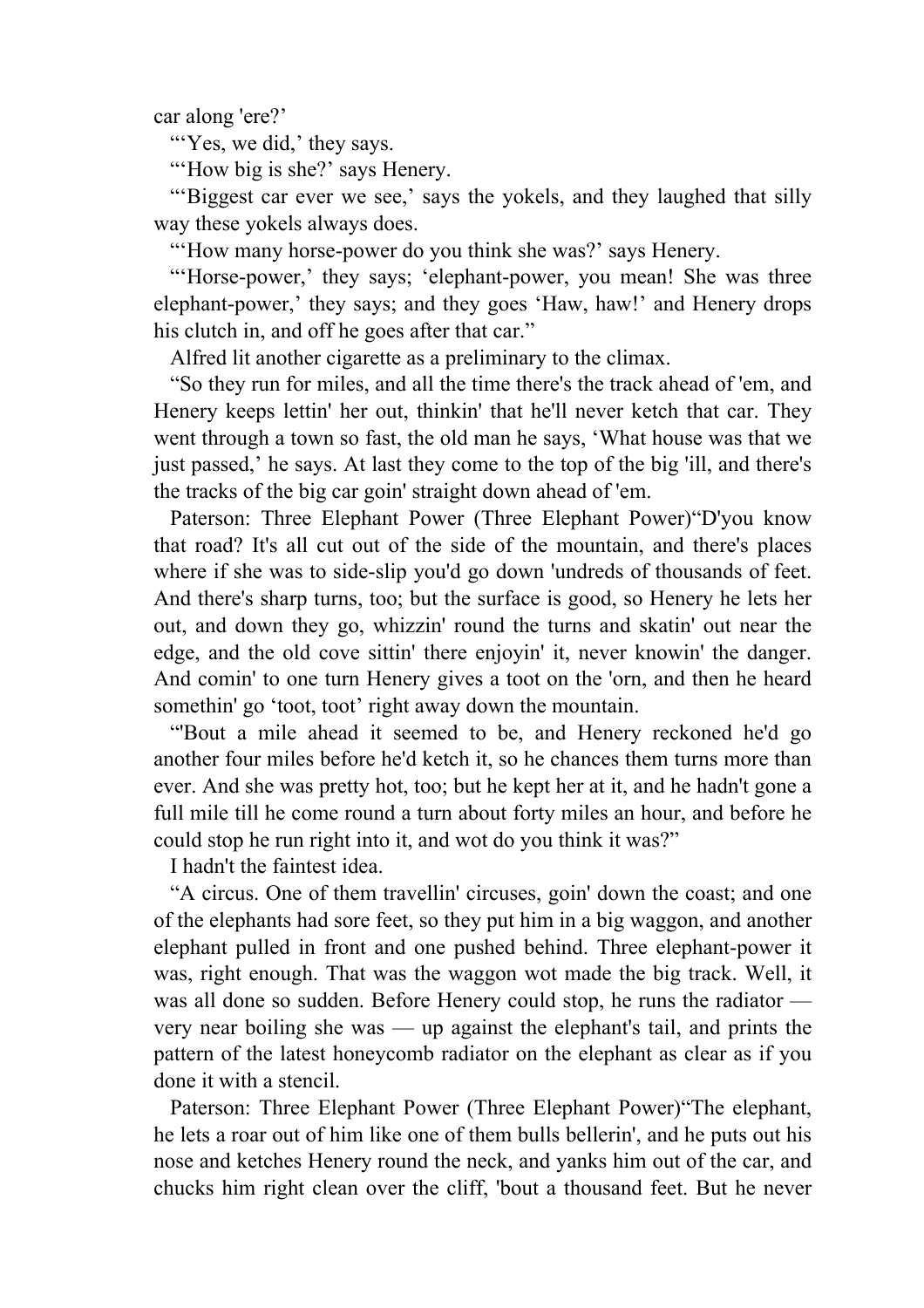done nothin' to the old bloke."

"Good gracious!"

 "Well, it finished Henery, killed him stone dead, of course, and the old man he was terrible cut up over losin' such a steady, trustworthy man. 'Never get another like him,' he says."

We were nearly at our journey's end, and we turned through a gate into the home paddocks. Some young stock, both horses and cattle, came frisking and cantering after the car, and the rough bush track took all Alfred's attention. We crossed a creek, the water swishing from the wheels, and began the long pull up to the homestead. Over the clamour of the littleused second speed, Alfred concluded his narrative.

 "The old bloke advertised," he said, "for another driver, a steady, reliable man to drive a twenty horse-power, four-cylinder touring car. Every driver in Sydney put in for it. Nothing like a fast car to fetch 'em, you know. And Scotty got it. Him wot used to drive the Napier I was tellin' you about."

 "And what did the old man say when he found he'd been running a racing car?"

 "He don't know now. Scotty never told 'im. Why Paterson: Three Elephant Power (Three Elephant Power)should he? He's drivin' about the country now, the boss of the roads, but he won't chance her near a circus. Thinks he might bump the same elephant. And that elephant, every time he smells a car passin' in the road, he goes near mad with fright. If he ever sees that car again, do you think he'd know it?"

Not being used to elephants, I could not offer an opinion.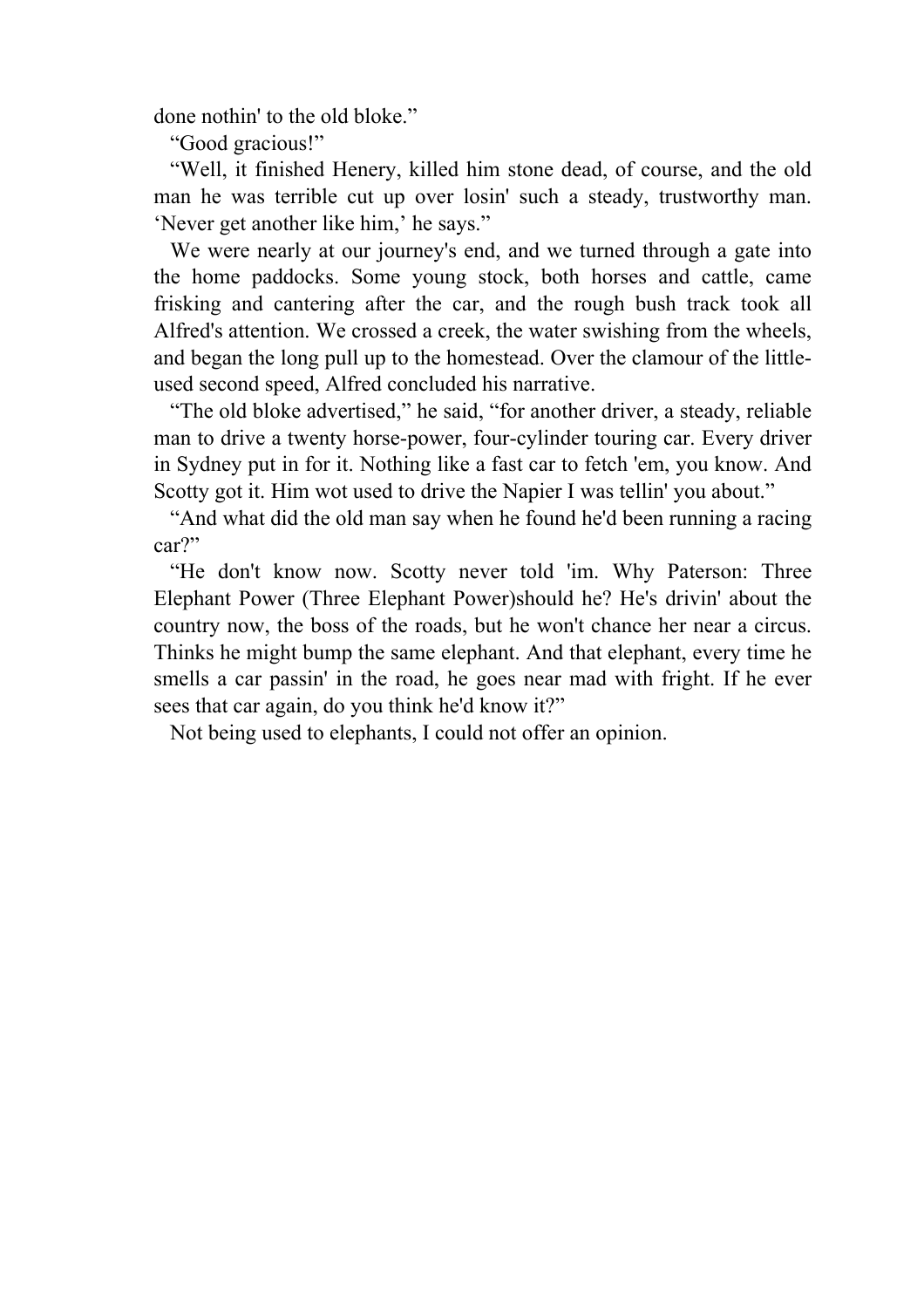### *The Oracle*

 No tram ever goes to Randwick races without him; he is always fat, hairy, and assertive; he is generally one of a party, and takes the centre of the stage all the time — collects and hands over the fares, adjusts the change, chaffs the conductor, crushes the thin, apologetic stranger next him into a pulp, and talks to the whole compartment as if they had asked for his opinion.

 He knows all the trainers and owners, or takes care to give the impression that he does. He slowly and pompously hauls out his race book, and one of his satellites opens the ball by saying, in a deferential way:

"What do you like for the 'urdles, Charley?"

 The Oracle looks at the book and breathes heavily; no one else ventures to speak.

 "Well," he says, at last, "of course there's only one in it — if he's wanted. But that's it — will they spin him? I don't think they will. They's only a lot o' cuddies, any'ow."

 No one likes to expose his own ignorance by asking which horse he refers to as the "only one in it"; and the Oracle goes on to deal out some more wisdom in a loud voice.

 "Billy K---- told me" (he probably hardly knows Billy K---- by sight) "Billy K---- told me that that bay 'orse ran the best mile-an'-a-half ever done on Randwick yesterday; but I don't give him a chance, for all that; that's the worst of these trainers. They don't know when their horses are well — half of 'em."

 Paterson: Three Elephant Power (The Oracle)Then a voice comes from behind him. It is that of the thin man, who is crushed out of sight by the bulk of the Oracle.

 "I think," says the thin man, "that that horse of Flannery's ought to run well in the Handicap."

 The Oracle can't stand this sort of thing at all. He gives a snort, wheels half-round and looks at the speaker. Then he turns back to the compartment full of people, and says: "No 'ope."

 The thin man makes a last effort. "Well, they backed him last night, anyhow."

"Who backed 'im?" says the Oracle.

"In Tattersall's," says the thin man.

"I'm sure," says the Oracle; and the thin man collapses.

 On arrival at the course, the Oracle is in great form. Attended by his string of satellites, he plods from stall to stall staring at the horses. Their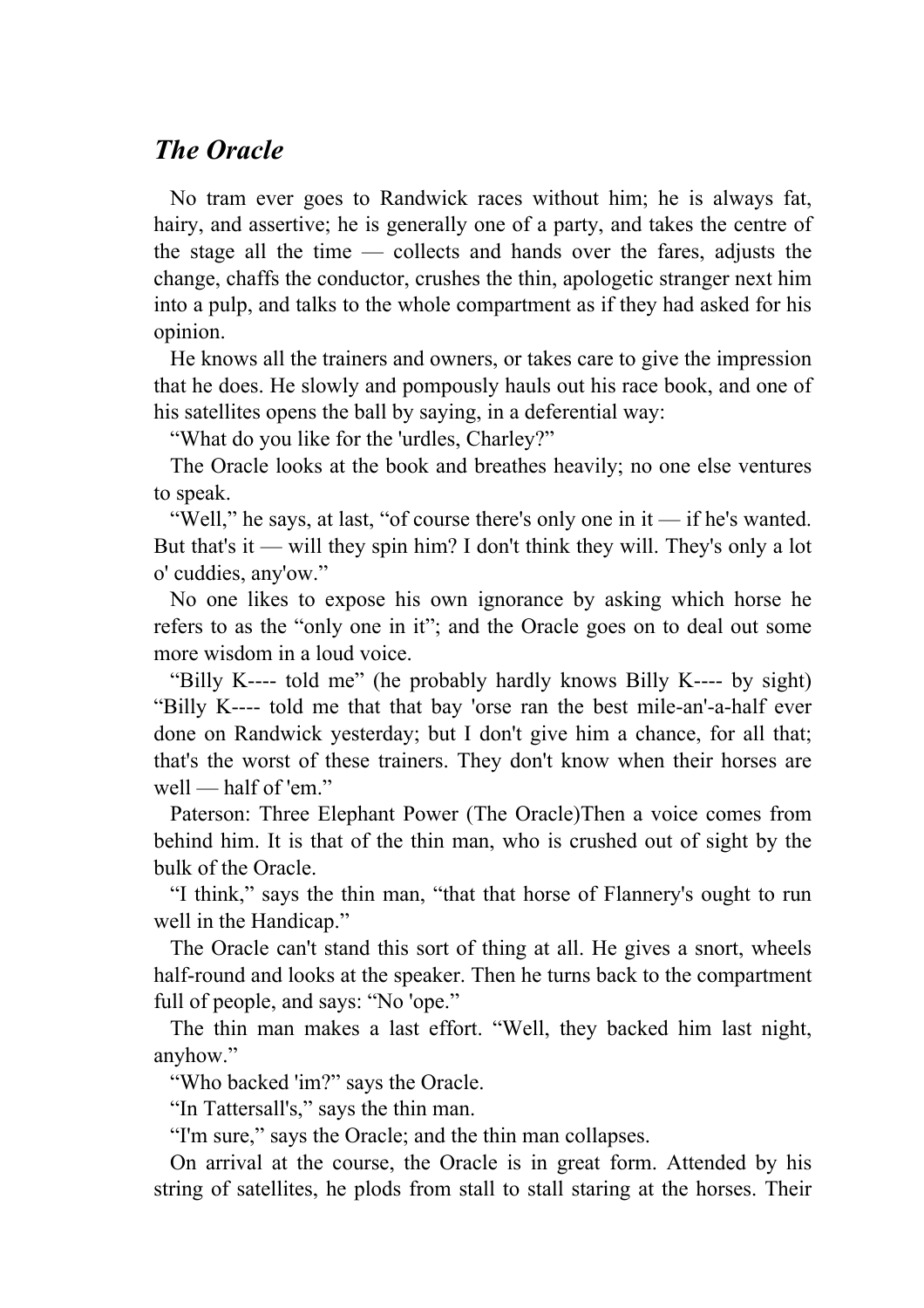names are printed in big letters on the stalls, but the Oracle doesn't let that stop his display of knowledge.

"Ere's Blue Fire," he says, stopping at that animal's stall, and swinging his race book. "Good old Blue Fire!" he goes on loudly, as a little court collects. "Jimmy B----" (mentioning a popular jockey) "told me he couldn't have lost on Saturday week if he had only been ridden different. I had a good stake on him, too, that day. Lor', the races that has been chucked away on this horse. They will not ride him right."

 Paterson: Three Elephant Power (The Oracle)A trainer who is standing by, civilly interposes. "This isn't Blue Fire," he says. "Blue Fire's out walking about. This is a two-year-old filly that's in the stall ----"

 "Well, I can see that, can't I," says the Oracle, crushingly. "You don't suppose I thought Blue Fire was a mare, did you?" and he moves off hurriedly.

 "Now, look here, you chaps," he says to his followers at last. "You wait here. I want to go and see a few of the talent, and it don't do to have a crowd with you. There's Jimmy M---- over there now" (pointing to a leading trainer). "I'll get hold of him in a minute. He couldn't tell me anything with so many about. Just you wait here."

 He crushes into a crowd that has gathered round the favourite's stall, and overhears one hard-faced racing man say to another, "What do you like?" to which the other answers, "Well, either this or Royal Scot. I think I'll put a bit on Royal Scot." This is enough for the Oracle. He doesn't know either of the men from Adam, or either of the horses from the great original pachyderm, but the information will do to go on with. He rejoins his followers, and looks very mysterious.

"Well, did you hear anything?" they say.

The Oracle talks low and confidentially.

 "The crowd that have got the favourite tell me they're not afraid of anything but Royal Scot," he says. "I think we'd better put a bit on both."

 Paterson: Three Elephant Power (The Oracle)"What did the Royal Scot crowd say?" asks an admirer deferentially.

 "Oh, they're going to try and win. I saw the stable commissioner, and he told me they were going to put a hundred on him. Of course, you needn't say I told you, 'cause I promised him I wouldn't tell." And the satellites beam with admiration of the Oracle, and think what a privilege it is to go to the races with such a knowing man.

 They contribute their mites to the general fund, some putting in a pound, others half a sovereign, and the Oracle takes it into the ring to invest, half on the favourite and half on Royal Scot. He finds that the favourite is at two to one, and Royal Scot at threes, eight to one being offered against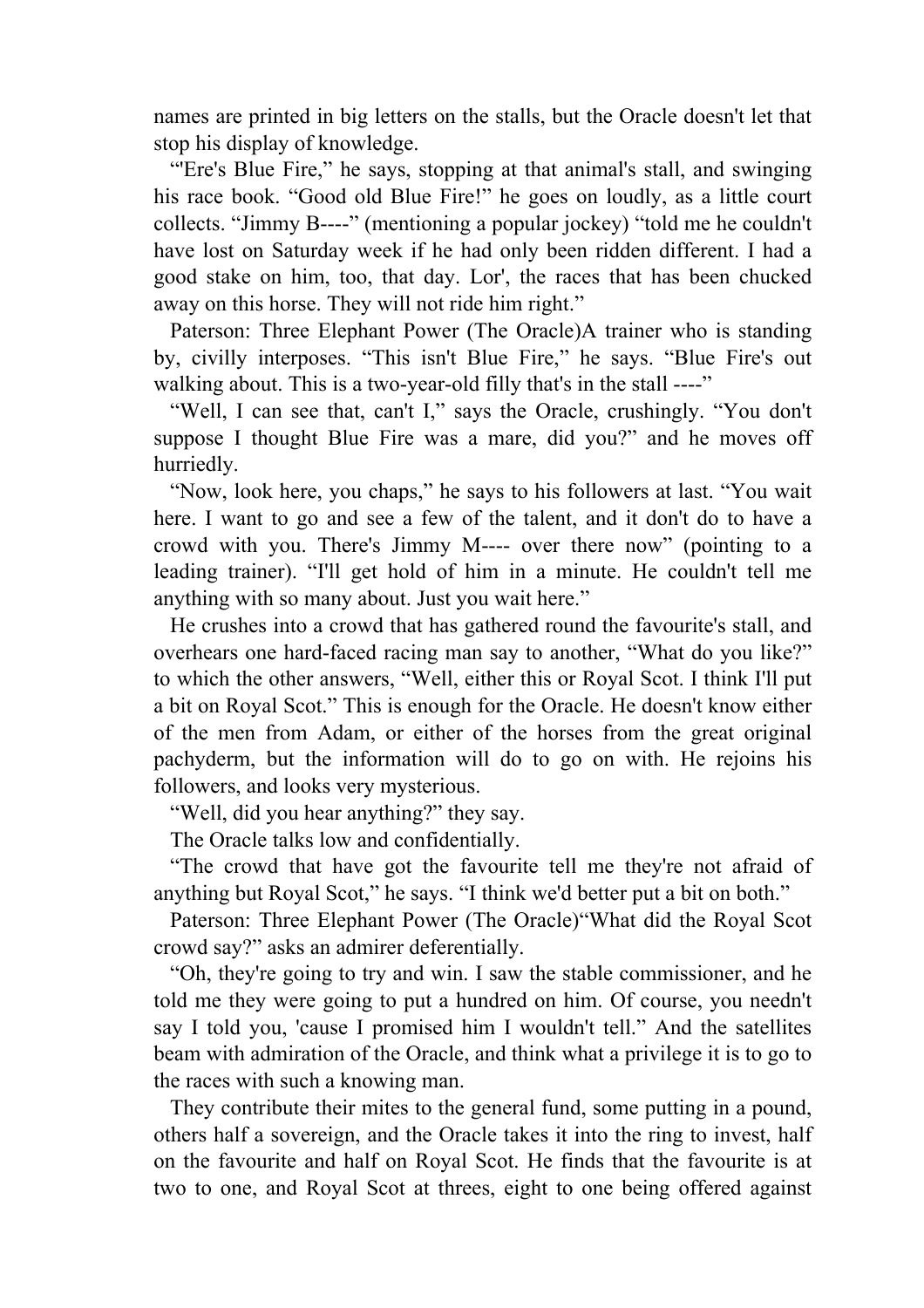anything else. As he ploughs through the ring, a Whisperer (one of those broken-down followers of the turf who get their living in various mysterious ways, but partly by giving *"tips"* to backers) pulls his sleeve.

"What are you backing?" he says.

"Favourite and Royal Scot," says the Oracle.

 "Put a pound on Bendemeer," says the tipster. "It's a certainty. Meet me here if it comes off, and I'll tell you something for the next race. Don't miss it now. Get on quick!"

 The Oracle is humble enough before the hanger-on of the turf. A bookmaker roars "10 to 1 Bendemeer;" he suddenly fishes out a sovereign of his own — and he hasn't money to spare, for all his knowingness — and puts it on Bendemeer. Paterson: Three Elephant Power (The Oracle)His friends' money he puts on the favourite and Royal Scot as arranged. Then they all go round to watch the race.

 The horses are at the post; a distant cluster of crowded animals with little dots of colour on their backs. Green, blue, yellow, purple, French grey, and old gold, they change about in a bewildering manner, and though the Oracle has a cheap pair of glasses, he can't make out where Bendemeer has got to. Royal Scot and the favourite he has lost interest in, and secretly hopes that they will be left at the post or break their necks; but he does not confide his sentiment to his companions.

 They're off! The long line of colours across the track becomes a shapeless clump and then draws out into a long string. "What's that in front?" yells someone at the rails. "Oh, that thing of Hart's," says someone else. But the Oracle hears them not; he is looking in the mass of colour for a purple cap and grey jacket, with black arm bands. He cannot see it anywhere, and the confused and confusing mass swings round the turn into the straight.

 Then there is a babel of voices, and suddenly a shout of "Bendemeer! Bendemeer!" and the Oracle, without knowing which is Bendemeer, takes up the cry feverishly. "Bendemeer! Bendemeer!" he yells, waggling his glasses about, trying to see where the animal is.

 "Where's Royal Scot, Charley? Where's Royal Scot?" screams one of his friends, in agony. "'Ow's he doin'?"

 Paterson: Three Elephant Power (The Oracle)"No 'ope!" says the Oracle, with fiendish glee. "Bendemeer! Bendemeer!"

 The horses are at the Leger stand now, whips are out, and three horses seem to be nearly abreast; in fact, to the Oracle there seem to be a dozen nearly abreast. Then a big chestnut sticks his head in front of the others, and a small man at the Oracle's side emits a deafening series of yells right by the Oracle's ear: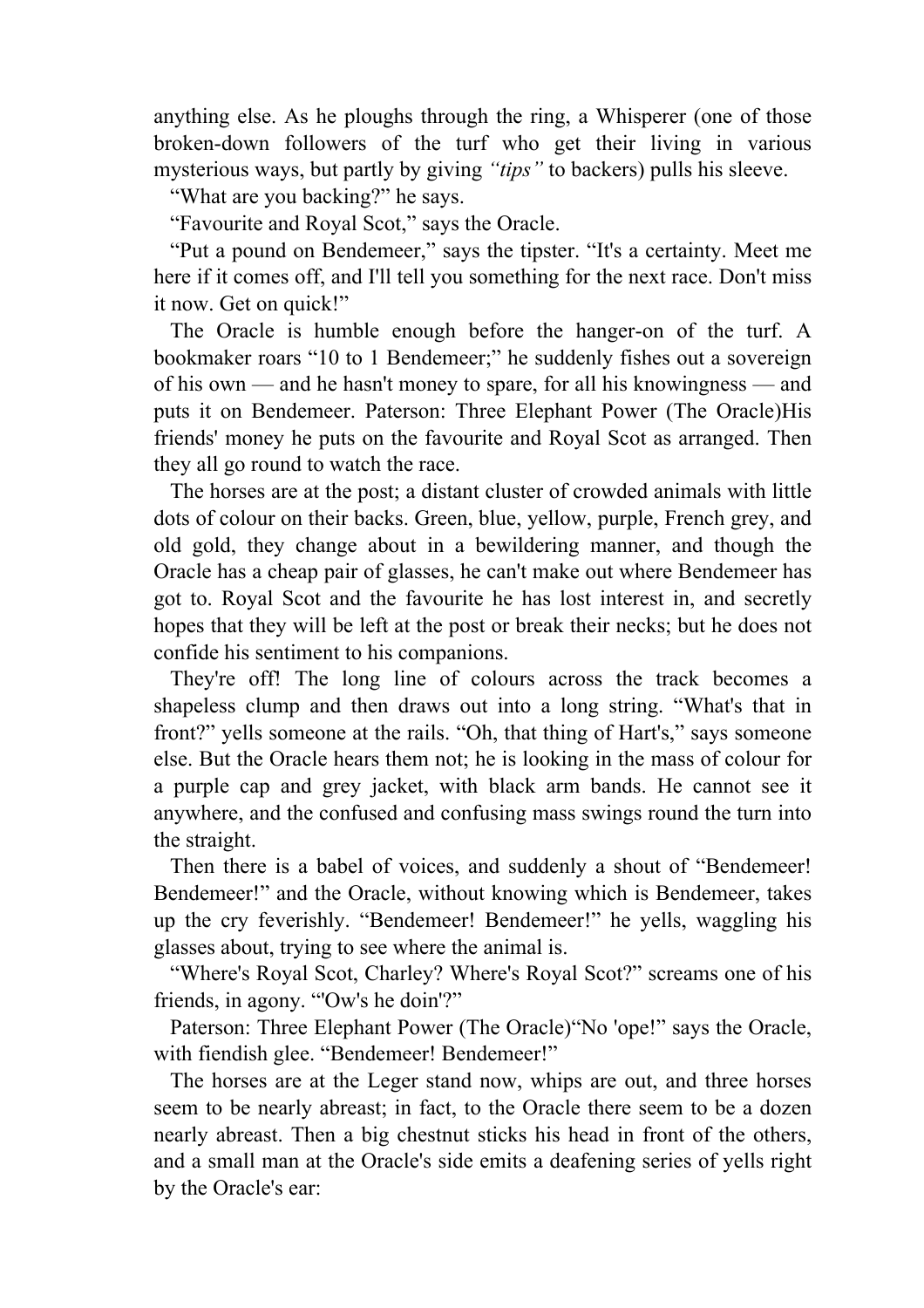"Go on, Jimmy! Rub it into him! Belt him! It's a cake-walk! A cakewalk! The big chestnut, in a dogged sort of way, seems to stick his body clear of his opponents, and passes the post a winner by a length. The Oracle doesn't know what has won, but fumbles with his book. The number on the saddle-cloth catches his eye — No. 7; he looks hurriedly down the page. No. 7 — Royal Scot. Second is No. 24 — Bendemeer. Favourite nowhere.

 Hardly has he realised it, before his friends are cheering and clapping him on the back. "By George, Charley, it takes you to pick 'em." "Come and 'ave a wet!" "You 'ad a quid in, didn't you, Charley?" The Oracle feels very sick at having missed the winner, but he dies game. 'Yes, rather; I had a quid on," he says. 'And" (here he nerves himself to smile) 'I had a saver on the second, too."

 His comrades gasp with astonishment. 'D'you hear that, eh? Charley backed first and second. That's pickin' 'em if you like." They have a wet, and pour fulsome adulation on the Oracle when he collects their money.

 After the Oracle has collected the winnings for his friends he meets the Whisperer again.

"It didn't win?" he says to the Whisperer in inquiring tones.

 "Didn't win," says the Whisperer, who has determined to brazen the matter out. "How could he win? Did you see the way he was ridden? That horse was stiffened just after I seen you, and he never tried a yard. Did you see the way he was pulled and hauled about at the turn? It'd make a man sick. What was the stipendiary stewards doing, I wonder?"

 This fills the Oracle with a new idea. All that he remembers of the race at the turn was a jumble of colours, a kaleidoscope of horses and of riders hanging on to the horses' necks. But it wouldn't do to admit that he didn't see everything, and didn't know everything; so he plunges in boldly.

 "O' course I saw it," he says. "And a blind man could see it. They ought to rub him out."

 "Course they ought," says the Whisperer. "But, look here, put two quid on Tell-tale; you'll get it all back!"

 The Oracle does put on "two quid", and doesn't get it all back. Neither does he see any more of this race than he did of the last one — in fact, he cheers wildly when the wrong horse is coming in. But when the public begin to hoot he hoots as loudly as anybody — louder if anything; and all Paterson: Three Elephant Power (The Oracle)the way home in the tram he lays down the law about stiff running, and wants to know what the stipendiaries are doing.

 If you go into any barber's shop, you can hear him at it, and he flourishes in suburban railway carriages; but he has a tremendous local reputation,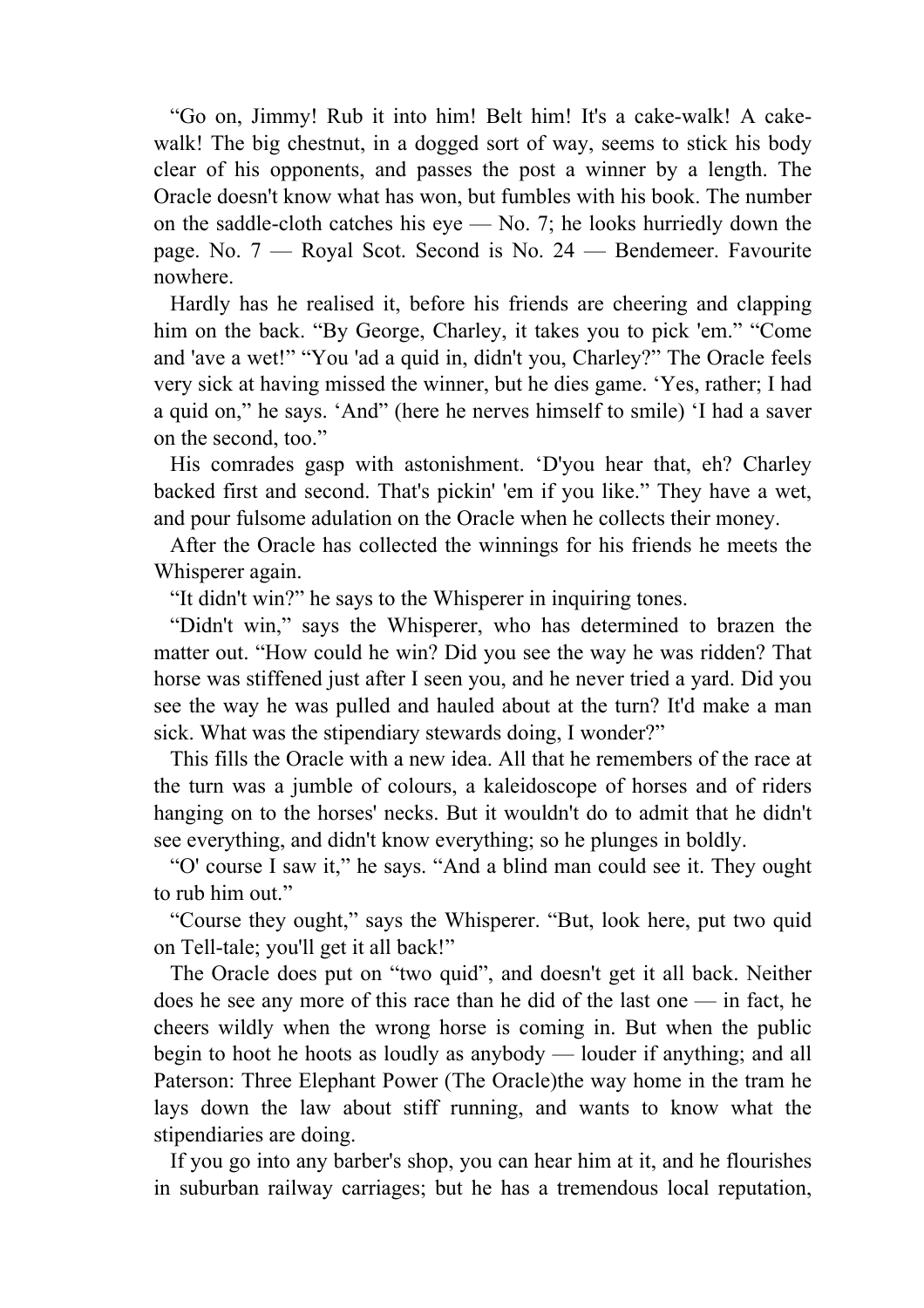having picked first and second in the handicap, and it would be a bold man who would venture to question the Oracle's knowledge of racing and of all matters relating to it.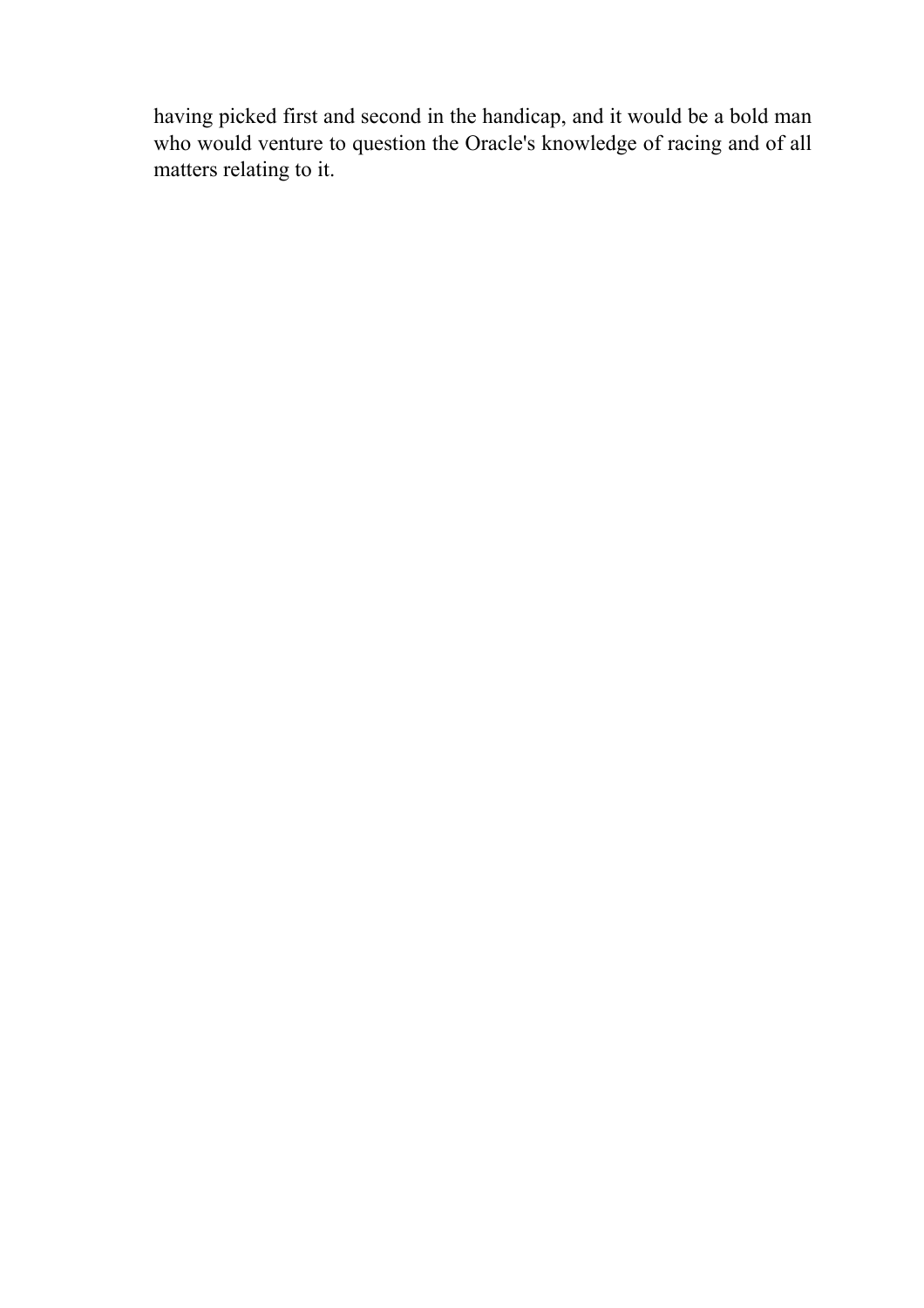#### *The Cast-iron Canvasser*

 The firm of Sloper and Dodge, publishers and printers, was in great distress. These two enterprising individuals had worked up an enormous business in time-payment books, which they sold all over Australia by means of canvassers. They had put all the money they had into the business; and now, just when everything was in thorough working order, the public had revolted against them.

 Their canvassers were molested by the country folk in divers strange bush ways. One was made drunk, and then a two-horse harrow was run over him; another was decoyed into the ranges on pretence of being shown a gold-mine, and his guide galloped away and left him to freeze all night in the bush. In mining localities the inhabitants were called together by beating a camp-oven lid with a pick, and the canvasser was given ten minutes in which to get out of the town alive. If he disregarded the hint he would, as likely as not, fall accidentally down a disused shaft.

 The people of one district applied to their M.P. to have canvassers brought under the "Noxious Animals Act", and demanded that a reward should be offered for their scalps. Reports appeared in the country press about strange, gigantic birds that appeared at remote selections and frightened the inhabitants to death — these were Sloper and Dodge's sober and reliable agents, wearing neat, close-fitting suits of tar and feathers.

 Paterson: Three Elephant Power (The Cast Iron Canvasser)In fact, it was altogether too hot for the canvassers, and they came in from North and West and South, crippled and disheartened, to tender their resignations. To make matters worse, Sloper and Dodge had just got out a large Atlas of Australasia, and if they couldn't sell it, ruin stared them in the face; and how could they sell it without canvassers?

 The members of the firm sat in their private office. Sloper was a long, sanctimonious individual, very religious and very bald. Dodge was a little, fat American, with bristly, black hair and beard, and quick, beady eyes. He was eternally smoking a reeking black pipe, and puffing the smoke through his nose in great whiffs, like a locomotive on a steep grade. Anybody walking into one of those whiffs was liable to get paralysis.

 Just as things were at their very blackest, something had turned up that promised to relieve all their difficulties. An inventor had offered to supply them with a patent cast-iron canvasser — a figure which (he said) when wound up would walk, talk, collect orders, and stand any amount of illusage and wear and tear. If this could indeed be done, they were saved. They had made an appointment with the genius; but he was half-an-hour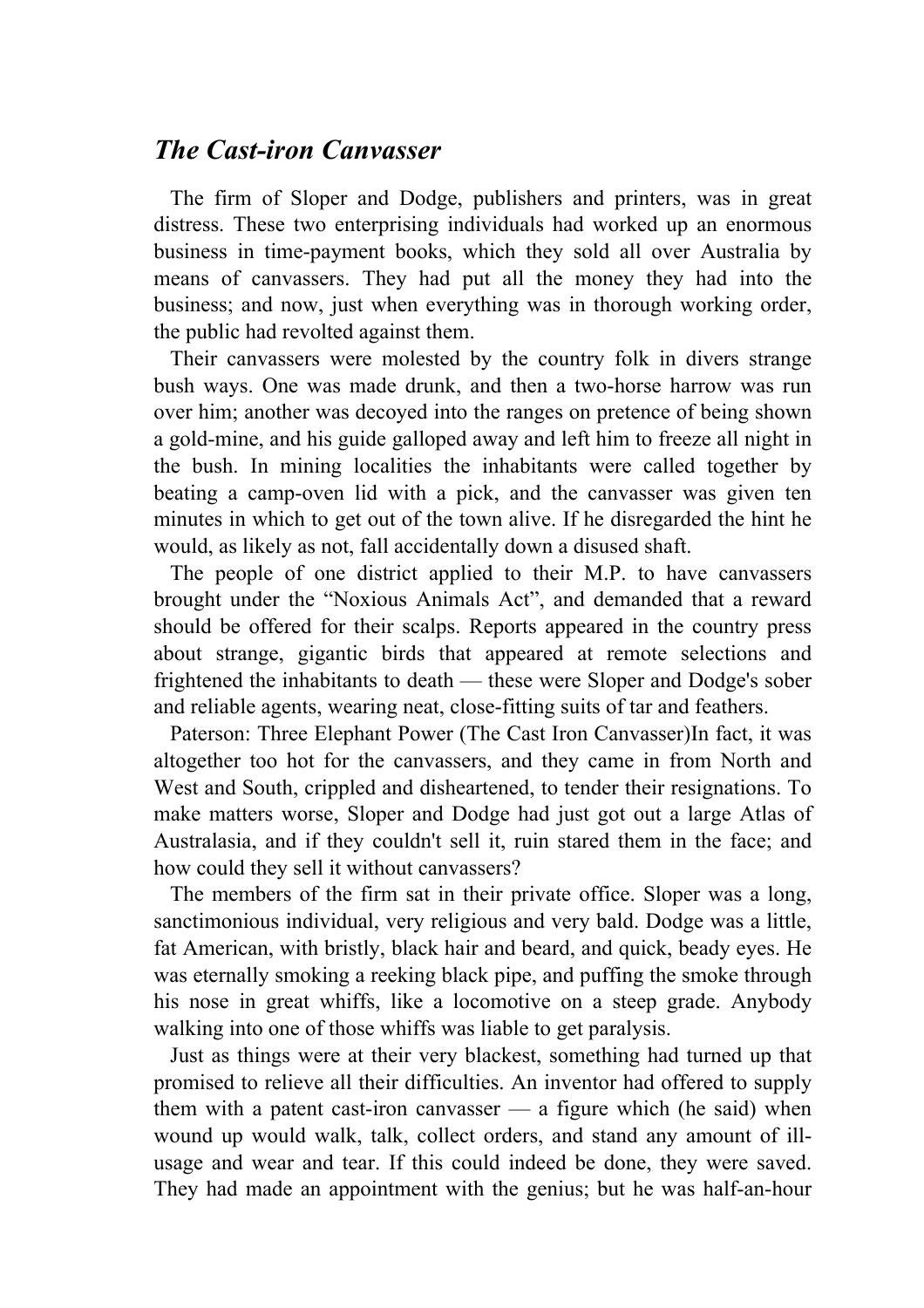late, and the partners were steeped in gloom.

 They had begun to despair of his appearing at all, when a cab rattled up to the door. Sloper and Dodge rushed unanimously to the window. A young man, very badly dressed, stepped out of the cab, holding over his shoulder Paterson: Three Elephant Power (The Cast Iron Canvasser)what looked like the upper half of a man's body. In his disengaged hand he held a pair of human legs with boots and trousers on. Thus burdened he turned to ask his fare, but the cabman gave a yell of terror, whipped up his horse, and disappeared at a hand-gallop; and a woman who happened to be going by, ran down the street, howling that Jack the Ripper had come to town. The man bolted in at the door, and toiled up the dark stairs tramping heavily, the legs and feet, which he dragged after him, making an unearthly clatter. He came in and put his burden down on the sofa.

"There you are, gents," he said; "there's your canvasser."

 Sloper and Dodge recoiled in horror. The upper part of the man had a waxy face, dull, fishy eyes, and dark hair; he lounged on the sofa like a corpse at ease, while his legs and feet stood by, leaning stiffly against the wall. The partners gazed at him for a while in silence.

"Fix him together, for God's sake," said Dodge. "He looks awful."

The Genius grinned, and fixed the legs on.

 "Now he looks better," said Dodge, poking about the figure — "looks as much like life as most — ah, would you, you brute!" he exclaimed, springing back in alarm, for the figure had made a violent La Blanche swing at him.

 "That's all right," said the Inventor. "It's no good having his face knocked about, you know — lot of trouble to make that face. His head and body are full of springs, and Paterson: Three Elephant Power (The Cast Iron Canvasser)if anybody hits him in the face, or in the pit of the stomach favourite places to hit canvassers, the pit of the stomach — it sets a strong spring in motion, and he fetches his right hand round with a swipe that'll knock them into the middle of next week. It's an awful hit. Griffo couldn't dodge it, and Slavin couldn't stand up against it. No fear of any man hitting *him* twice.

 "And he's dog-proof, too. His legs are padded with tar and oakum, and if a dog bites a bit out of him, it will take that dog weeks to pick his teeth clean. Never bite anybody again, that dog won't. And he'll talk, talk, talk, like a suffragist gone mad; his phonograph can be charged for 100,000 words, and all you've got to do is to speak into it what you want him to say, and he'll say it. He'll go on saying it till he talks his man silly, or gets an order. He has an order-form in his hand, and as soon as anyone signs it and gives it back to him, that sets another spring in motion, and he puts the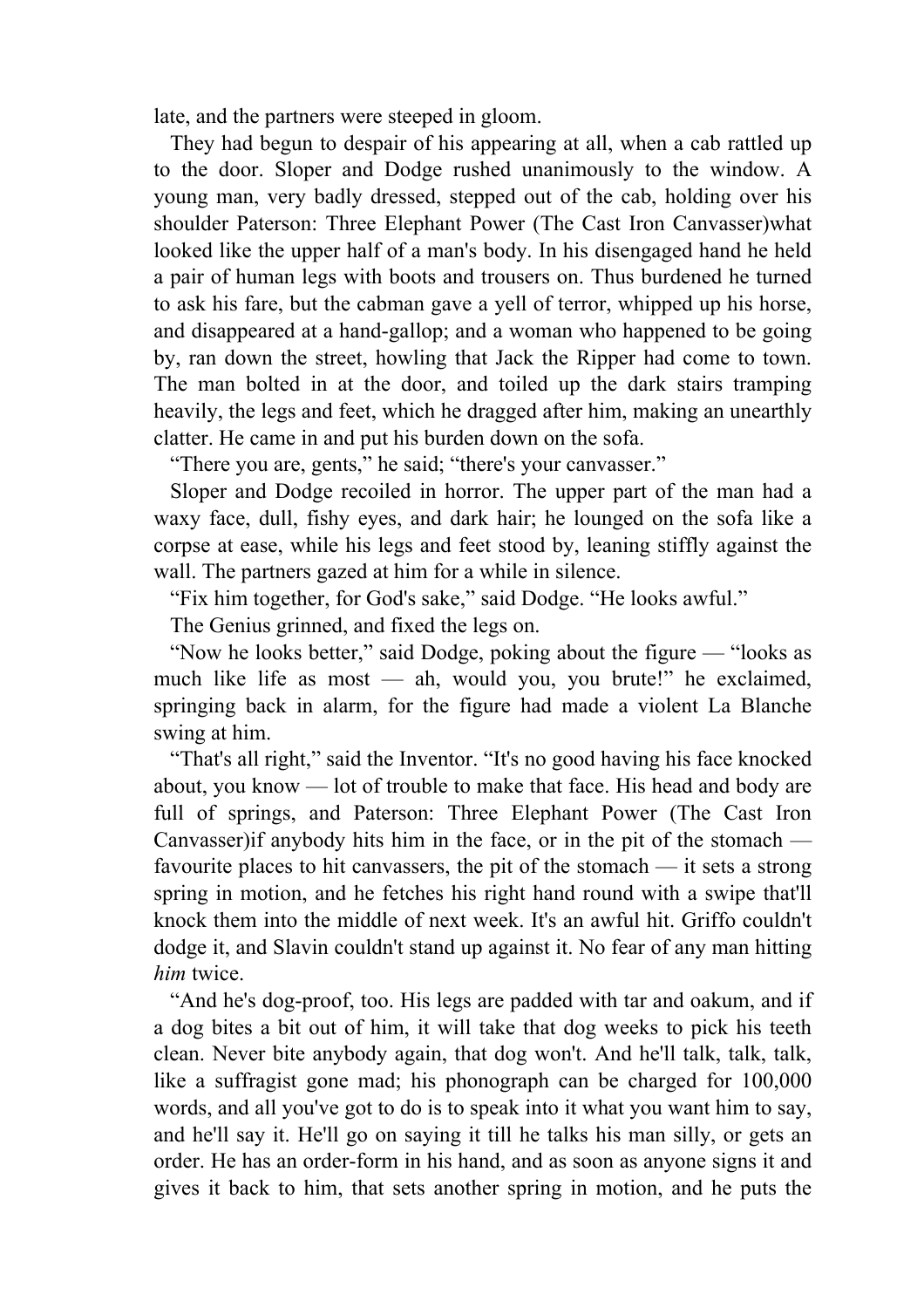order in his pocket, turns round, and walks away. Grand idea, isn't he? Lor' bless you, I fairly love him."

He beamed affectionately on his monster.

"What about stairs?" said Dodge.

 "No stairs in the bush," said the Inventor, blowing a speck of dust off his apparition; "all ground-floor houses. Anyhow, if there were stairs we could carry him up and let him fall down afterwards, or get flung down like any other canvasser."

"Ha! Let's see him walk," said Dodge.

 Paterson: Three Elephant Power (The Cast Iron Canvasser)The figure walked all right, stiff and erect.

"Now let's hear him yabber."

 The Genius touched a spring, and instantly, in a queer, tin-whistly voice, he began to sing, "Little Annie Rooney".

 "Good!" said Dodge; "he'll do. We'll give you your price. Leave him here to-night, and come in to-morrow. We'll send you off to the back country with him. Ninemile would be a good place to start in. Have a cigar?"

 Mr. Dodge, much elated, sucked at his pipe, and blew through his nose a cloud of nearly solid smoke, through which the Genius sidled out. They could hear him sneezing and choking all the way down the stairs.

 Ninemile is a quiet little place, sleepy beyond description. When the mosquitoes in that town settle on anyone, they usually go to sleep, and forget to bite him. The climate is so hot that the very grasshoppers crawl into the hotel parlours out of the sun, climb up the window curtains, and then go to sleep. The Riot Act never had to be read in Ninemile. The only thing that can arouse the inhabitants out of their lethargy is the prospect of a drink at somebody else's expense.

 For these reasons it had been decided to start the Cast-iron Canvasser there, and then move him on to more populous and active localities if he proved a success. They sent up the Genius, and one of their men who knew the district well. The Genius was to manage the automaton, and the other was to lay out the campaign, choose the victims, and collect Paterson: Three Elephant Power (The Cast Iron Canvasser)the money, geniuses being notoriously unreliable and loose in their cash. They got through a good deal of whisky on the way up, and when they arrived at Ninemile were in a cheerful mood, and disposed to take risks.

"Who'll we begin on?" said the Genius.

"Oh, hang it all," said the other, "let's make a start with Macpherson."

 Macpherson was a Land Agent, and the big bug of the place. He was a gigantic Scotchman, six feet four in his socks, and freckled all over with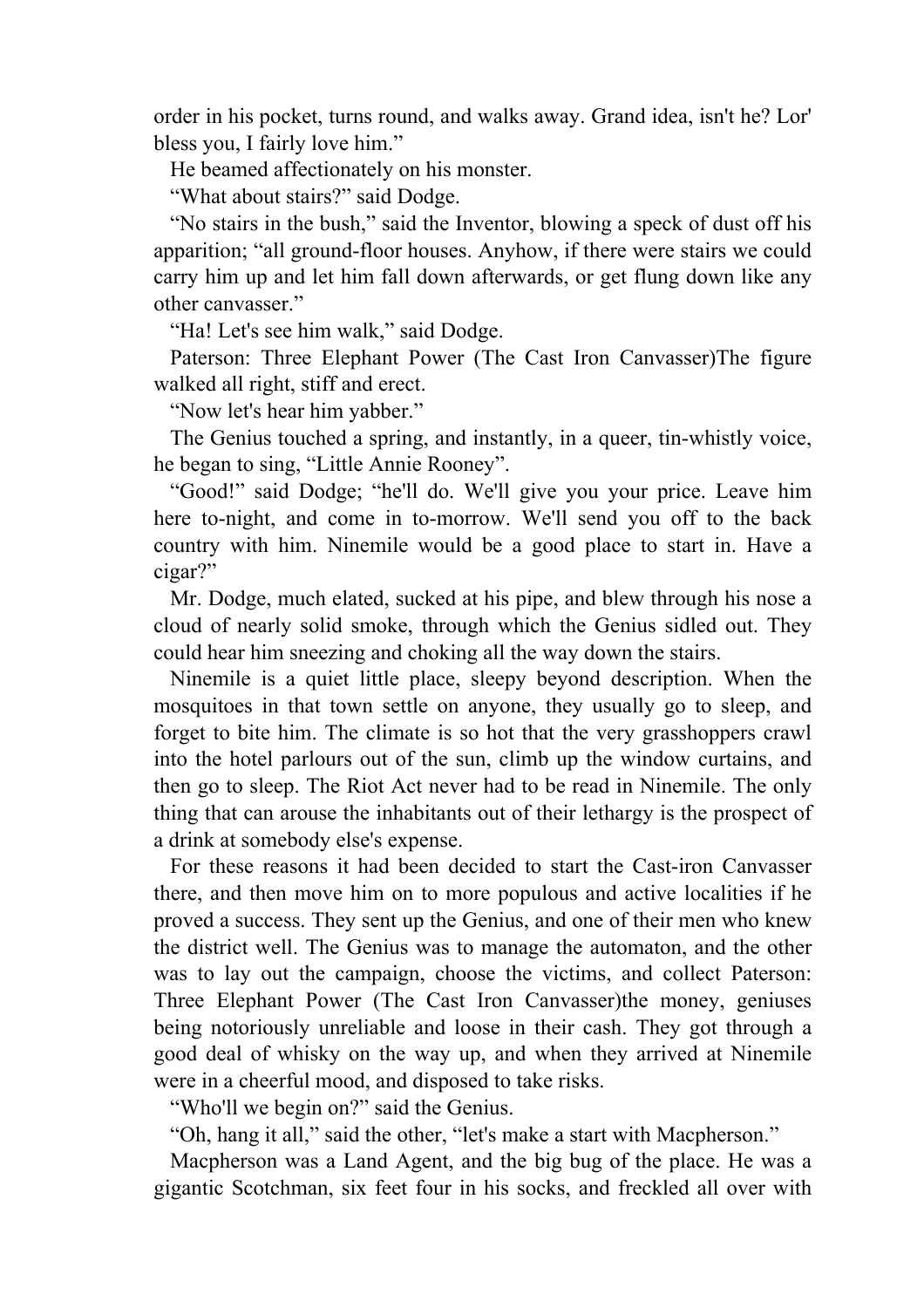freckles as big as half-crowns. His eyebrows would have made decentsized moustaches for a cavalryman, and his moustaches looked like horns. He was a fighter from the ground up, and had a desperate "down" on canvassers generally, and on Sloper and Dodge's canvassers in particular.

 Sloper and Dodge had published a book called "Remarkable Colonials", and Macpherson had written out his own biography for it. He was intensely proud of his pedigree and his relations, and in his narrative made out that he was descended from the original Fhairshon who swam round Noah's Ark with his title-deeds in his teeth. He showed how his people had fought under Alexander the Great and Timour, and had come over to Scotland some centuries before William the Conqueror landed in England. He proved that he was related in a general way to one emperor, fifteen kings, twenty-five dukes, and earls and lords and viscounts innumerable. And then, after all, the editor of Paterson: Three Elephant Power (The Cast Iron Canvasser)"Remarkable Colonials" managed to mix him up with some other fellow, some low-bred Irish McPherson, born in Dublin of poor but honest parents.

 It was a terrible outrage. Macpherson became president of the Western District Branch of the "Remarkable Colonials" Defence League, a fierce and homicidal association got up to resist, legally and otherwise, paying for the book. He had further sworn by all he held sacred that every canvasser who came to harry him in future should die, and had put up a notice on his office-door, "Canvassers come in at their own risk."

 He had a dog of what he called the Hold'em breed, who could tell a canvasser by his walk, and would go for him on sight. The reader will understand, therefore, that, when the Genius and his mate proposed to start on Macpherson, they were laying out a capacious contract for the Cast-iron Canvasser, and could only have been inspired by a morbid craving for excitement, aided by the influence of backblock whisky.

 The Inventor wound the figure up in the back parlour of the pub. There were a frightful lot of screws to tighten before the thing would work, but at last he said it was ready, and they shambled off down the street, the figure marching stiffly between them. It had a book tucked under its arm and an order-form in its hand. When they arrived opposite Macpherson's office, the Genius started the phonograph working, pointed the figure straight at Macpherson's door, Paterson: Three Elephant Power (The Cast Iron Canvasser)and set it going. Then the two conspirators waited, like Guy Fawkes in his cellar.

 The automaton marched across the road and in at the open door, talking to itself loudly in a hoarse, unnatural voice.

Macpherson was writing at his table, and looked up.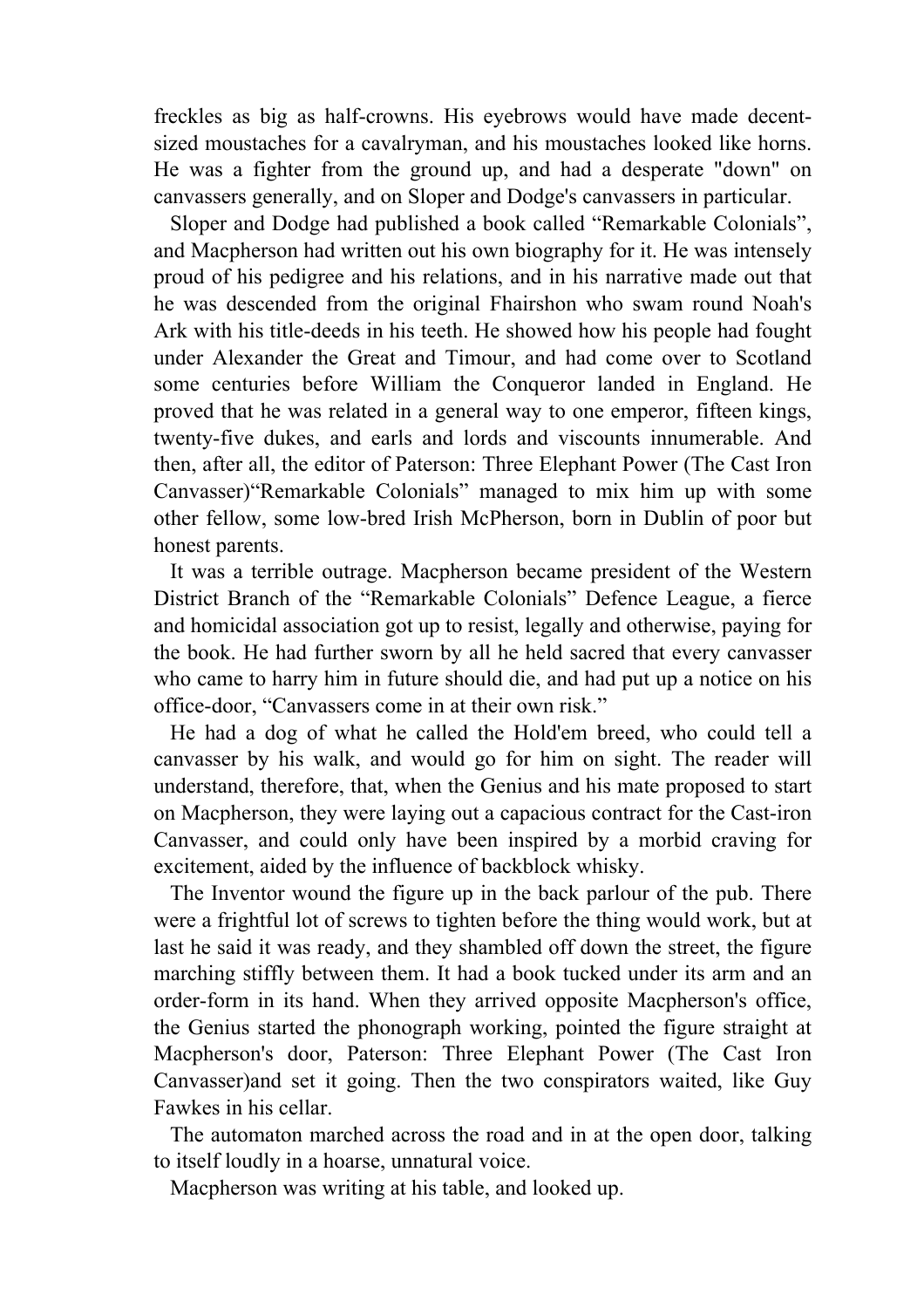The figure walked bang through a small collection of flower-pots, sent a chair flying, tramped heavily in the spittoon, and then brought up against the table with a loud crash and stood still. It was talking all the time.

 "I have here," it said, 'a most valuable work, an Atlas of Australia, which I desire to submit to your notice. The large and increasing demand of bush residents for time-payment works has induced the publishers of this ----"

 "My God!" said Macpherson, "it's a canvasser. Here, Tom Sayers, Tom Sayers!" and he whistled and called for his dog. "Now," he said, "will you go out of this office quietly, or will you be thrown out? It's for yourself to decide, but you've only got while a duck wags his tail to decide in. Which'll it be?"

 "---- works of modern ages," said the canvasser. "Every person subscribing to this invaluable work will receive, in addition, a flat-iron, a railway pass for a year, and a pocket-compass. If you will please sign this order ----"

 Just here Tom Sayers came tearing through the office, and without waiting for orders hitched straight on to the canvasser's calf. To Macpherson's amazement the piece came Paterson: Three Elephant Power (The Cast Iron Canvasser)clear away, and Tom Sayers rolled about on the floor with his mouth full of a sticky substance which seemed to surprise him badly.

 The long Scotchman paused awhile before this mystery, but at last he fancied he had got the solution. "Got a cork leg, have you?" said he  $-$ "Well, let's see if your ribs are cork too," and he struck the canvasser an awful blow on the fifth button of the waistcoat.

 Quicker than lightning came that terrific right-hand cross-counter. Macpherson never even knew what happened to him. The canvasser's right hand, which had been adjusted by his inventor for a high blow, had landed on the butt of Macpherson's ear and dropped him like a fowl. The gasping, terrified bull-dog fled the scene, and the canvasser stood over his fallen foe, still intoning the virtues of his publication. He had come there merely as a friend, he said, to give the inhabitants of Ninemile a chance to buy a book which had recently earned the approval of King O'Malley and His Excellency the Governor-General.

 The Genius and his mate watched this extraordinary drama through the window. The stimulant habitually consumed by the Ninemilers had induced in them a state of superlative Dutch courage, and they looked upon the whole affair as a wildly hilarious joke.

 "By Gad! he's done him," said the Genius, as Macpherson went down, "done him in one hit. If he don't pay as a canvasser I'll take him to town and back him to fight Paterson: Three Elephant Power (The Cast Iron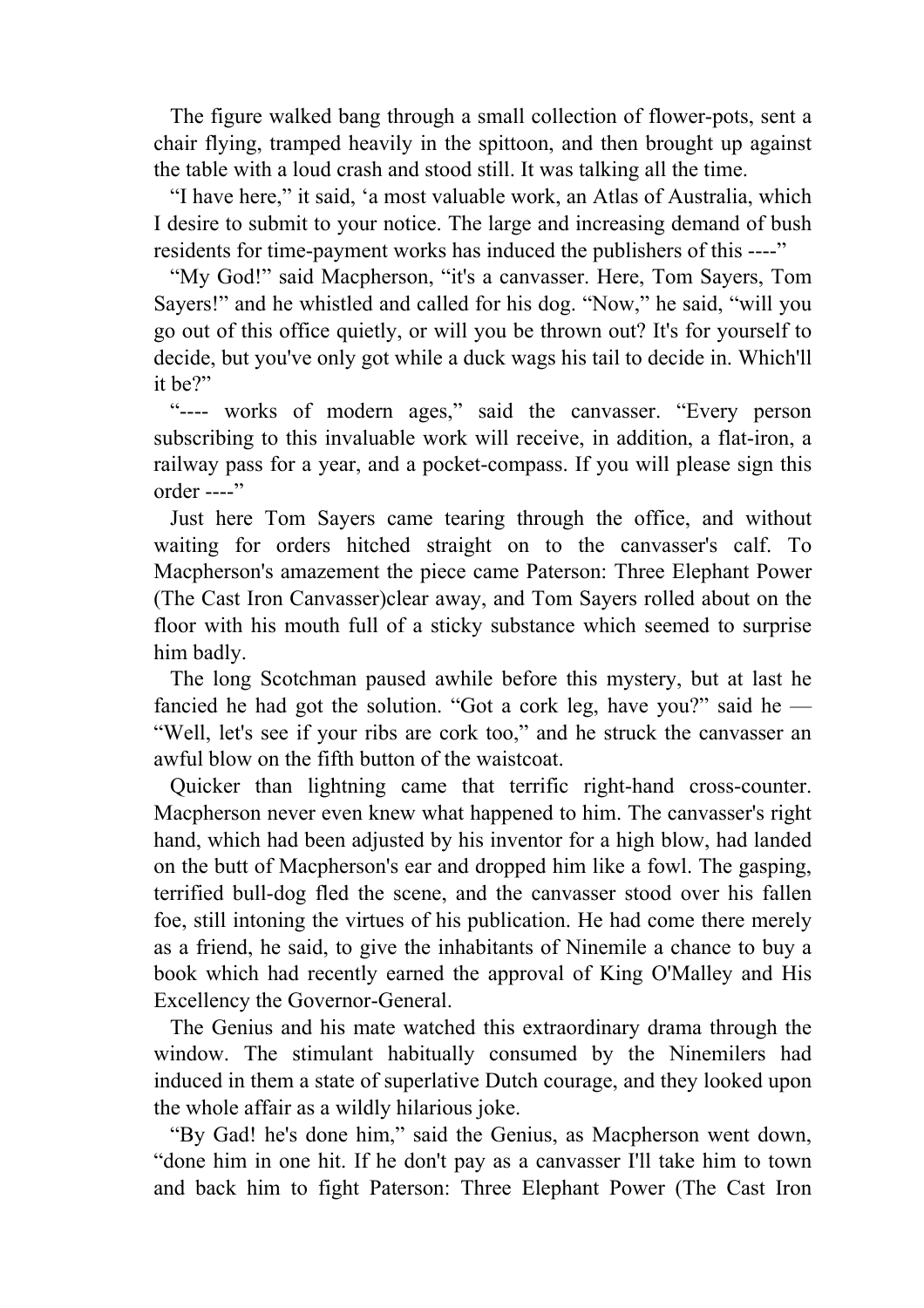Canvasser)Les Darcy. Look out for yourself; don't you handle him!" he continued as the other approached the figure. "Leave him to me. As like as not, if you get fooling about him, he'll give you a clout that'll paralyse you."

 So saying, he guided the automaton out of the office and into the street, and walked straight into a policeman.

 By a common impulse the Genius and his mate ran rapidly away in different directions, leaving the figure alone with the officer.

 He was a fully-ordained sergeant — by name Aloysius O'Grady; a squat, rosy little Irishman. He hated violent arrests and all that sort of thing, and had a faculty of persuading drunks and disorderlies and other fractious persons to "go quietly along wid him," that was little short of marvellous. Excited revellers, who were being carried by their mates, struggling violently, would break away to prance gaily along to the lock-up with the sergeant. Obstinate drunks who had done nothing but lie on the ground and kick their feet in the air, would get up like birds, serpent-charmed, to go with him to durance vile.

 As soon as he saw the canvasser, and noted his fixed, unearthly stare, and listened to his hoarse, unnatural voice, the sergeant knew what was the matter; it was a man in the horrors, a common enough spectacle at Ninemile. He resolved to decoy him into the lock-up, and accosted him in a friendly, free-and-easy way.

"Good day t'ye," he said.

 Paterson: Three Elephant Power (The Cast Iron Canvasser)"---- most magnificent volume ever published, jewelled in fourteen holes, working on a ruby roller, and in a glass case," said the book-canvasser. "The likenesses of the historical personages are so natural that the book must not be left open on the table, or the mosquitoes will ruin it by stinging the portraits."

 It then dawned on the sergeant that this was no mere case of the horrors — he was dealing with a book-canvasser.

 "Ah, sure," he said, "fwhat's the use uv tryin' to sell books at all, at all; folks does be peltin' them out into the street, and the nanny-goats lives on them these times. Oi send the childer out to pick 'em up, and we have 'em at me place in barrow-loads. Come along wid me now, and Oi'll make you nice and comfortable for the night," and he laid his hand on the outstretched palm of the figure.

 It was a fatal mistake. He had set in motion the machinery which operated the figure's left arm, and it moved that limb in towards its body, and hugged the sergeant to its breast, with a vice-like grip. Then it started in a faltering and uneven, but dogged, way to walk towards the river.

"Immortial Saints!" gasped the sergeant, "he's squazin' the livin' breath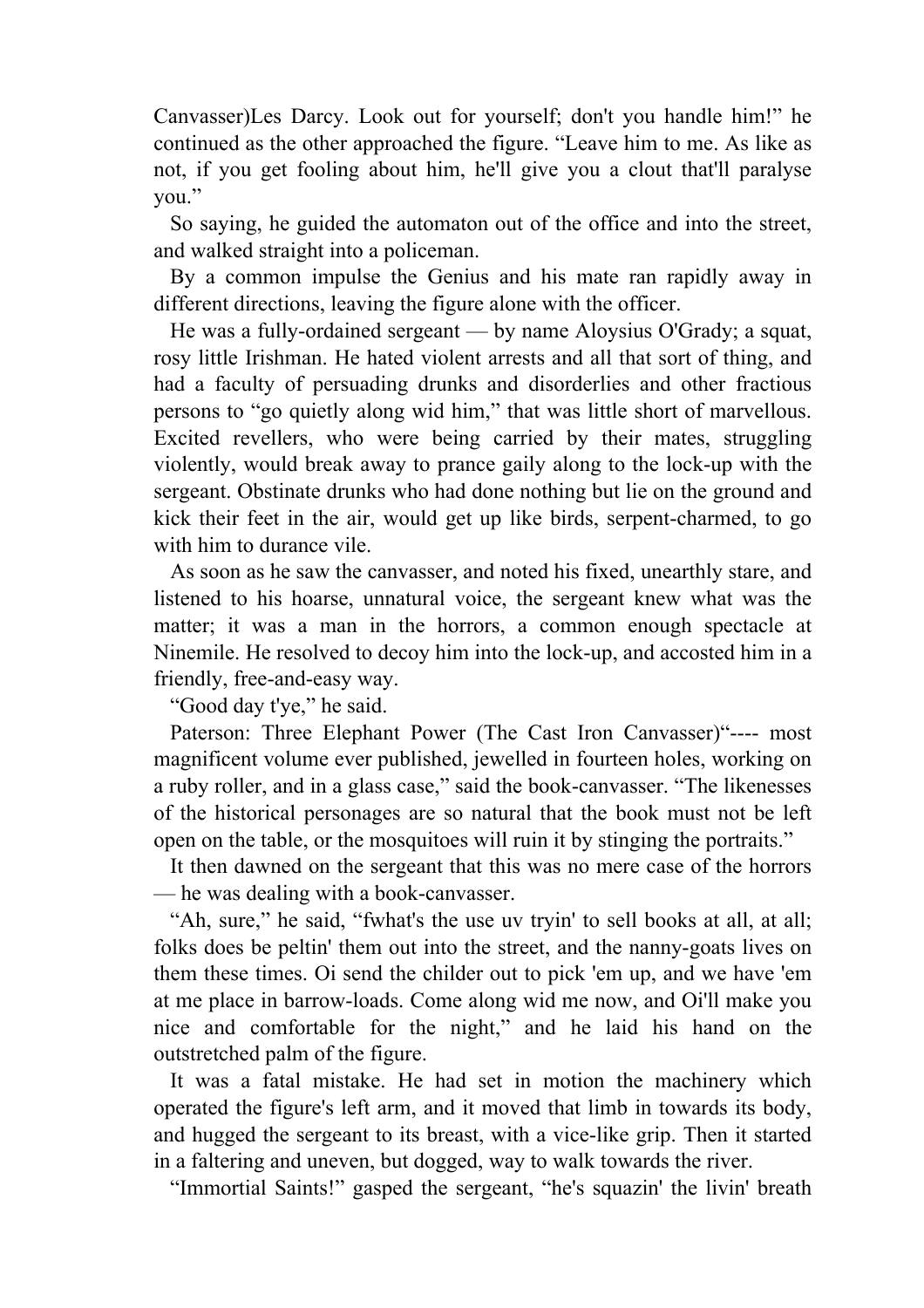out uv me. Lave go now loike a dacent sowl, lave go. And oh, for the love uv God, don't be shpakin' into me ear that way;" for the figure's mouth was pressed tight against the sergeant's ear, and its awful voice went through and through the little man's head, as it held forth about the volume. The sergeant struggled violently, Paterson: Three Elephant Power (The Cast Iron Canvasser)and by so doing set some more springs in motion, and the figure's right arm made terrific swipes in the air. A following of boys and loafers had collected by this time. "Blimey, how does he lash out!" was the remark they made. But they didn't interfere, notwithstanding the sergeant's frantic appeals, and things were going hard with him when his subordinate, Constable Dooley, appeared on the scene.

 Dooley, better known as The Wombat because of his sleepy disposition, was a man of great strength. He had originally been quartered at Sydney, and had fought many bitter battles with the notorious *"pushes"* of Bondi, Surry Hills and The Rocks. After that, duty at Ninemile was child's play, and he never ran in fewer than two drunks at a time; it was beneath his dignity to be seen capturing a solitary inebriate. If they wouldn't come any other way, he would take them by the ankles and drag them after him. When the Wombat saw the sergeant in the grasp of an inebriate he bore down on the fray full of fight.

 "I'll soon make him lave go, sergeant," he said, and he caught hold of the figure's right arm, to put on the *"police twist"*. Unfortunately, at that exact moment the sergeant touched one of the springs in the creature's breast. With the suddenness and severity of a horse-kick, it lashed out with its right hand, catching the redoubtable Dooley a thud on the jaw, and sending him to grass as if he had been shot.

 For a few minutes he "lay as only dead men lie". Then he got up bit by bit, wandered off home to the police- Paterson: Three Elephant Power (The Cast Iron Canvasser)barracks, and mentioned casually to his wife that John L. Sullivan had come to town, and had taken the sergeant away to drown him. After which, having given orders that anybody who called was to be told that he had gone fifteen miles out of town to serve a summons on a man for not registering a dog, he locked himself up in a cell for the rest of the day.

 Meanwhile, the Cast-iron Canvasser, still holding the sergeant tightly clutched to its breast, was marching straight towards the river. Something had disorganised its vocal arrangements, and it was now positively shrieking in the sergeant's ear, and, as it yelled, the little man yelled still louder.

 "Oi don't want yer accursed book. Lave go uv me, Oi say!" He beat with his fists on its face, and kicked its shins without avail. A short, staggering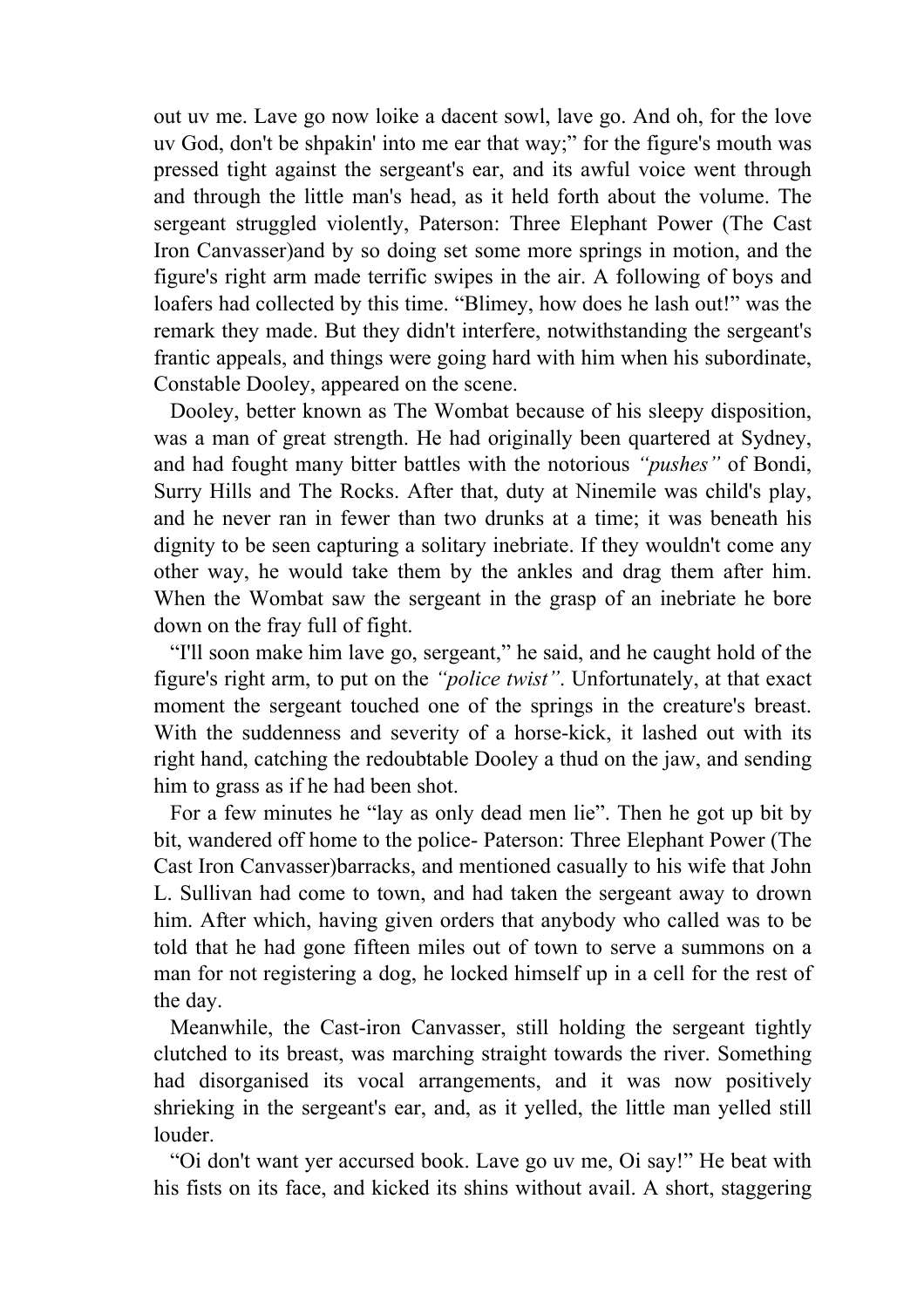rush, a wild shriek from the officer, and they both toppled over the steep bank and went souse into the depths of Ninemile Creek.

 That was the end of the matter. The Genius and his mate returned to town hurriedly, and lay low, expecting to be indicted for murder. Constable Dooley drew up a report for the Chief of Police which contained so many strange statements that the Police department concluded the sergeant must have got drunk and drowned himself, and that Dooley saw him do it, but was too drunk to pull him out.

 Anyone unacquainted with Ninemile might expect that a report of the occurrence would have reached the Sydney papers. As a matter of fact the storekeeper did think of writing one, but decided that it was too much trouble. There Paterson: Three Elephant Power (The Cast Iron Canvasser) was some idea of asking the Government to fish the two bodies out of the river; but about that time an agitation was started in Ninemile to have the Federal Capital located there, and nothing else mattered.

 The Genius discovered a pub in Sydney that kept the Ninemile brand of whisky, and drank himself to death; the Wombat became a Sub-Inspector of Police; Sloper entered the Christian ministry; Dodge was elected to the Federal Parliament; and a vague tradition about "a bloke who came up here in the horrors, and drownded poor old O'Grady," is the only memory that remains of that wonderful creation, the Cast-iron Canvasser.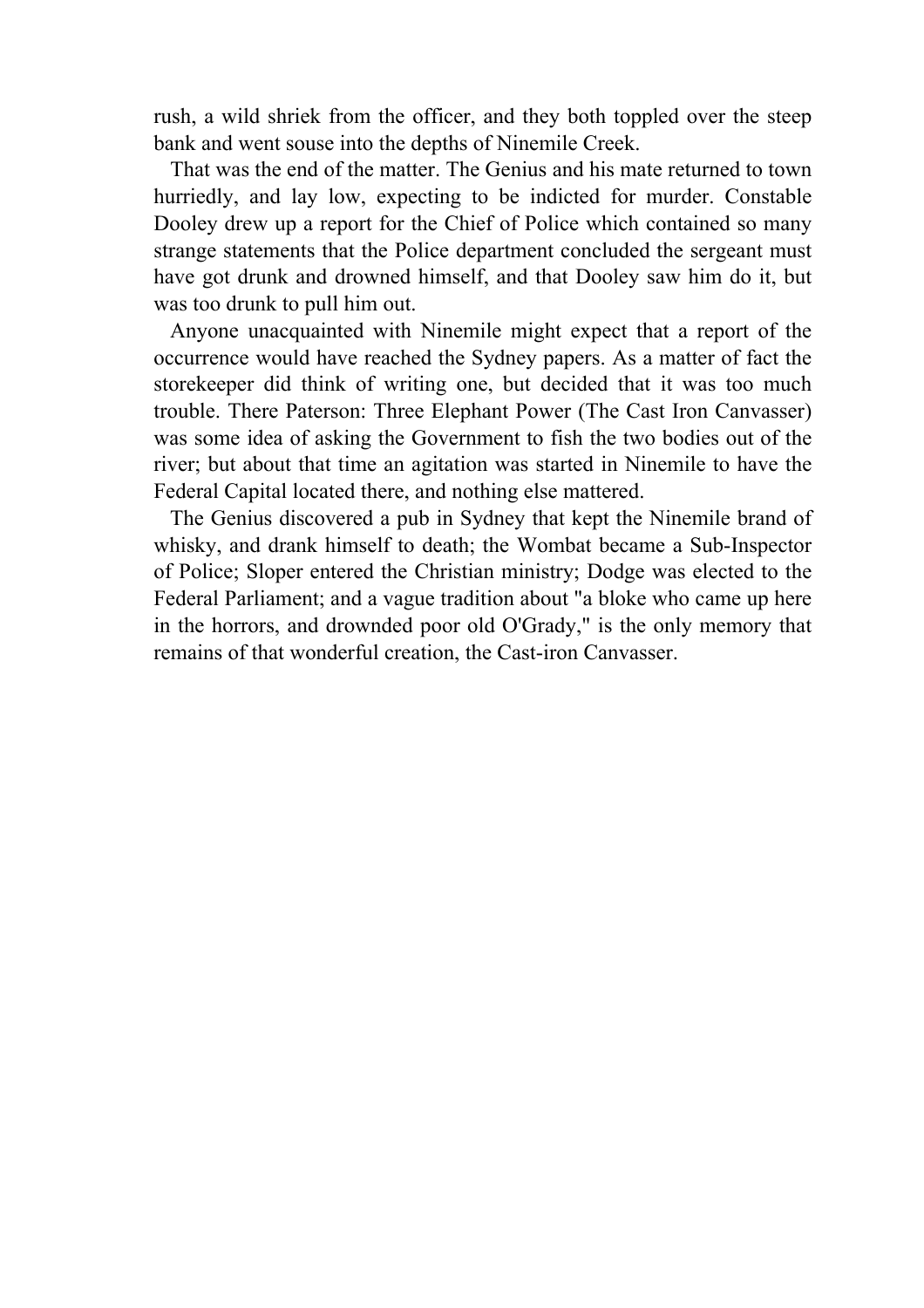## *The Merino Sheep*

 People have got the impression that the merino is a gentle, bleating animal that gets its living without trouble to anybody, and comes up every year to be shorn with a pleased smile upon its amiable face. It is my purpose here to exhibit the merino sheep in its true light.

 First let us give him his due. No one can accuse him of being a ferocious animal. No one could ever say that a sheep attacked him without provocation; although there is an old bush story of a man who was discovered in the act of killing a neighbour's wether.

 "Hello!" said the neighbour, "What's this? Killing my sheep! What have you got to say for yourself?"

 "Yes," said the man, with an air of virtuous indignation. "I *am* killing your sheep. I'll kill *any* man's sheep that bites *me*!"

 But as a rule the merino refrains from using his teeth on people. He goes to work in another way.

 The truth is that he is a dangerous monomaniac, and his one idea is to ruin the man who owns him. With this object in view he will display a talent for getting into trouble and a genius for dying that are almost incredible.

 If a mob of sheep see a bush fire closing round them, do they run away out of danger? Not at all, they rush round and round in a ring till the fire burns them up. If they are in a river-bed, with a howling flood coming down, they will Paterson: Three Elephant Power (The Merino Sheep) stubbornly refuse to cross three inches of water to save themselves. Dogs may bark and men may shriek, but the sheep won't move. They will wait there till the flood comes and drowns them all, and then their corpses go down the river on their backs with their feet in the air.

 A mob will crawl along a road slowly enough to exasperate a snail, but let a lamb get away in a bit of rough country, and a racehorse can't head him back again. If sheep are put into a big paddock with water in three corners of it, they will resolutely crowd into the fourth, and die of thirst.

 When being counted out at a gate, if a scrap of bark be left on the ground in the gateway, they will refuse to step over it until dogs and men have sweated and toiled and sworn and "heeled 'em up", and "spoke to 'em", and fairly jammed them at it. At last one will gather courage, rush at the fancied obstacle, spring over it about six feet in the air, and dart away. The next does exactly the same, but jumps a bit higher. Then comes a rush of them following one another in wild bounds like antelopes, until one overjumps himself and alights on his head. This frightens those still in the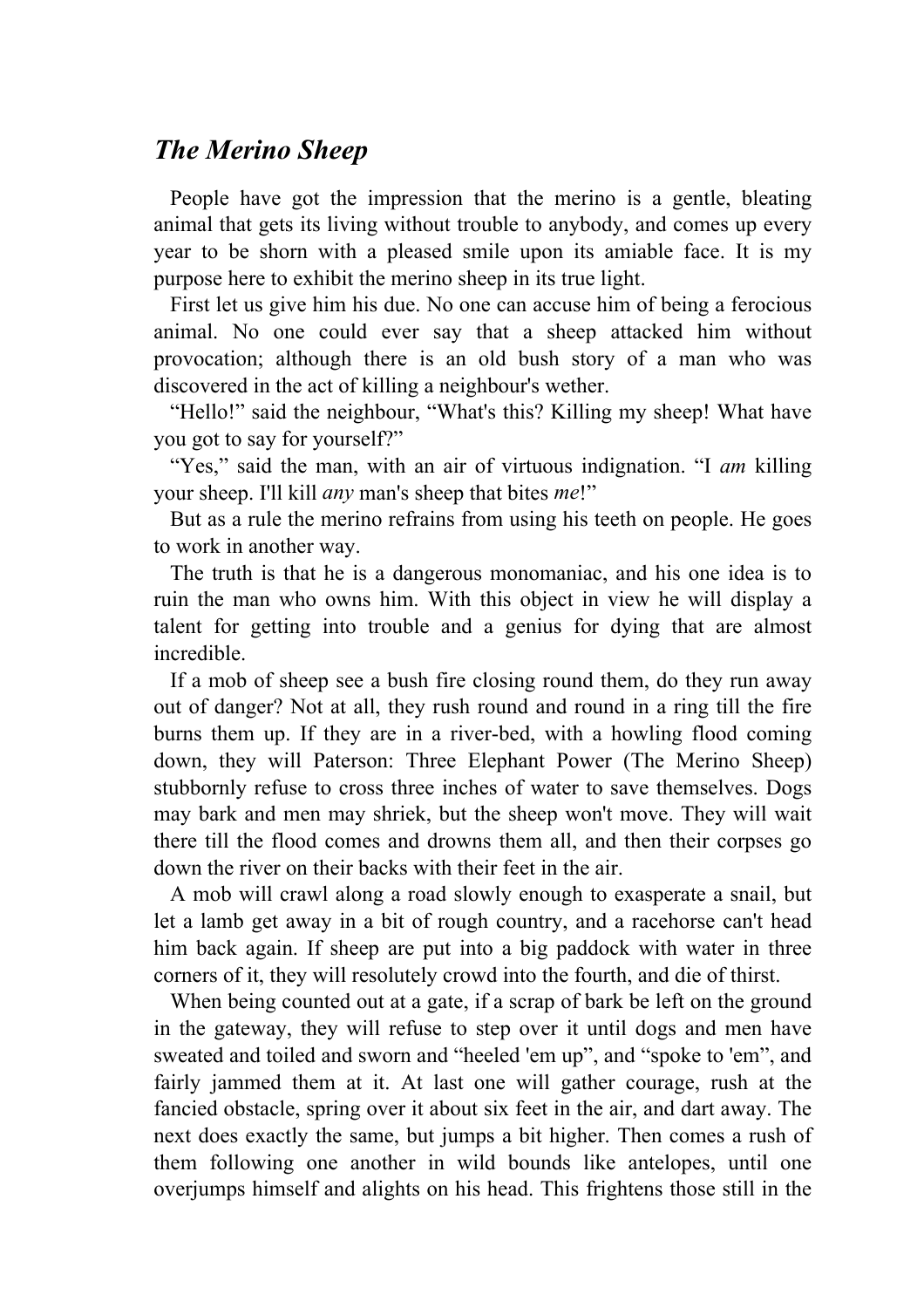yard, and they stop running out.

 Then the dogging and shrieking and hustling and tearing have to be gone through all over again. (This on a red-hot day, mind you, with clouds of blinding dust about, the yolk of wool irritating your eyes, and, perhaps, three or four thousand sheep to put through). The delay throws out the Paterson: Three Elephant Power (The Merino Sheep)man who is counting, and he forgets whether he left off at 45 or 95. The dogs, meanwhile, have taken the first chance to slip over the fence and hide in the shade somewhere, and then there are loud whistlings and oaths, and calls for Rover and Bluey. At last a dirt-begrimed man jumps over the fence, unearths Bluey, and hauls him back by the ear. Bluey sets to work barking and heeling-'em up again, and pretends that he thoroughly enjoys it; but all the while he is looking out for another chance to *"clear"*. And *this* time he won't be discovered in a hurry.

 There is a well-authenticated story of a ship-load of sheep that was lost because an old ram jumped overboard, and all the rest followed him. No doubt they did, and were proud to do it. A sheep won't go through an open gate on his own responsibility, but he would gladly and proudly "follow the leader" through the red-hot portals of Hades: and it makes no difference whether the lead goes voluntarily, or is hauled struggling and kicking and fighting every inch of the way.

 For pure, sodden stupidity there is no animal like the merino. A lamb will follow a bullock-dray, drawn by sixteen bullocks and driven by a profane person with a whip, under the impression that the aggregate monstrosity is his mother. A ewe never knows her own lamb by sight, and apparently has no sense of colour. She can recognise its voice half a mile off among a thousand other voices apparently exactly similar; but when she gets within five Paterson: Three Elephant Power (The Merino Sheep)yards of it she starts to smell all the other lambs within reach, including the black ones though her own may be white.

 The fiendish resemblance which one sheep bears to another is a great advantage to them in their struggles with their owners. It makes it more difficult to draft them out of a strange flock, and much harder to tell when any are missing.

 Concerning this resemblance between sheep, there is a story told of a fat old Murrumbidgee squatter who gave a big price for a famous ram called Sir Oliver. He took a friend out one day to inspect Sir Oliver, and overhauled that animal with a most impressive air of sheep-wisdom.

 "Look here," he said, "at the fineness of the wool. See the serrations in each thread of it. See the density of it. Look at the way his legs and belly are clothed — he's wool all over, that sheep. Grand animal, grand animal!"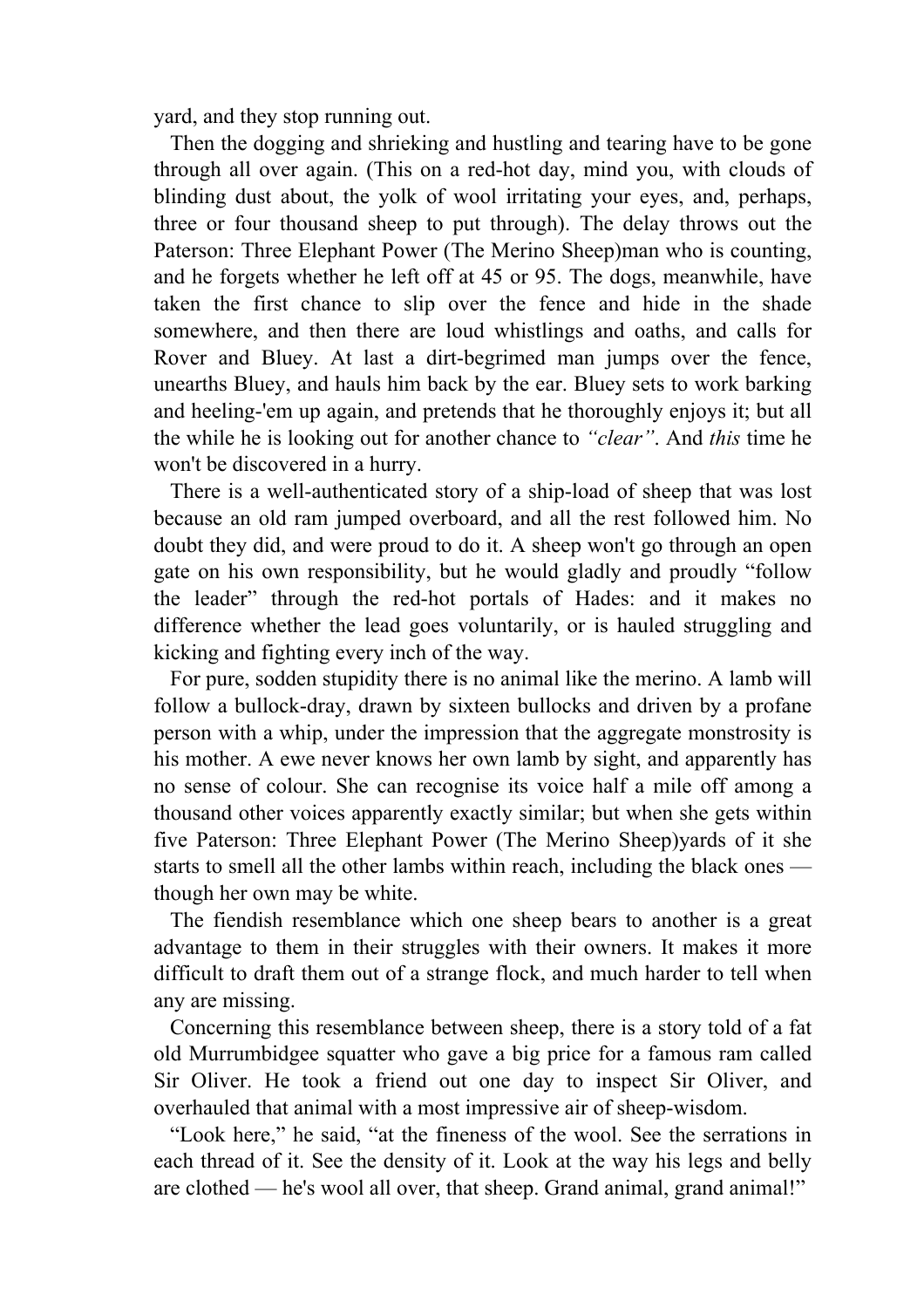Then they went and had a drink, and the old squatter said, "Now, I'll show you the difference between a champion ram and a second-rater." So he caught a ram and pointed out his defects. "See here — not half the serrations that other sheep had. No density of fleece to speak of. Barebellied as a pig, compared with Sir Oliver. Not that this isn't a fair sheep, but he'd be dear at one-tenth Sir Oliver's price. By the way, Johnson" (to his overseer), "what ram *is* this?"

"That, sir," replied the astounded functionary — "that *is* Sir Oliver, sir!"

 Paterson: Three Elephant Power (The Merino Sheep)There is another kind of sheep in Australia, as great a curse in his own way as the merino namely, the cross-bred, or half-merino-half-Leicester animal. The crossbred will get through, under, or over any fence you like to put in front of him. He is never satisfied with his owner's run, but always thinks other people's runs must be better, so he sets off to explore. He will strike a course, say, south-east, and so long as the fit takes him he will keep going south-east through all obstacles — rivers, fences, growing crops, anything. The merino relies on passive resistance for his success; the cross-bred carries the war into the enemy's camp, and becomes a living curse to his owner day and night.

 Once there was a man who was induced in a weak moment to buy twenty cross-bred rams. From that hour the hand of Fate was upon him. They got into all the paddocks they shouldn't have been in. They scattered themselves over the run promiscuously. They visited the cultivation paddock and the vegetable-garden at their own sweet will. And then they took to roving. In a body they visited the neighbouring stations, and played havoc with the sheep all over the district.

 The wretched owner was constantly getting fiery letters from his neighbours: "Your blanky rams are here. Come and take them away at once," and he would have to go nine or ten miles to drive them home. Any man who has tried to drive rams on a hot day knows what purgatory is. He was threatened every week with actions for trespass.

 Paterson: Three Elephant Power (The Merino Sheep)He tried shutting them up in the sheep-yard. They got out and went back to the garden. Then he gaoled them in the calf-pen. Out again and into a growing crop. Then he set a boy to watch them; but the boy went to sleep, and they were four miles away across country before he got on to their tracks.

 At length, when they happened accidentally to be at home on their owner's run, there came a big flood. His sheep, mostly merinos, had plenty of time to get on to high ground and save their lives; but, of course, they didn't, and were almost all drowned. The owner sat on a rise above the waste of waters and watched the dead animals go by. He was a ruined man.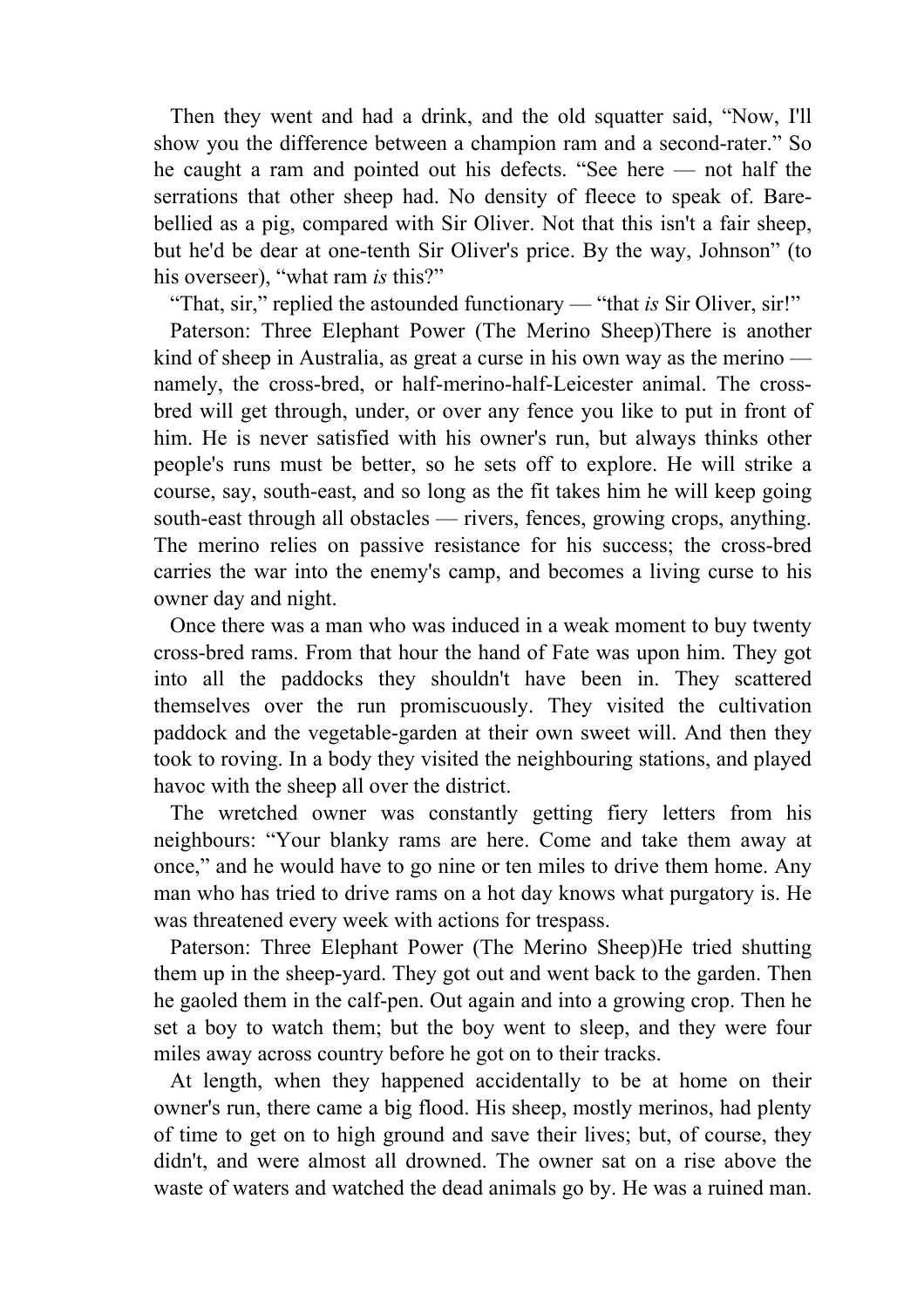But he said, "Thank God, those cross-bred rams are drowned, anyhow." Just as he spoke there was a splashing in the water, and the twenty rams solemnly swam ashore and ranged themselves in front of him. They were the only survivors of his twenty thousand sheep. He broke down, and was taken to an asylum for insane paupers. The cross-breds had fulfilled their destiny.

 The cross-bred drives his owner out of his mind, but the merino ruins his man with greater celerity. Nothing on earth will kill cross-breds; nothing will keep merinos alive. If they are put on dry salt-bush country they die of drought. If they are put on damp, well-watered country they die of worms, fluke, and foot-rot. They die in the wet seasons and they die in the dry ones.

 The hard, resentful look on the faces of all bushmen Paterson: Three Elephant Power (The Merino Sheep)comes from a long course of dealing with merino sheep. The merino dominates the bush, and gives to Australian literature its melancholy tinge, its despairing pathos. The poems about dying boundary-riders, and lonely graves under mournful she-oaks, are the direct outcome of the poet's too close association with that soul-destroying animal. A man who could write anything cheerful after a day in the drafting-yards would be a freak of nature.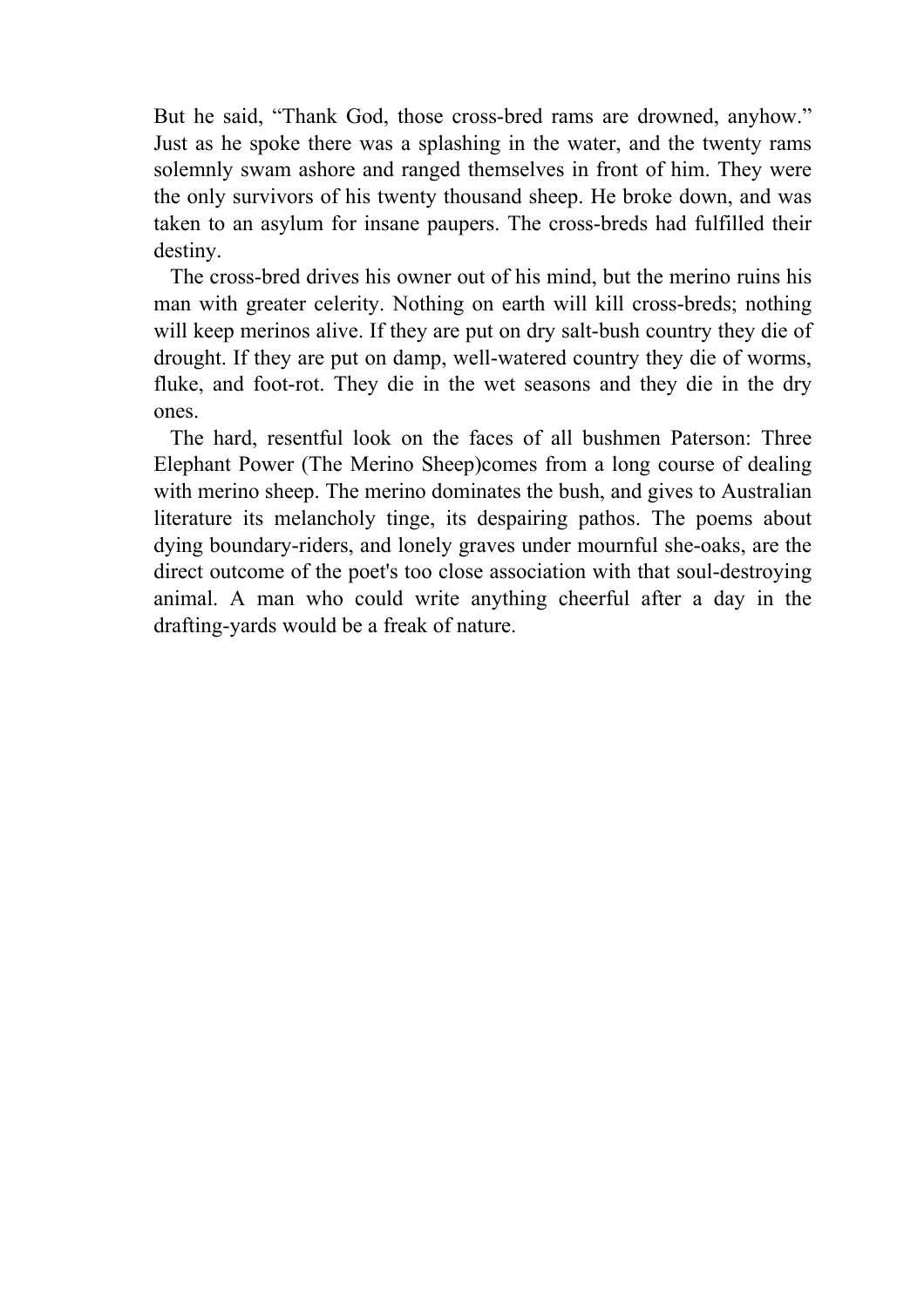#### *The Bullock*

 The typical Australian bullock — long-horned, sullen-eyed, stupid, and vindictive — is bred away out in Queensland, on remote stations in the Never Never land, where men live on damper and beef, and occasionally eat a whole bottle of hot pickles at a sitting, simply to satisfy their craving for vegetable food. Here, under the blazing tropic sun, among flies and dust and loneliness, they struggle with the bullock from year's end to year's end. It is not to be supposed that they take up this kind of thing for fun. The man who worked cattle for sport would wheel bricks for amusement.

 At periodical intervals a boom in cattle-country arises in the cities, and syndicates are formed to take up country and stock it. It looks so beautifully simple — *on paper*.

 You get your country, thousands of miles of it, for next to nothing. You buy your breeding herd for a ridiculously small sum, on long-dated bills. Your staff consists of a manager, who toils for a share of the profits, a couple of half-civilized white stockmen at low wages, and a handful of blacks, who work harder for a little opium ash than they would for much money. Plant costs nothing, improvements nothing — no woolshed is needed, there are no shearers to pay, and no carriage to market, for the bullock walks himself down to his doom. Granted that prices are low, still it is obvious that there must be huge profits in the business. So Paterson: Three Elephant Power (The Bullock)the cattle start away out to "the country", where they are supposed to increase and multiply, and enrich their owners. Alas! for such hopes. There is a curse on cattle.

 No one has ever been able to explain exactly how the deficit arises. Put the figures before the oldest and most experienced cattleman, and he will fail to show why they don't work out right. And yet they never do. It is not the fault of the cattle themselves. Sheep would rather die than live — and when one comes to think of the life they lead, one can easily understand their preference for death; but cattle, if given half a chance, will do their best to prolong their existence.

 If they are running on low-lying country and are driven off when a flood comes, they will probably walk back into the flood-water and get drowned as soon as their owner turns his back. But, as a rule, cattle are not suicidal. They sort themselves into mobs, they pick out the best bits of country, they find their way to the water, they breed habitually; but it always ends in the same way. The hand of Fate is against them.

 If a drought comes, they eat off the grass near the water and have to travel far out for a feed. Then they fall away and get weak, and when they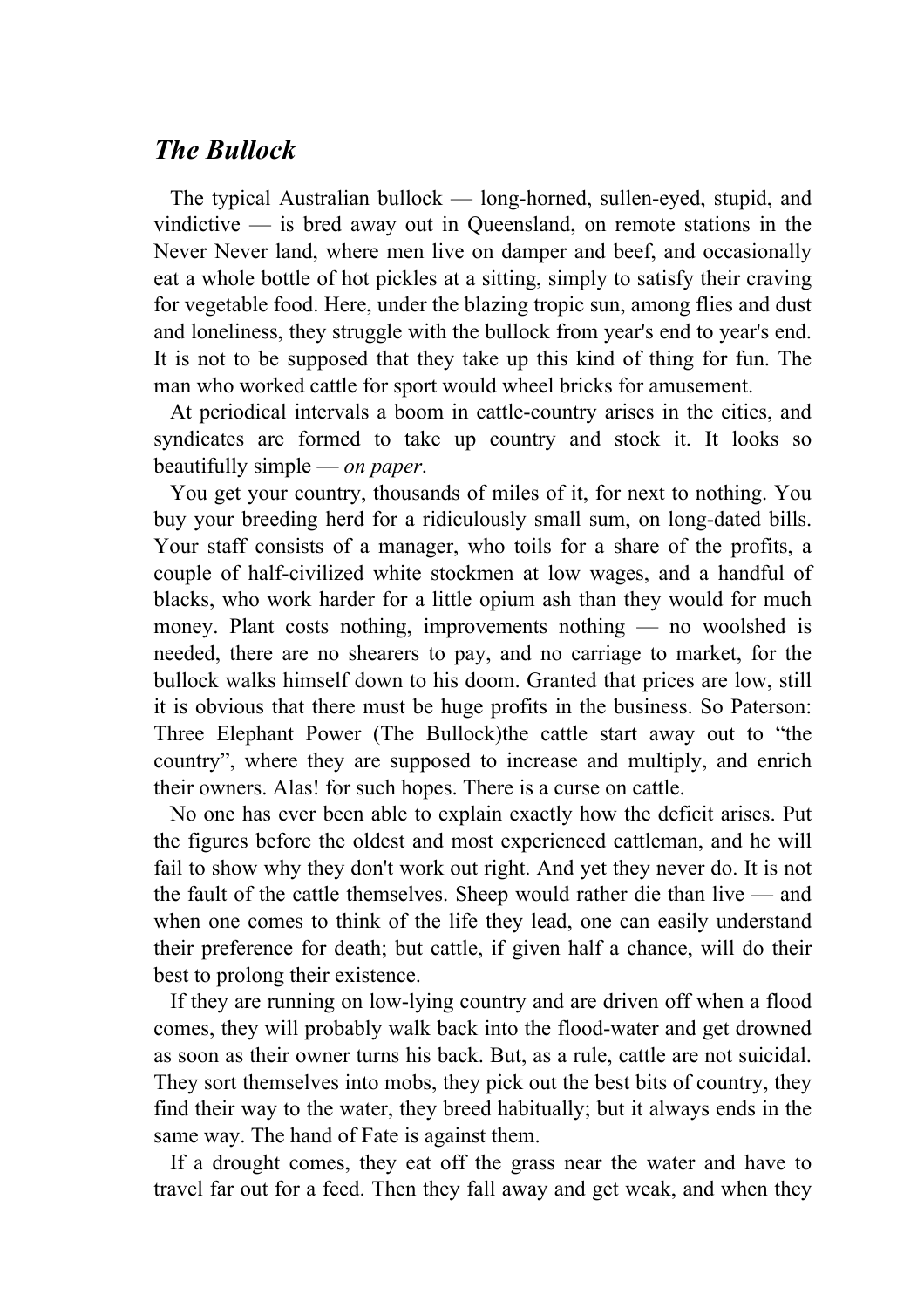come down to drink they get bogged in the muddy waterholes and die there.

 Or Providence sends the pleuro, and big strong beasts slink away by themselves, and stand under trees glaring savagely till death comes. Or else the tick attacks them, and Paterson: Three Elephant Power (The Bullock) soon a fine, strong beast becomes a miserable, shrunken, tottering wreck. Once cattle get really low in condition they are done for. Sheep can be shifted when their pasture fails, but you can't shift cattle. They die quicker on the roads than on the run. The only thing is to watch and pray for rain. It always comes — after the cattle are dead.

 As for describing the animals themselves, it would take volumes. Sheep are all alike, but cattle are all different. The drovers on the road get to know the habits and tendencies of each particular bullock — the one-eyed bullock that pokes out to the side of the mob, the inquisitive bullock that is always walking over towards the drover as if he were going to speak to him, the agitator bullock who is always trying to get up a stampede and prodding the others with his horns.

In poor Boake's "Where the Dead Men Lie" he says:

Only the hand of Night can free them — That's when the dead men fly! Only the frightened cattle see them — See the dead men go by! Cloven hoofs beating out one measure, Bidding the stockman know no leisure — That's when the dead men take their pleasure! That's when the dead men fly!

Cattle on a camp see ghosts, sure enough  $-$  else, why is it that, when hundreds are in camp at night — some standing, some lying asleep, all facing different ways — in an instant, at some invisible cause of alarm, the whole mob are on their Paterson: Three Elephant Power (The Bullock)feet and all racing *in the same direction*, away from some unseen terror?

 It doesn't do to sneak round cattle at night; it is better to whistle and sing than to surprise them by a noiseless appearance. Anyone sneaking about frightens them, and then they will charge right over the top of somebody on the opposite side, and away into the darkness, becoming more and more frightened as they go, smashing against trees and stumps, breaking legs and ribs, and playing the dickens with themselves generally. Cattle "on the road" are unaccountable animals; one cannot say for certain what they will do. In this respect they differ from sheep, whose movements can be predicted with absolute certainty.

All the cussedness of the bovine race is centred in the cow. In Australia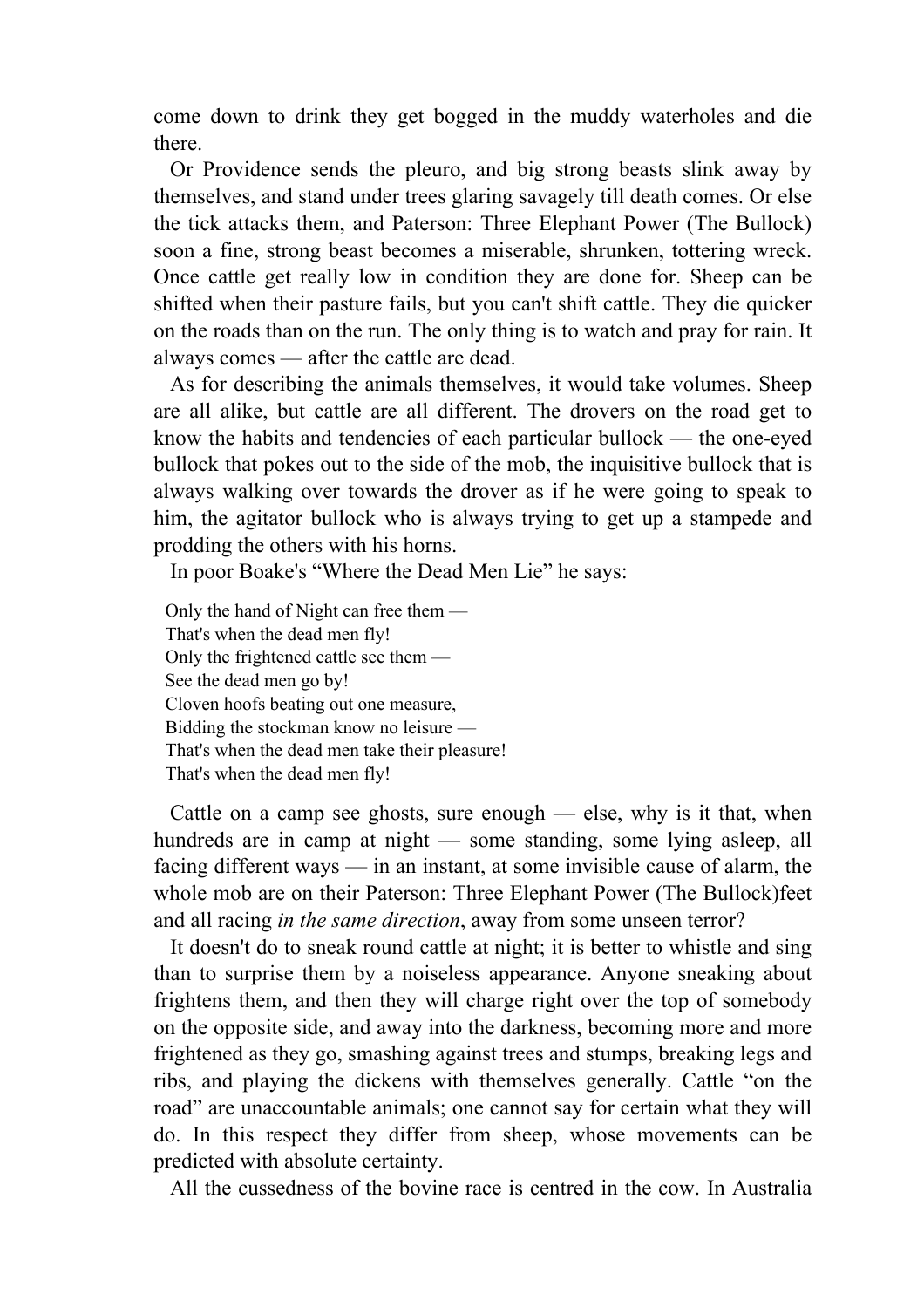the most opprobious epithet one can apply to a man or other object is *"cow"*. In the whole range of a bullock-driver's vocabulary there is no word that expresses his blistering scorn so well as *"cow"*. To an exaggerated feminine perversity the cow adds a fiendish ingenuity in making trouble.

 A quiet milking-cow will *"plant"* her calf with such skill that ten stockmen cannot find him in a one-mile paddock. While the search goes on she grazes unconcernedly, as if she never had a calf in her life. If by chance he be discovered, then one notices a curious thing. The very youngest calf, the merest staggering-Bob two days old, will not move till the old lady gives him orders to do so. One may pull him Paterson: Three Elephant Power (The Bullock)about without getting a move out of him. If sufficiently persecuted he will at last sing out for help, and then his mother will arrive full-gallop, charge men and horses indiscriminately, and clear out with him to the thickest timber in the most rugged part of the creekbed, defying man to get her to the yard.

 While in his mother's company he seconds her efforts with great judgment. But, if he be separated from her, he will follow a horse and rider up to the yard thinking he is following his mother, though she bellow instructions to him from the rear. Then the guileless agriculturist, having penned him up, sets a dog on him, and his cries soon fetch the old cow fullrun to his assistance. Once in the yard she is roped, hauled into the bail, propped up to prevent her throwing herself down, and milked by sheer brute-force. After a while she steadies down and will walk into the bail, knowing her turn and behaving like a respectable female.

 Cows and calves have no idea of sound or distance. If a cow is on the opposite side of the fence, and wishes to communicate with her calf, she will put her head through the fence, place her mouth against his ear as if she were going to whisper, and then utter a roar that can be heard two miles off. It would stun a human being; but the calf thinks it over for a moment, and then answers with a prolonged yell in the old cow's ear. So the dialogue goes on for hours without either party dropping dead.

 There is an element of danger in dealing with cattle that Paterson: Three Elephant Power (The Bullock)makes men smart and self-reliant and independent. Men who deal with sheep get gloomy and morbid, and are for ever going on strike. Nobody ever heard of a stockman's strike. The true stockrider thinks himself just as good a man as his boss, and inasmuch as *"the boss"* never makes any money, while the stockman gets his wages, the stockman may be considered as having the better position of the two.

 Sheepmen like to think that they know all about cattle, and could work them if they chose. A Queensland drover once took a big mob from the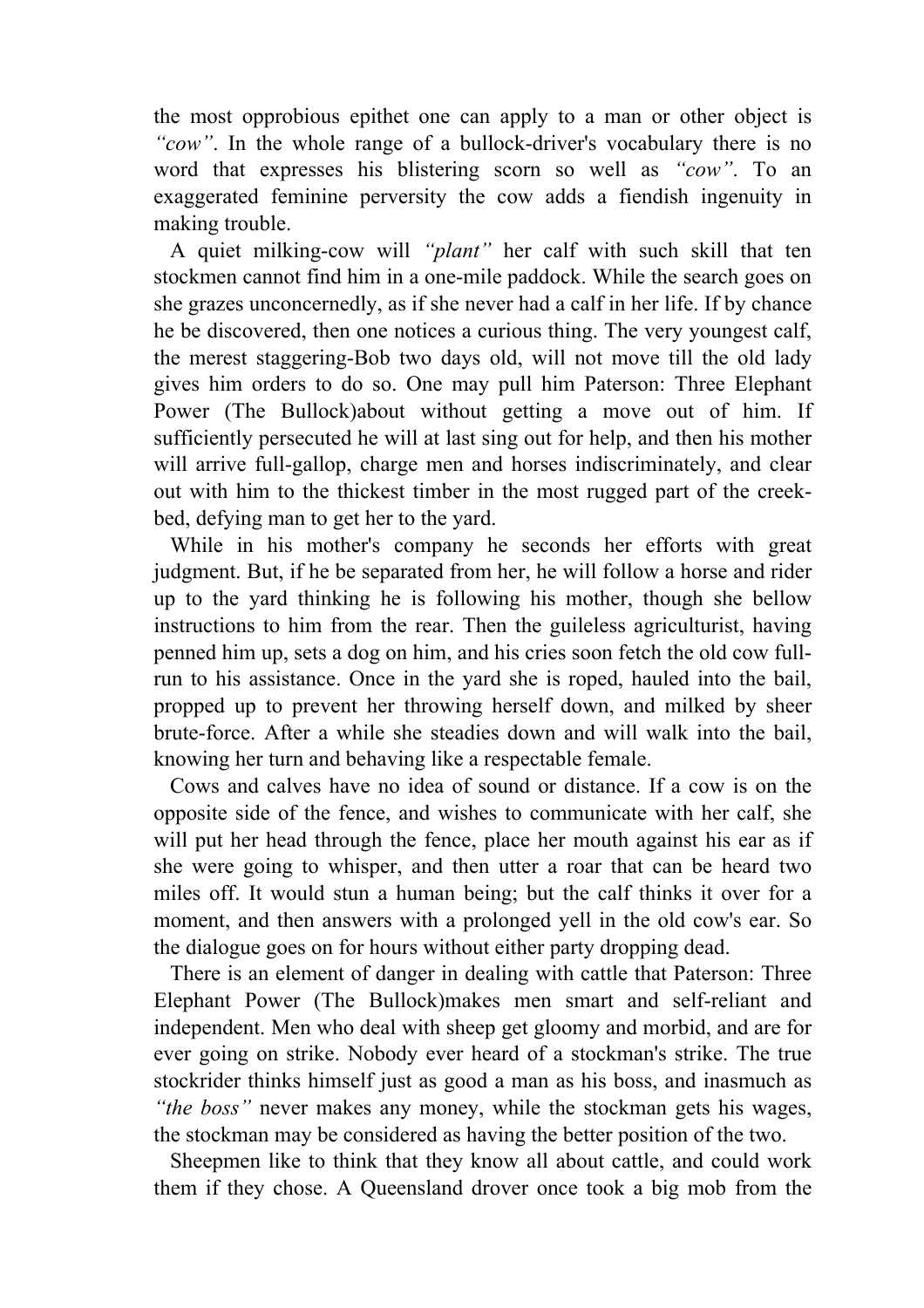Gulf right down through New South Wales, selling various lots as he went. He had to deliver some to a small sheep-man, near Braidwood, who was buying a few hundred cattle as a spec. By the time they arrived, the cattle had been on the road eight months, and were quiet as milkers. But the sheep-man and his satellites came out, riding stable-fed horses and brandishing twenty-foot whips, all determined to sell their lives dearly. They galloped round the astonished cattle and spurred their horses and cracked their whips, till they roused the weary mob. Then they started to cut out the beasts they wanted. The horses rushed and pulled, and the whips maddened the cattle, and all was turmoil and confusion.

 The Queensland drovers looked on amazed, sitting their patient legweary horses they had ridden almost continuously for eight months. At last, seeing the hash the sheep-men were making of it, the drovers set to work, and in a little while, without a shout, or crack of a whip, had cut out Paterson: Three Elephant Power (The Bullock)the required number. These the head drover delivered to the buyer, simply remarking, "Many's the time *you* never cut-out cattle."

 As I write, there rises a vision of a cattle-camp on an open plain, the blue sky overhead, the long grass rustling below, the great mob of particoloured cattle eddying restlessly about, thrusting at each other with their horns; and in among the sullen half-savage animals go the light, wiry stock-riders, horse and man working together, watchful, quick, and resolute.

 A white steer is wanted that is right in the throng. Way! — make way! and horse and rider edge into the restless sea of cattle, the man with his eye fixed on the selected animal, the horse, glancing eagerly about him, trying to discover which is the wanted one. The press divides and the white steer scuttles along the edge of the mob trying to force his way in again. Suddenly he and two or three others are momentarily eddied out to the outskirts of the mob, and in that second the stockman dashes his horse between them and the main body. The lumbering beasts rush hither and thither in a vain attempt to return to their comrades. Those not wanted are allowed to return, but the white steer finds, to his dismay, that wherever he turns that horse and man and dreaded whip are confronting him. He doubles and dodges and makes feints to charge, but the horse anticipates every movement and wheels quicker than the bullock. At last the white steer sees the outlying mob he is Paterson: Three Elephant Power (The Bullock)required to join, and trots off to them quite happy, while horse and rider return to cut out another.

 It is a pretty exhibition of skill and intelligence, doubly pleasant to watch because of the undoubted interest that the horses take in it. Big, stupid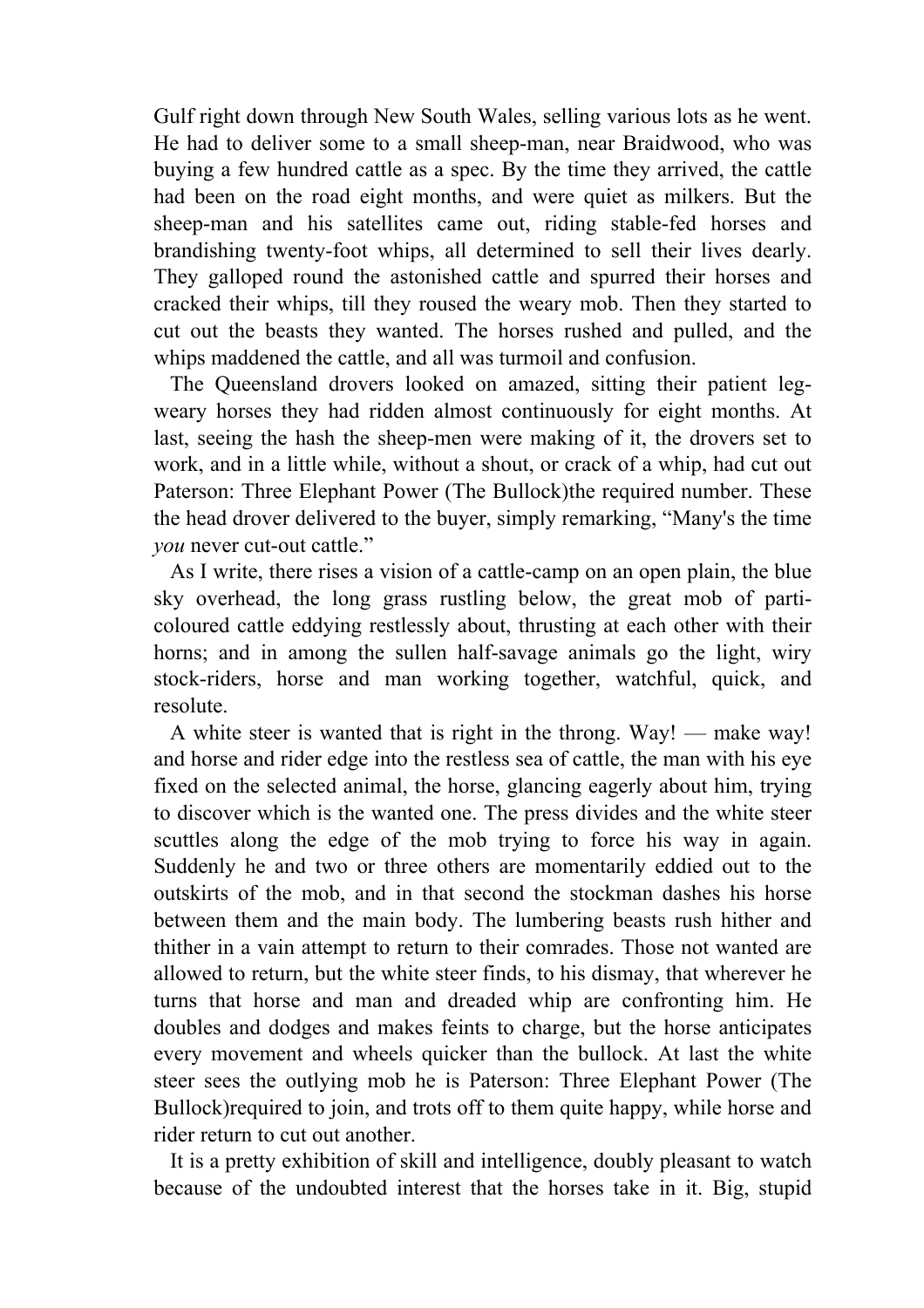creatures that they are, cursed with highly-strung nerves, and blessed with little sense, they are pathetically anxious to do such work as they can understand. So they go into the cutting-out camp with a zest, and toil all day edging lumbering bullocks out of the mob, but as soon as a bad rider gets on them and begins to haul their mouths about, their nerves overcome them, and they get awkward and frightened. A horse that is a crack camphorse in one man's hands may be a hopeless brute in the hands of another.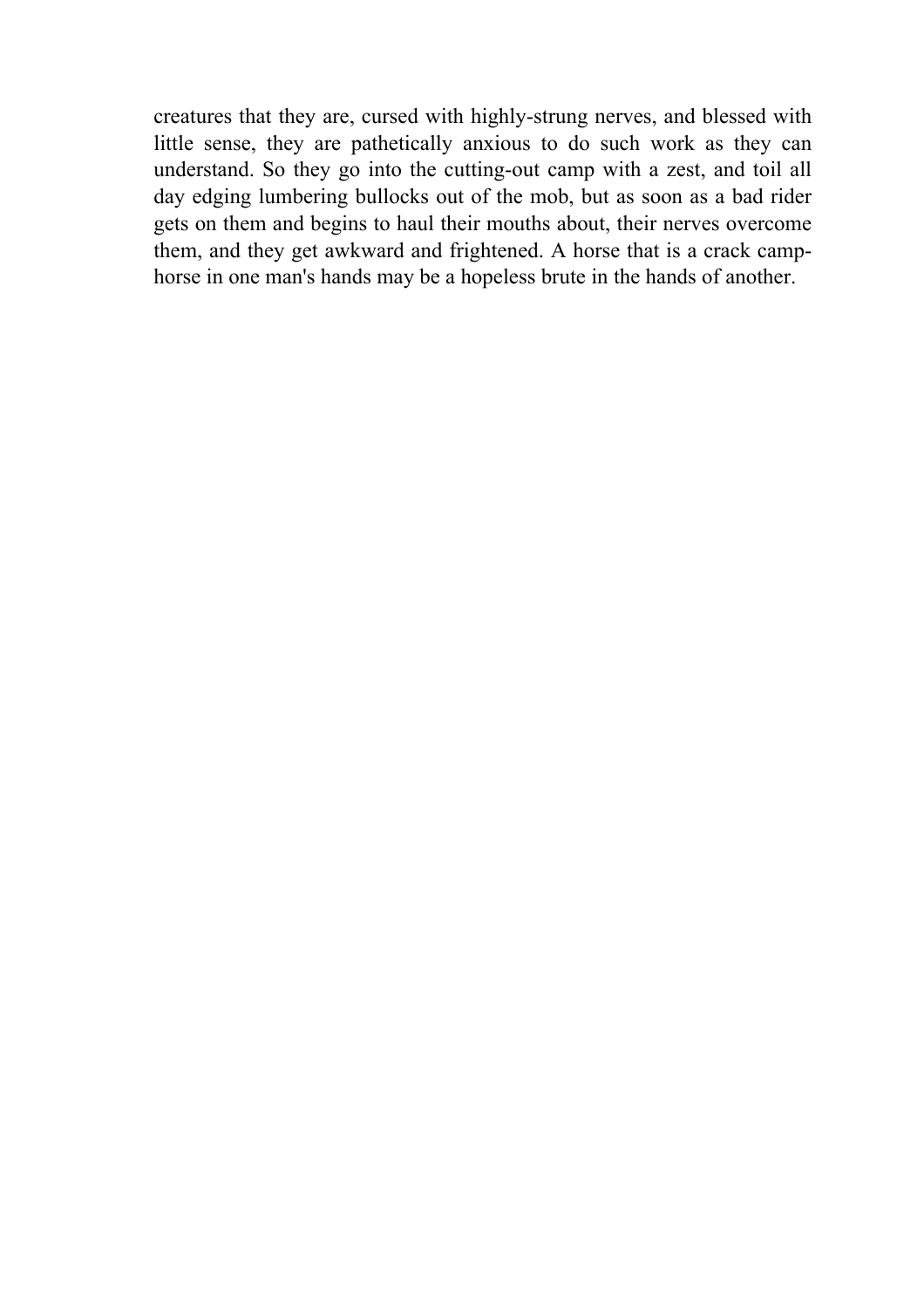## *White-when-he's-wanted*

 Buckalong was a big freehold of some 80,000 acres, belonging to an absentee syndicate, and therefore run in most niggardly style. There was a manager on £200 a year, Sandy M'Gregor to wit — a hard-headed old Scotchman known as "four-eyed M'Gregor", because he wore spectacles. For assistants, he had half-a-dozen of us — jackaroos and colonialexperiencers — who got nothing a year, and earned it.

 We had, in most instances, paid premiums to learn the noble art of squatting — which now appears to me hardly worth studying, for so much depends on luck that a man with a head as long as a horse's has little better chance than the fool just imported. Besides the manager and the jackaroos, there were a few boundary riders to prowl round the fences of the vast paddocks. This constituted the whole station staff.

 Buckalong was on one of the main routes by which stock were taken to market, or from the plains to the tablelands, and *vice versa*. Great mobs of travelling sheep constantly passed through the run, eating up the grass and vexing the soul of the manager. By law, sheep must travel six miles per day, and they must be kept to within half-a-mile of the road. Of course we kept all the grass near the road eaten bare, to discourage travellers from coming that way.

 Such hapless wretches as did venture through Buckalong Paterson: Three Elephant Power (White When He's Wanted)used to try hard to stray from the road and pick up a feed, but old Sandy was always ready for them, and would have them dogged right through the run. This bred feuds, and bad language, and personal combats between us and the drovers, whom we looked upon as natural enemies.

 The men who came through with mobs of cattle used to pull down the paddock fences at night, and slip the cattle in for refreshments, but old Sandy often turned out at 2 or 3 a.m. to catch a mob of bullocks in the horse-paddock, and then off they went to Buckalong pound. The drovers, as in duty bound, attributed the trespass to accident — broken rails, and so on — and sometimes they tried to rescue the cattle, which again bred strife and police-court summonses.

 Besides having a particular aversion to drovers, old M'Gregor had a general "down" on the young Australians whom he comprehensively described as a "feckless, horrse-dealin', horrse-stealin', crawlin' lot o' wretches." According to him, a native-born would sooner work a horse to death than work for a living any day. He hated any man who wanted to sell him a horse.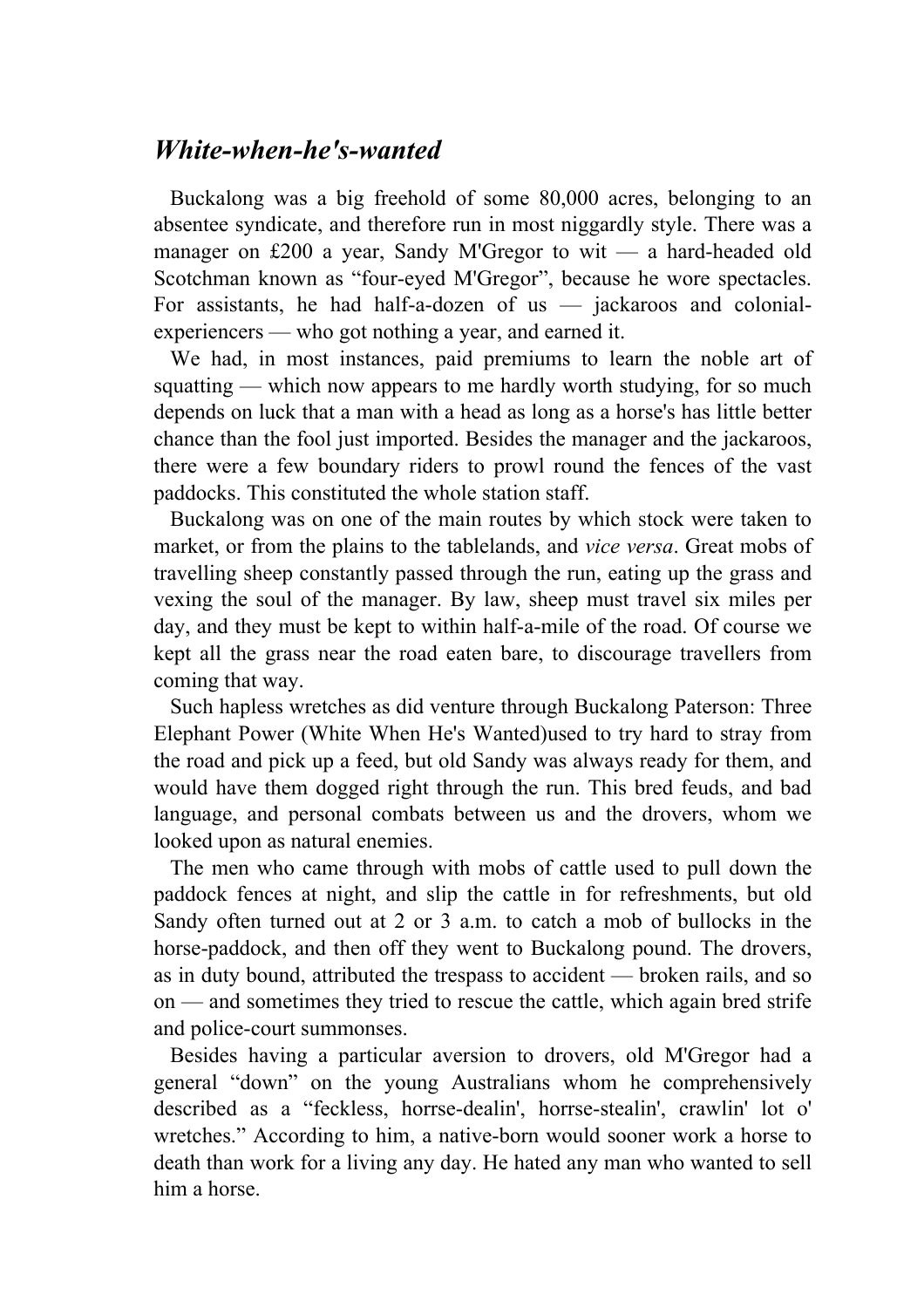"As aw walk the street," he used to say, "the fouk disna stawp me to buy claes nor shoon, an' wheerfore should they stawp me to buy horrses? It's 'Mister M'Gregor, will ye purrchase a horrse?' Let them wait till I ask them to come wi' their horrses."

 Such being his views on horseflesh and drovers, we felt no little excitement when one Sunday, at dinner, the cook Paterson: Three Elephant Power (White When He's Wanted)came in to say there was "a drover-chap outside wanted the boss to come and have a look at a horse." M'Gregor simmered a while, and muttered something about the "Sawbath day"; but at last he went out, and we filed after him to see the fun.

 The drover stood by the side of his horse, beneath the acacia trees in the yard. He had a big scar on his face, apparently the result of collision with a fence; he looked thin and sickly and seemed poverty-stricken enough to disarm hostility. Obviously, he was down on his luck. Had it not been for that indefinable self-reliant look which drovers — the Ishmaels of the bush — always acquire, one might have taken him for a swagman. His horse was in much the same plight. It was a ragged, unkempt pony, pitifully poor and very footsore, at first sight, an absolute "moke"; but a second glance showed colossal round ribs, square hips, and a great length of rein, the rest hidden beneath a wealth of loose hair. He looked like "a good journey horse", possibly something better.

 We gathered round while M'Gregor questioned the drover. The man was monosyllabic to a degree, as the real bushmen generally are. It is only the rowdy and the town-bushy that are fluent of speech.

"Guid mornin'," said M'Gregor.

"Mornin', boss," said the drover, shortly.

"Is this the horrse ye hae for sale?"

"Yes."

 Paterson: Three Elephant Power (White When He's Wanted)"Ay," and M'Gregor looked at the pony with a businesslike don't-think-much-of-him air, ran his hand lightly over the hard legs, and opened the passive creature's mouth. "H'm," he said. Then he turned to the drover. "Ye seem a bit oot o' luck. Ye're thin like. What's been the matter?"

 "Been sick with fever — Queensland fever. Just come through from the North. Been out on the Diamantina last."

"Ay. I was there mysel'," said M'Gregor. "Hae ye the fever on ye still?"

"Yes — goin' home to get rid of it."

 A man can only get Queensland fever in a malarial district, but he can carry it with him wherever he goes. If he stays, it will sap his strength and pull him to pieces; if he moves to a better climate, the malady moves with him, leaving him by degrees, and coming back at regular intervals to rack,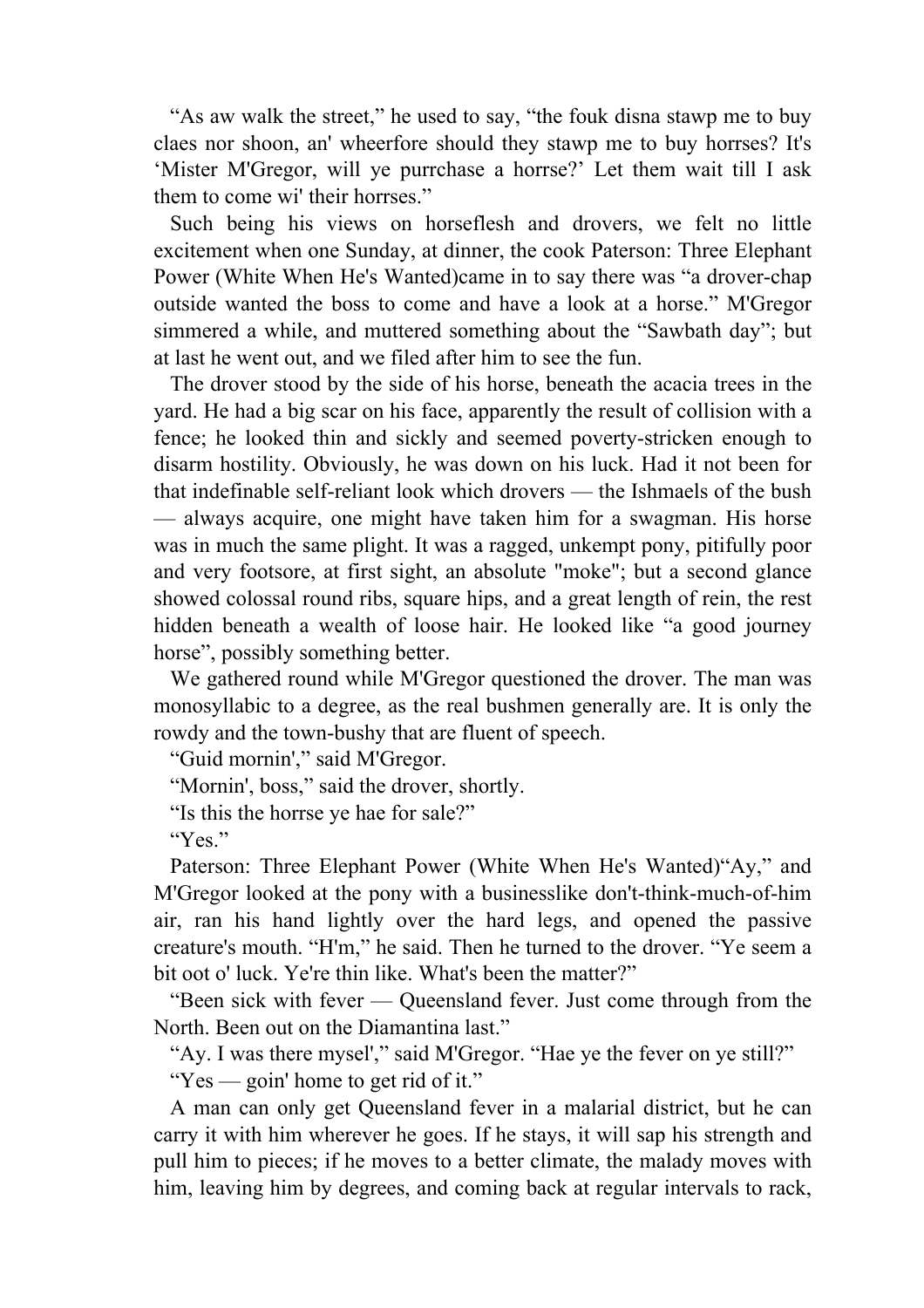shake, burn, and sweat its victim. Gradually it wears itself out, often wearing its patient out at the same time. M'Gregor had been through the experience, and there was a slight change in his voice as he went on with his palaver.

"Whaur are ye makin' for the noo?"

"Monaro — my people live in Monaro."

"Hoo will ye get to Monaro gin ye sell the horrse?"

 "Coach and rail. Too sick to care about ridin'," said the drover, while a wan smile flitted over his yellow-grey features. "I've rode him far enough. I've rode that horse Paterson: Three Elephant Power (White When He's Wanted)a thousand miles. I wouldn't sell him, only I'm a bit hard up. Sellin' him now to get the money to go home."

"Hoo auld is he?"

"Seven."

"Is he a guid horrse on a camp?" asked M'Gregor.

 "No better camp-horse in Queensland," said the drover. "You can chuck the reins on his neck, an' he'll cut out a beast by himself."

 M'Gregor's action in this matter puzzled us. We spent our time crawling after sheep, and a camp-horse would be about as much use to us as sidepockets to a pig. We had expected Sandy to rush the fellow off the place at once, and we couldn't understand how it was that he took so much interest in him. Perhaps the fever-racked drover and the old camp-horse appealed to him in a way incomprehensible to us. We had never been on the Queensland cattle-camps, nor shaken and shivered with the fever, nor lived the roving life of the overlanders. M'Gregor had done all this, and his heart (I can see it all now) went out to the man who brought the old days back to him.

 "Ah, weel," he said, "we hae'na muckle use for a camp-horrse here, ye ken; wi'oot some of these lads wad like to try theer han' cuttin' oot the milkers' cawves frae their mithers." And the old man laughed contemptuously, while we felt humbled in the sight of the man from far back. "An' what'll ye be wantin' for him?" asked M'Gregor.

"Reckon he's worth fifteen notes," said the drover.

 Paterson: Three Elephant Power (White When He's Wanted)This fairly staggered us. Our estimates had varied between thirty shillings and a fiver. We thought the negotiations would close abruptly; but M'Gregor, after a little more examination, agreed to give the price, provided the saddle and bridle, both grand specimens of ancient art, were given in. This was agreed to, and the drover was sent off to get his meals in the hut before leaving by the coach.

"The mon is verra harrd up, an' it's a sair thing that Queensland fever,"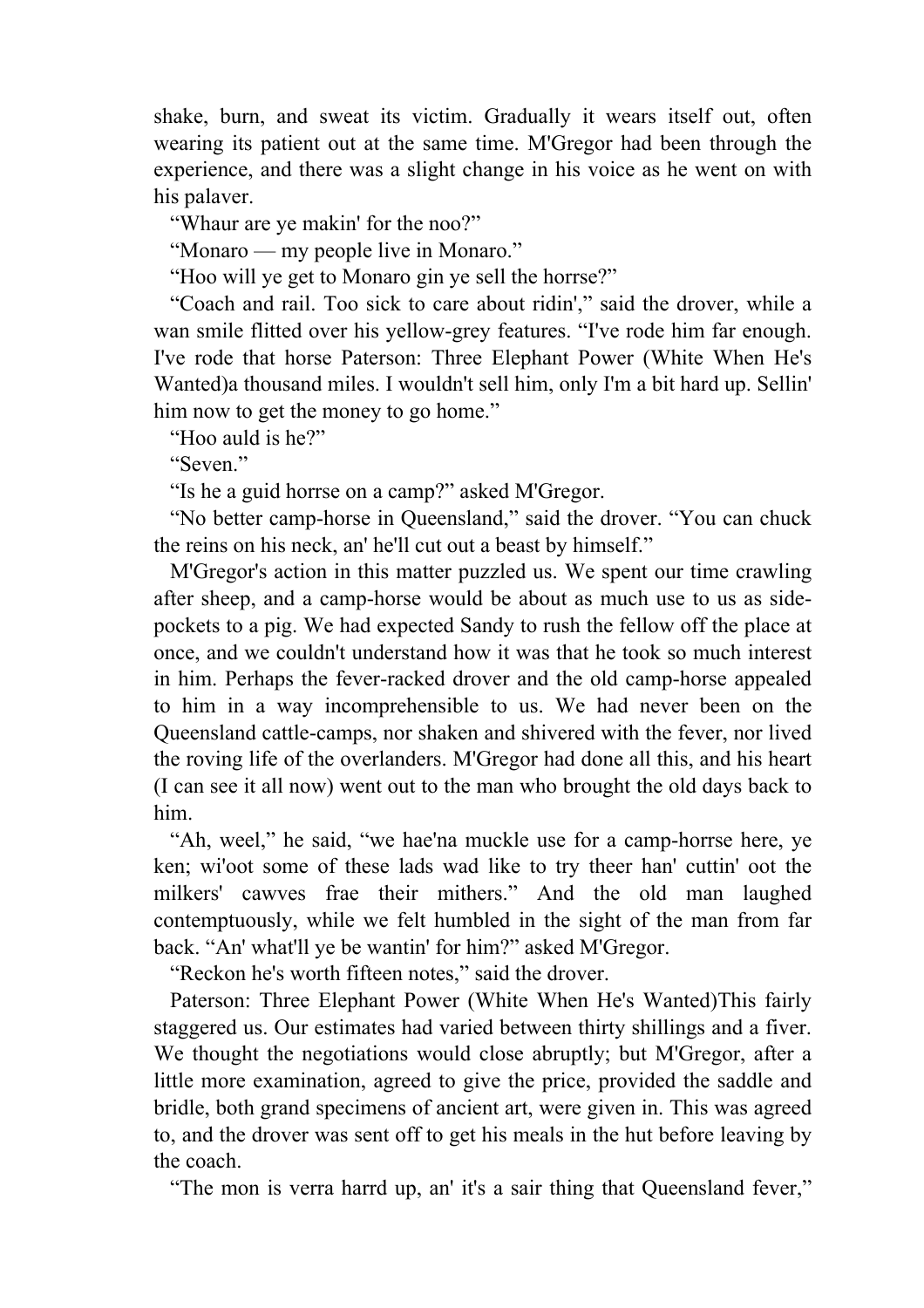was the only remark M'Gregor made. But we knew now that there was a soft spot in his heart somewhere.

 Next morning the drover got a crisp-looking cheque. He said no word while the cheque was being written, but, as he was going away, the horse happened to be in the yard, and he went over to the old comrade that had carried him so many miles, and laid a hand on his neck.

 "He ain't much to look at," said the drover, speaking slowly and awkwardly, "but he's white when he's wanted." And just before the coach rattled off, the man of few words leant down from the box and nodded impressively, and repeated, "Yes, he's white when he's wanted."

 We didn't trouble to give the new horse a name. Station horses are generally called after the man from whom they are bought. "Tom Devine", "The Regan mare", "Black M'Carthy" and "Bay M'Carthy" were among the appellations of our horses at that time. As we didn't know the drover's name, we simply called the animal "The new horse" Paterson: Three Elephant Power (White When He's Wanted)until a still newer horse was one day acquired. Then, one of the hands being told to take the new horse, said, "D'yer mean the *new* new horse or the *old* new horse?"

"Naw," said the boss, "not the new horrse — that bay horrse we bought frae the drover. The ane he said was white when he's wanted."

 And so, by degrees, the animal came to be referred to as the horse that's white when he's wanted, and at last settled down to the definite name of "White-when-he's-wanted".

 White-when-he's-wanted didn't seem much of an acquisition. He was sent out to do slavery for Greenhide Billy, a boundary-rider who plumed himself on having once been a cattle-man. After a week's experience of "White", Billy came in to the homestead disgusted. The pony was so lazy that he had to build a fire under him to get him to move, and so rough that it made a man's nose bleed to ride him more than a mile. "The boss must have been off his head to give fifteen notes for such a cow."

 M'Gregor heard this complaint. "Verra weel, Mr. Billy," said he, hotly, "ye can juist tak' ane of the young horrses in yon paddock, an' if he bucks wi' ye an' kills ye, it's yer ain fault. Ye're a cattleman — so ye say dommed if ah believe it. Ah believe ye're a dairy-farmin' body frae Illawarra. Ye ken neither horrse nor cattle. Mony's the time ye never rode buckjumpers, Mr. Billy" — and with this parting-shot the old man turned into the house, and White-when-he's-wanted came back to the head station.

 Paterson: Three Elephant Power (White When He's Wanted)For a while he was a sort of pariah. He used to yard the horses, fetch up the cows, and hunt travelling sheep through the run. He really was lazy and rough, and we all decided that Billy's opinion of him was correct, until the day came to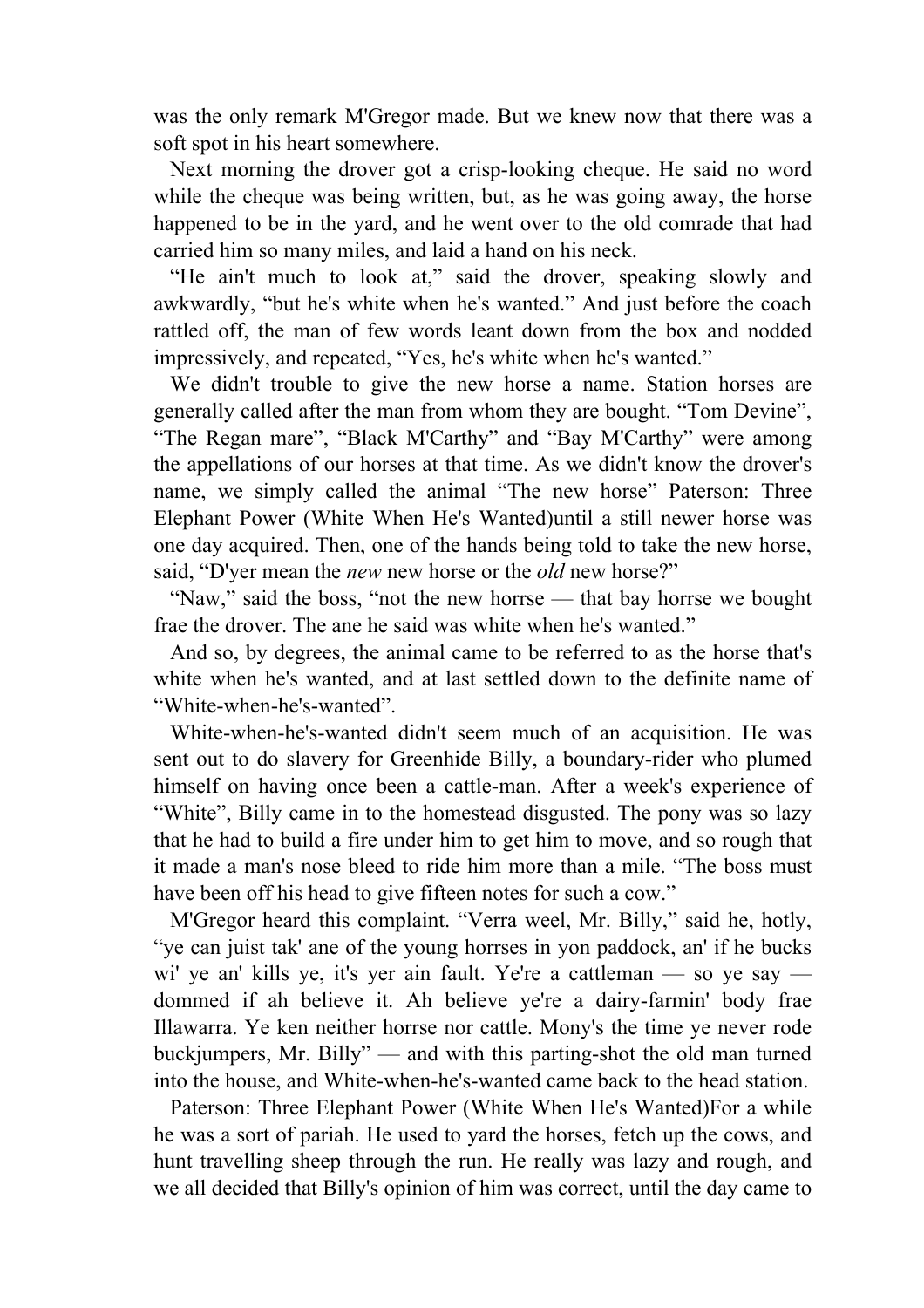make one of our periodical raids on the wild horses in the hills at the back of the run.

 Every now and again we formed parties to run in some of these animals, and, after nearly galloping to death half-a-dozen good horses, we would capture three or four brumbies, and bring them in triumph to the homestead to be broken in. By the time they had thrown half the crack riders on the station, broken all the bridles, rolled on all the saddles, and kicked all the dogs, they would be marketable (and no great bargains) at about thirty shillings a head.

 Yet there is no sport in the world to be mentioned in the same volume as "running horses", and we were very keen on it. All the crack nags were got as fit as possible, and fed up beforehand; and on this particular occasion White-when-he's-wanted, being in good trim, was given a week's hard feed and lent to a harum-scarum fellow from the Upper Murray, who happened to be working in a survey camp on the run. How he did open our eyes!

 He ran the mob from hill to hill, from range to range, across open country and back again to the hills, over flats and gullies, through hop-scrub and stringybark ridges; and all the time White-when-he's-wanted was on the wing of the mob, pulling double. The mares and foals dropped out, the colts and young stock pulled up dead beat, and only the seasoned veterans were left. Most of our horses caved in altogether; one or two were kept in the hunt by judicious nursing and shirking the work; but White-when-he'swanted was with the quarry from end to end of the run, doing double his share; and at the finish, when a chance offered to wheel them into the trapyard, he simply smothered them for pace, and slewed them into the wings before they knew where they were. Such a capture had not fallen to our lot for many a day, and the fame of White-when-he's-wanted was speedily noised abroad.

 He was always fit for work, always hungry, always ready to lie down and roll, and always lazy. But when he heard the rush of the brumbies' feet in the scrub he became frantic with excitement. He could race over the roughest ground without misplacing a hoof or altering his stride, and he could sail over fallen timber and across gullies like a kangaroo. Nearly every Sunday we were after the brumbies, until they got as lean as greyhounds and as cunning as policemen. We were always ready to back White-when-he's-wanted to run-down, single-handed, any animal in the bush that we liked to put him after — wild horses, wild cattle, kangaroos, emus, dingoes, kangaroo-rats — we barred nothing, for, if he couldn't beat them for pace, he would outlast them.

 And then one day he disappeared from the paddock, and we never saw him again. We knew there were plenty of Paterson: Three Elephant Power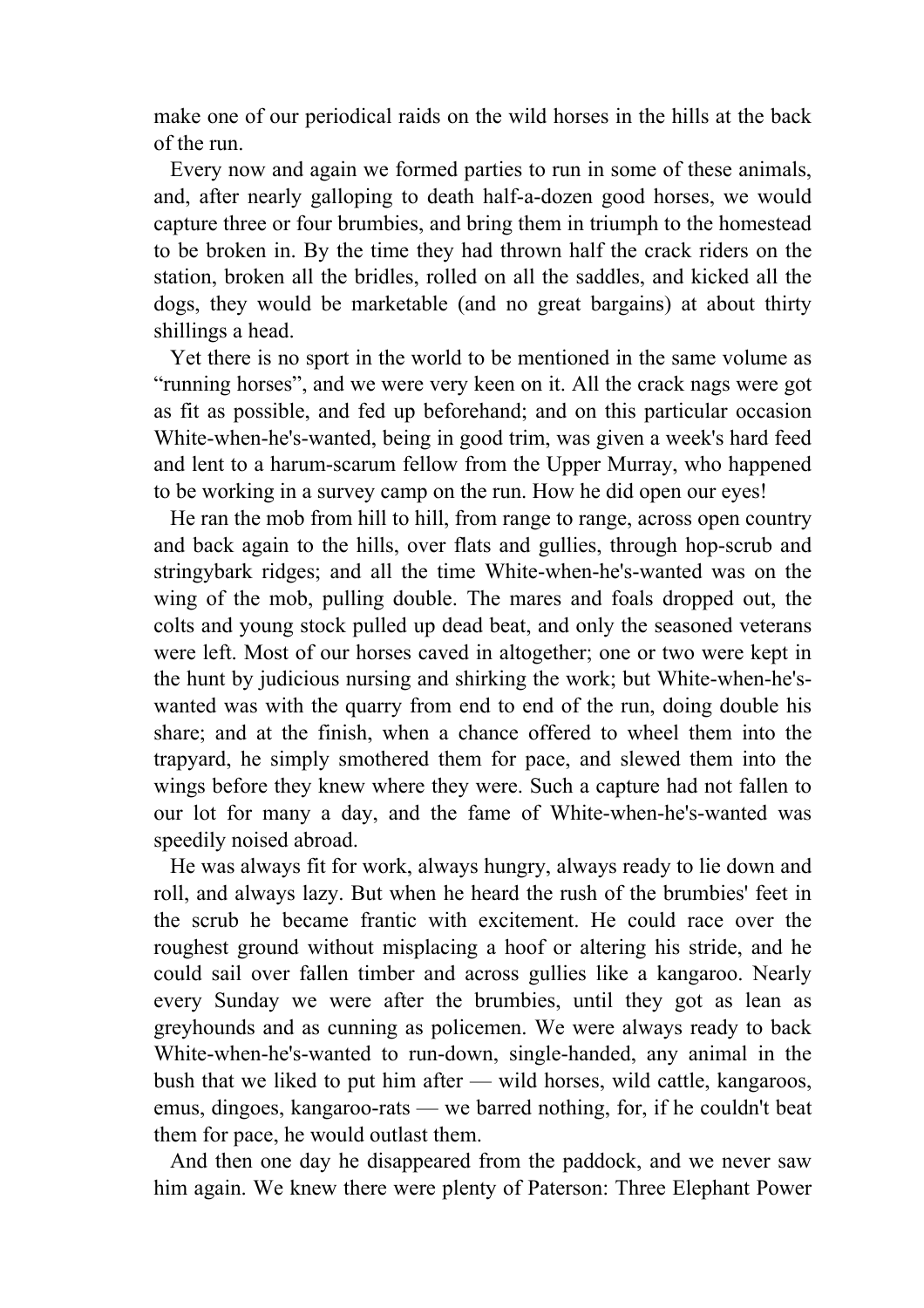(White When He's Wanted)men in the district who would steal him; but, as we knew also of many more who would "inform" for a pound or two, we were sure that it could not have been local *"talent"* that had taken him. We offered good rewards and set some of the right sort to work, but heard nothing of him for about a year.

 Then the surveyor's assistant turned up again, after a trip to the interior. He told us the usual string of back-block lies, and wound up by saying that out on the very fringe of settlement he had met an old acquaintance.

"Who was that?"

 "Why, that little bay horse that I rode after the brumbies that time. The one you called White-when-he's-wanted."

"The deuce you did! Are you sure? Who had him?"

 "Sure! I'd swear to him anywhere. A little drover fellow had him. A little fellow, with a big scar across his forehead. Came from Monaro way somewhere. He said he bought the horse from you for fifteen notes."

 The King's warrant doesn't run much out west of Boulia, and it is not likely that any of us will ever see the drover again, or will ever again cross the back of "White-when-he's-wanted".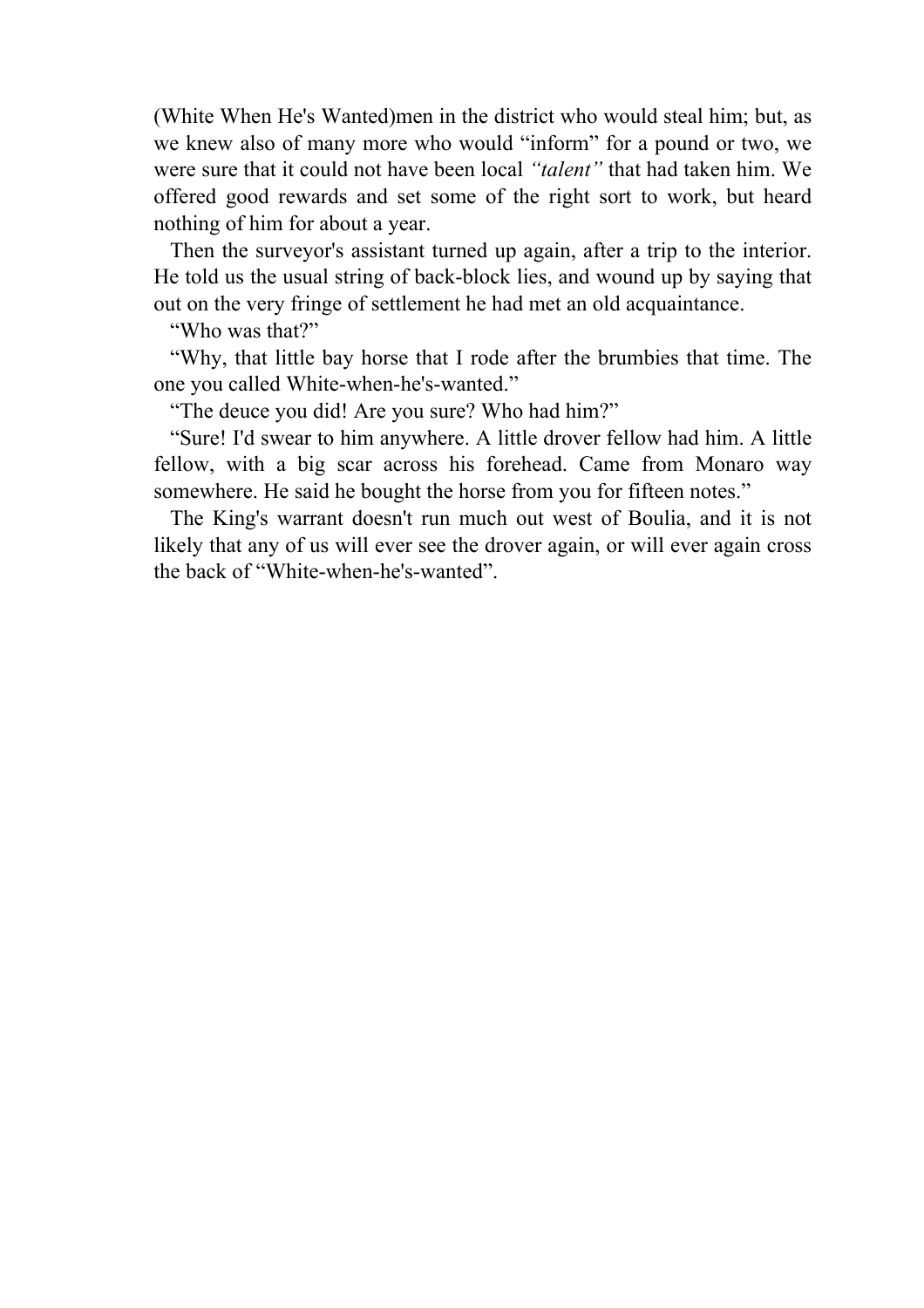# *The Downfall of Mulligan's*

 The sporting men of Mulligan's were an exceedingly knowing lot; in fact, they had obtained the name amongst their neighbours of being a little bit too knowing. They had "taken down" the adjoining town in a variety of ways. They were always winning maiden plates with horses which were shrewdly suspected to be old and well-tried performers in disguise.

 When the sports of Paddy's Flat unearthed a phenomenal runner in the shape of a blackfellow called Frying-pan Joe, the Mulligan contingent immediately took the trouble to discover a blackfellow of their own, and they made a match and won all the Paddy's Flat money with ridiculous ease; then their blackfellow turned out to be a well-known Sydney performer. They had a man who could fight, a man who could be backed to jump five-feet-ten, a man who could kill eight pigeons out of nine at thirty yards, a man who could make a break of fifty or so at billiards if he tried; they could all drink, and they all had that indefinite look of infinite wisdom and conscious superiority which belongs only to those who know something about horseflesh.

 They knew a great many things never learnt at Sunday-school. They were experts at cards and dice. They would go to immense trouble to work off any small swindle in the sporting line. In short the general consensus of opinion was that they were a very *"fly"* crowd at Mulligan's, and if you Paterson: Three Elephant Power (Downfall of Mulligan's)went there you wanted to "keep your eyes skinned" or they'd "have" you over a threepenny-bit.

 There were races at Sydney one Christmas, and a select band of the Mulligan sportsmen were going down to them. They were in high feather, having just won a lot of money from a young Englishman at pigeonshooting, by the simple method of slipping blank cartridges into his gun when he wasn't looking, and then backing the bird.

 They intended to make a fortune out of the Sydney people, and admirers who came to see them off only asked them as a favour to leave money enough in Sydney to make it worth while for another detachment to go down later on. Just as the train was departing a priest came running on to the platform, and was bundled into the carriage where our Mulligan friends were; the door was slammed to, and away they went. His Reverence was hot and perspiring, and for a few minutes mopped himself with a handkerchief, while the silence was unbroken except by the rattle of the train.

After a while one of the Mulligan fraternity got out a pack of cards and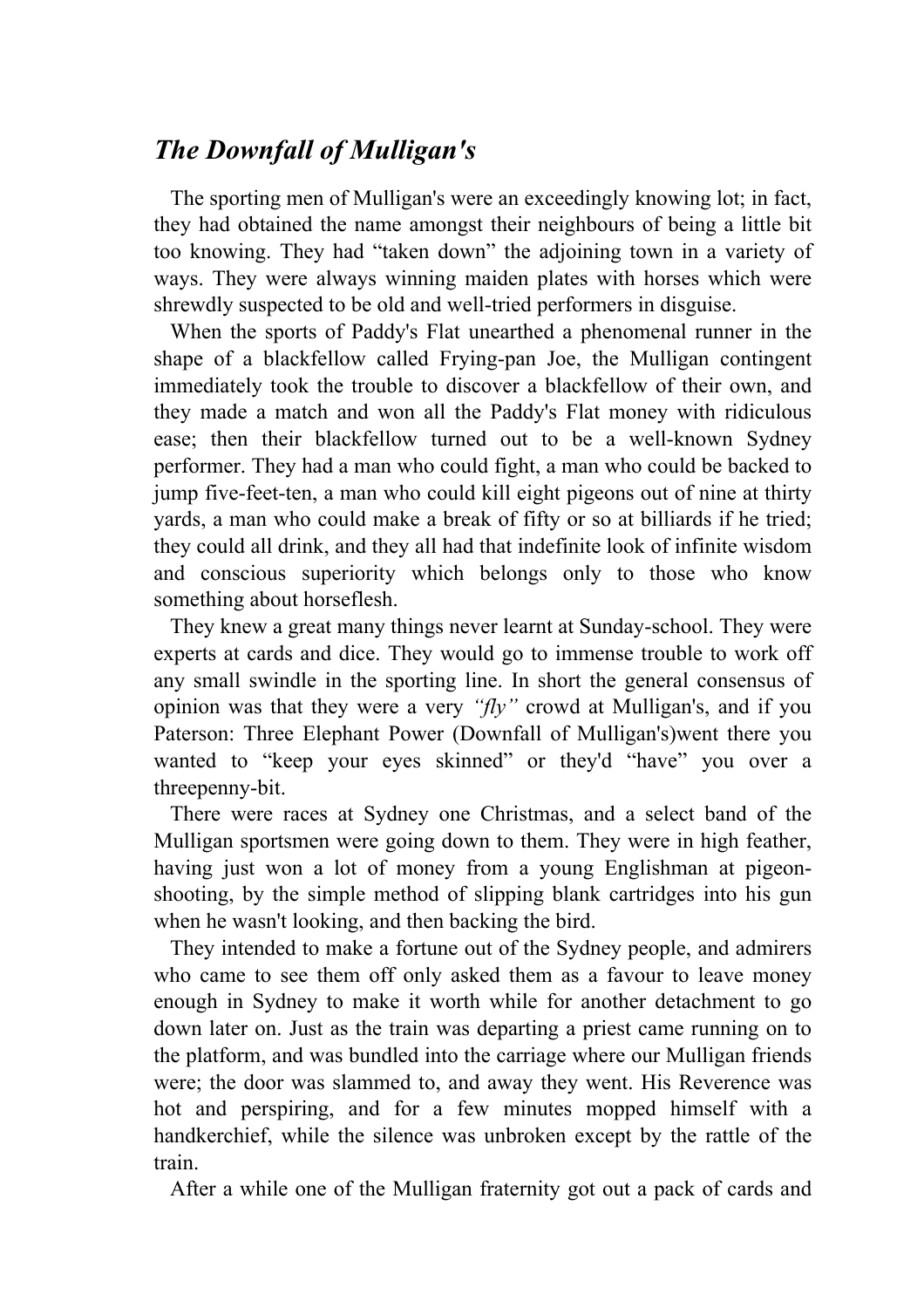proposed a game to while away the time. There was a young squatter in the carriage who looked as if he might be induced to lose a few pounds, and the sportsmen thought they would be neglecting their opportunities if they did not try to "get a bit to go on with" from him. He agreed to play, and, just as a matter of courtesy, they asked the priest whether he would take a hand.

 Paterson: Three Elephant Power (Downfall of Mulligan's)"What game d'ye play?" he asked, in a melodious brogue.

 They explained that any game was equally acceptable to them, but they thought it right to add that they generally played for money.

 "Sure an' it don't matter for wanst in a way," said he — "Oi'll take a hand bedad — Oi'm only going about fifty miles, so Oi can't lose a fortune."

 They lifted a light portmanteau on to their knees to make a table, and five of them — three of the Mulligan crowd and the two strangers — started to have a little game of poker. Things looked rosy for the Mulligan boys, who chuckled as they thought how soon they were making a beginning, and what a magnificent yarn they would have to tell about how they rooked a priest on the way down.

 Nothing sensational resulted from the first few deals, and the priest began to ask questions.

"Be ye going to the races?"

They said they were.

 "Ah! and Oi suppose ye'll be betting wid thim bookmakers — betting on the horses, will yez? They do be terrible knowing men, thim bookmakers, they tell me. I wouldn't bet much if Oi was ye," he said, with an affable smile. "If ye go bettin' ye will be took in wid thim bookmakers."

 The boys listened with a bored air and reckoned that by the time they parted the priest would have learnt that they Paterson: Three Elephant Power (Downfall of Mulligan's)were well able to look after themselves. They went steadily on with the game, and the priest and the young squatter won slightly; this was part of the plan to lead them on to plunge. They neared the station where the priest was to get out. He had won rather more than they liked, so the signal was passed round to "put the cross on". Poker is a game at which a man need not risk much unless he feels inclined, and on this deal the priest stood out. Consequently, when they drew up at his station he was still a few pounds in.

 "Bedad," he said, "Oi don't loike goin' away wid yer money. Oi'll go on to the next station so as ye can have revinge." Then he sat down again, and play went on in earnest.

 The man of religion seemed to have the Devil's own luck. When he was dealt a good hand he invariably backed it well, and if he had a bad one he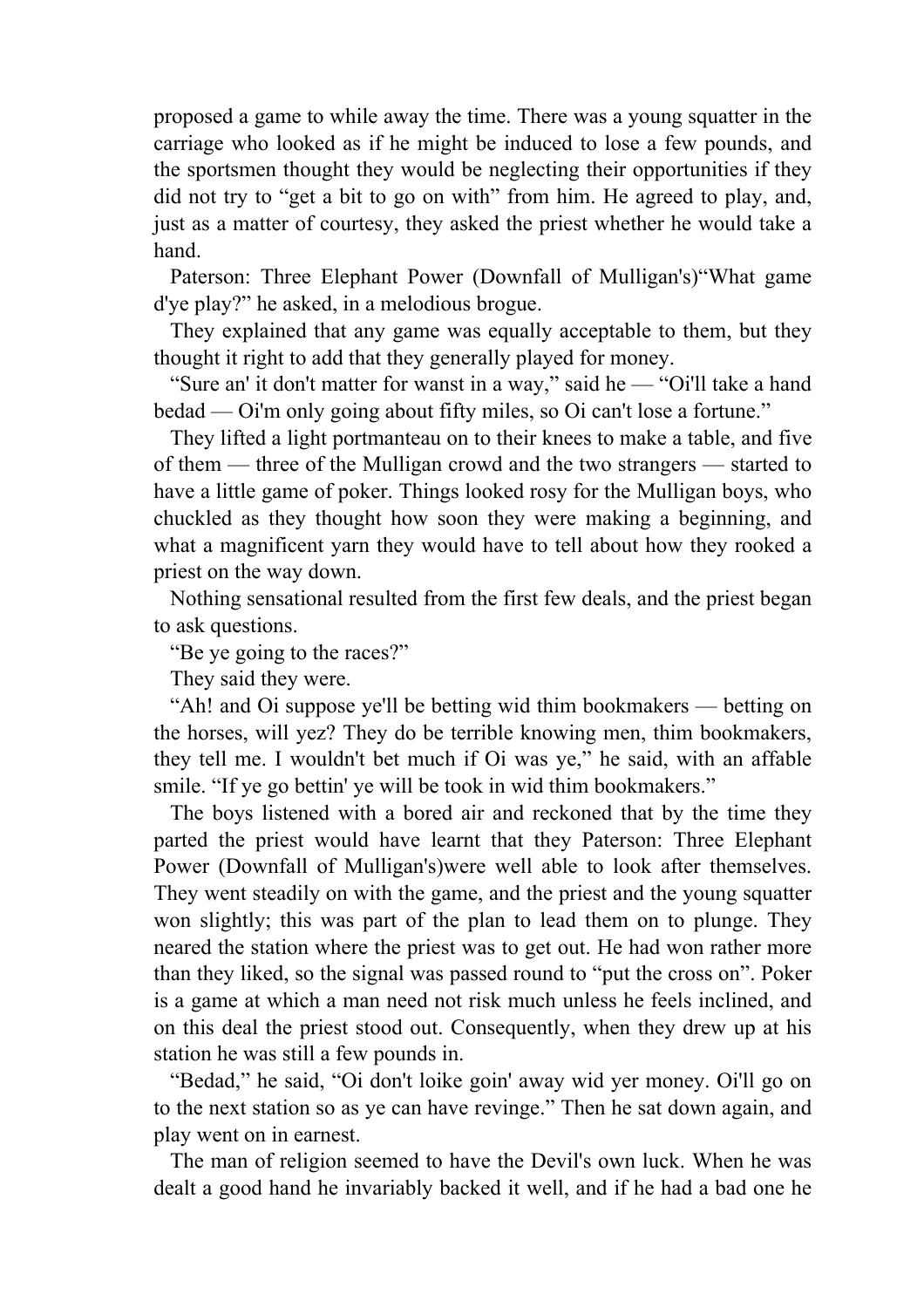would not risk anything. The sports grew painfully anxious as they saw him getting further and further ahead of them, prattling away all the time like a big schoolboy. The squatter was the biggest loser so far, but the priest was the only winner. All the others were out of pocket. His reverence played with great dash, and seemed to know a lot about the game, so that on arrival at the second station he was a good round sum in pocket.

 He rose to leave them with many expressions of regret, and laughingly promised full revenge next time. Just as he was opening the carriage door, one of the Mulligan Paterson: Three Elephant Power (Downfall of Mulligan's)fraternity said in a stage-whisper: "He's a blanky sink-pocket. If he can come this far, let him come on to Sydney and play for double the stakes." Like a shot the priest turned on him.

 "Bedad, an' if *that's* yer talk, Oi'll play ye fer double stakes from here to the other side of glory. Do yez think men are mice because they eat cheese? It isn't one of the Ryans would be fearing to give any man his revinge!"

 He snorted defiance at them, grabbed his cards and waded in. The others felt that a crisis was at hand and settled down to play in a dead silence. But the priest kept on winning steadily, and the "old man" of the Mulligan push saw that something decisive must be done, and decided on a big plunge to get all the money back on one hand. By a dexterous manipulation of the cards he dealt himself four kings, almost the best hand at poker. Then he began with assumed hesitation to bet on his hand, raising the stake little by little.

 "Sure ye're trying to bluff, so ye are!" said the priest, and immediately raised it.

 The others had dropped out of the game and watched with painful interest the stake grow and grow. The Mulligan fraternity felt a cheerful certainty that the "old man" had made things safe, and regarded themselves as mercifully delivered from an unpleasant situation. The priest went on doggedly raising the stake in response to his antagonist's challenges until it had attained huge dimensions.

 "Sure that's high enough," said he, putting into the pool sufficient to entitle him to see his opponent's hand.

 Paterson: Three Elephant Power (Downfall of Mulligan's)The "old man" with great gravity laid down his four kings, whereat the Mulligan boys let a big sigh of relief escape them.

Then the priest laid down four aces and scooped the pool.

 The sportsmen of Mulligan's never quite knew how they got out to Randwick. They borrowed a bit of money in Sydney, and found themselves in the saddling-paddock in a half-dazed condition, trying to realize what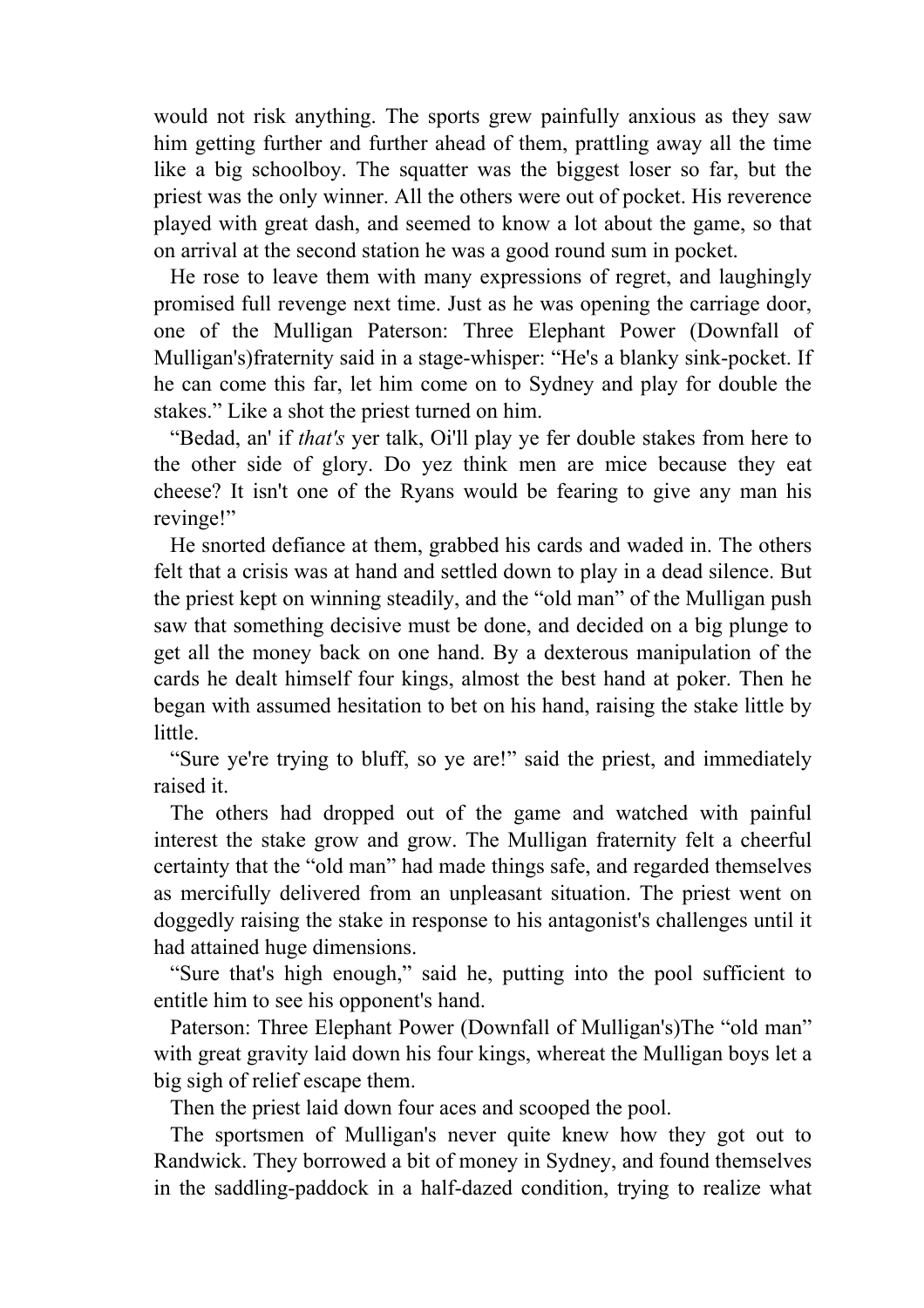had happened to them. During the afternoon they were up at the end of the lawn near the Leger stand and could hear the babel of tongues, small bookmakers, thimble riggers, confidence men, and so on, plying their trades outside. In the tumult of voices they heard one that sounded familiar. Soon suspicion grew into certainty, and they knew that it was the voice of "Father" Ryan. They walked to the fence and looked over. This is what he was saying: —

 "Pop it down, gents! Pop it down! If you don't put down a brick you can't pick up a castle! I'll bet no one here can pick the knave of hearts out of these three cards. I'll bet half-a-sovereign no one here can find the knave!"

 Then the crowd parted a little, and through the opening they could see him distinctly, doing a great business and showing wonderful dexterity with the pasteboard.

 There is still enough money in Sydney to make it worth while for another detachment to come down from Mulligan's; but the next lot will hesitate about playing poker with priests in the train.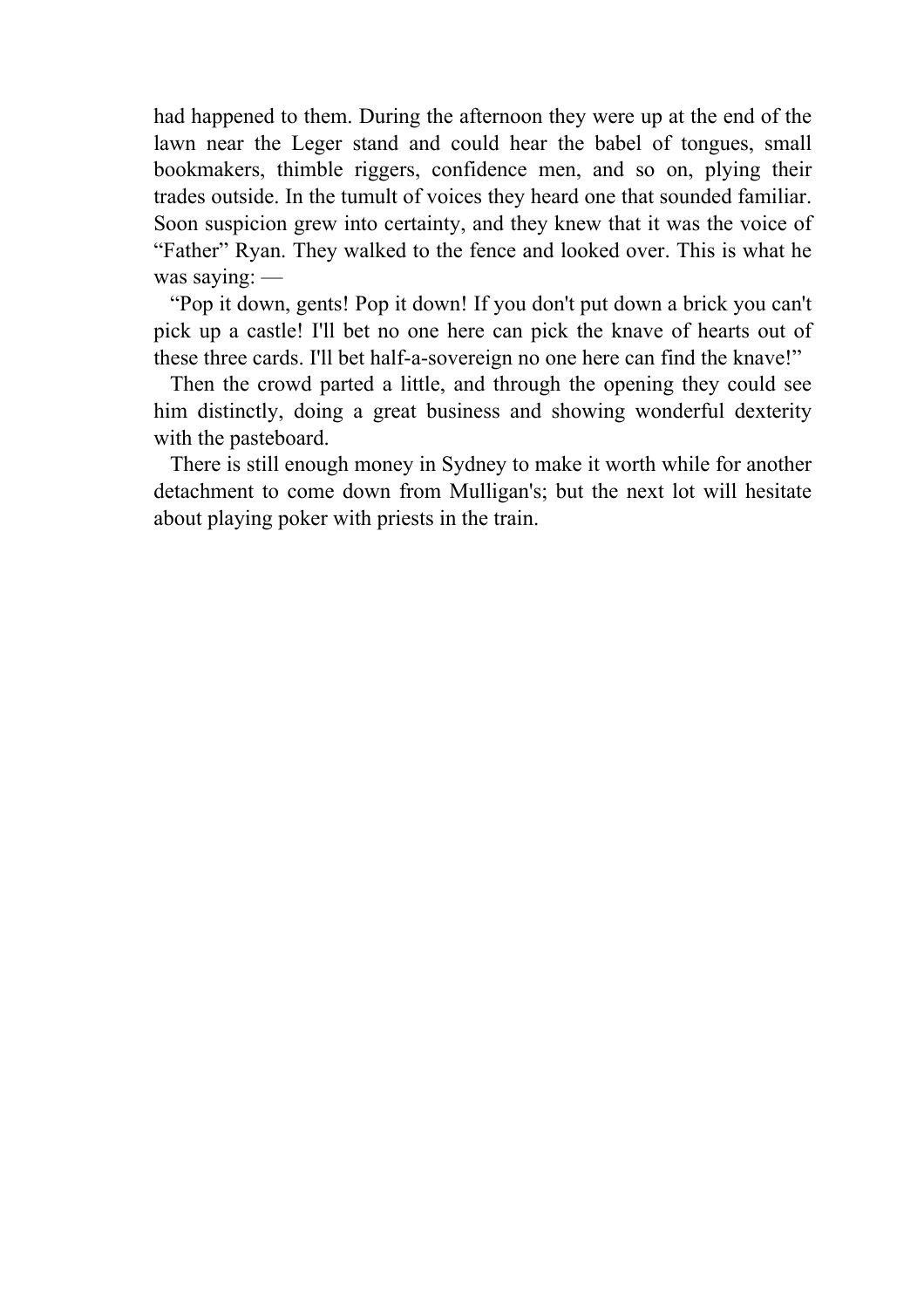## *The Amateur Gardener*

 The first step in amateur gardening is to sit down and consider what good you are going to get by it. If you are only a tenant by the month, as most people are, it is obviously not of much use for you to plant a fruit orchard or an avenue of oak trees. What you want is something that will grow quickly, and will stand transplanting, for when you move it would be a sin to leave behind you the plants on which you have spent so much labour and so much patent manure.

We knew a man once who was a bookmaker by trade — and a Leger bookmaker at that — but had a passion for horses and flowers. When he "had a big win", as he occasionally did, it was his custom to have movable wooden stables, built on skids, put up in the yard, and to have tons of the best soil that money could buy carted into the garden of the premises which he was occupying.

 Then he would keep splendid horses, and grow rare roses and showbench chrysanthemums. His landlord passing by would see the garden in a blaze of colour, and promise himself to raise the bookmaker's rent next quarter day.

 However, when the bookmaker "took the knock", as he invariably did at least twice a year, it was his pleasing custom to move without giving notice. He would hitch two cart-horses to the stables, and haul them right away at night. He would not only dig up the roses, trees, and chrysanthemums Paterson: Three Elephant Power (Amateur Gardener)he had planted, but would also cart away the soil he had brought in; in fact, he used to shift the garden bodily. He had one garden that he shifted to nearly every suburb in Sydney; and he always argued that the change of air was invaluable for chrysanthemums.

 Being determined, then, to go in for gardening on common-sense principles, and having decided on the shrubs you mean to grow, the next consideration is your chance of growing them.

 If your neighbour keeps game fowls, it may be taken for granted that before long they will pay you a visit, and you will see the rooster scratching your pot plants out by the roots as if they were so much straw, just to make a nice place to lie down and fluff the dust over himself. Goats will also stray in from the street, and bite the young shoots off, selecting the most valuable plants with a discrimination that would do credit to a professional gardener.

 It is therefore useless to think of growing delicate or squeamish plants. Most amateur gardeners maintain a lifelong struggle against the devices of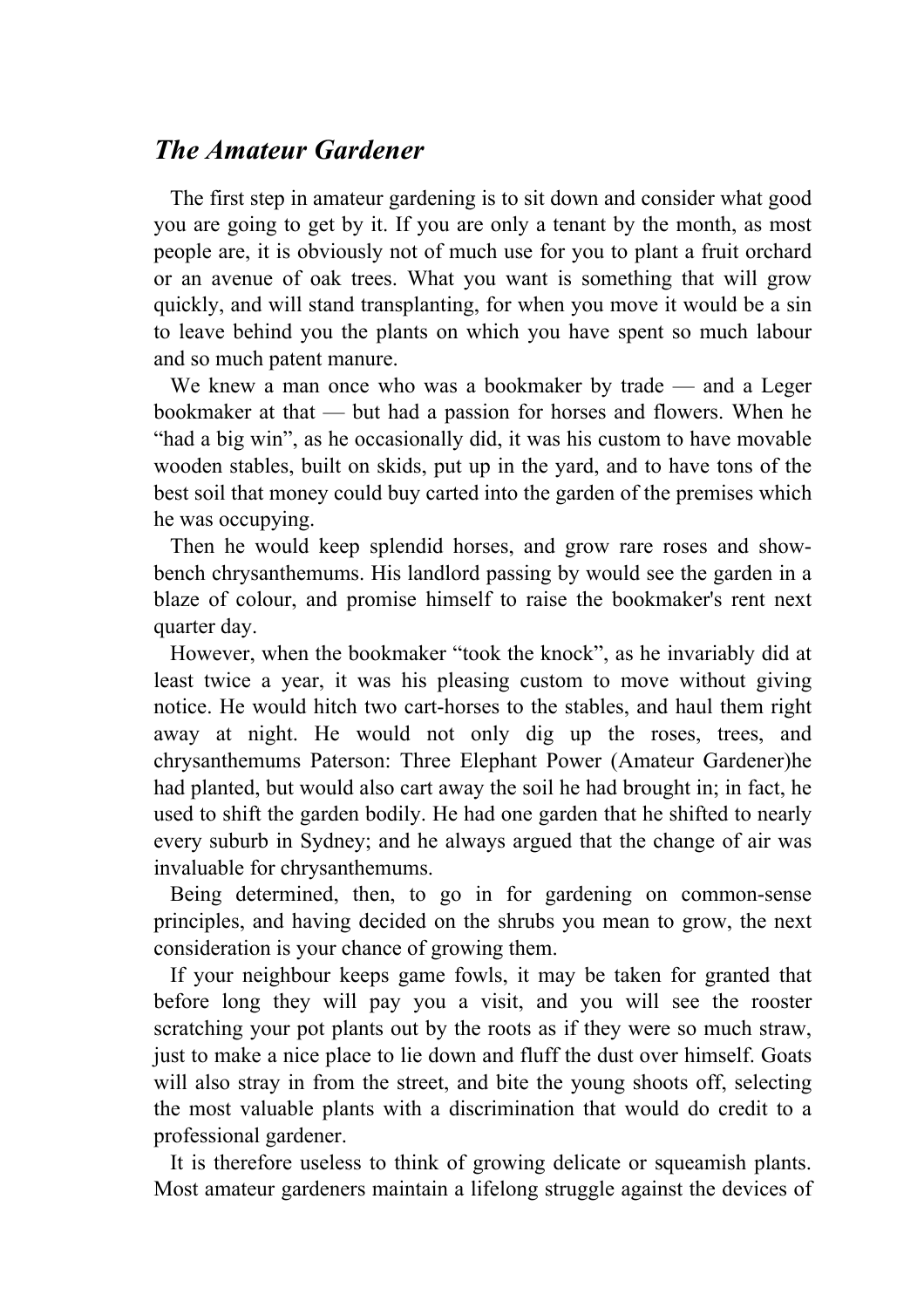Nature; but when the forces of man and the forces of Nature come into conflict Nature wins every time. Nature has decreed that certain plants shall be hardy, and therefore suitable to suburban amateur gardeners; the suburban amateur gardener persists in trying to grow quite other plants, and in despising those marked out by Nature for his use. It is to correct this tendency that this article is written.

 Paterson: Three Elephant Power (Amateur Gardener)The greatest standby to the amateur gardener should undoubtedly be the blue-flowered shrub known as *"plumbago"*. This homely but hardy plant will grow anywhere. It naturally prefers a good soil, and a sufficient rainfall, but if need be it will worry along without either. Fowls cannot scratch it up, and even the goat turns away dismayed from its hard-featured branches. The flower is not strikingly beautiful nor ravishingly scented, but it flowers nine months out of the year; smothered with street dust and scorched by the summer sun, you will find that faithful old plumbago plugging along undismayed. A plant like this should be encouraged — but the misguided amateur gardener as a rule despises it.

 The plant known as the churchyard geranium is also one marked out by Providence for the amateur; so is Cosmea, which comes up year after year where once planted. In creepers, bignonia and lantana will hold their own under difficulties perhaps as well as any that can be found. In trees the Port Jackson fig is a patriotic one to grow. It is a fine plant to provide exercise, as it sheds its leaves unsparingly, and requires the whole garden to be swept up every day.

 Your aim as a student of Nature should be to encourage the survival of the fittest. There is a grass called nut grass, and another called Parramatta grass, either of which holds its own against anything living or dead. The average gardening manual gives you recipes for destroying these. Paterson: Three Elephant Power (Amateur Gardener)Why should you destroy them in favour of a sickly plant that needs constant attention? No. The Parramatta grass is the selected of Nature, and who are you to interfere with Nature?

 Having decided to go in for strong, simple plants that will hold their own, and a bit over, you must get your implements of husbandry.

 The spade is the first thing, but the average ironmonger will show you an unwieldy weapon only meant to be used by navvies. Don't buy it. Get a small spade, about half-size — it is nice and light and doesn't tire the wrist, and with it you can make a good display of enthusiasm, and earn the hypocritical admiration of your wife. After digging for half-an-hour or so, get her to rub your back with any of the backache cures. From that moment you will have no further need for the spade.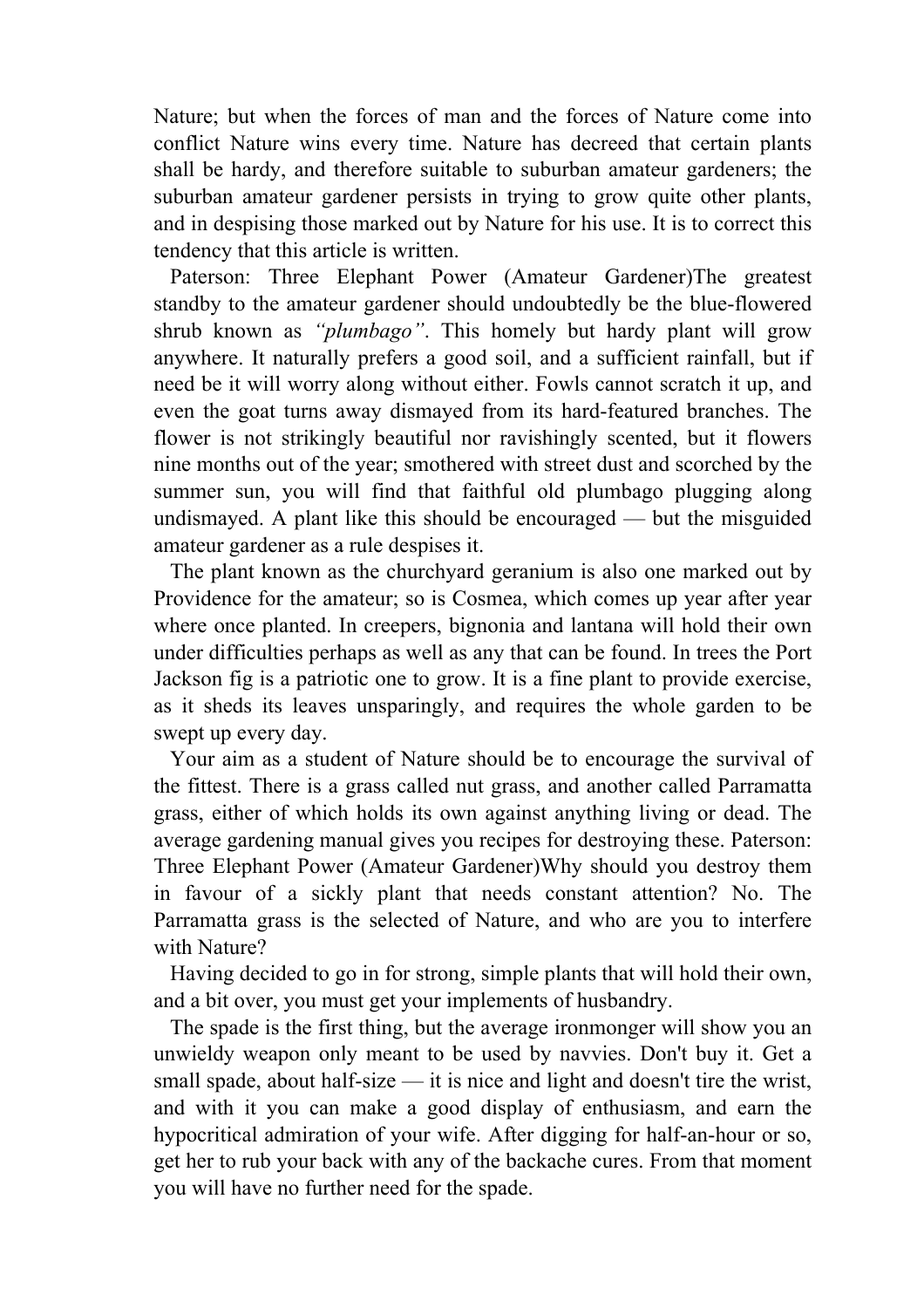A barrow is about the only other thing needed; anyhow, it is almost a necessity for wheeling cases of whisky up to the house. A rake is useful when your terrier dog has bailed up a cat, and will not attack it until the cat is made to run.

 Talking of terrier dogs, an acquaintance of ours has a dog that does all his gardening. The dog is a small elderly terrier with a failing memory. As soon as the terrier has planted a bone in the garden the owner slips over, digs it up and takes it away. When that terrier goes back and finds the bone gone, he distrusts his memory, and begins to think that perhaps he has made a mistake, and has dug in the wrong Paterson: Three Elephant Power (Amateur Gardener)place; so he sets to work, and digs patiently all over the garden, turning over acres of soil in the course of his search. This saves his master a lot of backache.

 The sensible amateur gardener, then, will not attempt to fight with Nature but will fall in with her views. What more pleasant than to get out of bed at 11.30 on a Sunday morning; to look out of your window at a lawn waving with the feathery plumes of Parramatta grass, and to see beyond it the churchyard geranium flourishing side by side with the plumbago and the Port Jackson fig?

 The garden gate blows open, and the local commando of goats, headed by an aged and fragrant patriarch, locally known as De Wet, rushes in; but their teeth will barely bite through the wiry stalks of the Parramatta grass, and the plumbago and the figtree fail to attract them, and before long they stand on one another's shoulders, scale the fence, and disappear into the next-door garden, where a fanatic is trying to grow show roses.

 After the last goat has scaled your neighbour's fence, and only De Wet is left, your little dog discovers him. De Wet beats a hurried retreat, apparently at full speed, with the dog exactly one foot behind him in frantic pursuit. We say apparently at full speed, because experience has taught that De Wet can run as fast as a greyhound when he likes; but he never exerts himself to go faster than is necessary to keep just in front of whatever dog is after him.

 Paterson: Three Elephant Power (Amateur Gardener)Hearing the scrimmage, your neighbour comes on to his verandah, and sees the chase going down the street.

 "Ha! that wretched old De Wet again!" he says. "Small hope your dog has of catching him! Why don't you get a garden gate like mine, so that he won't get in?"

 "No; he can't get in at your gate," is the reply; "but I think his commando are in your back garden now."

Then follows a frantic rush. Your neighbour falls downstairs in his haste,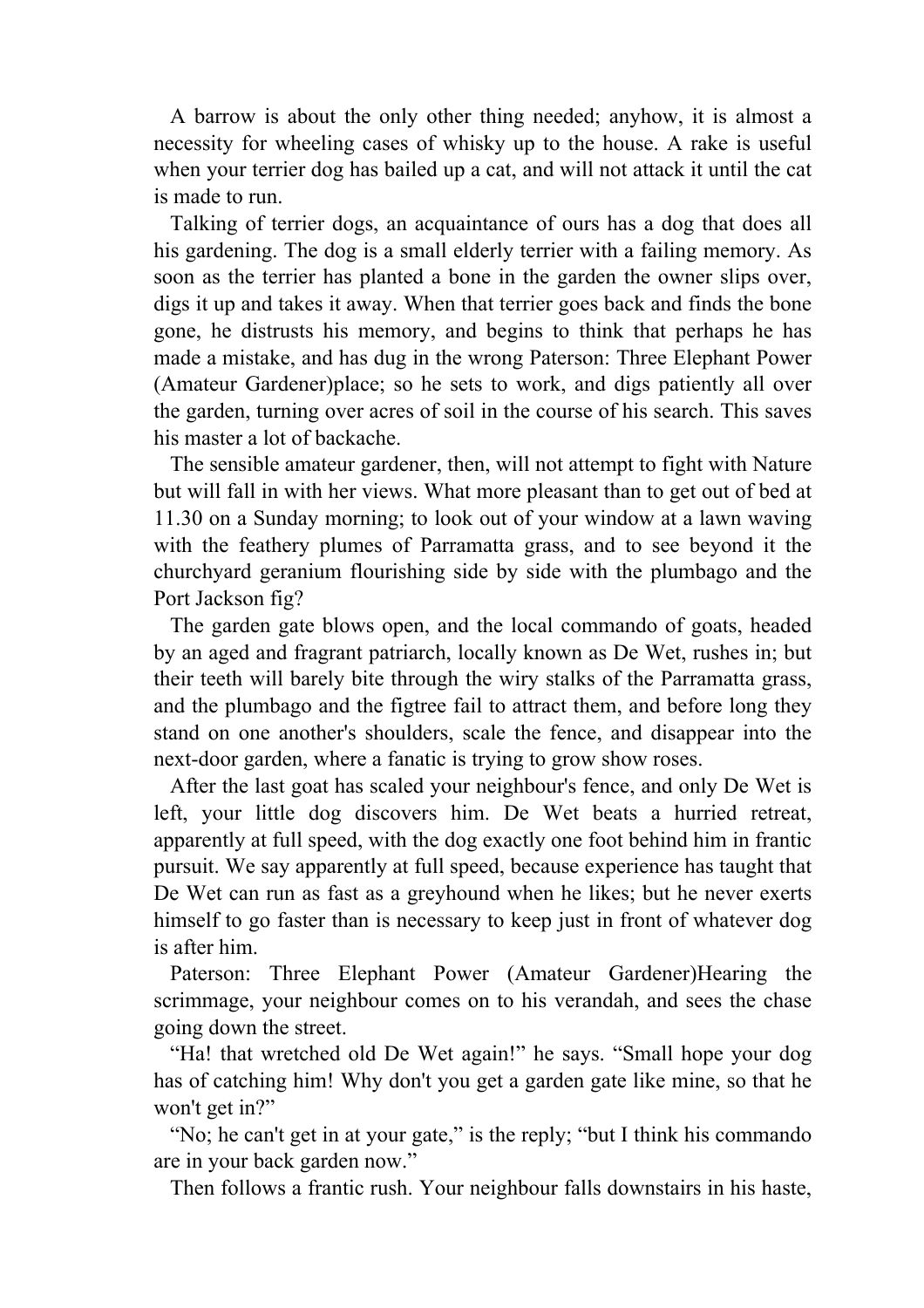and the commando, after stopping to bite some priceless pot plants of your neighbour's as they come out, skips easily back over the fence and through your gate into the street again.

 If a horse gets in his hoofs make no impression on the firm turf of the Parramatta grass, and you get quite a hearty laugh by dropping a chair on him from the first-floor window.

 The game fowls of your other neighbour come fluttering into your garden, and scratch and chuckle and fluff themselves under your plumbago bush; but you don't worry. Why should you? They can't hurt it; and, besides, you know that the small black hen and the big yellow one, who have disappeared from the throng, are even now laying their daily egg for you behind the thickest bush.

 Your little dog rushes frantically up and down the front bed of your garden, barking and racing, and tearing up the ground, because his rival little dog, who lives down the street, is going past with his master, and each pretends that he wants to be at the other — as they have pretended every Paterson: Three Elephant Power (Amateur Gardener)day for the past three years. The performance he is going through doesn't disturb you. Why should it? By following the directions in this article you have selected plants he cannot hurt.

 After breakfasting at noon, you stroll out, and, perhaps, smooth with your foot, or with your spade, the inequalities made by the hens; you gather up casually the eggs they have laid; you whistle to your little dog, and go out for a stroll with a light heart.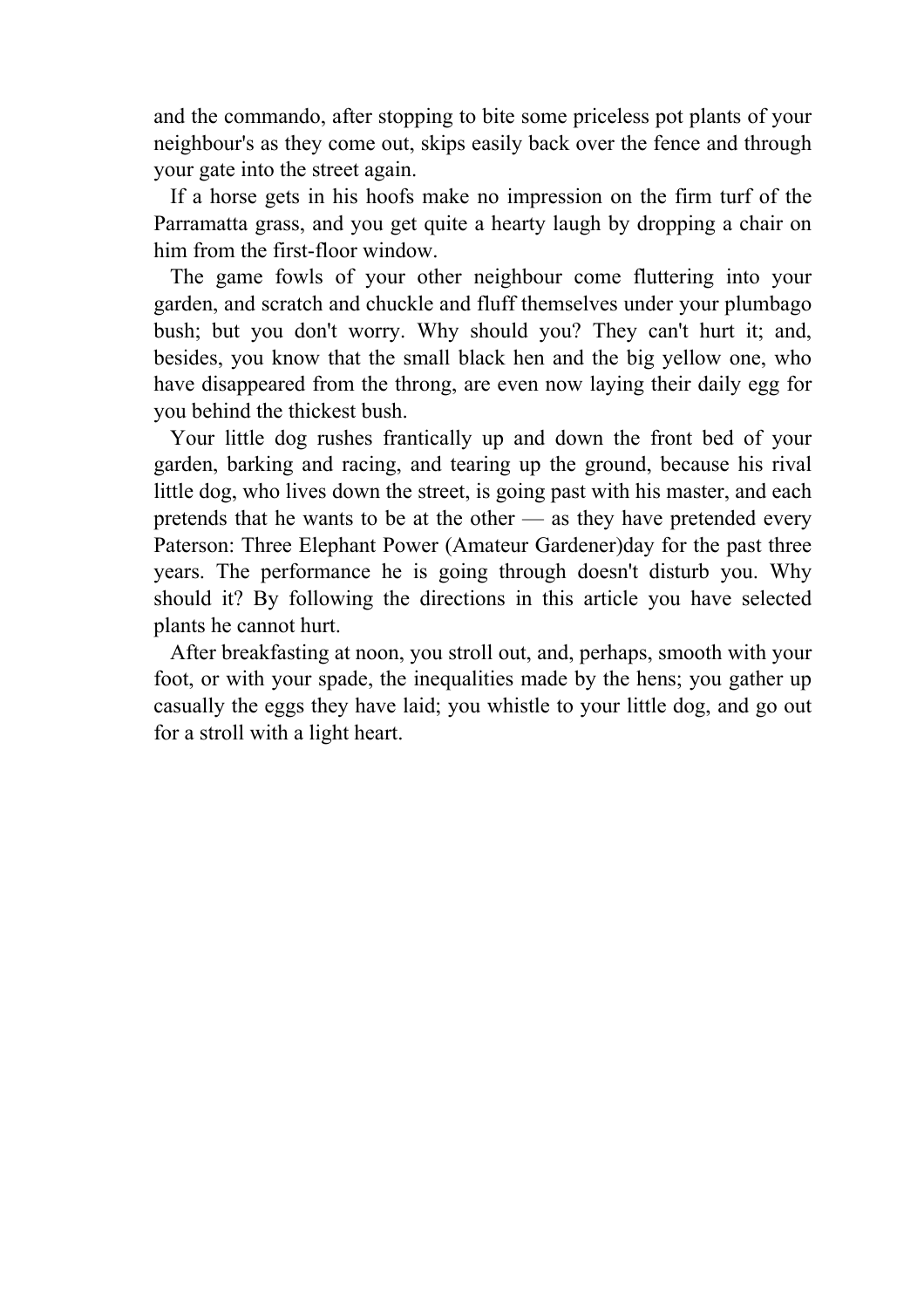## *Thirsty Island*

 Travellers approaching a bush township are sure to find some distance from the town a lonely public-house waiting by the roadside to give them welcome. Thirsty (miscalled Thursday) Island is the outlying pub of Australia.

 When the China and British-India steamers arrive from the North the first place they come to is Thirsty Island, the sentinel at the gate of Torres Straits. New chums on the steamers see a fleet of white-sailed pearling luggers, a long pier clustered with a hybrid crowd of every colour, caste and creed under Heaven, and at the back of it all a little galvanized-iron town shining in the sun.

 For nine months of the year a crisp, cool south-east wind blows, the snow-white beach is splashed with spray and dotted with the picturesque figures of Japanese divers and South Sea Island boatmen. Coco-nut palms line the roads by the beach, and back of the town are the barracks and a fort nestling among the trees on the hillside. Thirsty Island is a nice place — to look at.

 When a vessel makes fast the Thirsty Islanders come down to greet the new-comers and give them welcome to Australia. The new-chums are inclined to patronise these simple, outlying people. Fresh from the iniquities of the China-coast cocktail and the unhallowed orgies of the Sourabaya Club, new-chums think they have little to learn in Paterson: Three Elephant Power (Thirsty Island)the way of drink; at any rate, they haven't come all the way to Thursday Island to be taught anything. Poor new-chums! Little do they know the kind of people they are up against.

 The following description of a night at Thursday Island is taken from a new-chum's note book:

 "Passed Proudfoot shoal and arrived at Thursday Island. First sight of Australia. Lot of men came aboard, all called Captain. They are all pearlfishers or pilots, not a bit like the bushmen I expected. When they came aboard they divided into parties. Some invaded the Captain's cabin; others sat in the smoking room; the rest crowded into the saloon. They talked to the passengers about the Boer War, and told us about pearls worth £1000 that had been found lately.

 "One captain pulled a handful of loose pearls out of a jar and handed them round in a casual way for us to look at. The stewards opened bottles and we all sat down for a drink and a smoke. I spoke to one captain — an oldish man — and he grinned amiably, but did not answer. Another captain leaned over to me and said, 'Don't take any notice of him, he's boozed all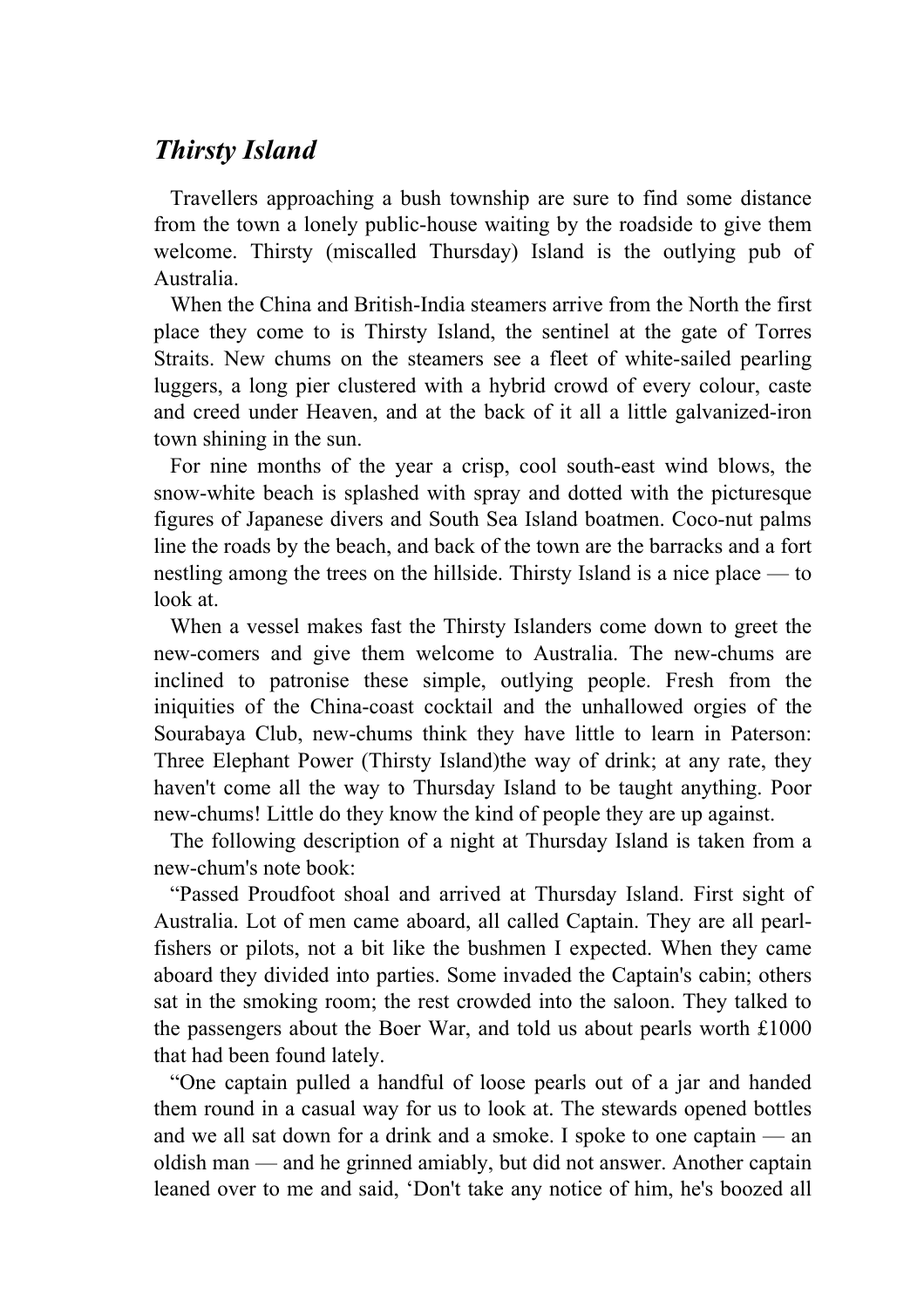this week.'

 "Conversation and drink became general. The night was very hot and close, and some of the passengers seemed to be taking more than was good for them. A contagious thirst spread round the ship, and before long the stewards and firemen were at it. The saloon became an inferno of Paterson: Three Elephant Power (Thirsty Island)drink and sweat and tobacco smoke. Perfect strangers were talking to each other at the top of their voices.

 "Young MacTavish, who is in a crack English regiment, asked the captain of a pearling lugger whether he didn't know Talbot de Cholmondeley in the Blues.

 "The pearler said very likely he had met 'em, and no doubt he'd remember their faces if he saw them, but he never could remember names.

"Another passenger  $-$  a Jew  $-$  was trying to buy some pearls cheap from the captains, but the more the captains drank the less anxious they became to talk about pearls.

 "The night wore on, and still the drinks circulated. Young MacTavish slept profoundly.

 "One passenger gave his steward a sovereign as he was leaving the ship, and in half an hour the steward was carried to his berth in a fit — alcoholic in its origin. Another steward was observed openly drinking the passengers' whisky. When accused, he didn't even attempt to defend himself; the great Thursday Island thirst seemed to have communicated itself to everyone on board, and he simply *had* to drink.

 "About three in the morning a tour of the ship disclosed the following state of affairs: Captain's room full of captains solemnly tight; smokingroom empty, except for the inanimate form of the captain who had been boozed all the week, and was now sleeping peacefully with his feet on the sofa and his head on the floor. The saloon was full of captains and passengers — the latter mostly in a state Paterson: Three Elephant Power (Thirsty Island)of collapse or laughing and singing deliriously; the rails lined with firemen who had business over the side; stewards ditto.

 "At last the Thursday Islanders departed, unsteadily, but still on their feet, leaving a demoralized ship behind them. And young MacTavish, who has seen a thing or two in his brief span, staggered to his berth, saying, 'My God! Is *all* Australia like this place?'"

When no ships arrive, the Islanders just drop into the pubs, as a matter of routine, for their usual evening soak. They drink weird compounds horehound beer, known as *"lady dogrdquo;*, and things like that. About two in the morning they go home speechless, but still able to travel. It is very rarely that an Islander gets helplessly drunk, but strangers generally have to be put to bed.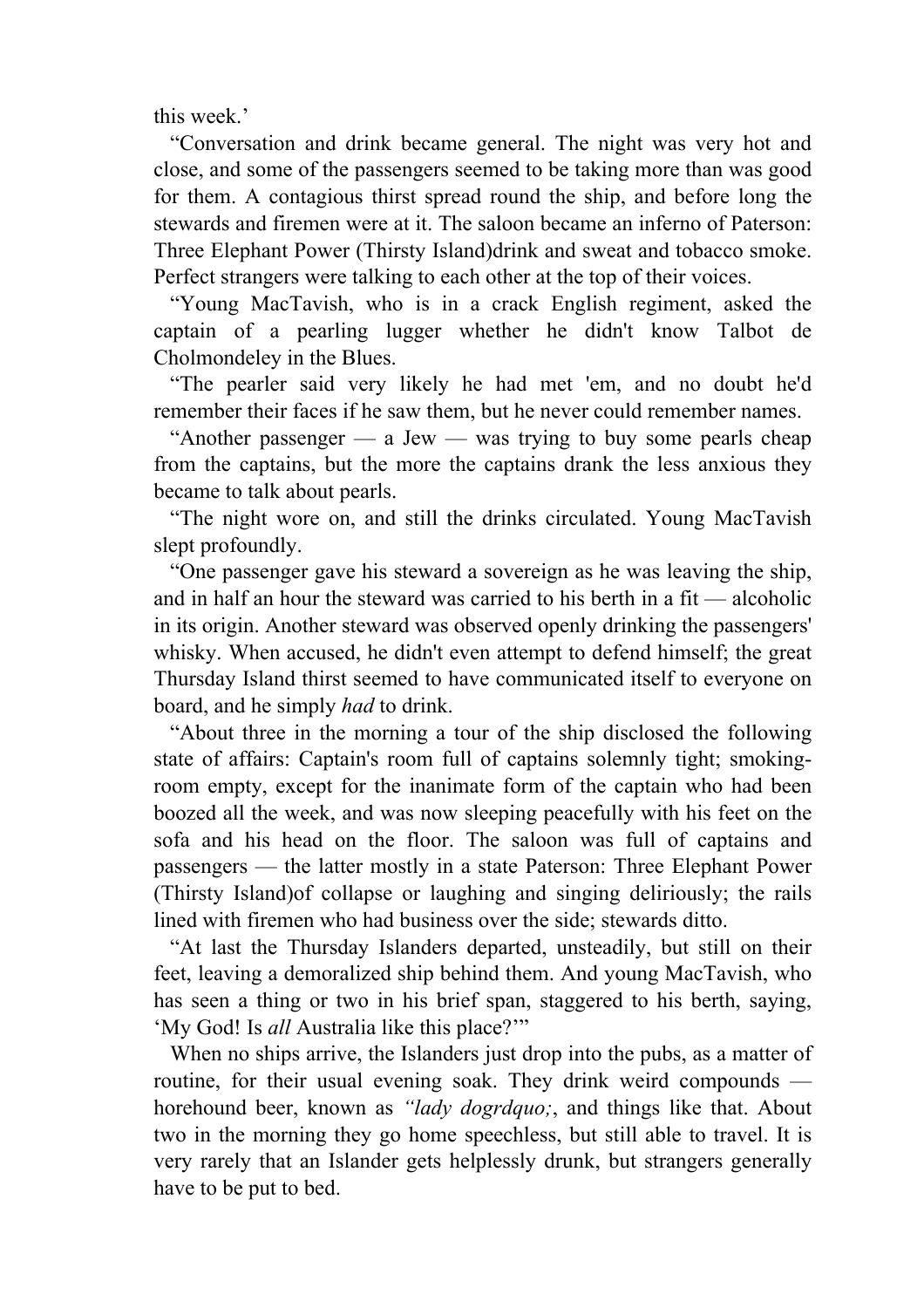The Japanese on the island are a strong faction. They have a club of their own, and once gave a dinner to mark the death of one of their members. He was shrewdly suspected of having tried to drown another member by cutting his airpipe, so, when he died, the club celebrated the event. The Japanese are not looked upon with favor by the white islanders. They send their money to Japan — thousands of pounds a year go through the little office in money-orders — and so they are not "good for trade".

 The Manilamen and Kanakas and Torres Strait islanders, on the other hand, bring all the money they do not Paterson: Three Elephant Power (Thirsty Island)spend on the pearling schooner to the island, and "blow it in", like men. They knife each other sometimes, and now and again have to be run in wholesale, but they are "good for trade". The local lock-up has a record of eighteen drunks run in in seven minutes. They weren't taken along in carriages-and-four, either; they were mostly dragged along by the scruff of the neck.

 Billy Malkeela, the South Sea diver, summed up the Japanese question — "Seems to me dis Islan' soon b'long Japanee altogedder. One time palenty rickatta (plenty regatta), all same Isle of Wight. Now no more rickatta. All money go Japan!"

An English new-chum made his appearance there lately  $-$  a most undefeated sportsman. He was put down in a diving dress in about eight feet of water, where he bubbled and struggled about in great style. Suddenly he turned, rushed for the beach, and made for the foot of a tree, which he tried to climb under the impression that he was still at the bottom of the ocean. Then he was hauled in by the life-line.

 The pearlers thought to get some fun out of him by giving him an oyster to open in which they had previously planted a pearl; he never saw the pearl and threw the oyster into the scuppers with the rest, and the pearlers had to go down on all fours and grope for that pearl among the stinking oysters. It was funny — but not in the way they had intended.

 The pearlers go out in schooners called floating stations Paterson: Three Elephant Power (Thirsty Island)(their enemies call them floating publichouses) and no man knows what hospitality is till he has been a guest on a pearling schooner. They carry it to extremes sometimes. Some pearlers were out in a lugger, and were passing by one of these schooners. They determined not to go on board, as it was late, and they were in a hurry. The captain of the schooner went below, got his rifle and put two bullets through their foresail. Then they put the helm down and went aboard; it was an invitation almost equivalent to a royal command. They felt heartily ashamed of themselves as they slunk up on deck, and the captain of the schooner eyed them reproachfully.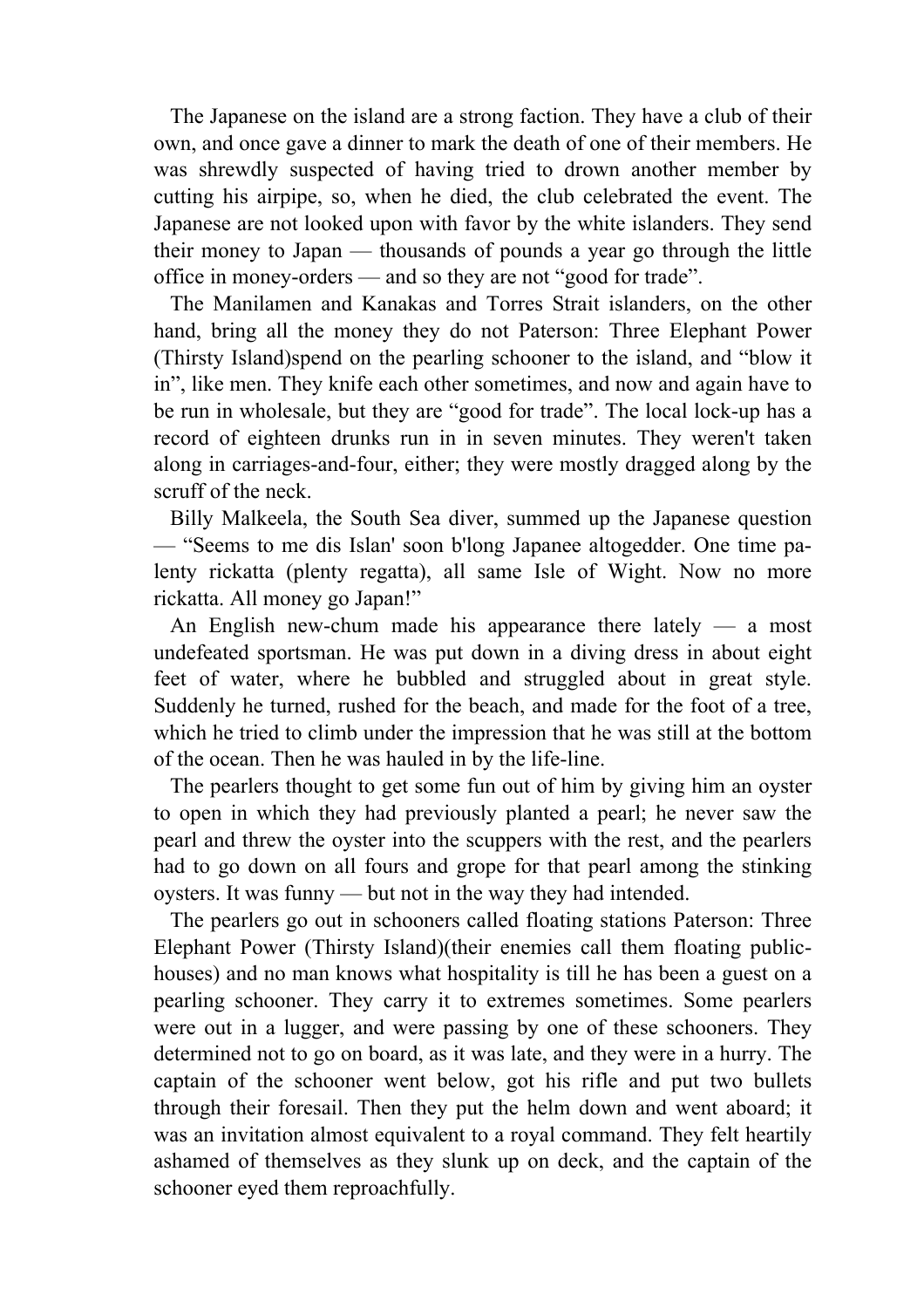"I couldn't let you disgrace yourselves by passing my schooner," he said; "but if it ever happens again I'll fire at the deck. A man that would pass a schooner in broad daylight is better dead."

 There is a fort and garrison at Thirsty Island, but they are not needed. If an invading fleet comes this way it should be encouraged by every possible means to land at the island; the heat, the thirst, the horehound beer, and the Islanders may be trusted to do the rest.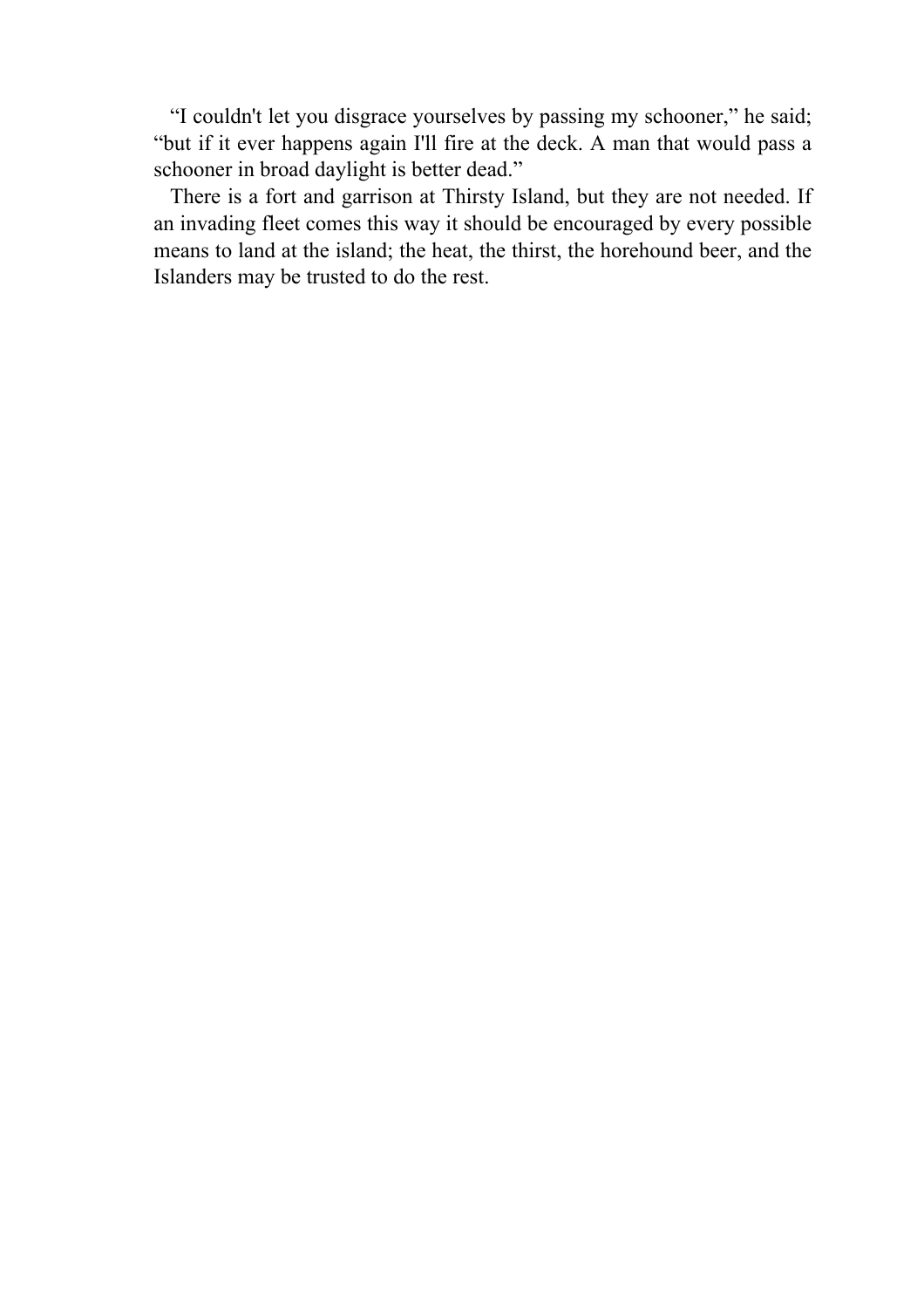### *Dan Fitzgerald Explains*

 The circus was having its afternoon siesta. Overhead the towering canvas tent spread like a giant mushroom on a network of stalks — slanting beams, interlaced with guys and wire ropes.

 The ring looked small and lonely; its circle of empty benches seemed to stare intently at it, as though some sort of unseen performance were going on for the benefit of a ghostly audience. Now and again a guy rope creaked, or a loose end of canvas flapped like faint, unreal applause, as the silence shut down again, it did not need much imagination to people the ring with dead and gone circus riders performing for the benefit of shadowy spectators packed on those benches.

 In the menagerie portion matters were different; here there was a free and easy air, the animals realising that for the present the eyes of the public were off them, and they could put in the afternoon as they chose.

 The big African apes had dropped the "business" of showing their teeth, and pretending that they wanted to tear the spectators' faces off. They were carefully and painstakingly trying to fix up a kind of rustic seat in the corner of their cage with a short piece of board, which they placed against the wall. This fell down every time they sat on it, and the whole adjustment had to be gone through again.

 The camel had stretched himself full length on the tan, and was enjoying a luxurious snooze, oblivious of the fact that before long he would have to get up and assume that far-off ship-of-the-desert aspect. The remainder of the animals were, like actors, "resting" before their "turn" came on; even the elephant had ceased to sway about, while a small monkey, asleep on a sloping tent pole, had an attack of nightmare and would have fallen off his perch but for his big tail. It was a land of the Lotus-eater

"In which it seemed always afternoon."

 These visions were dispelled by the entry of a person who said, "D'ye want to see Dan?" and soon Dan Fitzgerald, the man who knows all about the training of horses, came into the tent with Montgomery, the ringmaster, and between them they proceeded to expound the methods of training horseflesh.

 "What sort of horse do we buy for circus work? Well, it depends what we want 'em for. There are three sorts of horses in use in a circus — ring horses, trick horses, and school horses; but it doesn't matter what he is wanted for, a horse is all the better if he knows nothing. A horse that has been pulled about and partly trained has to unlearn a lot before he is any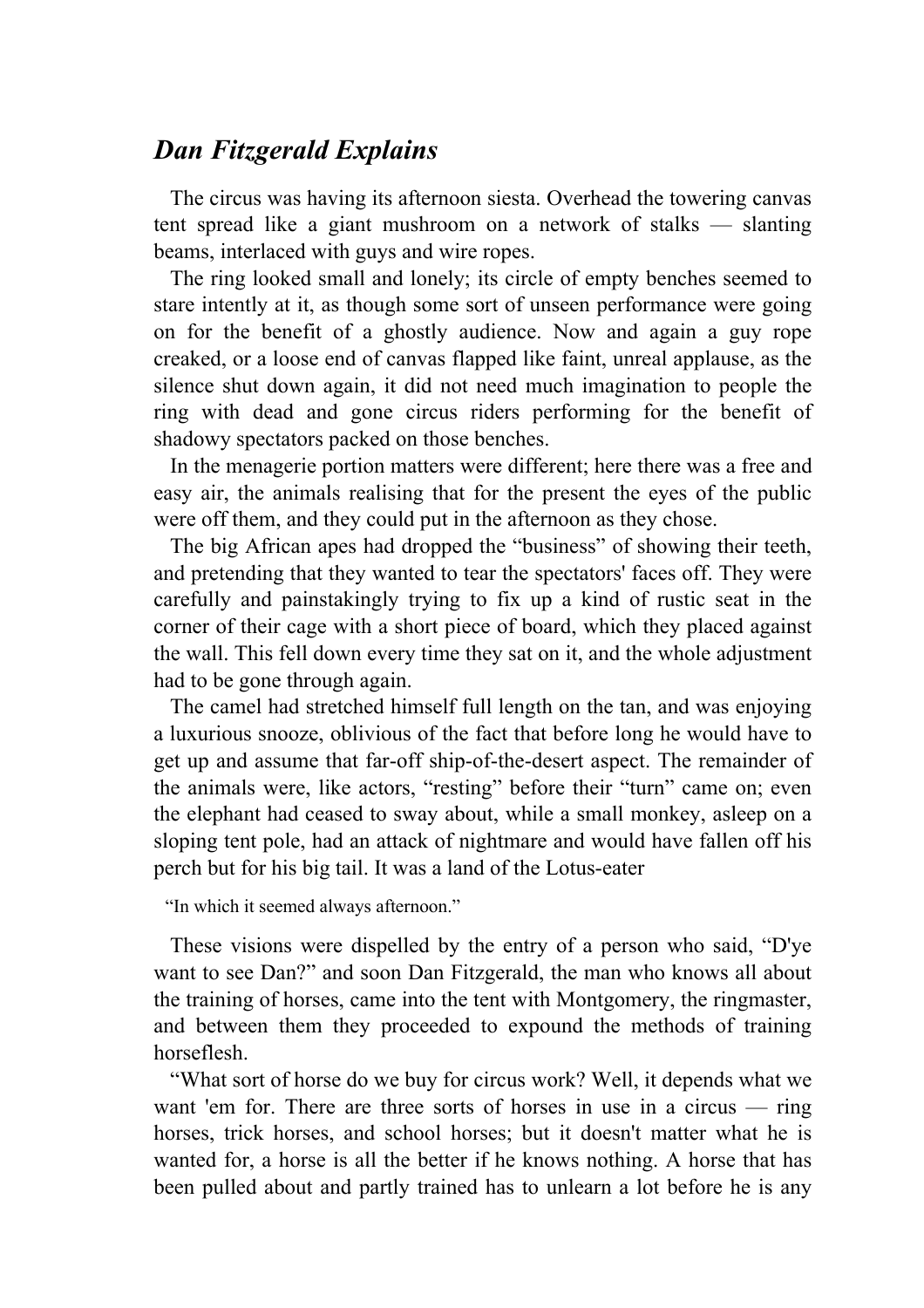use to us. The less he knows, the better it is."

"Then do you just try any sort of horse?"

 "Any sort, so long as he is a good sort, but it depends on what he is wanted for. If we want a ring horse, he has to be a quiet sober-going animal, not too well-bred and fiery. A ring horse is one that just goes round the ring for the bareback Paterson: Three Elephant Power (Dan Fitzgerald Explains)riders and equestriennes to perform on. The human being is the "star", and the horse is only a secondary performer, a sort of understudy; yes, that's it, an understudy — he has to study how to keep under the man."

"Are they hard to train?"

 "Their work all depends on the men that ride them. In bareback riding there's a knack in jumping on the horse. If a man lands awkwardly and jars the horse's back, the horse will get out of step and flinch at each jump, and he isn't nearly so good to perform on. A ring horse must not swerve or change his pace; if you're up in the air, throwing a somersault, and the horse swerves from underneath you — where are you?"

 "Some people think that horses take a lot of notice of the band — is that  $SO$ <sup>?</sup>"

 "Not that I know of. If there are any horses in the show with an ear for music, I haven't heard of them. They take a lot of notice of the ringmaster."

"Does it take them long to learn this work?"

 "Not long; a couple of months will teach a ring horse; of course, some are better than others."

 "First of all we teach them to come up to you, with the whip, like horsebreakers do. Then we run them round the ring with a lunging rein for a long time; then, when they are steady to the ring, we let them run with the rein loose, and the trainer can catch hold of it if they go wrong. Then we put a roller on them — a broad surcingle that goes round the Paterson: Three Elephant Power (Dan Fitzgerald Explains)horse's body — and the boys jump on them and canter round, holding on to the roller, or standing up, lying down, and doing tricks till the horse gets used to it."

"Well?"

 "Well, you give 'em a couple of hours of it, perhaps, and then dry them and feed them, and give them a spell, and then bring them out again. They soon get to know what you want; but you can't break in horses on the move. The shifting and worry and noise and excitement put it all out of their heads. We have a fixed camp where we break them in. And a horse may know his work perfectly well when there is no one about, but bring him into the ring at night, and he is all abroad."

"Do you have to give them much whip?"

"Not much. If a horse doesn't know what you want him to do, it only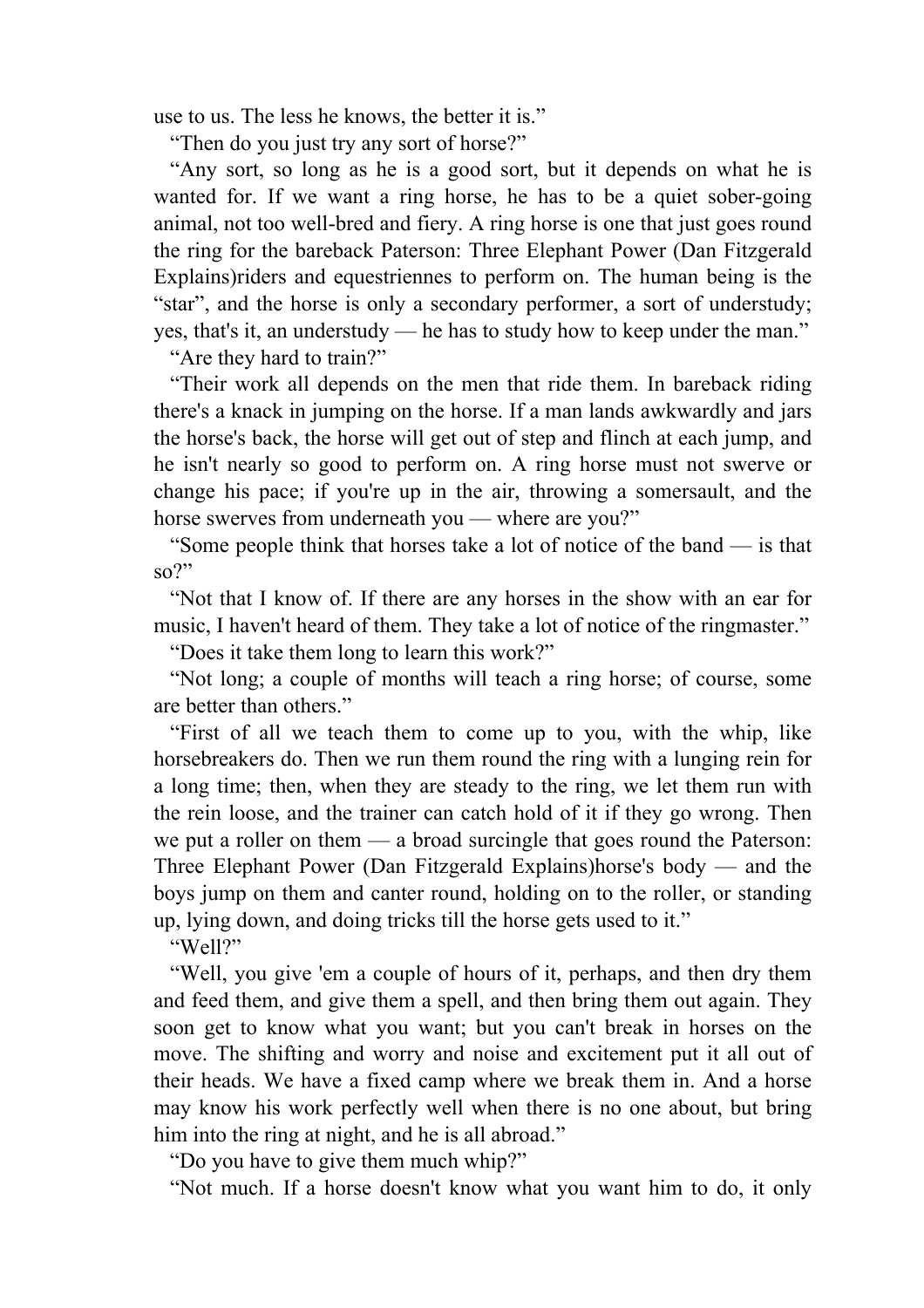ruins him to whip him. But once he does a thing a few times, and then won't do it, then you must whip him."

"What about trick horses?"

 "A trick horse rolls a barrel, or lies down and goes to bed with the clown, or fires a pistol — does any trick like that. Some small circuses make the same horses do both trick and ring work, but it isn't a good line. A horse is all the better to have only one line of business — same as a man."

"How do you teach them tricks?"

 "Oh, it takes a long time and a lot of hard work and great patience. Even to make a horse lie down when he's ordered Paterson: Three Elephant Power (Dan Fitzgerald Explains)takes a couple of months sometimes. To make a horse lie down, you strap up one leg, and then pull his head round; after a while he gets so tired of the strained position that he lies down, after which he learns to do it at command. If you want him to pick up a handkerchief, you put a bit of carrot in it, and after a while they know that you want them to pick it up — but it takes a long time. Then a strange hand in the ring will flurry them, and if anything goes wrong, they get all abroad. A good active pony, with a bit of Arab blood in him, is the best for tricks."

"What's a school horse?"

 "Ah, that's a line of business that isn't appreciated enough out here. On the Continent they think a lot of them. A school horse is one that is taught to do passaging, to change his feet at command, to move sideways and backwards; in fact, to drill. Out here no one thinks much of it. But in Germany, where everyone goes through military riding schools, they do. The Germans are the best horse-trainers in the world; and the big German circus-proprietors have men to do all their business for them, while they just attend to the horses."

"How long does it take to turn out a school horse?"

 "Well, Chiarini was the best trainer out here, and he used to take two years to get a horse to his satisfaction. For school horses, you must have thoroughbreds, because their appearance is half their success. We had a New Zealand thoroughbred that had raced, and was turning out a splendid Paterson: Three Elephant Power (Dan Fitzgerald Explains)school horse, and he got burnt after costing a year's training. That's the luck of the game, you know. You keep at it year after year, and sometimes they die, and sometimes they get crippled — it's all in the luck of the game. You may give fifty pounds for a horse, and find that he can never get over his fear of the elephant, while you give ten pounds for another, and find him a readymade performer almost."

We passed out through the ghostly circus and the menagerie tent down to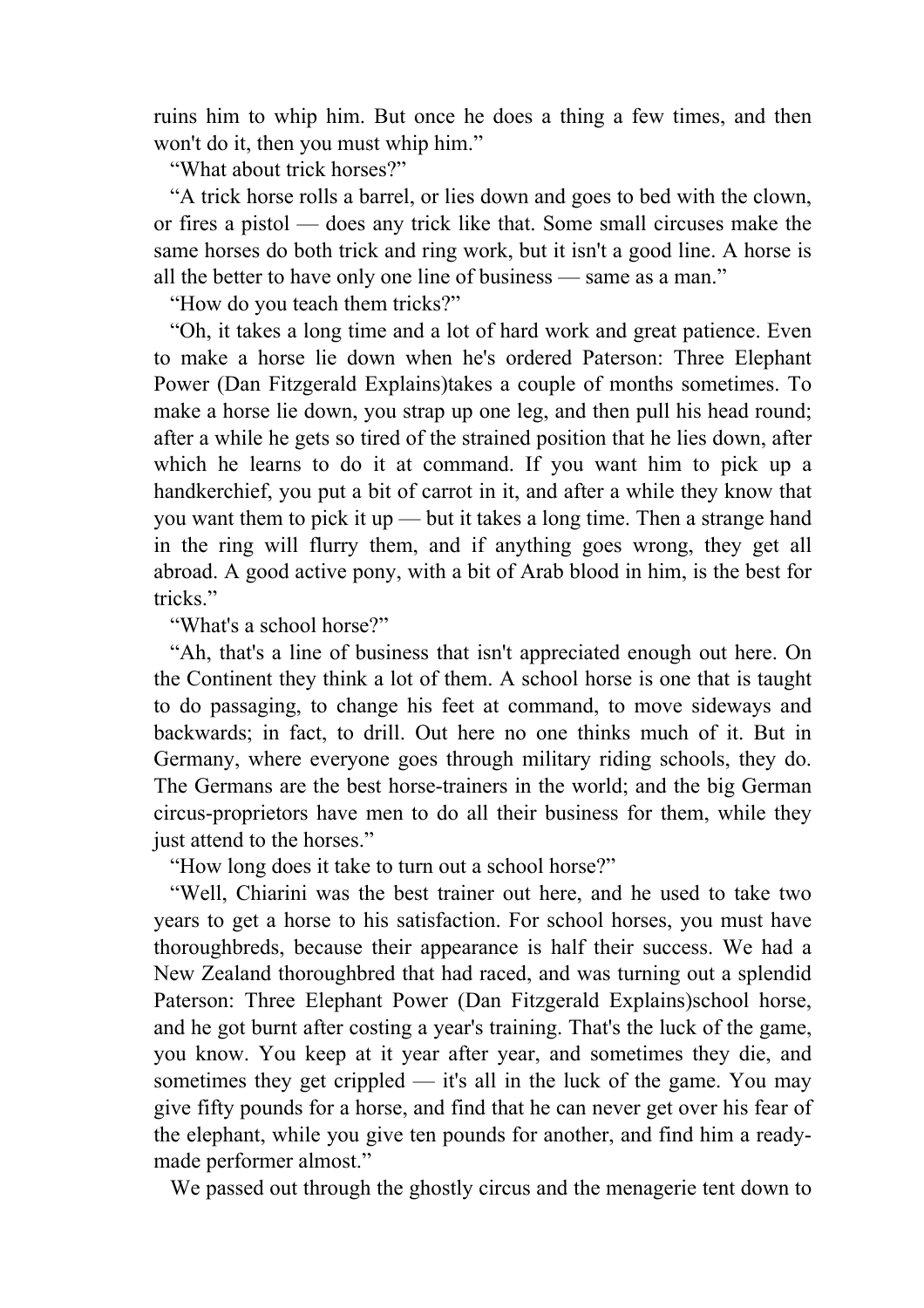the stable tent. There, among a lot of others, a tranquil-looking animal was munching some feed, while in front of him hung a placard, "Tiger Horse".

"That's a new sort! What is he, ring, trick, or school horse?"

 "Well, he's a class by himself. I suppose you'd call him a ring horse. That's the horse that the tiger rides on."

"Did it take him long to learn that?"

 "Well, it did not take this horse long; but we tried eleven others before we could get one to stand it. They're just like men, all different. What one will stand another won't look at. Well, good-bye."

 Just like men — no doubt; most men have to carry tigers of various sorts through life to get a living.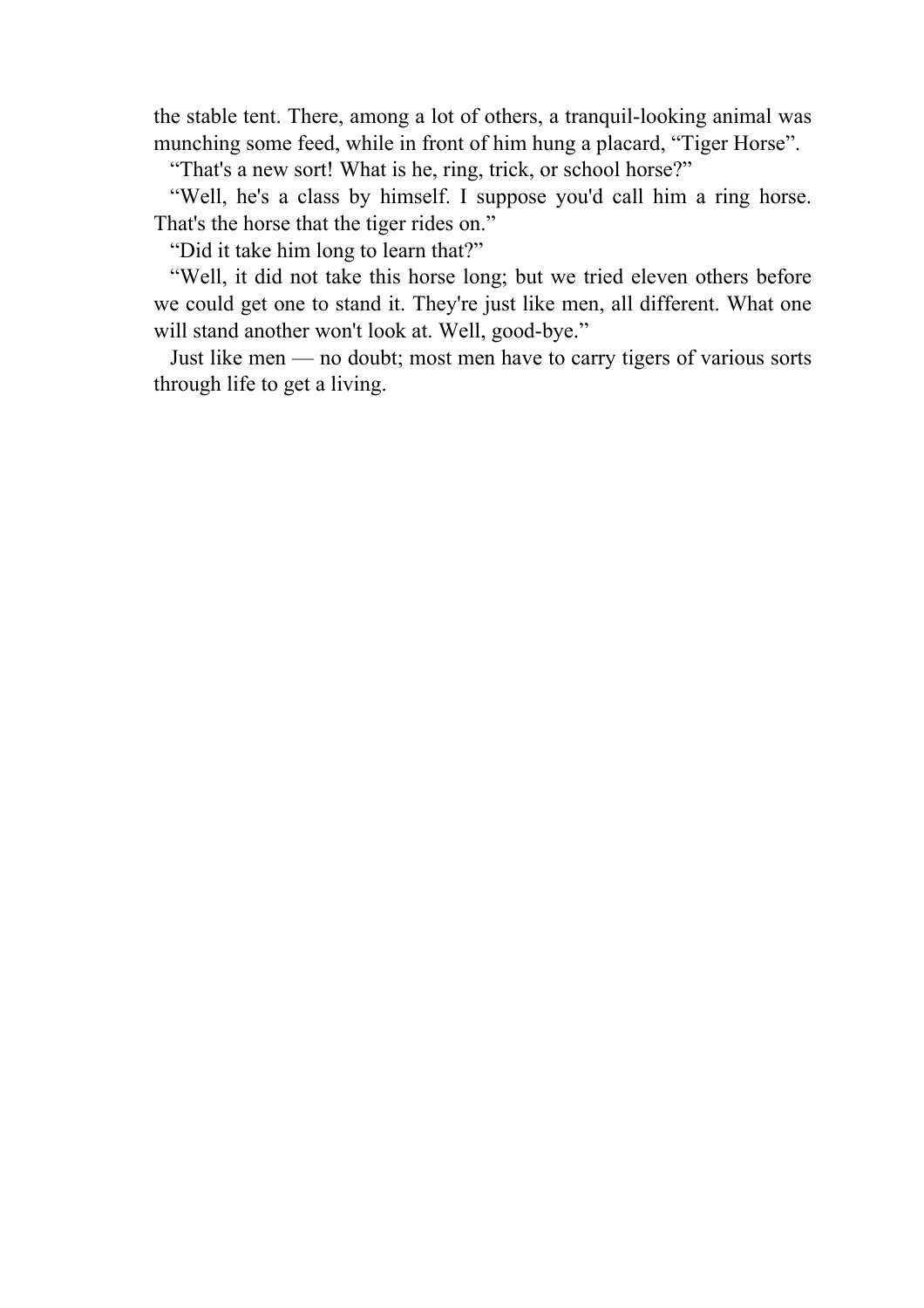#### *The Cat*

 Most people think that the cat is an unintelligent animal, fond of ease, and caring little for anything but mice and milk. But a cat has really more character than most human beings, and gets a great deal more satisfaction out of life. Of all the animal kingdom, the cat has the most many-sided character.

 $He$  — or she — is an athlete, a musician, an acrobat, a Lothario, a grim fighter, a sport of the first water. All day long the cat loafs about the house, takes things easy, sleeps by the fire, and allows himself to be pestered by the attentions of our womenfolk and annoyed by our children. To pass the time away he sometimes watches a mouse-hole for an hour or two — just to keep himself from dying of ennui; and people get the idea that this sort of thing is all that life holds for the cat. But watch him as the shades of evening fall, and you see the cat as he really is.

 When the family sits down to tea, the cat usually puts in an appearance to get his share, and purrs noisily, and rubs himself against the legs of the family; and all the time he is thinking of a fight or a love-affair that is coming off that evening. If there is a guest at table the cat is particularly civil to him, because the guest is likely to have the best of what is going. Sometimes, instead of recognizing this civility with something to eat, the guest stoops down and strokes the cat, and says, "Poor pussy! poor pussy!"

 Paterson: Three Elephant Power (The Cat)The cat soon tires of that; he puts up his claw and quietly but firmly rakes the guest in the leg.

 "Ow!" says the guest, "the cat stuck his claws into me!" The delighted family remarks, "Isn't it sweet of him? Isn't he intelligent? *He wants you to give him something to eat.*"

The guest dares not do what he would like to  $d\sigma$  — kick the cat through the window — so, with tears of rage and pain in his eyes, he affects to be very much amused, and sorts out a bit of fish from his plate and hands it down. The cat gingerly receives it, with a look in his eyes that says: "Another time, my friend, you won't be so dull of comprehension," and purrs maliciously as he retires to a safe distance from the guest's boot before eating it. A cat isn't a fool — not by a long way.

 When the family has finished tea, and gathers round the fire to enjoy the hours of indigestion, the cat slouches casually out of the room and disappears. Life, true life, now begins for him.

 He saunters down his own backyard, springs to the top of the fence with one easy bound, drops lightly down on the other side, trots across the rightof-way to a vacant allotment, and skips to the roof of an empty shed. As he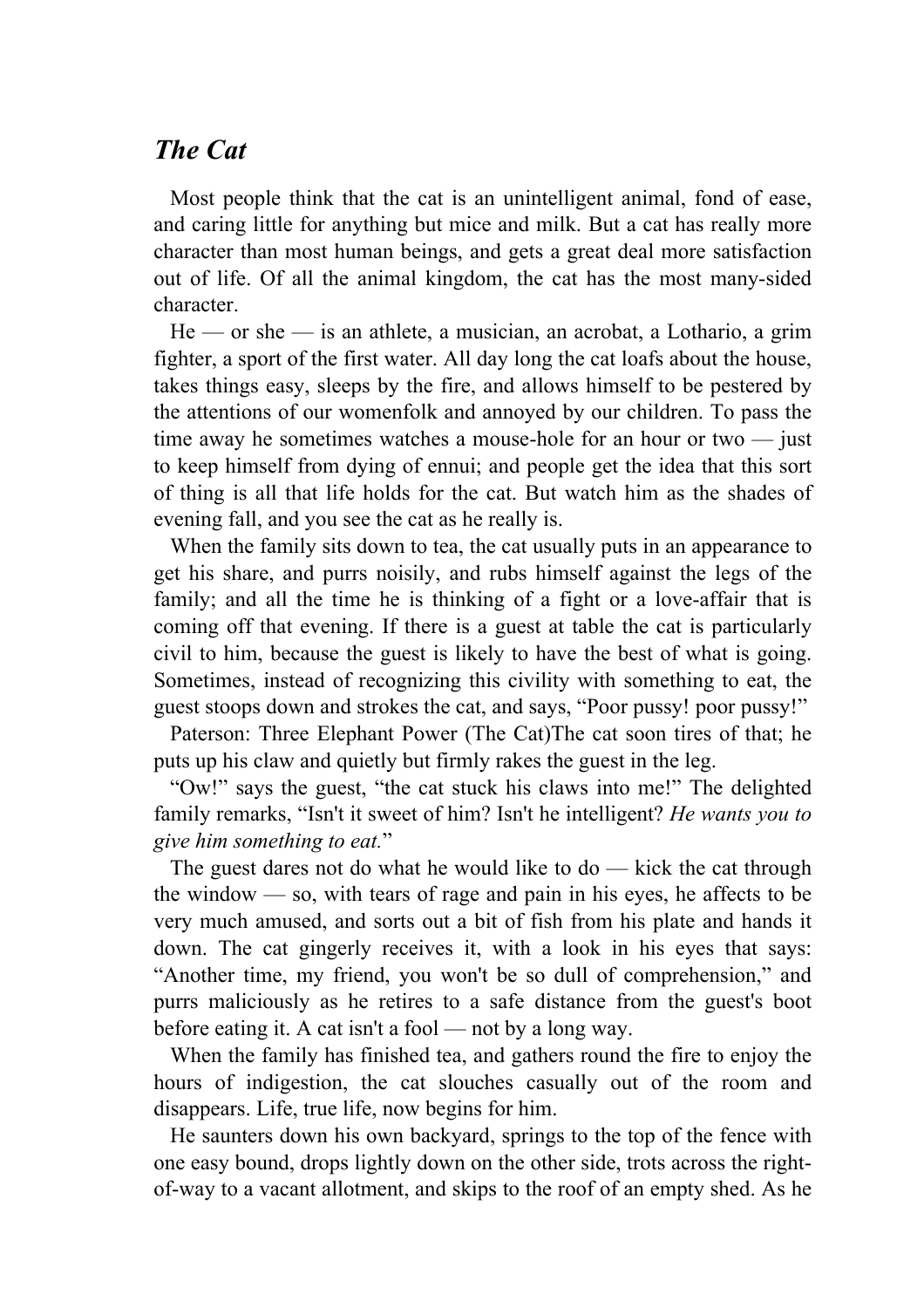goes, he throws off the effeminacy of civilisation; his gait becomes lithe and pantherlike; he looks quickly and keenly from side to side, and moves noiselessly, for he has so many enemies — dogs, cabmen with whips, and small boys with stones.

 Paterson: Three Elephant Power (The Cat)Arrived on the top of the shed, the cat arches his back, rakes his claws once or twice through the soft bark of the old roof, wheels round and stretches himself a few times; just to see that every muscle is in full working order; then, dropping his head nearly to his paws, he sends across a league of backyards his call to his kindred a call to love, or war, or sport.

 Before long they come, gliding, graceful shadows, approaching circuitously, and halting occasionally to reconnoitre — tortoiseshell, tabby, and black, all domestic cats, but all transformed for the nonce into their natural state. No longer are they the hypocritical, meek creatures who an hour ago were cadging for fish and milk. They are now ruffling, swaggering blades with a Gascon sense of dignity. Their fights are grim and determined, and a cat will be clawed to ribbons before he will yield.

 Even young lady cats have this inestimable superiority over human beings, that they can work off jealousy, hatred, and malice in a sprawling, yelling combat on a flat roof. All cats fight, and all keep themselves more or less in training while they are young. Your cat may be the acknowledged lightweight champion of his district — a Griffo of the feline ring!

 Just think how much more he gets out of his life than you do out of yours — what a hurricane of fighting and lovemaking his life is — and blush for yourself. You have had Paterson: Three Elephant Power (The Cat)one little love-affair, and never had a good, all-out fight in your life!

 And the sport they have, too! As they get older and retire from the ring they go in for sport more systematically; the suburban backyards, that are to us but dullness indescribable, are to them hunting-grounds and trystingplaces where they may have more gallant adventure than ever had King Arthur's knights or Robin Hood's merry men.

 Grimalkin decides to kill a canary in a neighbouring verandah. Consider the fascination of it — the stealthy reconnaissance from the top of the fence; the care to avoid waking the house-dog, the noiseless approach and the hurried dash, and the fierce clawing at the fluttering bird till its mangled body is dragged through the bars of the cage; the exultant retreat with the spoil; the growling over the feast that follows. Not the least entertaining part of it is the demure satisfaction of arriving home in time for breakfast and hearing the house-mistress say: "Tom must be sick; he seems to have no appetite."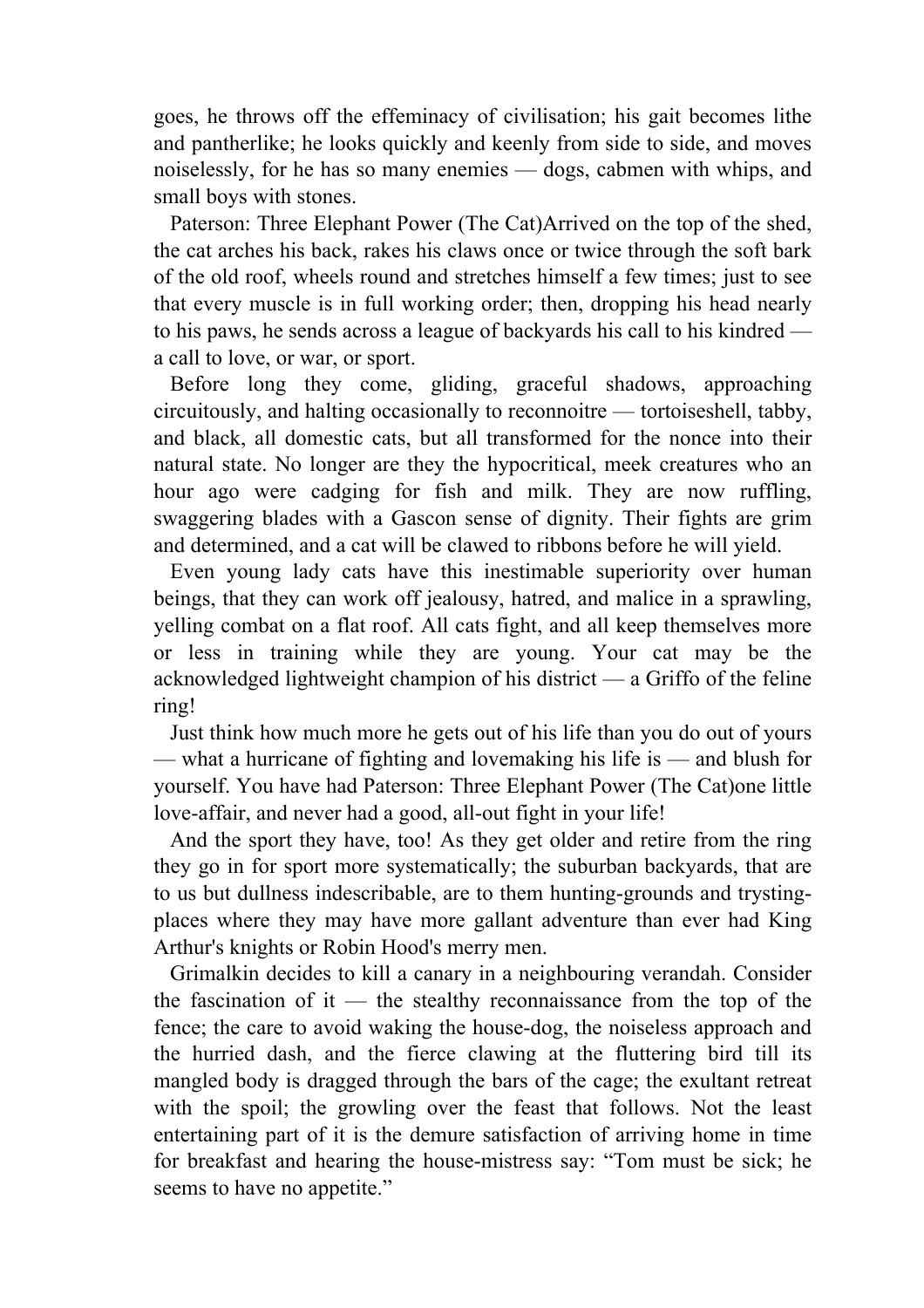It is always levelled as a reproach against cats that they are more fond of their home than of the people in it. Naturally, the cat doesn't like to leave his country, the land where all his friends are, and where he knows every landmark. Exiled in a strange land, he would have to learn a new geography, to exploit another tribe of dogs, to fight and make love to an entirely new nation of cats. Life isn't long enough for that sort of thing. So, when the family moves, the cat, Paterson: Three Elephant Power (The Cat) if allowed, will stay at the old house and attach himself to the new tenants. He will give them the privilege of boarding him while he enjoys life in his own way. He is not going to sacrifice his whole career for the doubtful reward which fidelity to his old master or mistress might bring.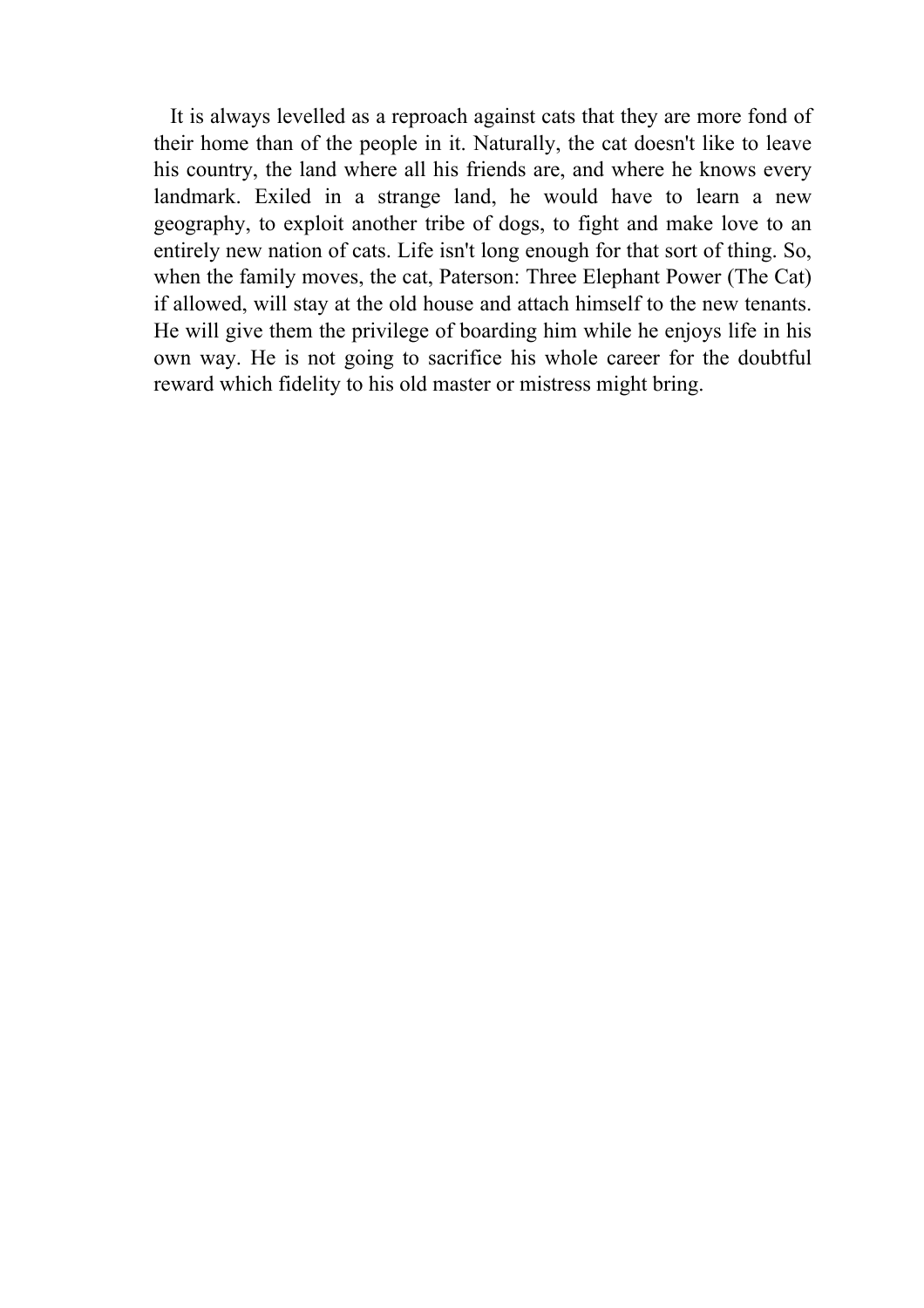## *Sitting in Judgment*

 The show ring was a circular enclosure of about four acres, with a spiked batten fence round it, and a listless crowd of back-country settlers propped along the fence. Behind them were the sheds for produce, and the machinery sections where steam threshers and earth scoops hummed and buzzed and thundered unnoticed. Crowds of sightseers wandered past the cattle stalls to gape at the fat bullocks; side-shows flourished, a blase goose drew marbles out of a tin canister, and a boxing showman displayed his muscles outside his tent, while his partner urged the youth of the district to come in and be thumped for the edification of the spectators.

 Suddenly a gate opened at the end of the show ring, and horses, cattle, dogs, vehicles, motor-cars, and bicyclists crowded into the arena. This was the general parade, but it would have been better described as a general chaos. Trotting horses and ponies, in harness, went whirling round the ring, every horse and every driver fully certain that every eye was fixed on them; the horses — the vainest creatures in the world — arching their necks and lifting their feet, whizzed past in bewildering succession, till the onlookers grew giddy. Inside the whirling circle blood stallions stood on their hind legs, screaming defiance to the world at large; great shaggyfronted bulls, with dull vindictive eyes, paced along, looking as though they were trying to remember who it was that struck them last. A showground bull always seems to be nursing a grievance.

 Paterson: Three Elephant Power (Sitting in Judgment)Mixed up with the stallions and bulls were dogs and donkeys. The dogs were led by attendants, apparently selected on the principle of the larger the dog the smaller the custodian; while the donkeys were the only creatures unmoved by their surroundings, for they slept peaceably through the procession, occasionally waking up to bray their sense of boredom.

 In the centre of the ring a few lady-riders, stern-featured women for the most part, were being "judged" by a trembling official, who feared to look them in the face, but hurriedly and apologetically examined horses and saddles, whispered his award to the stewards, and fled at top speed to the official stand — his sanctuary from the fury of spurned beauty. The defeated ladies immediately began to "perform" — that is, to ask the universe at large whether anyone ever heard the like of that! But the stewards strategically slipped away, and the injured innocents had no resource left but to ride haughtily round the ring, glaring defiance at the spectators.

All this time stewards and committee-men were wandering among the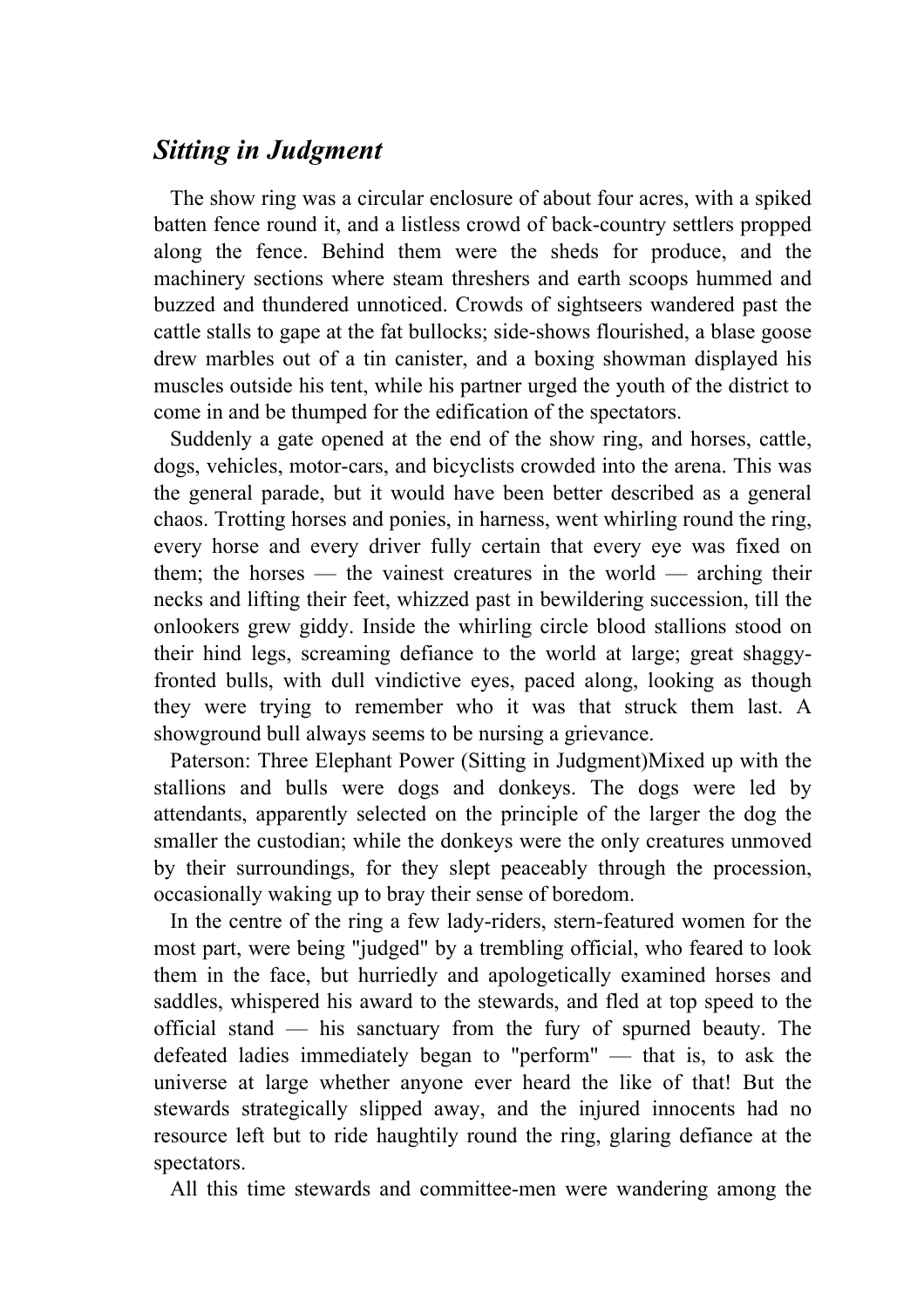competitors, trying to find the animals for judgment. The clerk of the ring — a huge man on a small cob — galloped around, roaring like a bull: "This way for the fourteen stone 'acks! Come on, you twelve 'and ponies!" and by degrees various classes got judged, and dispersed grumbling. Then the bulls filed out with their grievances still unsettled, the lady riders were persuaded to withdraw, Paterson: Three Elephant Power (Sitting in Judgment)and the clerk of the ring sent a sonorous bellow across the ground: "Where's the jumpin' judges?"

 From the official stand came a brisk, dark-faced, wiry little man. He had been a steeplechase rider and a trainer in his time. Long experience of that tricky animal, the horse, had made him reserved and slow to express an opinion. He mounted the table, and produced a note-book. From the bar of the booth came a large, hairy, red-faced man, whose face showed fatuous self-complacency. He was a noted show-judge because he refused, on principle, to listen to others' opinions; or in those rare cases when he did, only to eject a scornful contradiction. The third judge was a local squatter, who was overwhelmed with a sense of his own importance.

 They seated themselves on a raised platform in the centre of the ring, and held consultation. The small dark man produced his note-book.

 "I always keep a scale of points," he said. "Give 'em so many points for each fence. Then give 'em so many for make, shape, and quality, and so many for the way they jump."

 The fat man looked infinite contempt. "I never want any scale of points," he said. "One look at the 'orses is enough for me. A man that judges by points ain't a judge at all, I reckon. What do you think?" he went on, turning to the squatter. "Do you go by points?"

 Paterson: Three Elephant Power (Sitting in Judgment)"Never," said the squatter, firmly; which, as he had never judged before in his life, was strictly true.

 "Well, we'll each go our own way," said the little man. "I'll keep points. Send 'em in."

 "Number One, Conductor!" roared the ring steward in a voice like thunder, and a long-legged grey horse came trotting into the ring and sidled about uneasily. His rider pointed him for the first jump, and went at it at a terrific pace. Nearing the fence the horse made a wild spring, and cleared it by feet, while the crowd yelled applause. At the second jump he raced right under the obstacle, propped dead, and rose in the air with a leap like a goat, while the crowd yelled their delight again, and said: "My oath! ain't he clever?" As he neared the third fence he shifted about uneasily, and finally took it at an angle, clearing a wholly unnecessary thirty feet. Again the hurricane of cheers broke out. "Don't he fly 'em," said one man, waving his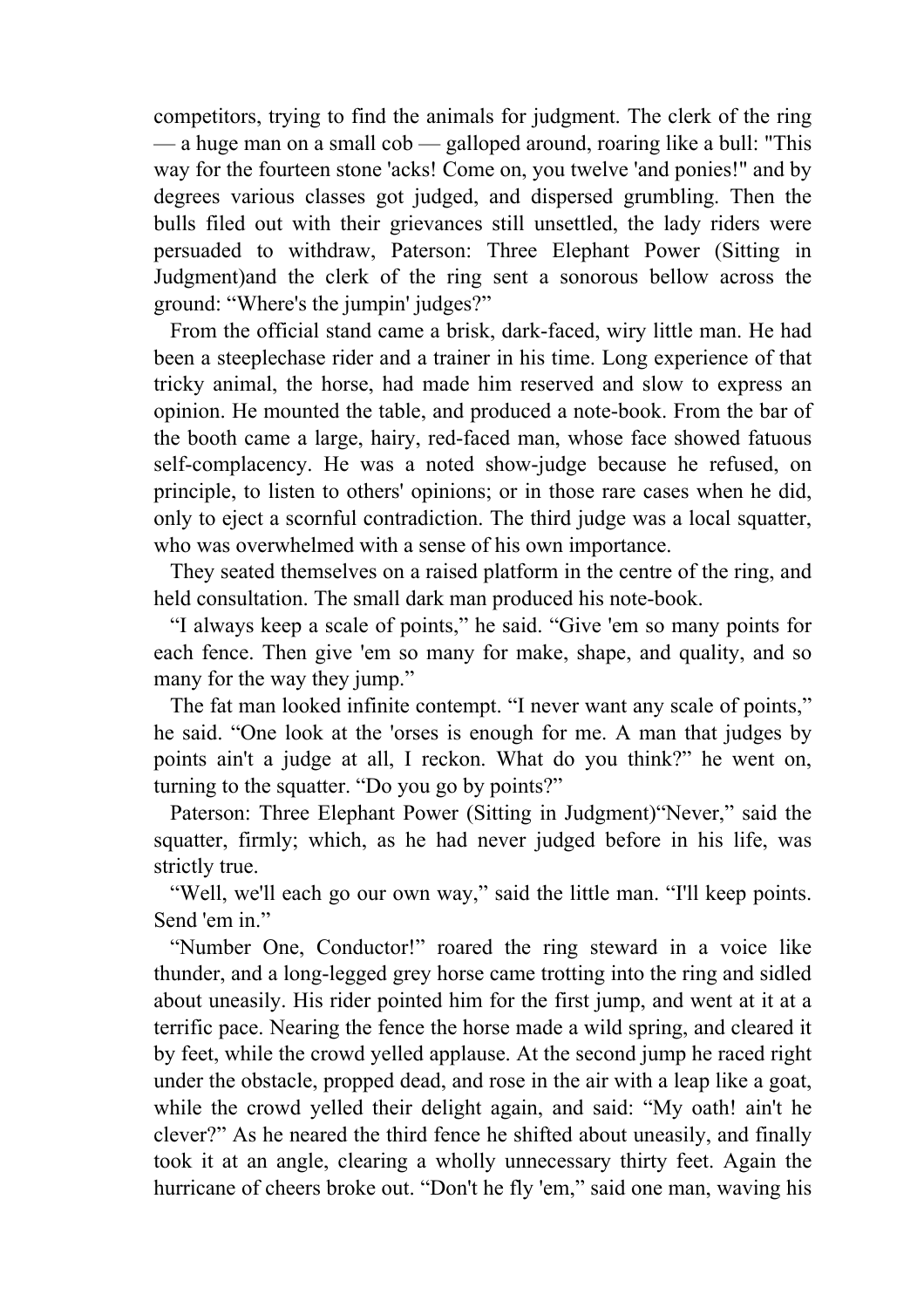hat. At the last fence he made his spring yards too soon; his forelegs got over all right, but his hind legs dropped on the rail with a sounding rap, and he left a little tuft of hair sticking on it.

 "I like to see 'em feel their fences," said the fat man. "I had a bay 'orse once, and he felt every fence he ever jumped; shows their confidence."

 "I think he'll feel that last one for a while," said the little dark man. "What's this now?"

 "Number Two, Homeward Bound!" An old, solid chestnut horse came out and cantered up to each jump, clearing Paterson: Three Elephant Power (Sitting in Judgment)them coolly and methodically. The crowd was not struck by the performance, and the fat man said: "No pace!" but surreptitiously made two strokes (to indicate Number Two) on the cuff of his shirt.

 "Number Eleven, Spite!" This was a leggy, weedy chestnut, halfracehorse, half-nondescript, ridden by a terrified amateur, who went at the fence with a white, set face. The horse raced up to the fence, and stopped dead, amid the jeers of the crowd. The rider let daylight into him with his spurs, and rushed him at it again. This time he got over.

 Round he went, clouting some fences with his front legs, others with his hind legs. The crowd jeered, but the fat man, from a sheer spirit of opposition, said: "That would be a good horse if he was rode better." And the squatter remarked: "Yes, he belongs to a young feller just near me. I've seen him jump splendidly out in the bush, over brush fences."

The little dark man said nothing, but made a note in his book.

 "Number Twelve, Gaslight!" "Now, you'll see a horse," said the fat man. "I've judged this 'orse in twenty different shows, and gave him first prize every time!"

 Gaslight turned out to be a fiddle-headed, heavy-shouldered brute, whose long experience of jumping in shows where they give points for pace — as if the affair was a steeplechase — had taught him to get the business over as Paterson: Three Elephant Power (Sitting in Judgment) quickly as he could. He went thundering round the ring, pulling double, and standing off his fences in a style that would infallibly bring him to grief if following hounds across roads or through broken timber.

 "Now," said the fat man, "that's a 'unter, that is. What I say is, when you come to judge at a show, pick out the 'orse you'd soonest be on if Ned Kelly was after you, and there you have the best 'unter."

 The little man did not reply, but made the usual scrawl in his book, while the squatter hastened to agree with the fat man. "I like to see a bit of pace myself," he ventured.

The fat man sat on him heavily. "You don't call that pace, do you?" he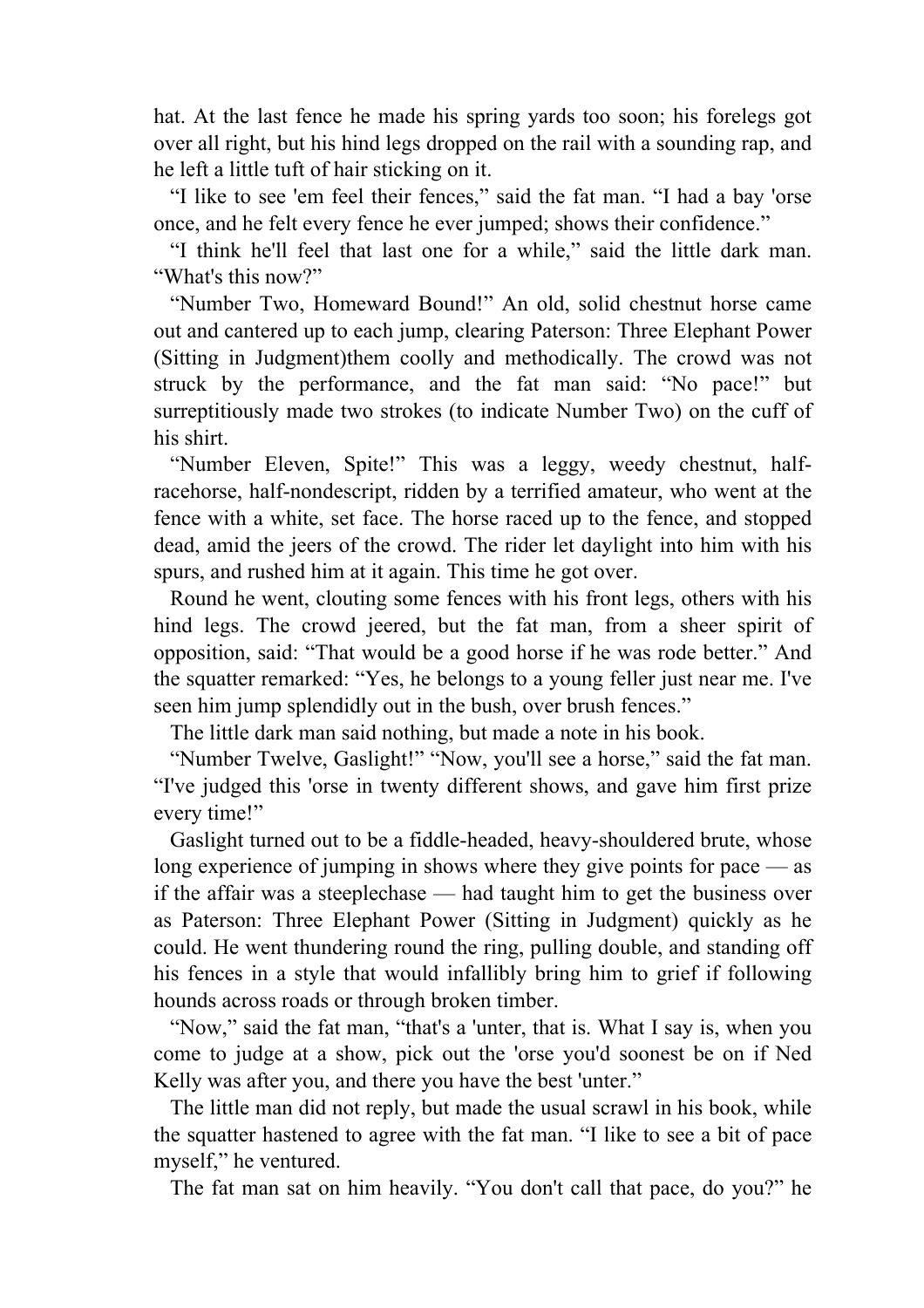said. "He was going dead slow."

 Various other competitors did their turn round the ring, some propping and bucking over the jumps, others rushing and tearing at their fences; not one jumped as a hunter should. Some got themselves into difficulties by changing feet or misjudging the distance, and were loudly applauded by the crowd for "cleverness" in getting themselves out of the difficulties they had themselves created.

 A couple of rounds narrowed the competitors down to a few, and the task of deciding was entered on.

 "I have kept a record," said the little man, "of how they jumped each fence, and I give them points for style of jumping, and for their make and shape and hunting qualities. The way I bring it out is that Homeward Bound is the best, with Gaslight second."

 Paterson: Three Elephant Power (Sitting in Judgment)"Homeward Bound!" said the fat man. "Why, the pace he went wouldn't head a duck. He didn't go as fast as a Chinaman could trot with two baskets of stones. I want to have three of 'em in to have another look at 'em." Here he looked surreptitiously at his cuff, saw a note "No. II.", mistook it for "Number Eleven", and said: "I want Number Eleven to go another round."

 The leggy, weedy chestnut, with the terrified amateur up, came sidling and snorting out into the ring. The fat man looked at him with scorn.

"What is that fiddle-headed brute doing in the ring?" he said.

"Why," said the ring steward, "you said you wanted him."

 "Well," said the fat man, "if I said I wanted him I do want him. Let him go the round."

 The terrified amateur went at his fences with the rashness of despair, and narrowly escaped being clouted off on two occasions. This put the fat man in a quandary. He had kept no record, and all the horses were jumbled up in his head; but he had one fixed idea, to give the first prize to Gaslight; as to the second he was open to argument. From sheer contrariness he said that Number Eleven would be "all right if he were rode better," and the squatter agreed. The little man was overruled, and the prizes went — Gaslight, first; Spite, second; Homeward Bound, third.

 The crowd hooted loudly as Spite's rider came round with the Paterson: Three Elephant Power (Sitting in Judgment)second ribbon, and small boys suggested to the fat judge in shrill tones that he ought to boil his head. The fat man stalked majestically into the stewards' stand, and on being asked how he came to give Spite the second prize, remarked oracularly: "I judge the 'orse, I don't judge the rider." This silenced criticism, and everyone adjourned to have a drink.

Over the flowing bowl the fat man said: "You see, I don't believe in this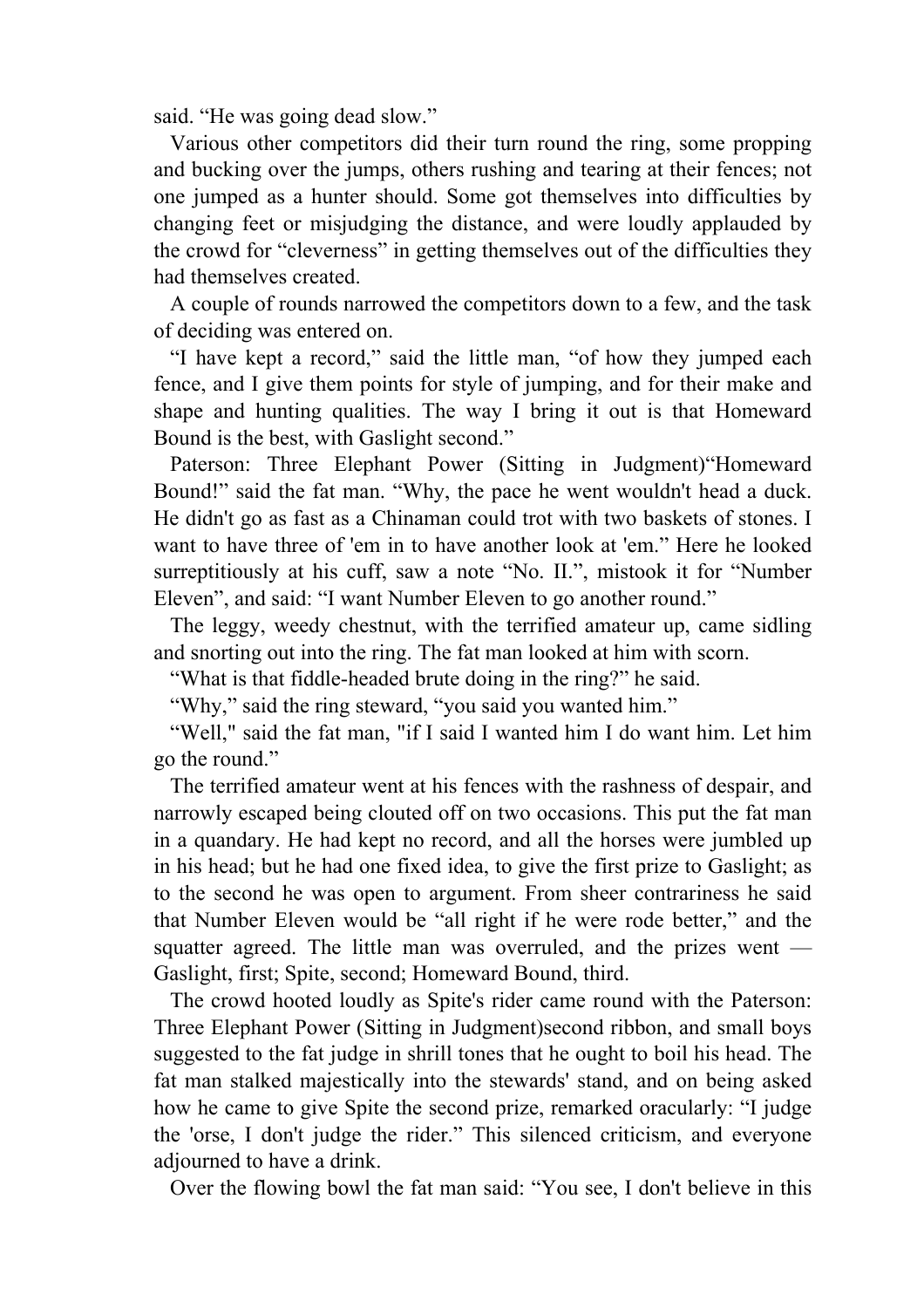nonsense about points. I can judge 'em without that."

 Twenty dissatisfied competitors vowed they would never bring another horse there in their lives. Gaslight's owner said: "Blimey, I knew it would be all right with old Billy judging. 'E knows this 'orse."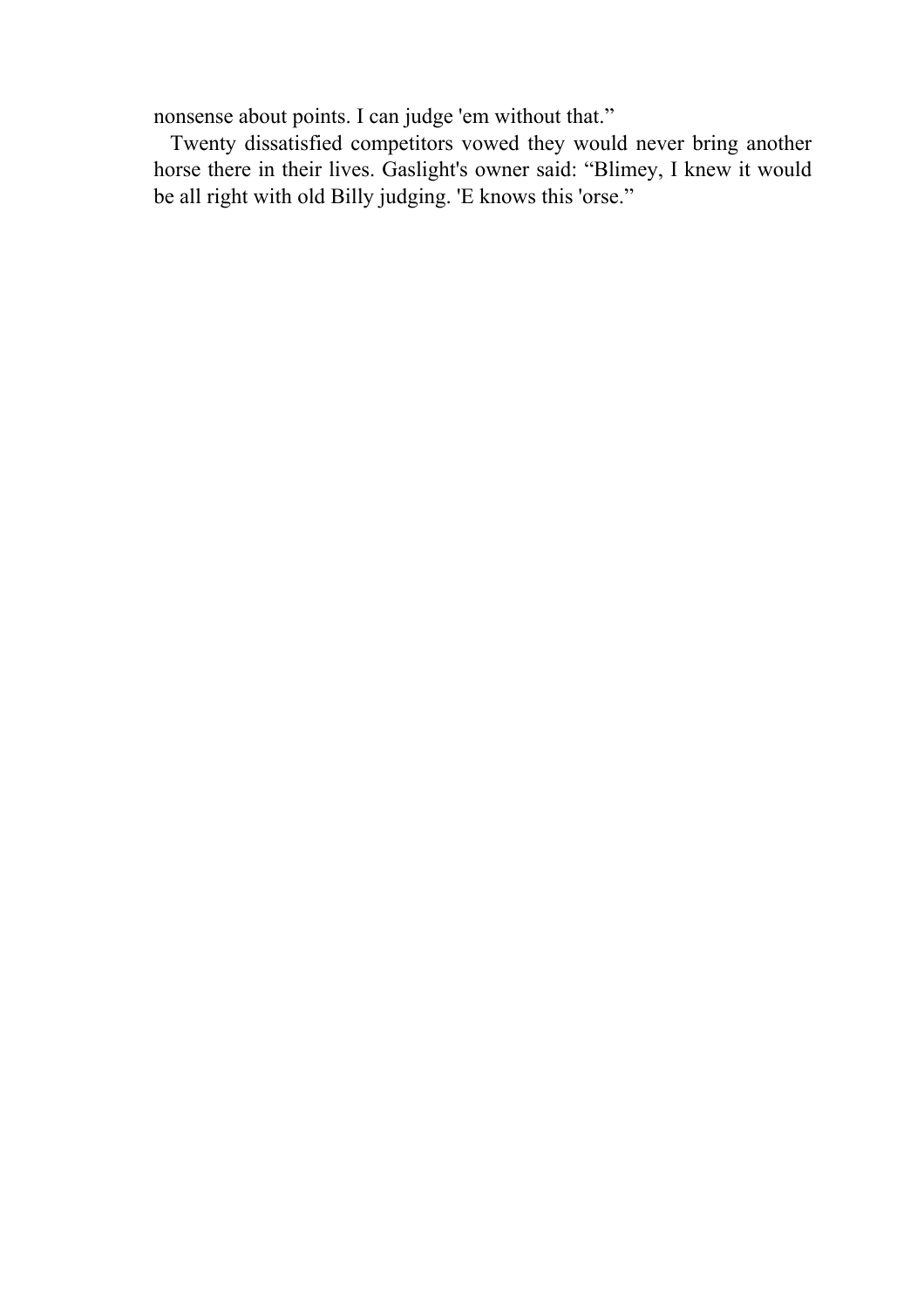### *The Dog*

 The dog is a member of society who likes to have his day's work, and who does it more conscientiously than most human beings. A dog always looks as if he ought to have a pipe in his mouth and a black bag for his lunch, and then he would go quite happily to office every day.

 A dog without work is like a man without work, a nuisance to himself and everybody else. People who live about town, and keep a dog to give the children hydatids and to keep the neighbours awake at night, imagine that the animal is fulfilling his destiny. All town dogs, fancy dogs, show dogs, lap-dogs, and other dogs with no work to do, should be abolished; it is only in the country that a dog has any justification for his existence.

 The old theory that animals have only instinct, not reason, to guide them, is knocked endways by the dog. A dog can reason as well as a human being on some subjects, and better on others, and the best reasoning dog of all is the sheep-dog. The sheep-dog is a professional artist with a pride in his business. Watch any drover's dogs bringing sheep into the yards. How thoroughly they feel their responsibility, and how very annoyed they get if a stray dog with no occupation wants them to stop and fool about! They snap at him and hurry off, as much as to say: "You go about your idleness. Don't you see this is my busy day?"

 Sheep-dogs are followers of Thomas Carlyle. They hold Paterson: Three Elephant Power (The Dog)that the only happiness for a dog in this life is to find his work and to do it. The idle, *dilettante*, non-working, aristocratic dog they have no use for.

 The training of a sheep-dog for his profession begins at a very early age. The first thing is to take him out with his mother and let him see her working. He blunders lightheartedly, frisking along in front of the horse, and his owner tries to ride over him, and generally succeeds. It is amusing to see how that knocks all the gas out of a puppy, and with what a humble air he falls to the rear and glues himself to the horse's heels, scarcely daring to look to the right or to the left, for fear of committing some other breach of etiquette.

 He has had his first lesson — to keep behind the horse until he is wanted. Then he watches the old slut work, and is allowed to go with her round the sheep; and if he shows any disposition to get out of hand and frolic about, the old lady will bite him sharply to prevent his interfering with her work.

 By degrees, slowly, like any other professional, he learns his business. He learns to bring sheep after a horse simply at a wave of the hand; to force the mob up to a gate where they can be counted or drafted; to follow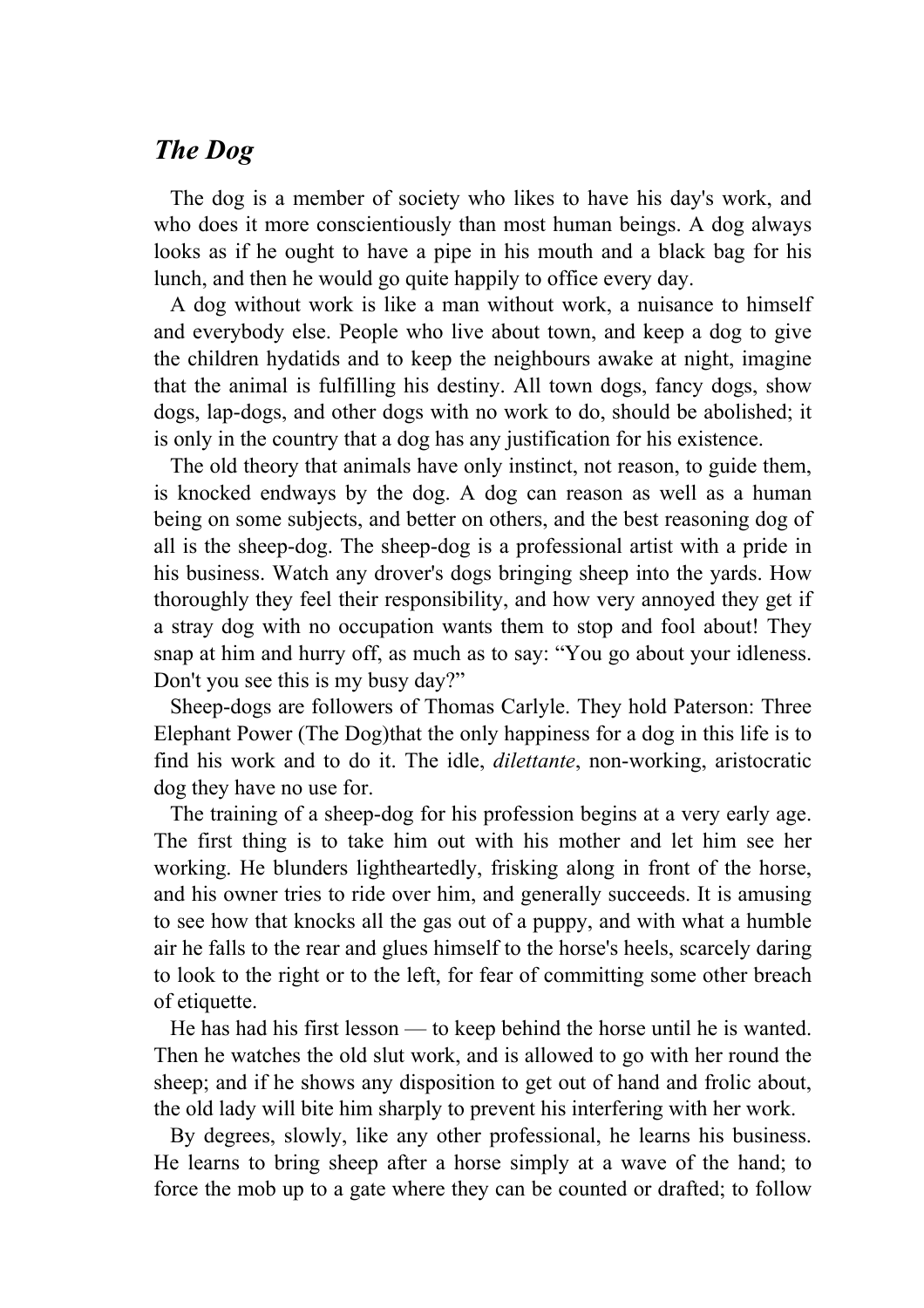the scent of lost sheep, and to drive sheep through a town without any master, one dog going on ahead to block the sheep from turning off into by-streets while the other drives them on from the rear.

 How do they learn all these things? Dogs for show work are taught painstakingly by men who are skilled in Paterson: Three Elephant Power (The Dog)handling them; but, after all, they teach themselves more than the men teach them. It looks as if the acquired knowledge of generations were transmitted from dog to dog. The puppy, descended from a race of sheep-dogs, starts with all his faculties directed towards the working of sheep; he is half-educated as soon as he is born. He can no more help working sheep than a born musician can help being musical, or a Hebrew can help gathering in shekels. It is bred in him. If he can't get sheep to work, he will work a fowl; often and often one can see a collie pup painstakingly and carefully driving a bewildered old hen into a stable, or a stock-yard, or any other enclosed space on which he has fixed his mind. How does he learn to do that? He didn't learn it at all. The knowledge was born with him.

 When the dog has been educated, or has educated himself, he enjoys his work; but very few dogs like work "in the yards". The sun is hot, the dust rises in clouds, and there is nothing to do but bark, bark, bark — which is all very well for learners and amateurs, but is beneath the dignity of the true professional sheep-dog. When they are hoarse with barking and nearly choked with dust, the men lose their tempers and swear at them, and throw clods of earth at them, and sing out to them "Speak up, blast you!"

 Then the dogs suddenly decide that they have done enough for the day. Watching their opportunity, they silently steal over the fence, and hide in any cool place they can find. After a while the men notice that hardly any are Paterson: Three Elephant Power (The Dog)left, and operations are suspended while a great hunt is made into outlying pieces of cover, where the dogs are sure to be found lying low and looking as guilty as so many thieves. A clutch at the scruff of the neck, a kick in the ribs, and they are hauled out of hiding-places; and accompany their masters to the yard frolicking about and pretending that they are quite delighted to be going back, and only hid in those bushes out of sheer thoughtlessness. He is a champion hypocrite, is the dog.

 Dogs, like horses, have very keen intuition. They know when the men around them are frightened, though they may not know the cause. In a great Queensland strike, when the shearers attacked and burnt Dagworth shed, some rifle-volleys were exchanged. The air was full of human electricity, each man giving out waves of fear and excitement. Mark now the effect it had on the dogs. They were not in the fighting; nobody fired at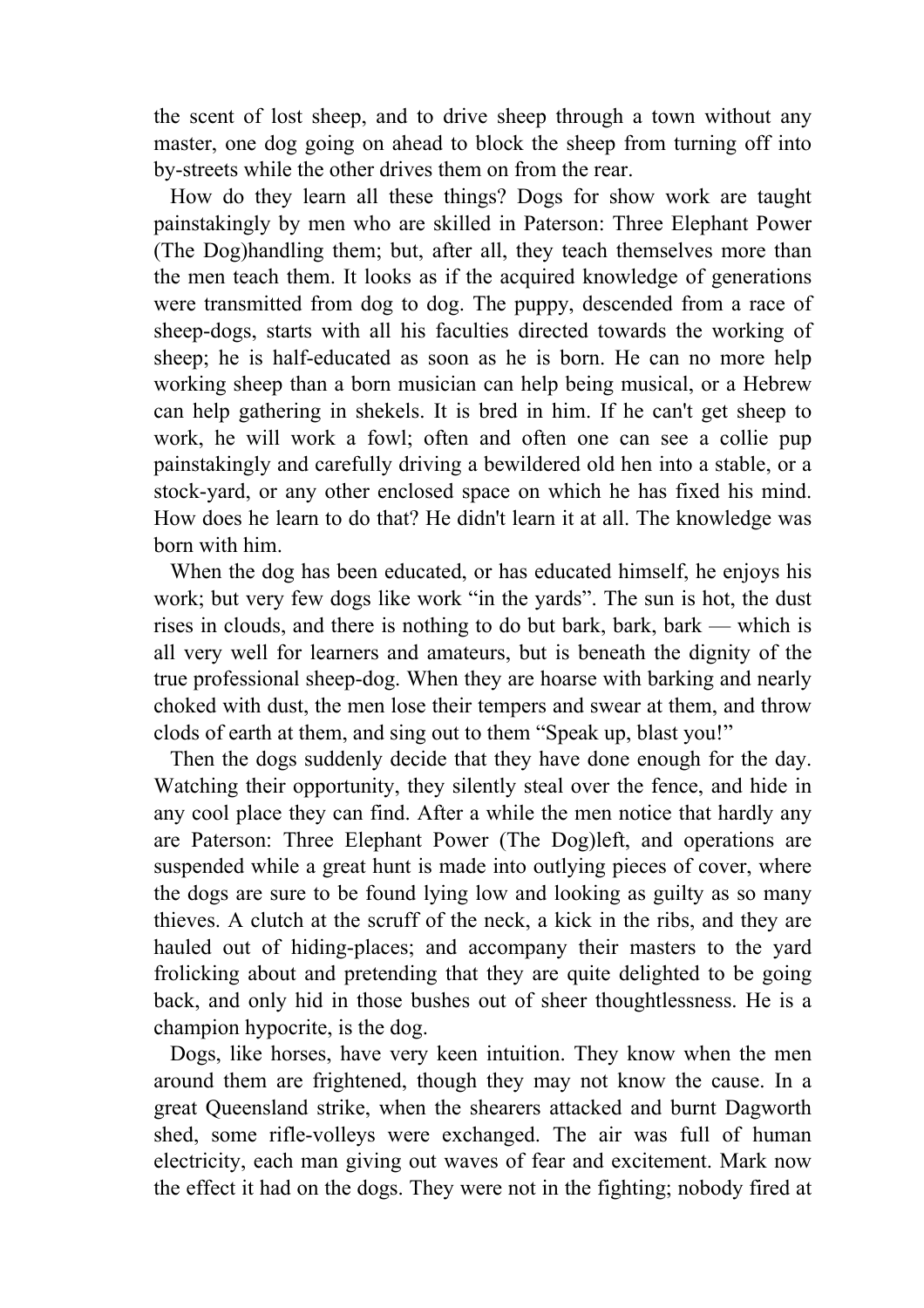them, and nobody spoke to them; but every dog left his master, left the sheep, and went away to the homestead, about six miles off. There wasn't a dog about the shed next day after the fight. The noise of the rifles had not frightened them, because they were well-accustomed to that.

 The same thing happened constantly with horses in the South African War. A loose horse would feed contentedly while our men were firing, but when our troops were being fired at the horses became uneasy, and the loose ones would trot away. The excitement of the men communicated itself to them.

 Dogs have an amazing sense of responsibility. Sometimes, Paterson: Three Elephant Power (The Dog)when there are sheep to be worked, an old slut who has young puppies may be greatly exercised in her mind whether she should go out or not. On the one hand, she does not care about leaving the puppies, on the other, she feels that she really ought to go rather than allow the sheep to be knocked about by those learners. Hesitatingly, with many a look behind her, she trots out after the horses and the other dogs. An impassioned appeal from the head boundary rider, "Go back home, will yer!" is treated with the contempt it deserves. She goes out to the yards, works, perhaps half the day, and then slips quietly under the fences and trots off home, contented.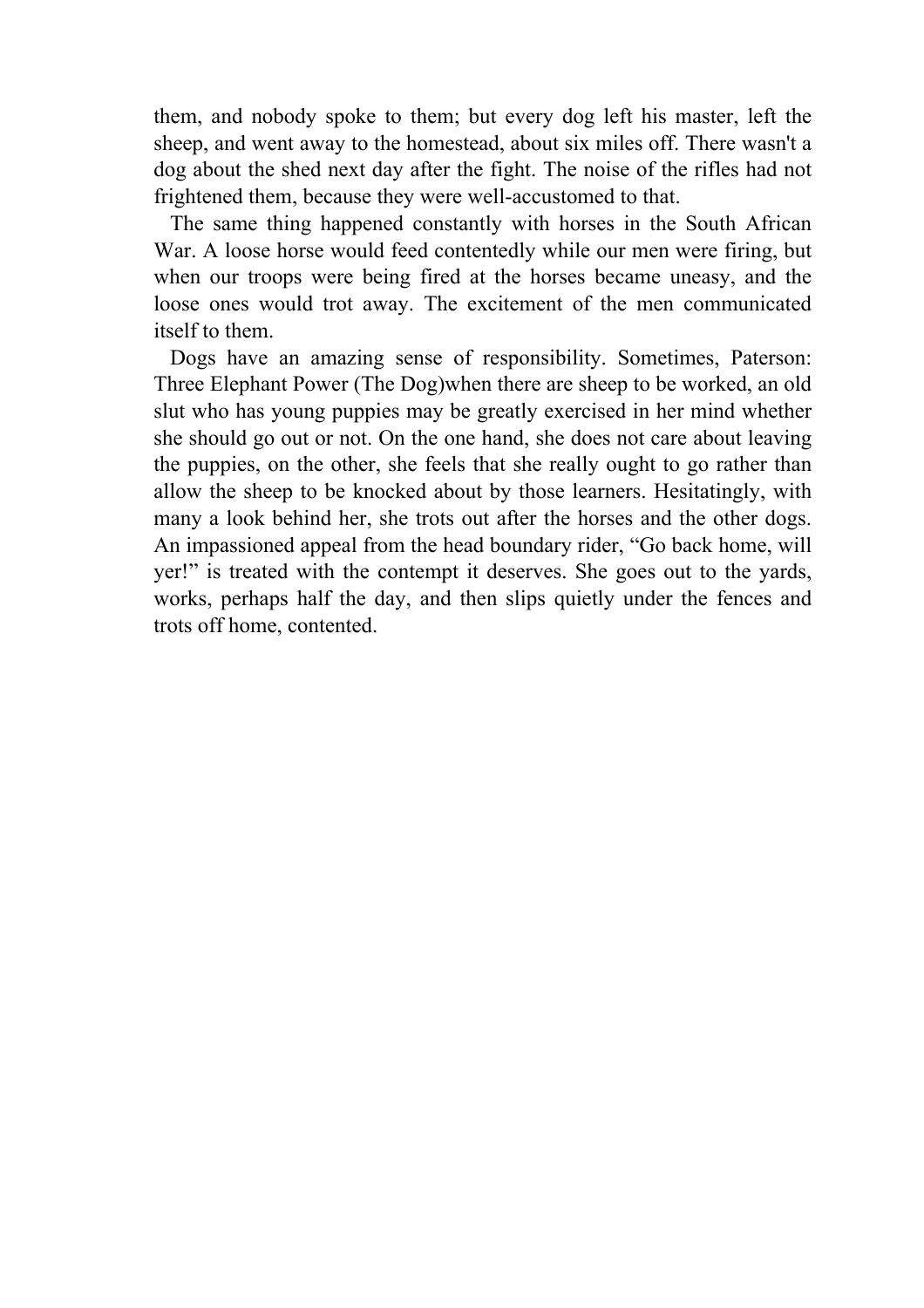#### *The Dog — as a Sportsman*

 The sheep-dog and the cattle-dog are the workmen of the animal kingdom; sporting and fighting dogs are the professionals and artists.

 A house-dog or a working-dog will only work for his master; a professional or artistic dog will work for anybody, so long as he is treated like an artist. A man going away for a week's shooting can borrow a dog, and the dog will work for him loyally, just as a good musician will do his best, though the conductor is strange to him, and the other members of the band are not up to the mark. The musician's art is sacred to him, and that is the case with the dog — Art before everything.

 It is a grand sight to see a really good setter or pointer working up to a bird, occasionally glancing over his shoulder to see if the man with the gun has not lost himself. He throws his whole soul into his work, questing carefully over the cold scent, feathering eagerly when the bird is close, and at last drawing up like a statue. Not Paganini himself ever lost himself in his art more thoroughly than does humble Spot or Ponto. It is not amusement and not a mere duty to him; it is a sacred gift, which he is bound to exercise.

 A pointer in need of amusement will play with another dog — the pair pretending to fight, and so on, but when there is work to be done, the dog is lost in the artist. How crestfallen he looks if by any chance he blunders on to a bird Paterson: Three Elephant Power (The Dog — as a Sportsman) without pointing it! A fiddler who has played a wrong note in a solo is the only creature who can look quite so discomfited. Humanity, instead of going to the ant for wisdom, should certainly go to the dog.

 Sporting dogs are like other artists, in that they are apt to get careless of everything except their vocation. They are similarly quite unreliable in their affections. They are not good watch dogs, and take little interest in chasing cats. They look on a little dog that catches rats much as a great musician looks on a cricketer — it's clever, but it isn't Art.

 Hunting and fighting dogs are the gladiators of the animal world. A foxhound or a kangaroo-dog is always of the same opinion as Mr. Jorrocks: — "All time is wasted what isn't spent in 'untin'."

 A greyhound will start out in the morning with three lame legs, but as soon as he sees a hare start he *must* go. He utterly forgets his sorrows in the excitement, just as a rowing-man, all over boils and blisters, will pull a desperate race without feeling any pain. Such dogs are not easily excited by anything but a chase, and a burglar might come and rob the house and murder the inmates without arousing any excitement among them.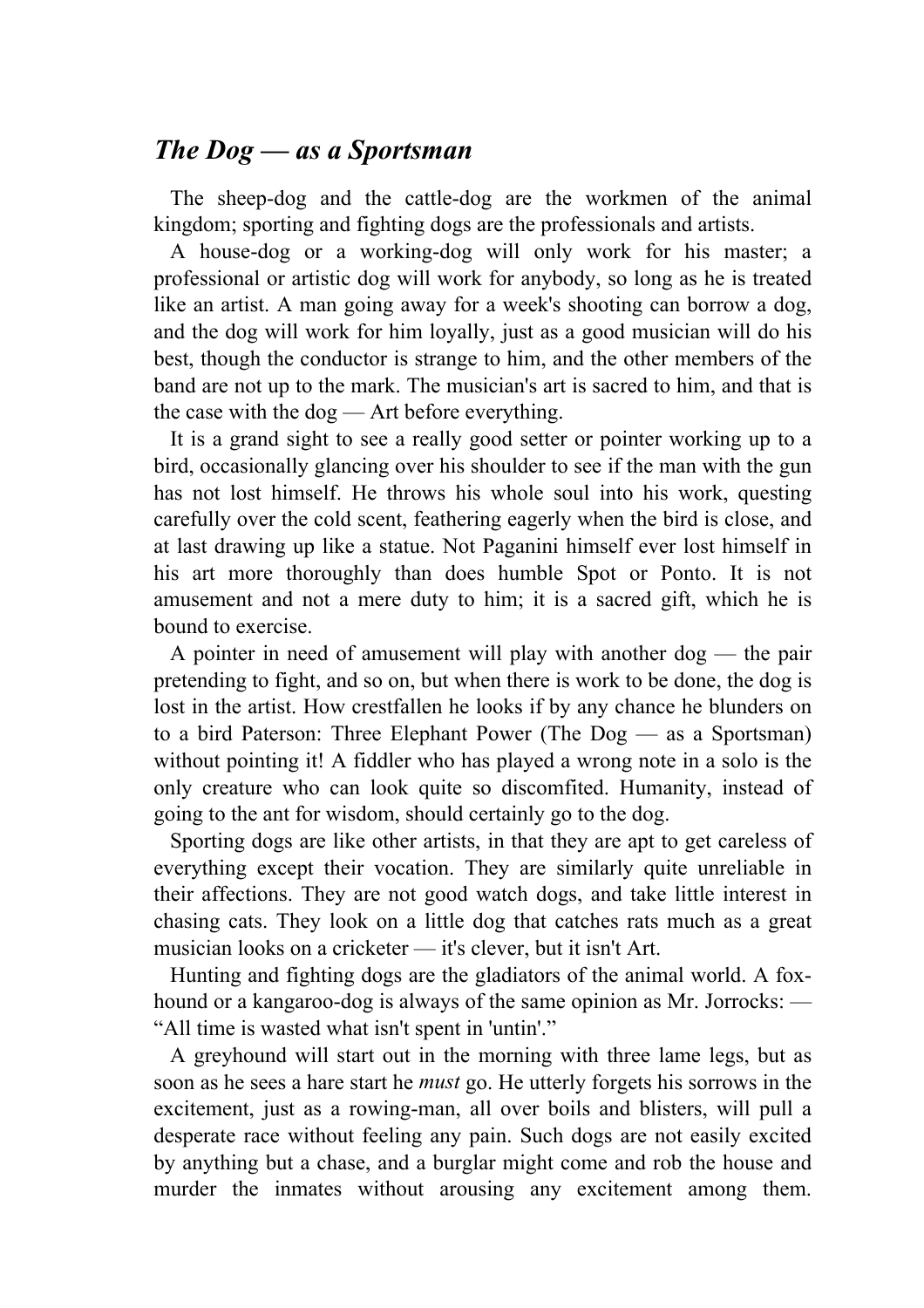Guarding a house is "not their pidgin" as the Chinese say. That is one great reason for the success of the dog at whatever branch of his tribe's work he goes in for — he is so thorough. Dogs who are forced to combine half-adozen professions never make a success at anything. One dog one billet is their motto.

 Paterson: Three Elephant Power (The Dog — as a Sportsman)The most earnest and thorough of all the dog tribe is the fighting dog. His intense self-respect, his horror of brawling, his cool determination, make him a pattern to humanity. The bull-dog or bull-terrier is generally the most friendly and best-tempered dog in the world; but when he is put down in the ring he fights till he drops, in grim silence, though his feet are bitten through and through, his ears are in rags, and his neck a hideous mass of wounds.

 In a well-conducted dog-fight each dog in turn has to attack the other dog, and one can see fierce earnestness blazing in the eye of the attacker as he hurls himself on the foe. What makes him fight like that? It is not bloodthirstiness, because they are neither savage nor quarrelsome dogs: a bulldog will go all his life without a fight, unless put into a ring. It is simply their strong self-respect and stubborn pride which will not let them give in. The greyhound snaps at his opponent and then runs for his life, but the fighting dog stands to it till death.

 Just occasionally one sees the same type of human being — some quietspoken, good-tempered man who has taken up glove-fighting for a living, and who, perhaps, gets pitted against a man a shade better than himself. After a few rounds he knows he is overmatched, but there is something at the back of his brain that will not let him cave in. Round after round he stands punishment, and round after round he grimly comes up, till, possibly, his opponent loses heart, or a fluky hit turns the scale in his favour. These men are to Paterson: Three Elephant Power (The Dog — as a Sportsman)be found in every class of life. Many of the gamest of the game are mere gutter-bred boys who will continue to fight long after they have endured enough punishment to entitle them to quit.

 You can see in their eyes the same hard glitter that shows in the bulldog's eyes as he limps across the ring, or in the eye of the racehorse as he lies down to it when his opponent is outpacing him. It is grit, pluck, vim, nerve force; call it what you like, and there is no created thing that has more of it than the dog.

 The blood-lust is a dog-phase that has never been quite understood. Every station-owner knows that sometimes the house-dogs are liable to take a sudden fit of sheep-killing. Any kind of dog will do it, from the collie downward. Sometimes dogs from different homesteads meet in the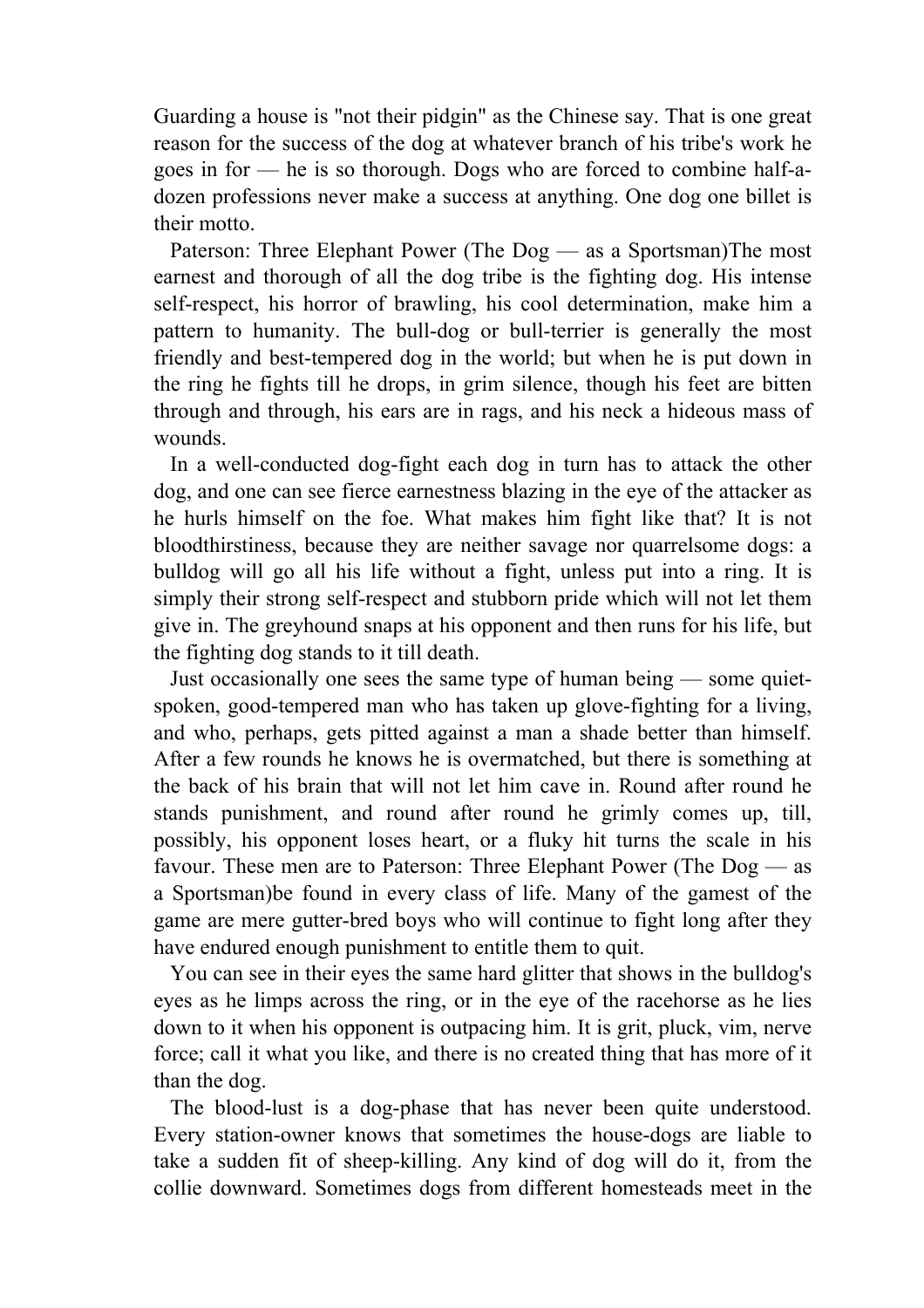paddocks, having apparently arranged the whole affair beforehand. They are very artful about it, too. They lie round the house till dark, and then slink off and have a wild night's blood-spree, running down the wretched sheep and tearing their throats open; before dawn they slink back again and lie around the house as before. Many and many a sheep-owner has gone out with a gun and shot his neighbour's dogs for killing sheep which his own wicked, innocent-looking dogs had slain.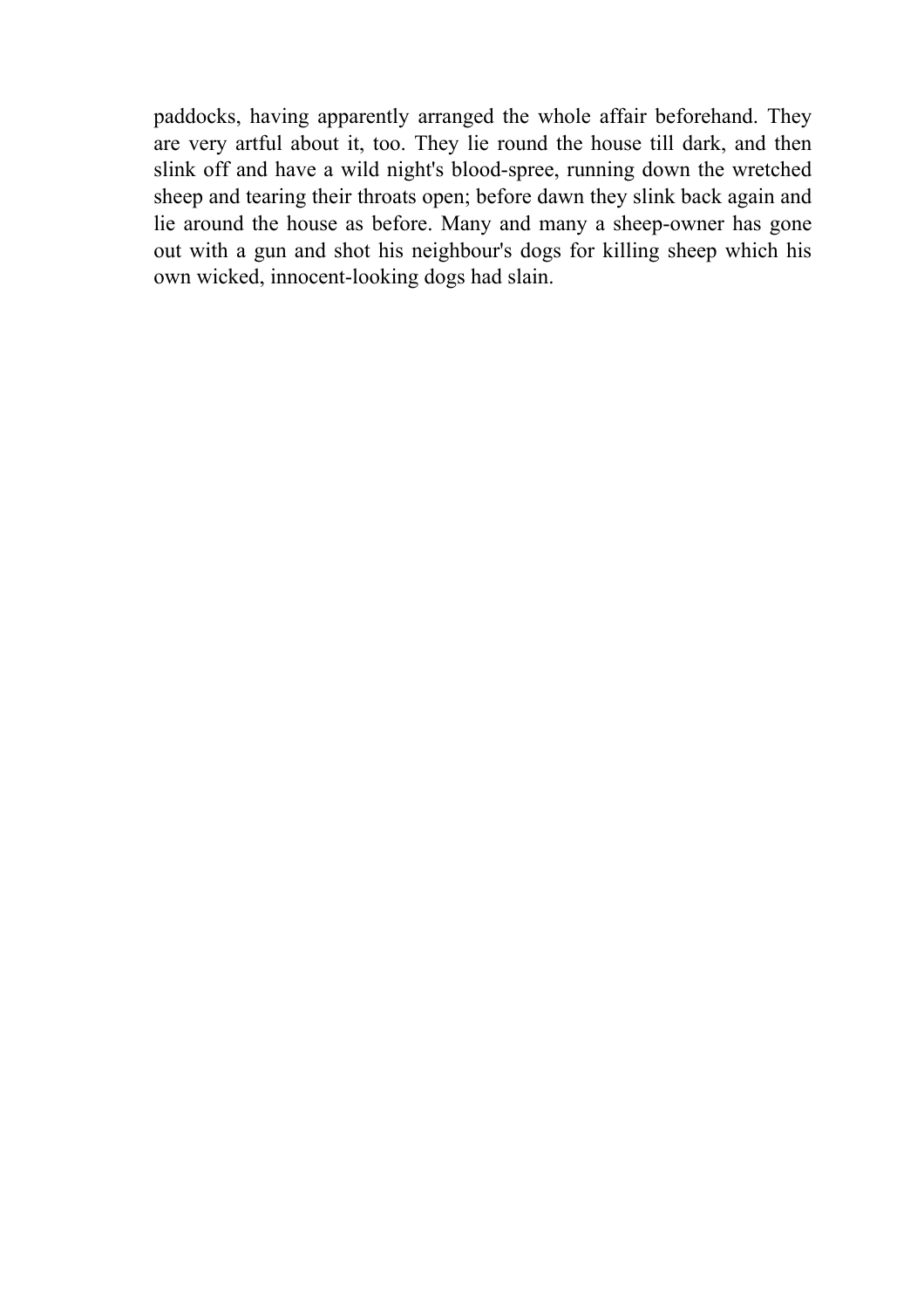## *Concerning a Steeplechase Rider*

 Of all the ways in which men get a living there is none so hard and so precarious as that of steeplechase-riding in Australia. It is bad enough in England, where steeplechases only take place in winter, when the ground is soft, where the horses are properly schooled before being raced, and where most of the obstacles will yield a little if struck and give the horse a chance to blunder over safely.

 In Australia the men have to go at racing-speed, on very hard ground, over the most rigid and uncompromising obstacles — ironbark rails clamped into solid posts with bands of iron. No wonder they are always coming to grief, and are always in and out of hospital in splints and bandages. Sometimes one reads that a horse has fallen and the rider has "escaped with a severe shaking."

 That "shaking", gentle reader, would lay you or me up for weeks, with a doctor to look after us and a crowd of sympathetic friends calling to know how our poor back was. But the steeplechase-rider has to be out and about again, "riding exercise" every morning, and "schooling" all sorts of cantankerous brutes over the fences. These men take their lives in their hands and look at grim death between their horses' ears every time they race or "school".

 The death-record among Australian cross-country jockeys and horses is very great; it is a curious instance of how custom sanctifies all things that such horse-and-man slaughter is Paterson: Three Elephant Power (Concerning a Steeplechase Rider)accepted in such a callous way. If any theatre gave a show at which men and horses were habitually crippled or killed in full sight of the audience, the manager would be put on his trial for manslaughter.

 Our race-tracks use up their yearly average of horses and men without attracting remark. One would suppose that the risk being so great the profits were enormous; but they are not. In "the game" as played on our racecourses there is just a bare living for a good capable horseman while he lasts, with the certainty of an ugly smash if he keeps at it long enough.

 And they don't need to keep at it very long. After a few good "shakings" they begin to take a nip or two to put heart into them before they go out, and after a while they have to increase the dose. At last they cannot ride at all without a regular cargo of alcohol on board, and are either "half-muzzy" or shaky according as they have taken too much or too little.

 Then the game becomes suicidal; it is an axiom that as soon as a man begins to funk he begins to fall. The reason is that a rider who has lost his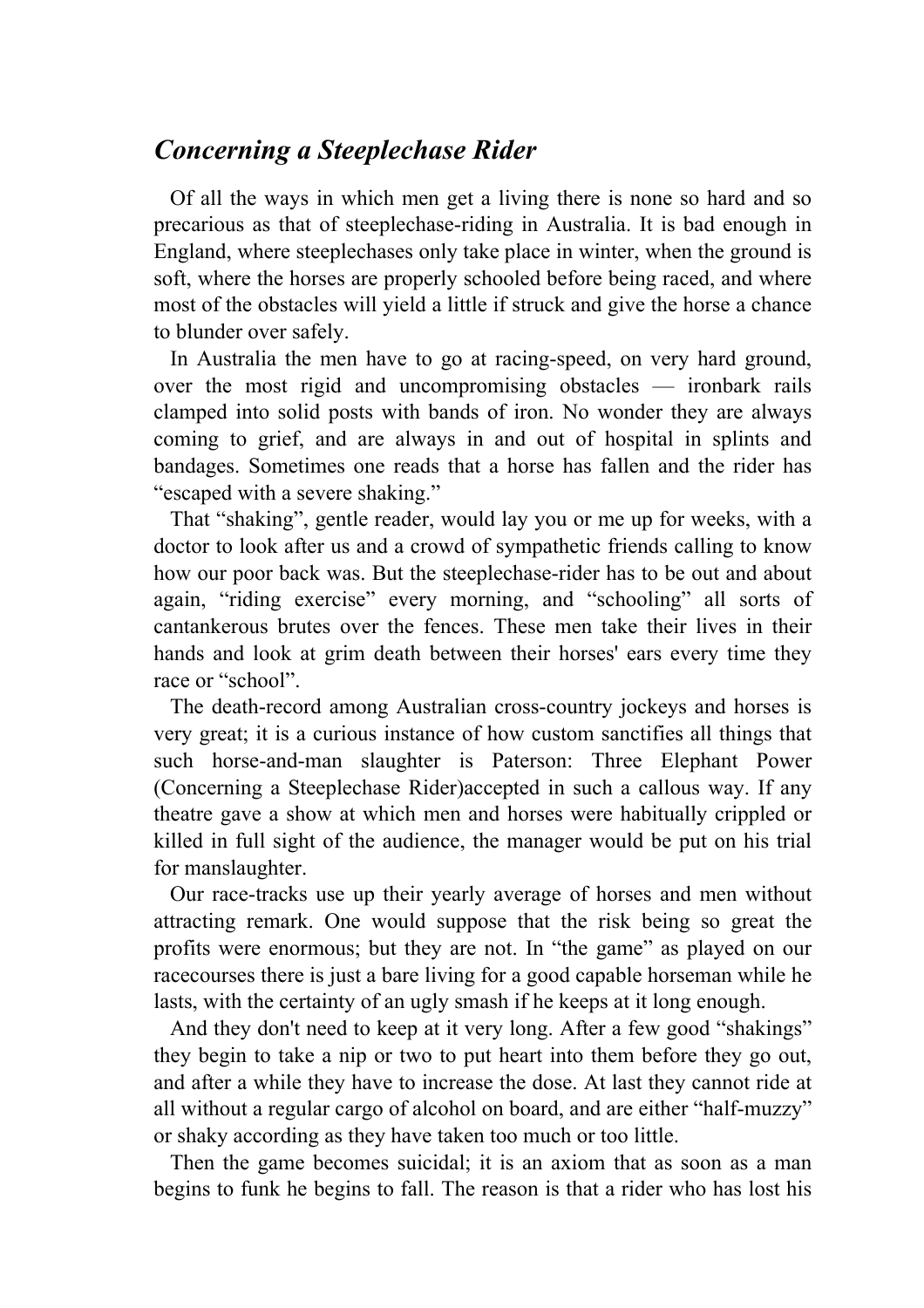nerve is afraid of his horse making a mistake, and takes a pull, or urges him onward, just at the crucial moment when the horse is rattling up to his fence and judging his distance. That little, nervous pull at his head or that little touch of the spur, takes his attention from the fence, with the result that he makes his spring a foot too far off or a foot too close in, and smash!

 Paterson: Three Elephant Power (Concerning a Steeplechase Rider)The loafers who hang about the big fences rush up to see if the jockey is killed or stunned; if he is, they dispose of any jewellery he may have about him; they have been known almost to tear a finger off in their endeavours to secure a ring. The ambulance clatters up at a canter, the poor rider is pushed in out of sight, and the ladies in the stand say how unlucky they are — that brute of a horse falling after they backed him. A wolfish-eyed man in the Leger-stand shouts to a wolfish-eyed pal, "Bill, I believe that jock was killed when the chestnut fell," and Bill replies, "Yes, damn him, I had five bob on him." And the rider, gasping like a crushed chicken, is carried into the casualty-room and laid on a little stretcher, while outside the window the bookmakers are roaring "Four to one bar one," and the racing is going on merrily as ever.

 These remarks serve to introduce one of the fraternity who may be considered as typical of all. He was a small, wiry, hard-featured fellow, the son of a stockman on a big cattle-station, and began life as a horse-breaker; he was naturally a horseman, able and willing to ride anything that could carry him. He left the station to go with cattle on the road, and having picked up a horse that showed pace, amused himself by jumping over fences. Then he went to Wagga, entered the horse in a steeplechase, rode him himself, won handsomely, sold the horse at a good price to a Sydney buyer, and went down to ride it in his Sydney races.

 In Sydney he did very well; he got a name as a fearless Paterson: Three Elephant Power (Concerning a Steeplechase Rider)and clever rider, and was offered several mounts on fine animals. So he pitched his camp in Sydney, and became a fully-enrolled member of the worst profession in the world. I had known him in the old days on the road, and when I met him on the course one day I enquired how he liked the new life.

 "Well, it's a livin'," he said, "but it's no great shakes. They don't give steeplechase-riders a chance in Sydney. There's very few races, and the big sweepstakes keep horses out of the game."

"Do you get a fair share of the riding?" I asked.

 "Oh, yes; I get as much as anybody. But there's a lot of 'em got a notion I won't take hold of a horse when I'm told (i.e., pull him to prevent him winning). Some of these days I'll take hold of a horse when they don't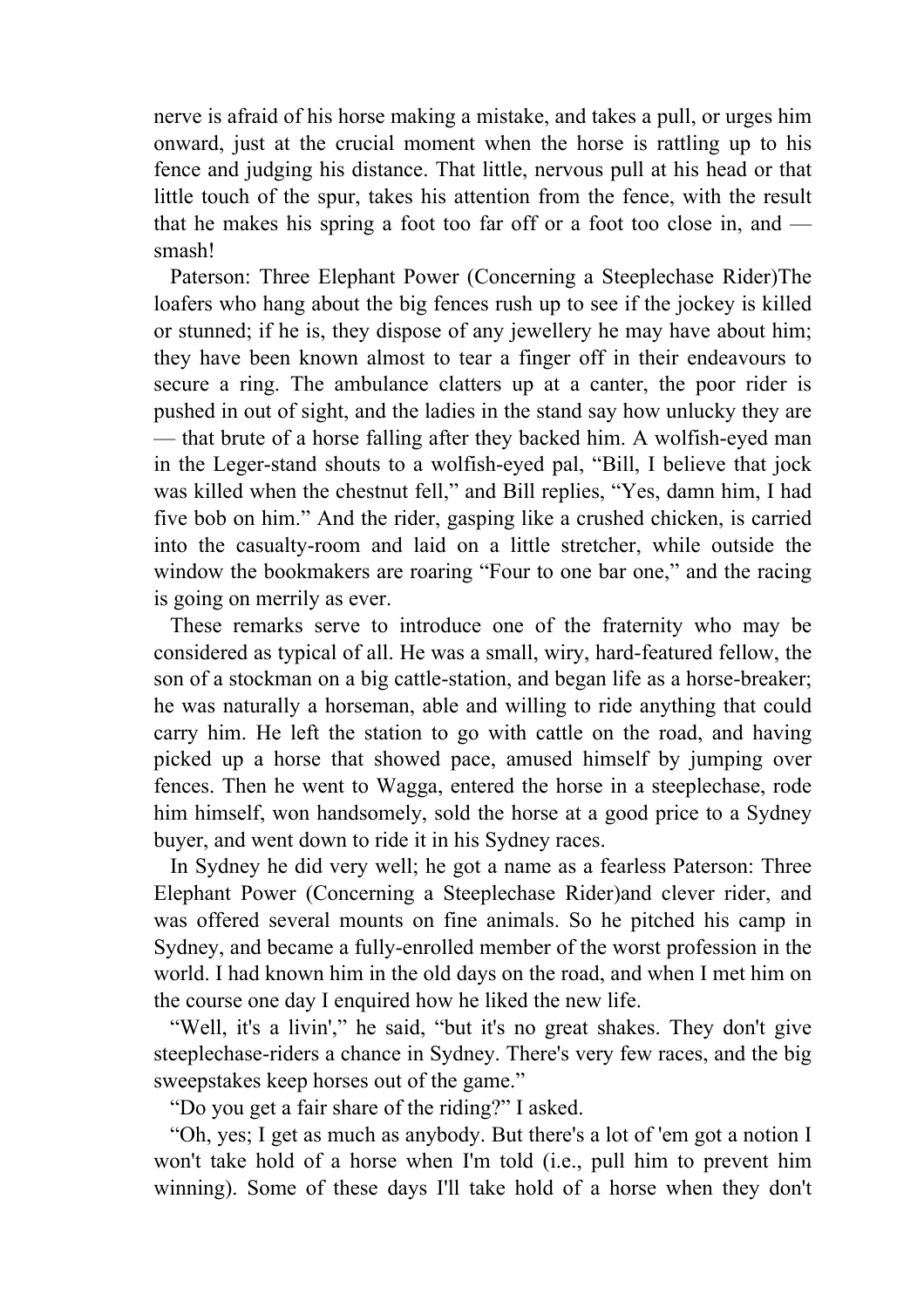expect it."

 I smiled as I thought there was probably a sorry day in store for some backer when the jockey "took hold" unexpectedly.

"Do you have to pull horses, then, to get employment?"

 "Oh, well, it's this way," he said, rather apologetically, "if an owner is badly treated by the handicapper, and is just giving his horse a run to get weight off, then it's right enough to catch hold a bit. But when a horse is favourite and the public are backing him it isn't right to take hold of him then. *I* would not do it." This was his whole code of morals — not to pull a favourite; and he felt himself very superior to the scoundrel who would pull favourites or outsiders indiscriminately.

 Paterson: Three Elephant Power (Concerning a Steeplechase Rider)"What do you get for riding?" I asked him.

 "Well," he said, looking about uneasily, "we're supposed to get a fiver for a losing mount and ten pounds if we win, but a lot of the steeplechaseowners are what I call *'battlers'* — men who have no money and get along by owing everybody. They promise us all sorts of money if we win, but they don't pay if we lose. I only got two pounds for that last steeplechase."

 "Two pounds!" I made a rapid calculation. He had ridden over eighteen fences for two pounds — had chanced his life eighteen times at less than half-a-crown a time.

 "Good Heavens!" I said, "that's a poor game. Wouldn't you be better back on the station?"

 "Oh, I don't know — sometimes we get laid a bit to nothing, and do well out of a race. And then, you know, a steeplechase rider is somebody — not like an ordinary fellow that is just working."

 I realised that I was an "ordinary fellow who was just working", and felt small accordingly.

 "I'm just off to weigh now," he said — "I'm riding Contractor, and he'll run well, but he always seems to fall at those logs. Still, I ought to have luck to-day. I met a hearse as I was coming out. I'll get him over the fences, somehow"

"Do you think it lucky, then, to meet a hearse?"

 "Oh, yes," he said, "if you *meet* it. You mustn't overtake it — that's unlucky. So is a cross-eyed man unlucky. Cross-eyed men ought to be kept off racecourses."

 Paterson: Three Elephant Power (Concerning a Steeplechase Rider)He reappeared clad in his racing rig, and we set off to see the horse saddled. We found the owner in a great state of excitement. It seemed he had no money — absolutely none whatever — but had borrowed enough to pay the sweepstakes, and stood to make something if the horse won and lose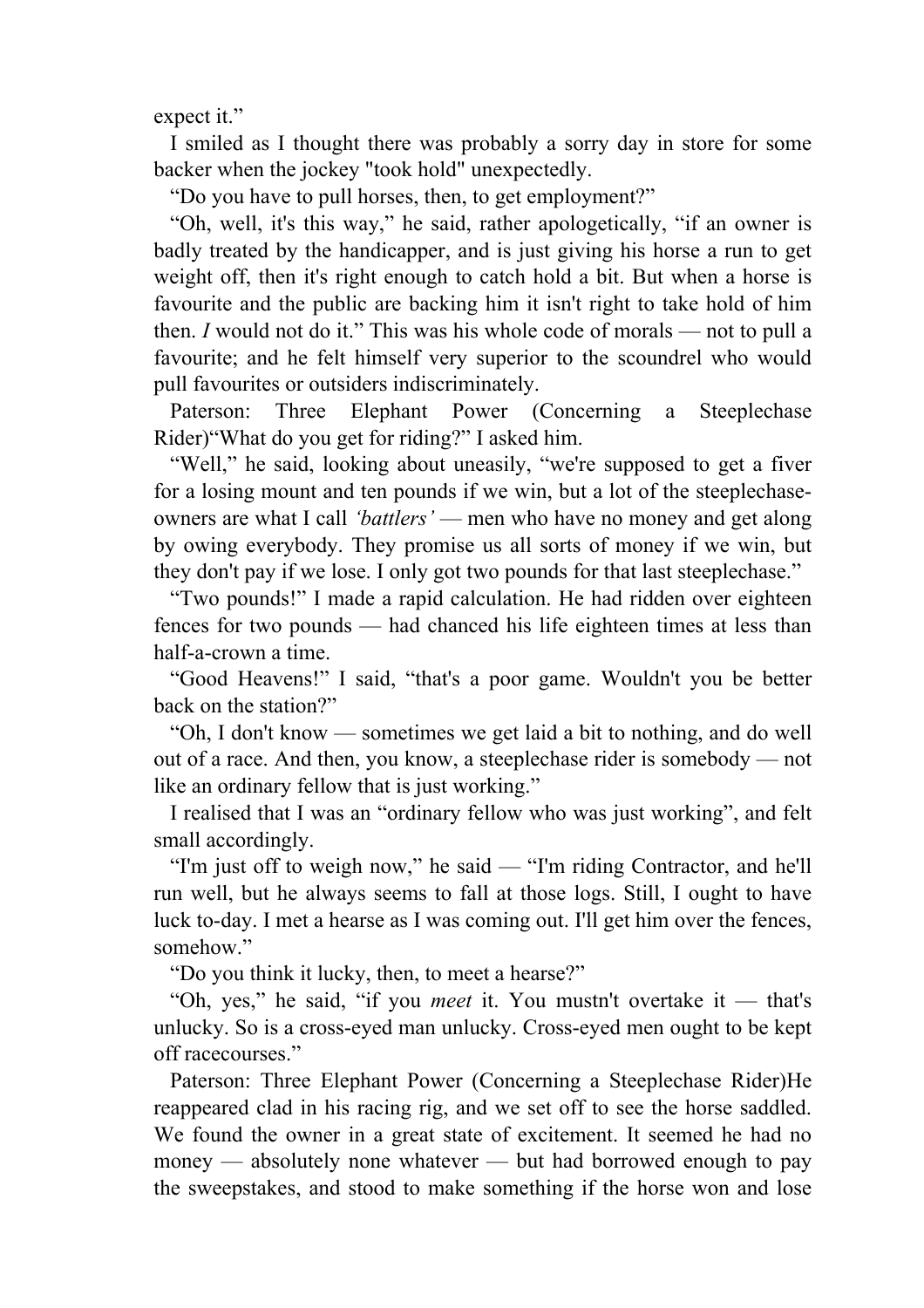nothing if he lost, as he had nothing to lose. My friend insisted on being paid two pounds before he would mount, and the owner nearly had a fit in his efforts to persuade him to ride on credit. At last a backer of the horse agreed to pay £2 10s., win or lose, and the rider was to get £25 out of the prize if he won. So up he got; and as he and the others walked the big muscular horses round the ring, nodding gaily to friends in the crowd, I thought of the gladiators going out to fight in the arena with the cry of "Hail, Caesar, those about to die salute thee!"

 The story of the race is soon told. My friend went to the front at the start and led nearly all the way, and "Contractor!" was on every one's lips as the big horse sailed along in front of his field. He came at the log-fence full of running, and it looked certain that he would get over. But at the last stride he seemed to falter, then plunged right into the fence, striking it with his chest, and, turning right over, landed on his unfortunate rider.

 A crowd clustered round and hid horse and rider from view, and I ran down to the casualty-room to meet him when the ambulance came in. The limp form was carefully taken out and laid on a stretcher while a doctor examined the Paterson: Three Elephant Power (Concerning a Steeplechase Rider)crushed ribs, the broken arm, and all the havoc that the horse's huge weight had wrought.

 There was no hope from the first. My poor friend, who had so often faced Death for two pounds, lay very still awhile. Then he began to talk, wandering in his mind, "Where are the cattle?" — his mind evidently going back to the old days on the road. Then, quickly, "Look out there give me room!" and again "Five-and-twenty pounds, Mary, and a sure thing if he don't fall at the logs."

 Mary was sobbing beside the bed, cursing the fence and the money that had brought him to grief. At last, in a tone of satisfaction, he said, quite clear and loud: "I know how it was — *there couldn't have been any dead man in that hearse!*"

 And so, having solved the mystery to his own satisfaction, he drifted away into unconsciousness — and woke somewhere on the other side of the big fence that we can neither see through nor over, but all have to face sooner or later.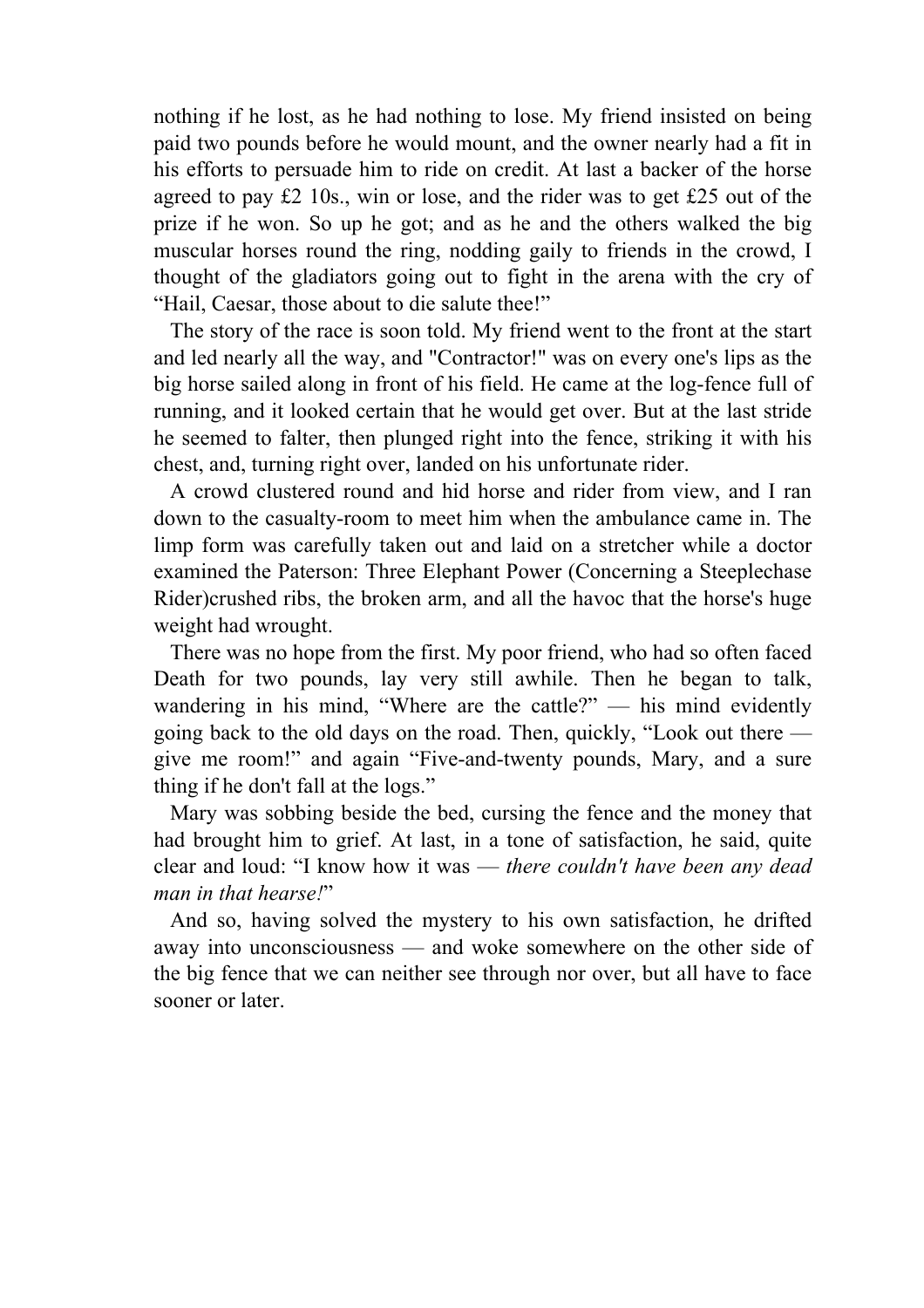## *Victor Second*

We were training two horses for the Buckatowndown races — an old grey warrior called Tricolor — better known to the station boys as The Trickler — and a mare for the hack race. Station horses don't get trained quite like Carbine; some days we had no time to give them gallops at all, so they had to gallop twice as far the next day to make up.

 One day the boy we had looking after The Trickler fell in with a mob of sharps who told him we didn't know anything about training horses, and that what the horse really wanted was "a twicer" — that is to say, a gallop twice round the course. So the boy gave him "a twicer" on his own responsibility. When we found out about it we gave the boy a twicer with the strap, and he left and took out a summons against us. But somehow or other we managed to get the old horse pretty fit, tried him against hacks of different descriptions, and persuaded ourselves that we had the biggest certainty ever known on a racecourse.

When the horses were galloping in the morning the kangaroo-dog, Victor, nearly always went down to the course to run round with them. It amused him, apparently, and didn't hurt anyone, so we used to let him race; in fact, we rather encouraged him, because it kept him in good trim to hunt kangaroo. When we were starting for the meeting, someone said we had better tie up Victor or he would be Paterson: Three Elephant Power (Victor Second)getting stolen at the races. We called and whistled, but he had made himself scarce, so we started and forgot all about him.

 Buckatowndown Races. Red-hot day, everything dusty, everybody drunk and blasphemous. All the betting at Buckatowndown was double-event you had to win the money first, and fight the man for it afterwards.

 The start for our race, the Town Plate, was delayed for a quarter of an hour because the starter flatly refused to leave a fight of which he was an interested spectator. Every horse, as he did his preliminary gallop, had a string of dogs after him, and the clerk of the course came full cry after the dogs with a whip.

 By and by the horses strung across to the start at the far side of the course. They fiddled about for a bit; then down went the flag and they came sweeping along all bunched up together, one holding a nice position on the inside. All of a sudden we heard a wild chorus of imprecations — "Look at that dog!" Victor had chipped in with the racehorses, and was running right in front of the field. It looked a guinea to a gooseberry that some of them would fall on him.

The owners danced and swore. What did we mean by bringing a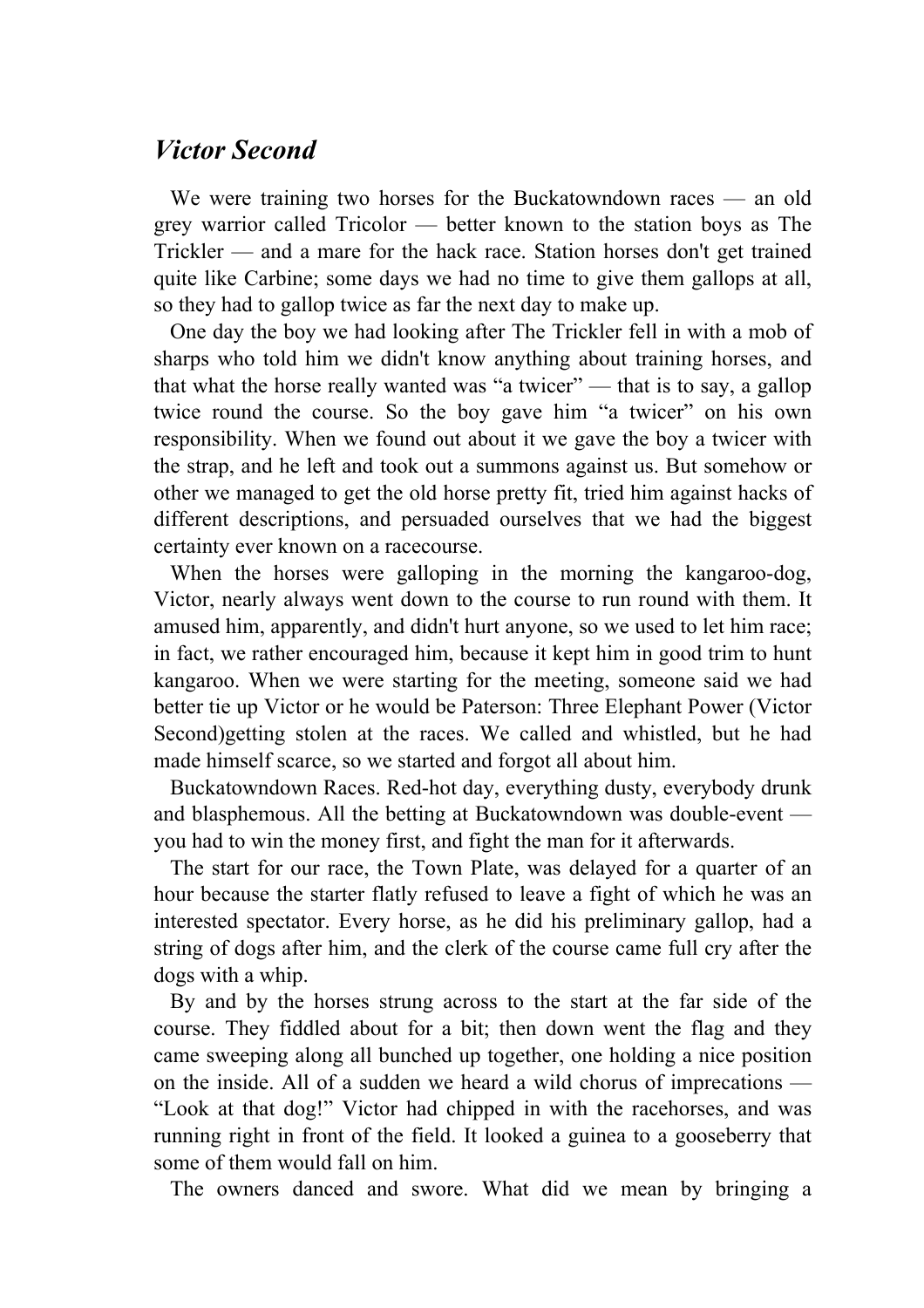something mongrel there to trip up and kill horses that were worth a paddockful of all the horses we had ever owned, or would ever breed or own, even if we lived to be a thousand. We were fairly in it and no mistake.

 As the field came past the stand the first time we could Paterson: Three Elephant Power (Victor Second)hear the riders swearing at our dog, and a wild yell of execration arose from the public. He had got right among the ruck by this time, and was racing alongside his friend The Trickler, thoroughly enjoying himself. After passing the stand the pace became very merry; the dog stretched out all he knew; when they began to make it too hot for him, he cut off corners, and joined at odd intervals, and every time he made a fresh appearance the people in the stand lifted up their voices and "swore cruel".

 The horses were all at the whip as they turned into the straight, and then The Trickler and the publican's mare singled out. We could hear the "chop, chop!" of the whips as they came along together, but the mare could not suffer it as long as the old fellow, and she swerved off while he struggled home a winner by a length or so. Just as they settled down to finish Victor dashed up on the inside, and passed the post at old Trickler's girths. The populace immediately went for him with stones, bottles, and other missiles, and he had to scratch gravel to save his life. But imagine the amazement of the other owners when the judge placed Trickler first, Victor second, and the publican's mare third!

 The publican tried to argue it out with him. He said you couldn't place a kangaroo-dog second in a horse-race.

 The judge said it was *his* (hiccough) business what he placed, and that those who (hiccough) interfered with him would be sorry for it. Also he expressed a (garnished) Paterson: Three Elephant Power (Victor Second) opinion that the publican's mare was no rotten good, and that she was the right sort of mare for a poor man to own, because she would keep him poor.

 Then the publican called the judge a cow. The judge was willing; a rip, tear, and chew fight ensued, which lasted some time. The judge won.

 Fifteen protests were lodged against our win, but we didn't worry about that — we had laid the stewards a bit to nothing. Every second man we met wanted to run us a mile for £100 a side; and a drunken shearer, spoiling for a fight, said he had heard we were "brimming over with bally science", and had ridden forty miles to find out.

 We didn't wait for the hack race. We folded our tents like the Arab and stole away. But it remains on the annals of Buckatowndown how a kangaroo-dog ran second for the Town Plate.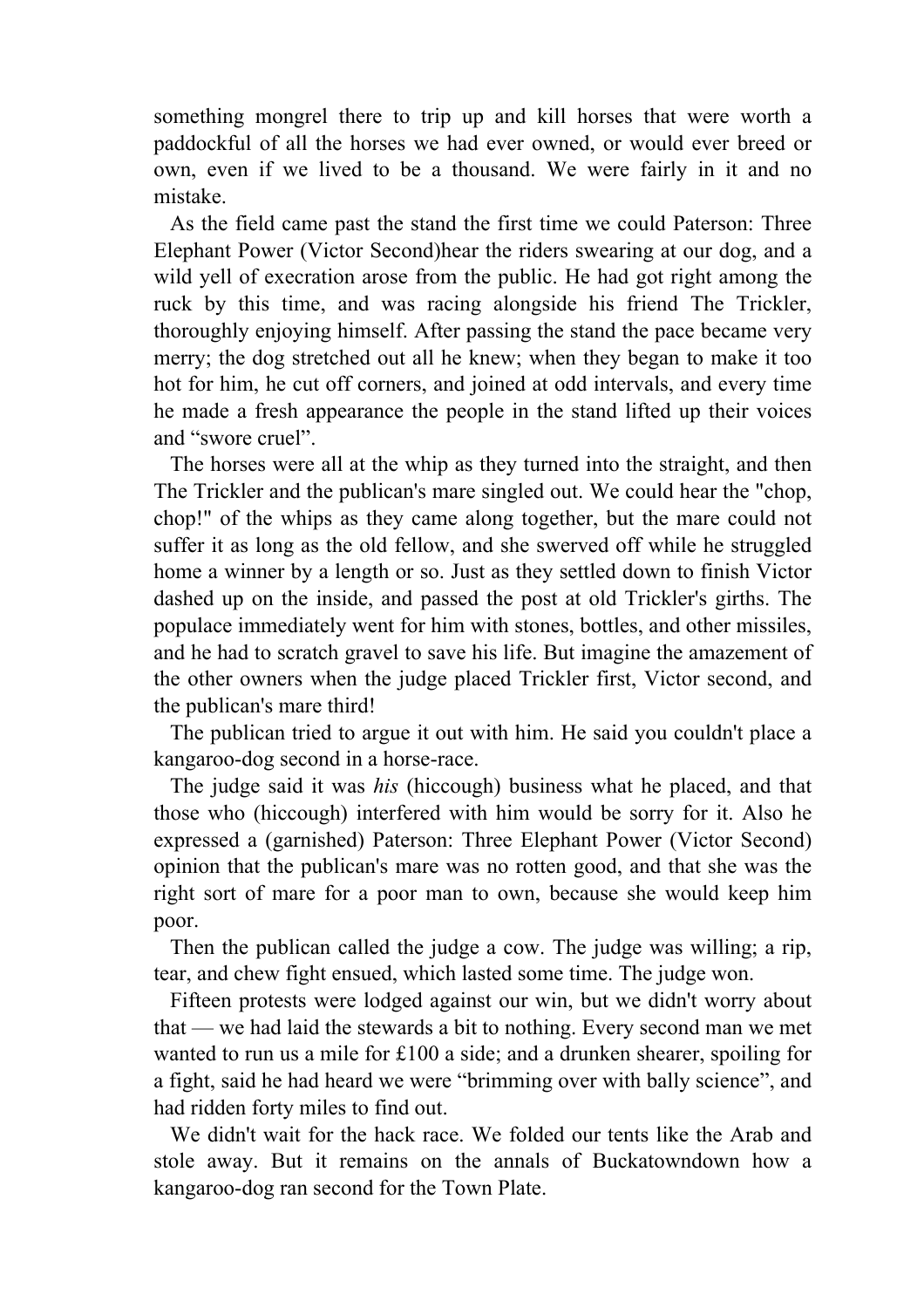# *Concerning a Dog-fight*

 Dog-fighting as a sport is not much in vogue now-a-days. To begin with it is illegal. Not that *that* matters much, for Sunday drinking is also illegal. But dog-fighting is one of the cruel sports which the community has decided to put down with all the force of public opinion. Nevertheless, a certain amount of it is still carried on near Sydney, and very neatly and scientifically carried on, too — principally by gentlemen who live out Botany way and do not care for public opinion.

 The grey dawn was just breaking over Botany when we got to the meeting-place. Away to the East the stars were paling in the faint flush of coming dawn, and over the sandhills came the boom of breakers. It was Sunday morning, and all the respectable, non-dog-fighting population of that odoriferous suburb were sleeping their heavy, Sunday-morning sleep. Some few people, however, were astir. In the dim light hurried pedestrians plodded along the heavy road towards the sandhills. Now and then a van, laden with ten or eleven of "the talent", and drawn by a horse that cost fifteen shillings at auction, rolled softly along in the same direction. These were dog-fighters who had got "the office", and knew exactly where the match was to take place.

 The "meet" was on a main road, about half-a-mile from town; here some two hundred people had assembled, and hung up their horses and vehicles to the fence without the Paterson: Three Elephant Power (Concerning a Dog Fight)slightest concealment. They said the police would not interfere with them — and they did not seem a nice crowd to interfere with.

 One dog was on the ground when we arrived, having come out in a hansom cab with his trainer. He was a white bull-terrier, weighing about forty pounds, "trained to the hour", with the muscles standing out all over him. He waited in the cab, licking his trainer's face at intervals to reassure that individual of his protection and support; the rest of the time he glowered out of the cab and eyed the public scornfully. He knew as well as any human being that there was sport afoot, and looked about eagerly and wickedly to see what he could get his teeth into.

 Soon a messenger came running up to know whether they meant to sit in the cab till the police came; the other dog, he said, had arrived and all was ready. The trainer and dog got out of the cab; we followed them through a fence and over a rise — and there, about twenty yards from the main road, was a neatly-pitched enclosure like a prize-ring, a thirty-foot-square enclosure formed with stakes and ropes. About a hundred people were at the ringside, and in the far corner, in the arms of his trainer, was the other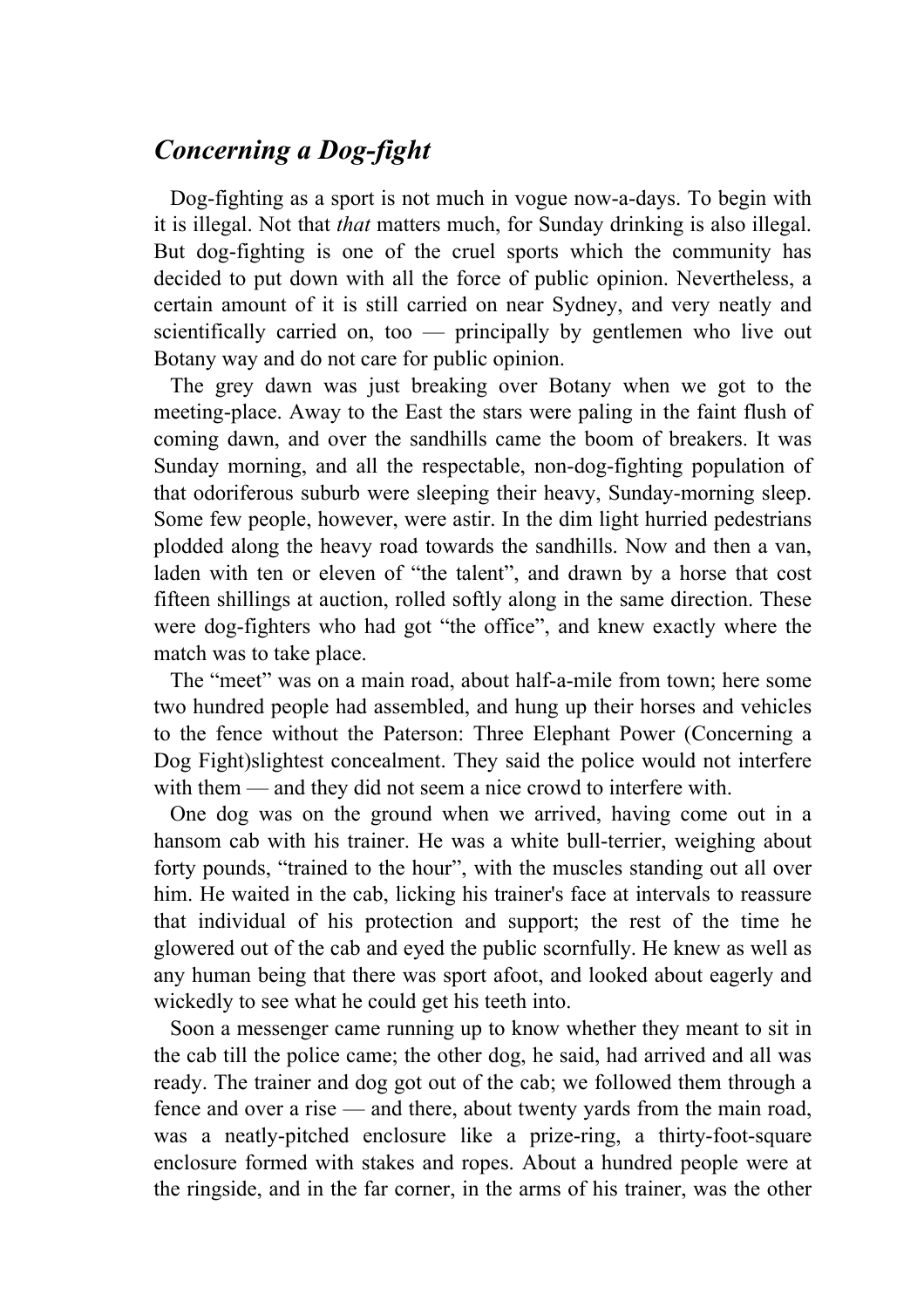dog — a brindle.

 It was wonderful to see the two dogs when they caught sight of each other. The white dog came up to the ring straining at his leash, nearly dragging his trainer off his feet in his efforts to get at the enemy. At intervals he emitted a hoarse roar of challenge and defiance.

 Paterson: Three Elephant Power (Concerning a Dog Fight)The brindled dog never uttered a sound. He fixed his eyes on his adversary with a look of intense hunger, of absolute yearning for combat. He never for an instant shifted his unwinking gaze. He seemed like an animal who saw the hopes of years about to be realised. With painful earnestness he watched every detail of the other dog's toilet; and while the white dog was making fierce efforts to get at him, he stood Napoleonic, grand in his courage, waiting for the fray.

 All details were carefully attended to, and all rules strictly observed. People may think a dog-fight is a go-as-you-please outbreak of lawlessness, but there are rules and regulations — simple, but effective. There were two umpires, a referee, a timekeeper, and two seconds for each dog. The stakes were said to be ten pounds a-side. After some talk, the dogs were carried to the centre of the ring by their seconds and put on the ground. Like a flash of lightning they dashed at each other, and the fight began.

Nearly everyone has seen dogs fight — "it is their nature to", as Dr. Watts put it. But an ordinary worry between (say) a retriever and a collie, terminating as soon as one or other gets his ear bitten, gives a very faint idea of a real dog-fight. But bull-terriers are the gladiators of the canine race. Bred and trained to fight, carefully exercised and dieted for weeks beforehand, they come to the fray exulting in their strength and determined to win. Each is trained to fight for certain holds, a grip of the ear or the back of the Paterson: Three Elephant Power (Concerning a Dog Fight)neck being of very slight importance. The foot is a favourite hold, the throat is, of course, fashionable — if they can get it.

 The white and the brindle sparred and wrestled and gripped and threw each other, fighting grimly, and disdaining to utter a sound. Their seconds dodged round them unceasingly, giving them encouragement and advice — "That's the style, Boxer — fight for his foot" — "Draw your foot back, old man," and so on. Now and again one dog got a grip of the other's foot and chewed savagely, and the spectators danced with excitement. The moment the dogs let each other go they were snatched up by their seconds and carried to their corners, and a minute's time was allowed, in which their mouths were washed out and a cloth rubbed over their bodies.

Then came the ceremony of "coming to scratch". When time was called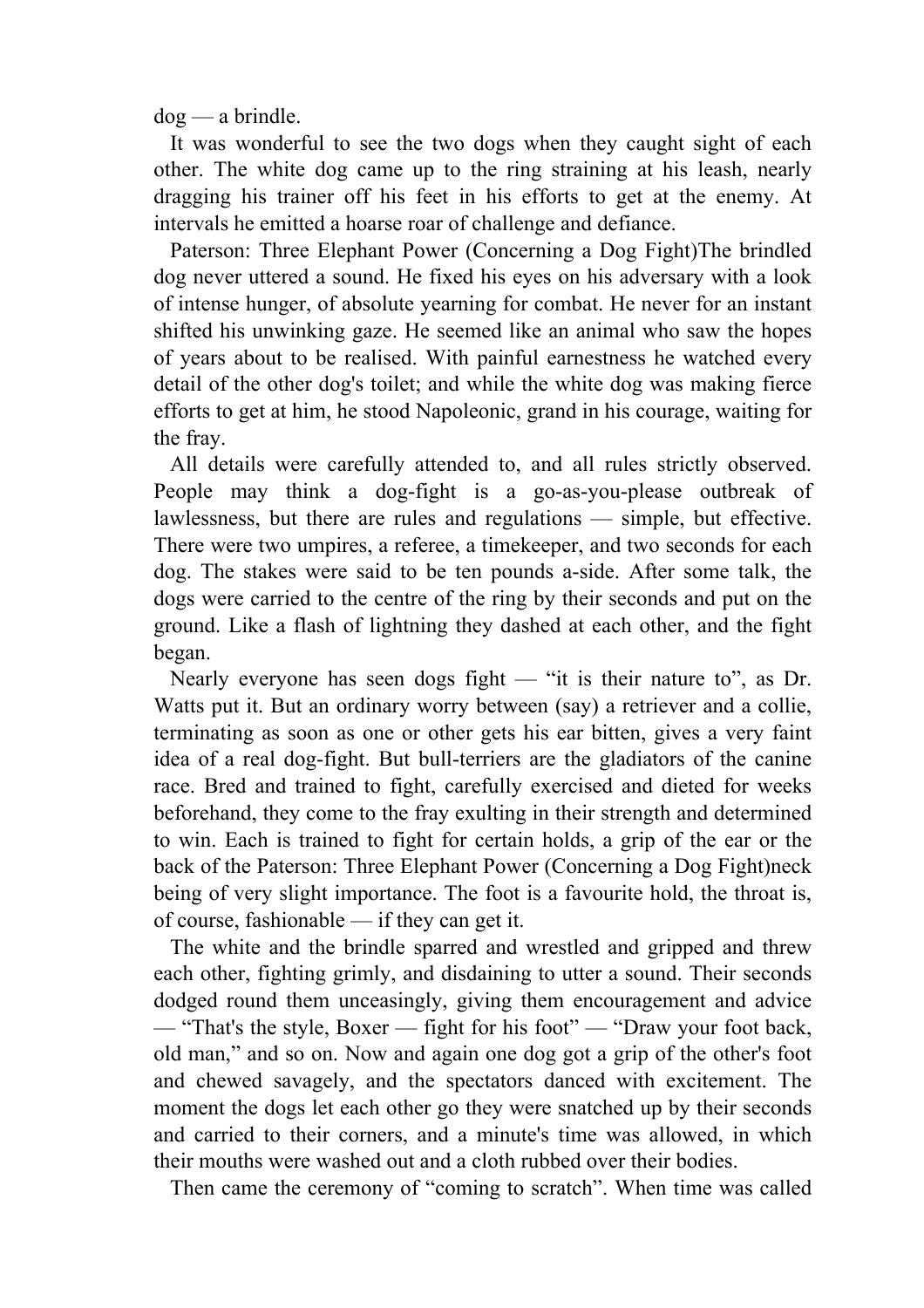for the second round the brindled dog was let loose in his own corner, and was required by the rules to go across the ring of his own free will and attack the other dog. If he failed to do this he would lose the fight. The white dog, meanwhile, was held in his corner waiting the attack. After the next round it was the white dog's turn to make the attack, and so on alternately. The animals need not fight a moment longer than they chose, as either dog could abandon the fight by failing to attack his enemy.

While their condition lasted they used to dash across the ring at full run; but, after a while, when the punishment got severe and their "fitness" began to fail, it became a very Paterson: Three Elephant Power (Concerning a Dog Fight)exciting question whether or not a dog would "come to scratch". The brindled dog's condition was not so good as the other's. He used to lie on his stomach between the rounds to rest himself, and several times it looked as if he would not cross the ring when his turn came. But as soon as time was called he would start to his feet and limp slowly across glaring steadily at his adversary; then, as he got nearer, he would quicken his pace, make a savage rush, and in a moment they would be locked in combat. So they battled on for fifty-six minutes, till the white dog (who was apparently having all the best of it), on being called to cross the ring, only went half-way across and stood there for a minute growling savagely. So he lost the fight.

 No doubt it was a brutal exhibition. But it was not cruel to the animals in the same sense that pigeon-shooting or hare-hunting is cruel. The dogs are born fighters, anxious and eager to fight, desiring nothing better. Whatever limited intelligence they have is all directed to this one consuming passion. They could stop when they liked, but anyone looking on could see that they gloried in the combat. Fighting is like breath to them — they must have it. Nature has implanted in all animals a fighting instinct for the weeding out of the physically unfit, and these dogs have an extra share of that fighting instinct.

 Of course, now that militarism is going to be abolished, and the world is going to be so good and teetotal, and only fight in debating societies, these nasty savage animals Paterson: Three Elephant Power (Concerning a Dog Fight)will be out of date. We will not be allowed to keep anything more quarrelsome than a poodle — and a man of the future, the New Man, whose fighting instincts have not been quite bred out of him, will, perhaps, be found at grey dawn of a Sunday morning with a crowd of other unregenerates in some backyard frantically cheering two of them to mortal combat.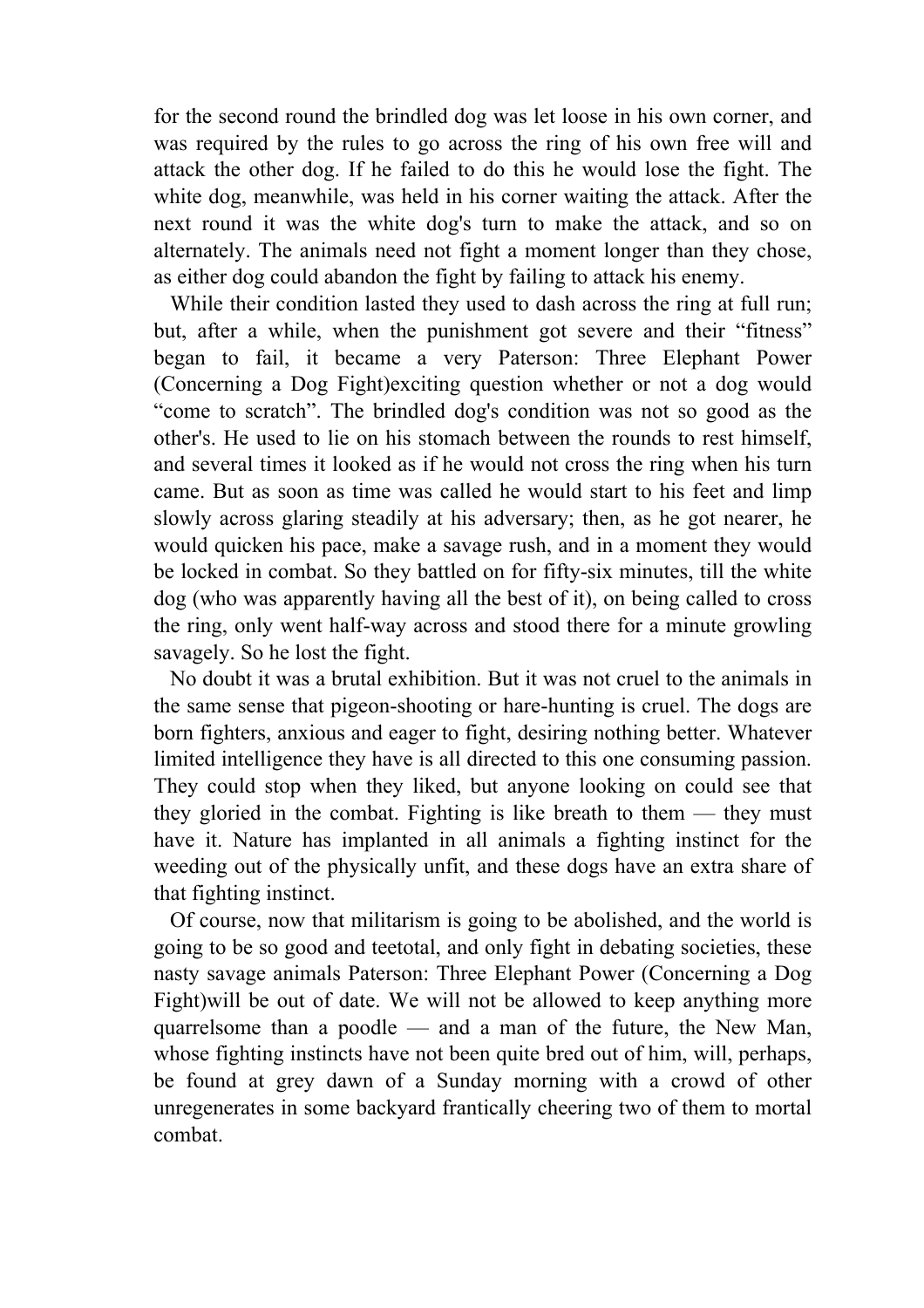## *His Masterpiece*

 Greenhide Billy was a stockman on a Clarence River cattle-station, and admittedly the biggest liar in the district. He had been for many years pioneering in the Northern Territory, the other side of the sun-down — a regular "furthest-out man" — and this assured his reputation among station-hands who award rank according to amount of experience.

 Young men who have always hung around the home districts, doing a job of shearing here or a turn at horse-breaking there, look with reverence on Riverine or Macquarie-River shearers who come in with tales of runs where they have 300,000 acres of freehold land and shear 250,000 sheep; these again pale their ineffectual fires before the glory of the Northern Territory man who has all-comers on toast, because no one can contradict him or check his figures. When two of them meet, however, they are not fools enough to cut down quotations and spoil the market; they lie in support of each other, and make all other bushmen feel mean and pitiful and inexperienced.

 Sometimes a youngster would timidly ask Greenhide Billy about the *terra incognita*: "What sort of a place is it, Billy — how big are the properties? How many acres had you in the place you were on?"

 "Acres be d----d!" Billy would scornfully reply; "hear him talking about acres! D'ye think we were blanked cockatoo Paterson: Three Elephant Power (His Masterpiece)selectors! Out there we reckon country by the hundred miles. You orter say, 'How many thousand miles of country?' and then I'd understand you."

 Furthermore, according to Billy, they reckoned the rainfall in the Territory by yards, not inches. He had seen blackfellows who could jump at least three inches higher than anyone else had ever seen a blackfellow jump, and every bushman has seen or personally known a blackfellow who could jump over six feet. Billy had seen bigger droughts, better country, fatter cattle, faster horses, and cleverer dogs, than any other man on the Clarence River. But one night when the rain was on the roof, and the river was rising with a moaning sound, and the men were gathered round the fire in the hut smoking and staring at the coals, Billy turned himself loose and gave us his masterpiece.

 "I was drovin' with cattle from Mungrybanbone to old Corlett's station on the Buckadowntown River" (Billy always started his stories with some paralysing bush names). "We had a thousand head of store-cattle, wild, mountain-bred wretches that'd charge you on sight; they were that handy with their horns they could skewer a mosquito. There was one or two one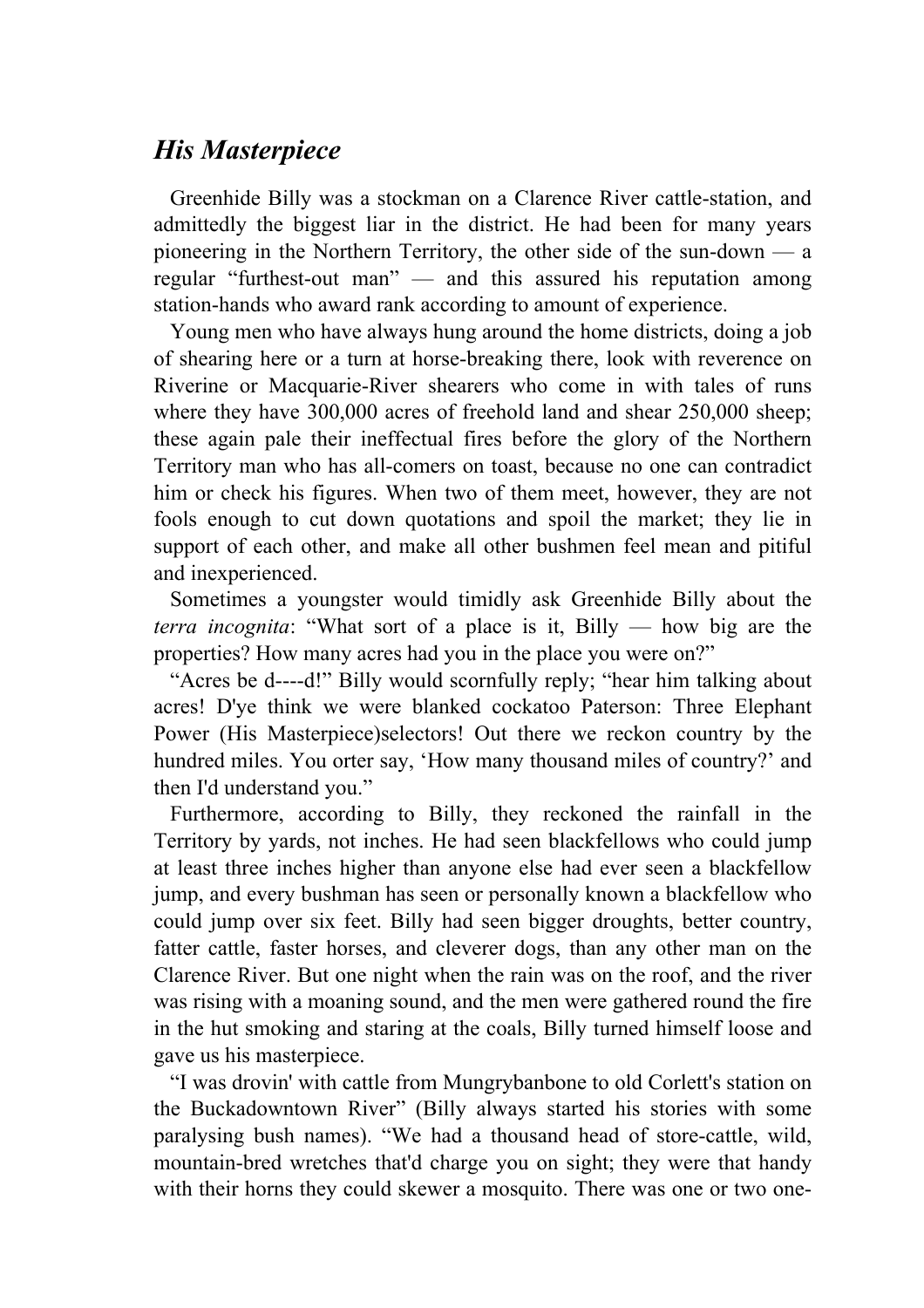eyed cattle among 'em — and you know how a one-eyed beast always keeps movin' away from the mob, pokin' away out to the edge of them so as they won't git on his blind side, so that by stirrin' about he keeps the others restless.

 "They had been scared once or twice, and stampeded and Paterson: Three Elephant Power (His Masterpiece)gave us all we could do to keep them together; and it was wet and dark and thundering, and it looked like a real bad night for us. It was my watch. I was on one side of the cattle, like it might be here, with a small bit of a fire; and my mate, Barcoo Jim, he was right opposite on the other side of the cattle, and had gone to sleep under a log. The rest of the men were in the camp fast asleep. Every now and again I'd get on my horse and prowl round the cattle quiet like, and they seemed to be settled down all right, and I was sitting by my fire holding my horse and drowsing, when all of a sudden a blessed 'possum ran out from some saplings and scratched up a tree right alongside me. I was half-asleep, I suppose, and was startled; anyhow, never thinking what I was doing, I picked up a firestick out of the fire and flung it at the 'possum.

 "Whoop! Before you could say Jack Robertson, that thousand head of cattle were on their feet, and made one wild, headlong, mad rush right over the place where poor old Barcoo Jim was sleeping. There was no time to hunt up materials for the inquest; I had to keep those cattle together, so I sprang into the saddle, dashed the spurs into the old horse, dropped my head on his mane, and sent him as hard as he could leg it through the scrub to get to the lead of the cattle and steady them. It was brigalow, and you know what that is.

 "You know how the brigalow grows," continued Bill; "saplings about as thick as a man's arm, and that close Paterson: Three Elephant Power (His Masterpiece)together a dog can't open his mouth to bark in 'em. Well, those cattle swept through that scrub, levelling it like as if it had been cleared for a railway line. They cleared a track a quarter of a mile wide, and smashed every stick, stump and sapling on it. You could hear them roaring and their hoofs thundering and the scrub smashing three or four miles off.

 "And where was I? I was racing parallel with the cattle, with my head down on the horse's neck, letting him pick his way through the scrub in the pitchy darkness. This went on for about four miles. Then the cattle began to get winded, and I dug into the old stock-horse with the spurs, and got in front, and began to crack the whip and sing out, so as to steady them a little; after awhile they dropped slower and slower, and I kept the whip going. I got them all together in a patch of open country, and there I rode round and round 'em all night till daylight.

"And how I wasn't killed in the scrub, goodness only knows; for a man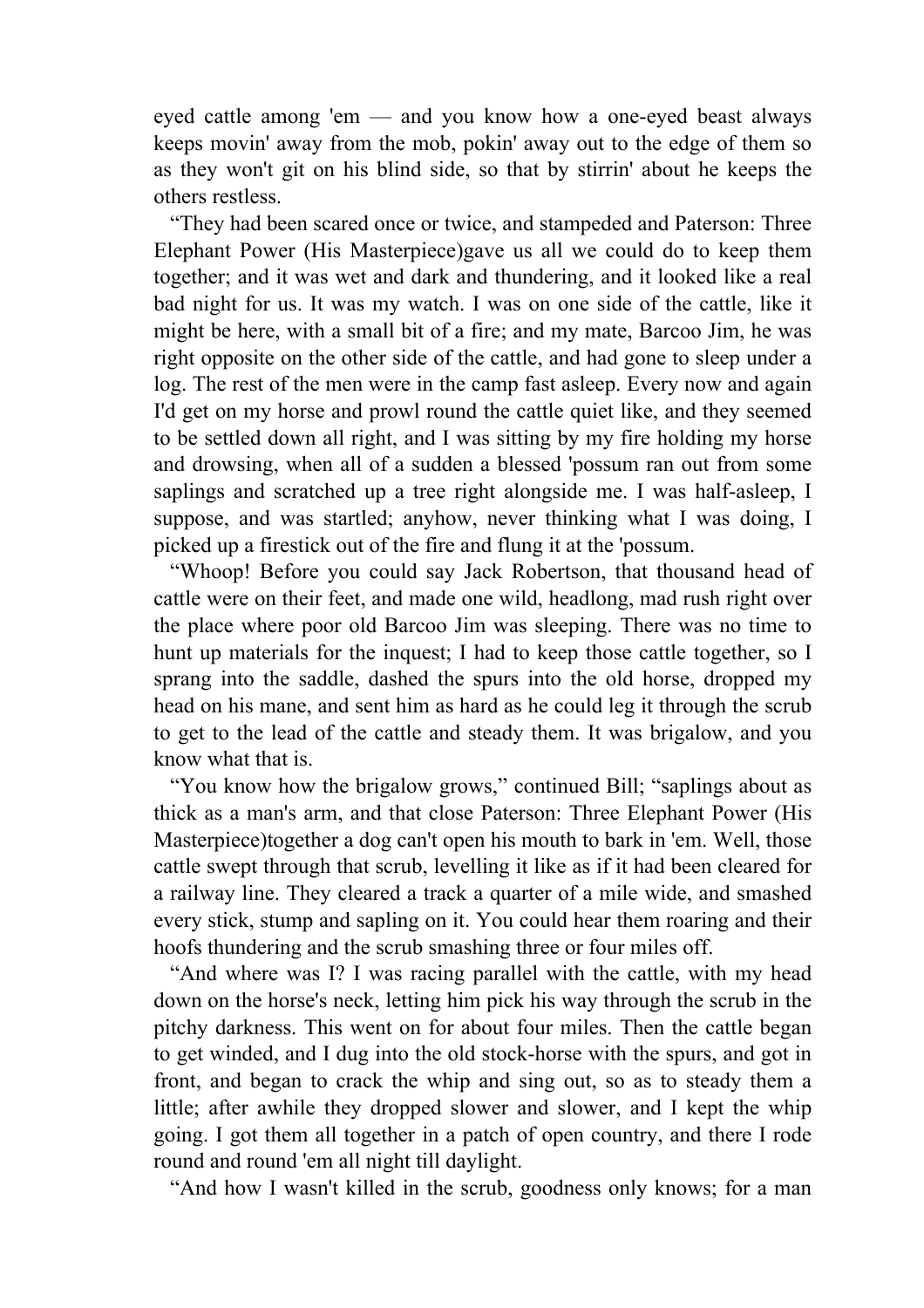couldn't ride in the daylight where I did in the dark. The cattle were all knocked about — horns smashed, legs broken, ribs torn; but they were all there, every solitary head of 'em; and as soon as the daylight broke I took 'em back to the camp — that is, all that could travel, because I had to leave a few broken-legged ones."

 Billy paused in his narrative. He knew that some suggestions would be made, by way of compromise, to tone down the awful strength of the yarn, and he prepared himself accordingly. His motto was "No surrender"; he never Paterson: Three Elephant Power (His Masterpiece)abated one jot of his statements; if anyone chose to remark on them, he made them warmer and stronger, and absolutely flattened out the intruder.

 "That was a wonderful bit of ridin' you done, Billy," said one of the men at last, admiringly. "It's a wonder you wasn't killed. I suppose your clothes was pretty well tore off your back with the scrub?"

"Never touched a twig," said Billy.

 "Ah!" faltered the inquirer, "then no doubt you had a real ringin' good stock-horse that could take you through a scrub like that full-split in the dark, and not hit you against anything."

 "No, he wasn't a good un," said Billy decisively, "he was the worst horse in the camp. Terrible awkward in the scrub he was, always fallin' down on his knees; and his neck was so short you could sit far back on him and pull his ears."

 Here that interrogator retired hurt; he gave Billy best. After a pause another took up the running.

 "How did your mate get on, Billy? I s'pose he was trampled to a mummy!"

 "No," said Billy, "he wasn't hurt a bit. I told you he was sleeping under the shelter of a log. Well, when those cattle rushed they swept over that log a thousand strong; and every beast of that herd took the log in his stride and just missed landing on Barcoo Jimmy by about four inches."

 The men waited a while and smoked, to let this statement Paterson: Three Elephant Power (His Masterpiece)soak well into their systems; at last one rallied and had a final try.

 "It's a wonder then, Billy," he said, "that your mate didn't come after you and give you a hand to steady the cattle."

 "Well, perhaps it was," said Billy, "only that there was a bigger wonder than that at the back of it."

"What was that?"

"My mate never woke up all through it."

Then the men knocked the ashes out of their pipes and went to bed.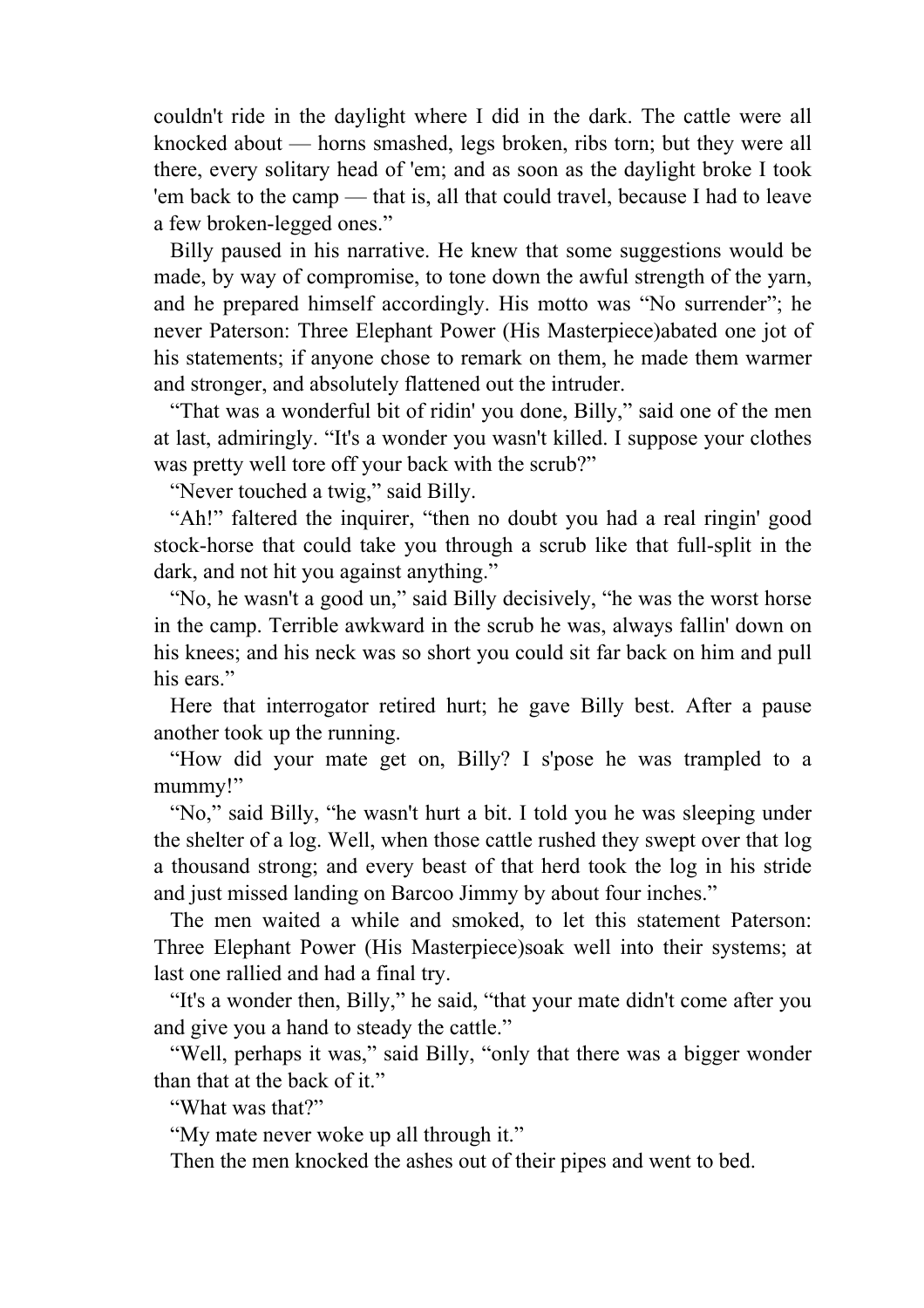### *Done for the Double*

 by Knott Gold Author of "Flogged for a Furlong", "Won by a Winker", etc., etc.

### **CHAPTER I. — WANTED, A PONY.**

 Paterson: Three Elephant Power (His Masterpiece) ALGERNON DE MONTGOMERY SMYTHERS was a merchant, wealthy beyond the dreams of avarice. Other merchants might dress more lavishly, and wear larger watch chains; but the bank balance is the true test of mercantile superiority, and in a trial of bank balances Algernon de Montgomery Smythers represented Tyson at seven stone. He was unbeatable.

 He lived in comfort, not to say luxury. He had champagne for breakfast every morning, and his wife always slept with a pair of diamond earrings worth a small fortune in her ears. It is things like these that show true gentility.

 Though they had been married many years, the A. de M. Smythers had but one child — a son and heir. No Christmas Day was allowed to pass by his doting parents without a gift to young Algy of some trifle worth about £150, less the discount for cash. He had six play-rooms, all filled with the most expensive toys and ingenious mechanical devices. He had a phonograph that could hail a ship out at the South Head, and a mechanical parrot that sang "The Wearing of the Green". And still he was not happy.

 Paterson: Three Elephant Power (His Masterpiece)Sometimes, in spite of the vigilance of his four nurses and six under-nurses, he would escape into the street, and run about with the little boys he met there. One day he gave one of them a sovereign for a locust. Certainly the locust was a *"doubledrummer"*, and could deafen the German Band when shaken up judiciously; still, it was dear at a sovereign.

It is ever thus.

 What we have we do not value, and what other people have we are not strong enough to take from them.

Such is life.

 Christmas was approaching, and the question of Algy's Christmas present agitated the bosom of his parents. He already had nearly everything a child could want; but one morning a bright inspiration struck Algy's father. Algy should have a pony.

 With Mr. Smythers to think was to act. He was not a man who believed in allowing grass to grow under his feet. His motto was, "Up and be doing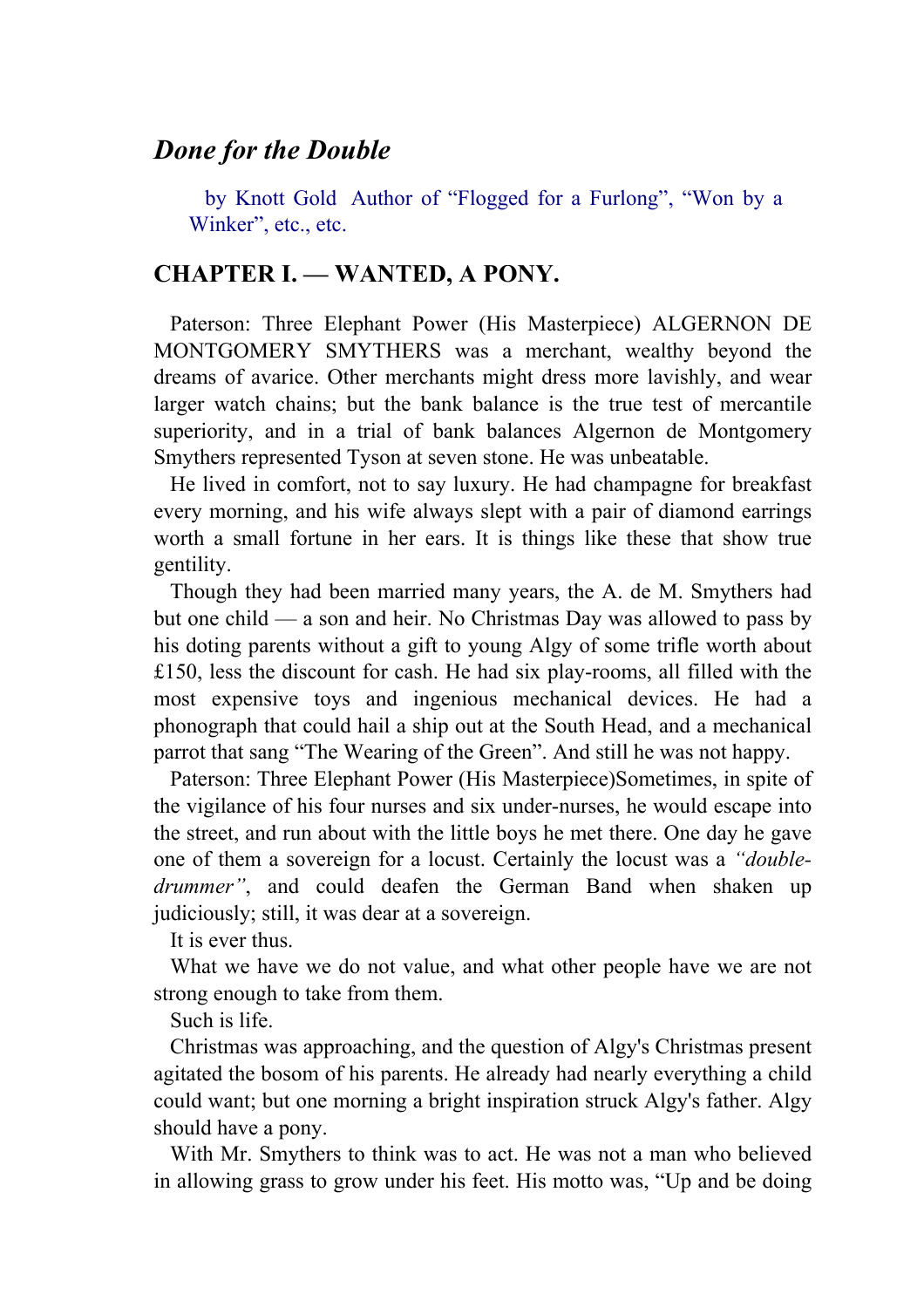— somebody." So he put an advertisement in the paper that same day.

 "Wanted, a boy's pony. Must be guaranteed sound, strong, handsome, intelligent. Used to trains, trams, motors, fire engines, and motor 'buses. Any failure in above respects will disqualify. Certificate of birth required as well as references from last place. Price no object."

### **CHAPTER II. — BLINKY BILL'S SACRIFICE**

 Paterson: Three Elephant Power (His Masterpiece) Down in a povertystricken part of the city lived Blinky Bill, the horse-dealer.

 His yard was surrounded by loose-boxes made of any old timber, galvanized iron, sheets of roofing-felt, and bark he could gather together.

 He kept all sorts of horses, except good sorts. There were harness horses, that wouldn't pull, and saddle horses that wouldn't go  $-$  or, if they went, used to fall down. Nearly every animal about the place had something the matter with it.

 When the bailiff dropped in, as he did every two or three weeks, Bill and he would go out together, and "have a punt" on some of Bill's ponies, or on somebody else's ponies — the latter for choice. But periodical punts and occasional sales of horses would not keep the wolf from the door. Ponies keep on eating whether they are winning or not and Blinky Bill had got down to the very last pitch of desperation when he saw the advertisement mentioned at the end of last chapter.

 It was like a ray of hope to him. At once there flashed upon him what he must do.

He must make a great sacrifice; he must sell Sausage II.

 Sausage II. was the greatest thirteen-two pony of the day. Time and again he had gone out to race when, to use William's own words, it was a blue duck for Bill's chance of Paterson: Three Elephant Power (His Masterpiece)keeping afloat; and every time did the gallant race pony pull his owner through.

Bill owed more to Sausage II. than he owed to his creditors.

 Brought up as a pet, the little animal was absolutely trustworthy. He would carry a lady or a child, or pull a sulky; in fact, it was quite a common thing for Blinky Bill to drive him in a sulky to a country meeting and look about him for a likely "mark". If he could find a fleet youth with a reputedly fast pony, Bill would offer to "pull the little cuddy out of the sulky and run yer for a fiver." Sometimes he got beaten; but as he never paid, that didn't matter. He did not believe in fighting; but he would always sooner fight than pay.

But all these devices had left him on his uppers in the end. He had no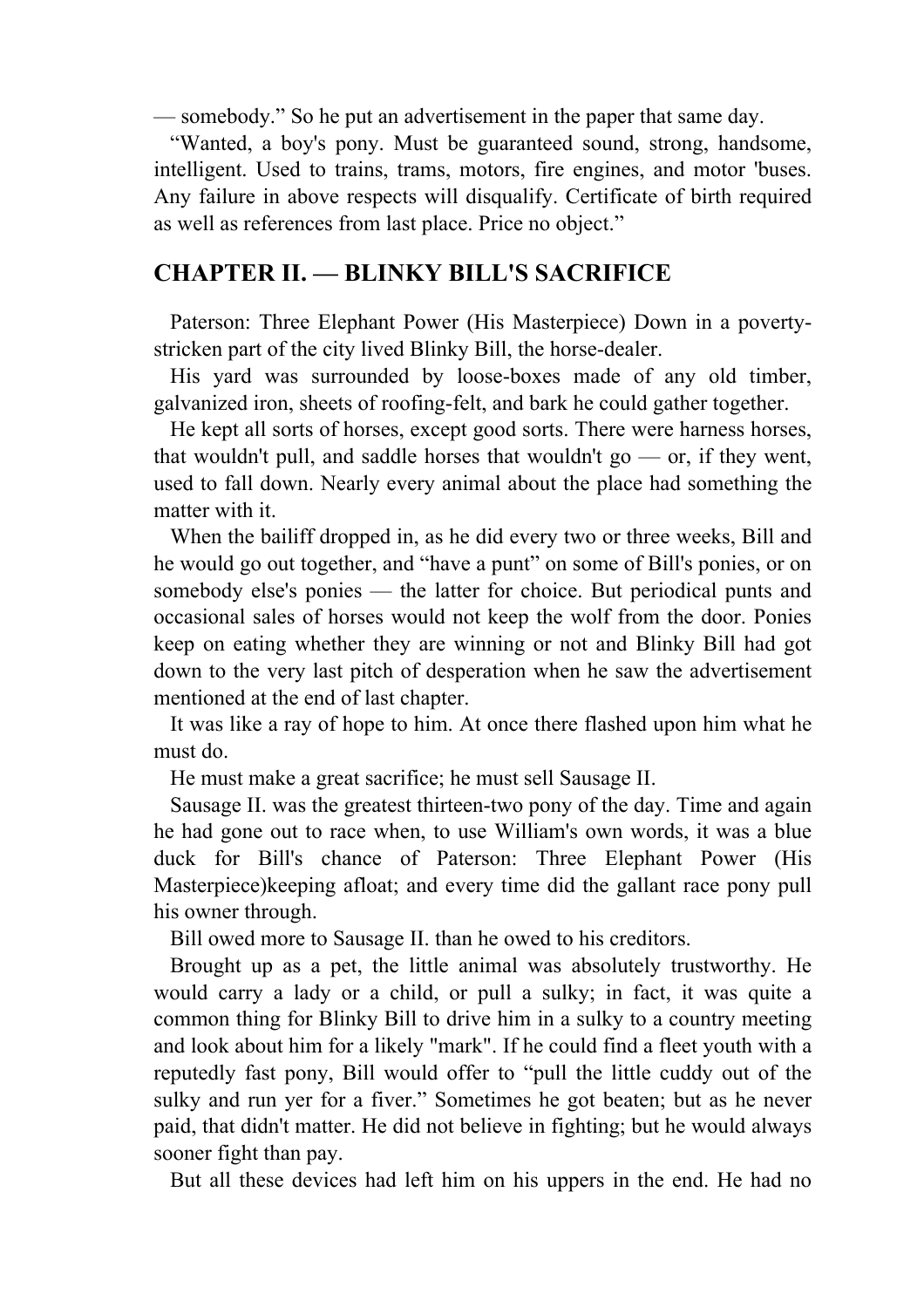feed for his ponies, and no money to buy it; the corn merchant had written his account off as bad, and had no desire to make it worse. Under the circumstances, what was he to do? Sausage II. must be sold.

 With heavy heart Bill led the pony down to be inspected. He saw Mr. Algernon de Montgomery Smythers, and measured him with his eye. He saw it would be no use to talk about racing to him, so he went on the other track.

 He told him that the pony belonged to a Methodist clergyman, who used to drive him in a *"shay"*. There are no shays in this country; but Bill had read the word somewhere, and thought it sounded respectable. "Yus, sir," he Paterson: Three Elephant Power (His Masterpiece)said, "'e goes lovely in a shay," and he was just starting off at twenty words a second, when he was stopped.

 Mr. A. de M. Smythers was brusque with his inferiors, and in this he made a mistake. Instead of listening to all that Blinky Bill said, and disbelieving it at his leisure, he stopped his talk.

 "If you want to sell this pony, dry up," he said. "I don't believe a word you say, and it only worries me to hear you lying."

 Fatal mistake! You should never stop a horse-dealer's talk. And call him anything you like, but never say you doubt his word.

 Both these things Mr. Smythers did; and, though he bought the pony at a high price, yet the insult sank deep into the heart of Blinky Bill.

 As the capitalist departed leading the pony, Blinky Bill muttered to himself, "Ha! ha! Little does he know that he is leading Sausage II., the greatest 13.2 pony of the century. Let him beware how he gets alongside anything. That's all! Blinky Bill may yet be revenged!"

#### **CHAPTER III. — EXIT ALGY**

 Christmas Day came. Algy's father gave orders to have the pony saddled, and led round to the front door. Algy's mother, a lady of forty summers, spent the morning superintending the dinner. Dinner was the principal event in the Paterson: Three Elephant Power (His Masterpiece) day with her. Alas, poor lady! Everything she ate agreed with her, and she got fatter and fatter and fatter.

 The cold world never fully appreciates the struggles of those who are fat — the efforts at starvation, the detested exercise, the long, miserable walks. Well has one of our greatest poets written, "Take up the fat man's burden." But we digress.

 When Algy saw the pony he shouted with delight, and in half a minute was riding him up and down the front drive. Then he asked for leave to go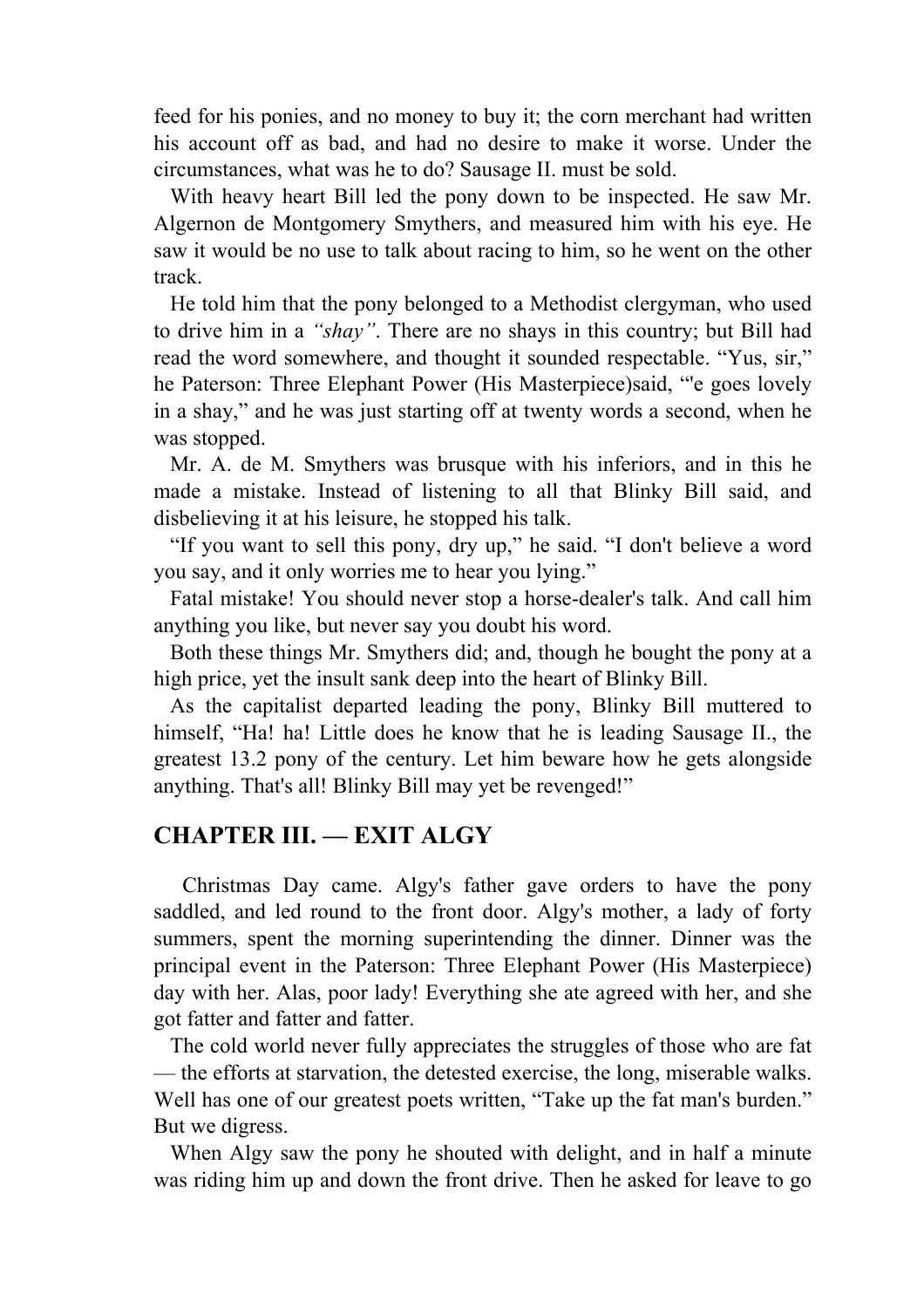out in the street — and that was where the trouble began.

 Up and down the street the pony cantered, as quietly as possible, till suddenly round a corner came two butcher boys racing their horses. With a clatter of clumsy hoofs they thundered past. In half a second there was a rattle, and a sort of comet-like rush through the air. Sausage II. was off after them with his precious burden.

 The family dog tried to keep up with him, and succeeded in keeping ahead for about three strides. Then, like the wolves that pursued Mazeppa, he was left yelping far behind. Through Surry Hills and Redfern swept the flying pony, his rider lying out on his neck in Tod Sloan fashion, while the ground seemed to race beneath him. The events of the way were just one hopeless blur till the pony ran straight as an arrow into the yard of Blinky Bill.

### **CHAPTER IV. — RUNNING THE RULE**

 Paterson: Three Elephant Power (His Masterpiece) As soon as Blinky Bill recognised his visitor, he was delighted.

 "You here," he said, "Ha, ha, revenge is mine! I'll get a tidy reward for taking you back, my young shaver."

 Then from the unresisting child he took a gold watch and three sovereigns. These he said he would put in a safe place for him, till he was going home again. He expected to get at least a tenner ready money for bringing Algy back, and hoped that he might be allowed to keep the watch into the bargain.

 With a light heart he went down town with Algy's watch and sovereigns in his pocket. He did not return till daylight, when he awoke his wife with bad news.

 "Can't give the boy up," he said. "I moskenoed his block and tackle, and blued it in the school." In other words, he had pawned the boy's watch and chain, and had lost the proceeds at pitch and toss.

"Nothing for it but to move," he said, "and take the kid with us."

So move they did.

 The reader can imagine with what frantic anxiety the father and mother of little Algy sought for their lost one. They put the matter into the hands of the detective police, and waited for the Sherlock Holmeses of the force to get in their fine work. There was nothing doing.

 Paterson: Three Elephant Power (His Masterpiece)Years rolled on, and the mysterious disappearance of little Algy was yet unsolved. The horsedealer's revenge was complete.

The boy's mother consulted a clairvoyant, who murmured mystically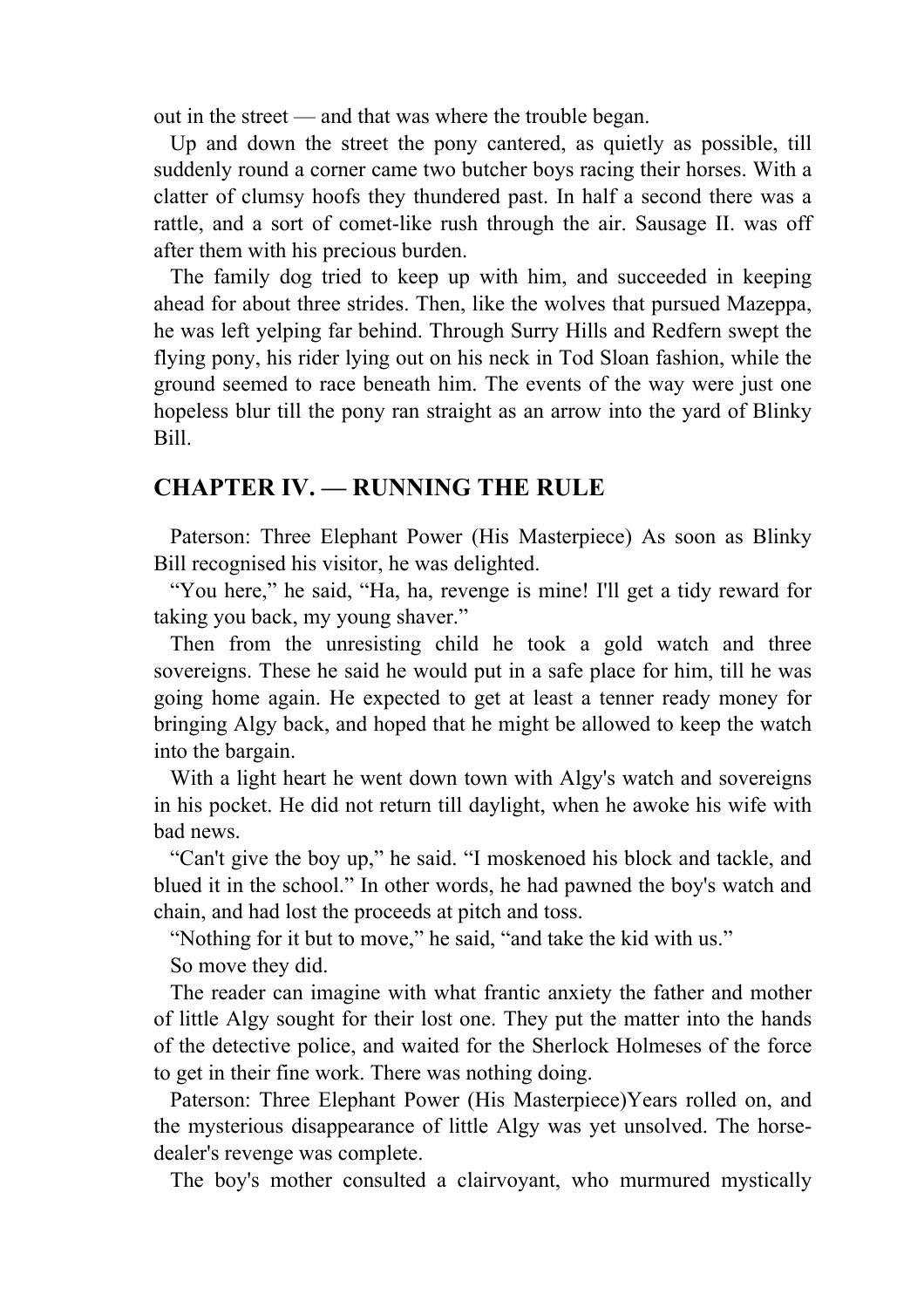"What went by the ponies, will come by the ponies;" and with that they had to remain satisfied.

## **CHAPTER V. — THE TRICKS OF THE TURF**

 It was race day at Pulling'em Park, and the ponies were doing their usual performances.

 Among the throng the heaviest punter is a fat lady with diamond earrings. Does the reader recognize her? It is little Algy's mother. Her husband is dead, leaving her the whole of his colossal fortune, and, having developed a taste for gambling, she is now engaged in "doing it in on the ponies". She is one of the biggest bettors in the game.

When women take to betting they are worse than men.

 But it is not for betting alone that she attends the meetings. She remembers the clairvoyant's "What went by the ponies will come by the ponies." And always she searches in the ranks of the talent for her lost Algy.

 Here enters another of our dramatis personae — Blinky Bill, prosperous once more. He has got a string of ponies and punters together. The first are not much use to a man without the second; but, in spite of all temptations, Bill has always declined to number among his punters the mother of the Paterson: Three Elephant Power (His Masterpiece)child he stole. But the poor lady regularly punts on his ponies, and just as regularly is "sent up" — in other words, loses her money.

 To-day she has backed Blinky's pair, Nostrils and Tin Can, for the double. Nostrils has won his race, and Tin Can, if on the job, can win the second half of the double. Is he on the job? The prices are lengthening against him, and the poor lady recognises that once more she is "in the cart".

 Just then she meets Tin Can's jockey, Dodger Smith, face to face. A piercing scream rends the atmosphere, as if a thousand school children drew a thousand slate pencils down a thousand slates simultaneously. "Me cheild! Me cheild! Me long-lost Algy!"

 It did not take long to convince Algy that he would be better off as a son to a wealthy lady than as a jockey, subject to the fiendish caprices of Blinky Bill.

 "All right, mother," he said. "Put all you can raise on Tin Can. I'm going to send Blinky up. It's time I had a cut on me own, anyway."

 The horses went to the post. Tons of money were at the last moment hurled on to Tin Can. The books, knowing he was "dead", responded gamely, and wrote his name till their wrists gave out. Blinky Bill had a